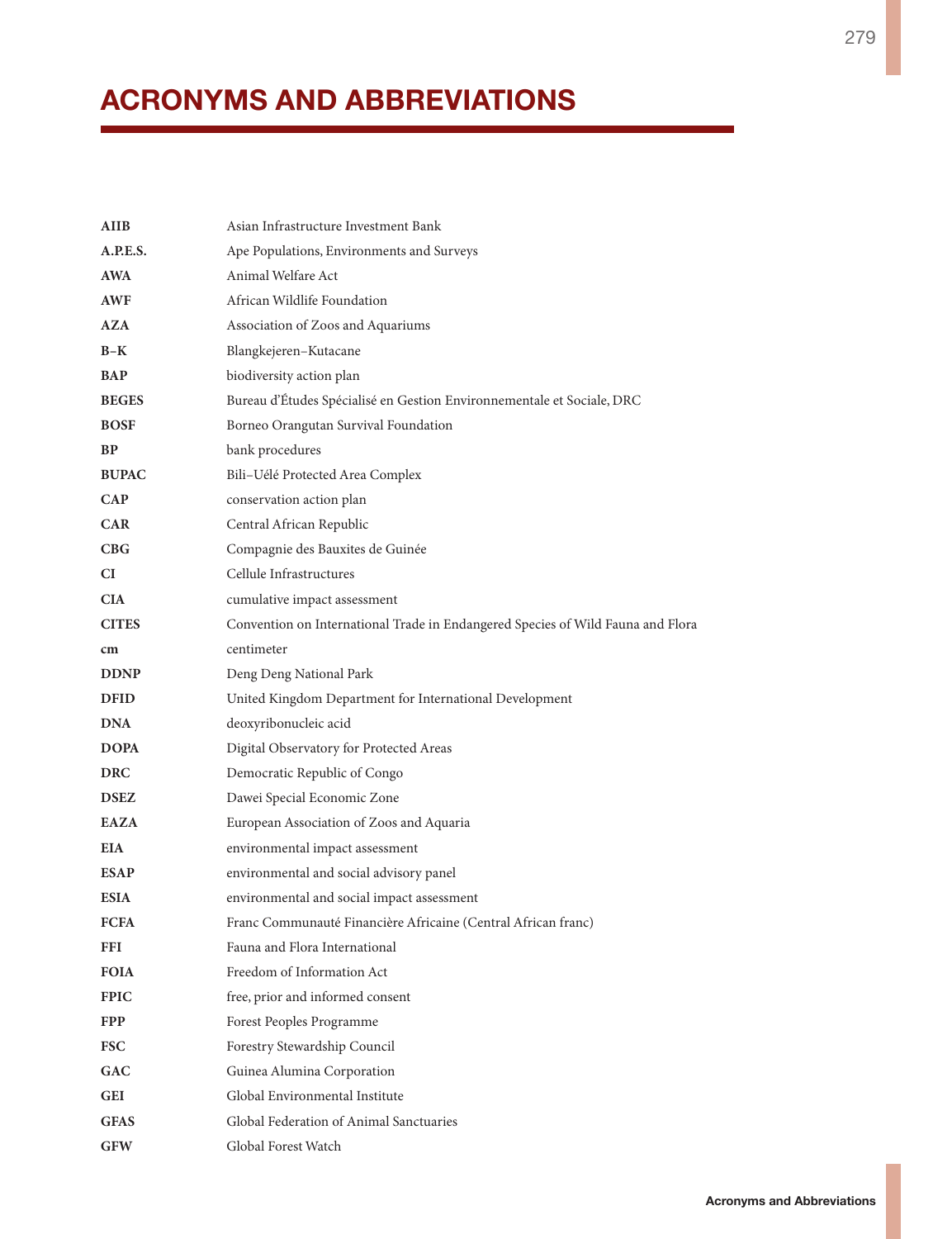| <b>GLAD</b>           | Global Land Analysis and Discovery                       |
|-----------------------|----------------------------------------------------------|
| <b>GLNP</b>           | Gunung Leuser National Park                              |
| GP                    | good practice                                            |
| <b>GRanD Database</b> | Global Reservoir and Dam Database                        |
| gROADS                | Global Roads Open Access Data Set                        |
| GW                    | gigawatt                                                 |
| $I-R-K$               | Ilagala-Rukoma-Kashagulu                                 |
| <b>IAR</b>            | <b>International Animal Rescue</b>                       |
| <b>ICCN</b>           | Institut Congolais pour la Conservation de la Nature     |
| <b>IFC</b>            | International Finance Corporation                        |
| <b>IGCP</b>           | International Gorilla Conservation Programme             |
| <b>IHA</b>            | International Hydropower Association                     |
| <b>IIED</b>           | International Institute for Environment and Development  |
| <b>IUCN</b>           | International Union for Conservation of Nature           |
| ha                    | hectare                                                  |
| <b>HKU</b>            | University of Hong Kong                                  |
| <b>HSUS</b>           | Humane Society of the United States                      |
| km.                   | kilometer                                                |
| km <sup>2</sup>       | square kilometer                                         |
| kV                    | kilovolt                                                 |
| <b>ILO</b>            | International Labour Organization                        |
| <b>JRC</b>            | European Commission Joint Research Centre                |
| <b>KBNP</b>           | Kahuzi-Biega National Park                               |
| kg                    | kilogram                                                 |
| <b>KNU</b>            | Karen National Union                                     |
| <b>Lao PDR</b>        | Lao People's Democratic Republic                         |
| <b>LAPSSET</b>        | Lamu Port, South Sudan, Ethiopia Transport (corridor)    |
| <b>LPHP</b>           | Lom Pangar Hydropower Project                            |
| <b>LRA</b>            | Lord's Resistance Army                                   |
| m                     | meter                                                    |
| <b>MAAP</b>           | Monitoring of the Andean Amazon Project                  |
| MDB                   | multilateral development bank                            |
| <b>MMNP</b>           | Mahale Mountains National Park                           |
| МW                    | megawatt                                                 |
| MYR                   | Malaysian ringgit                                        |
| <b>NCR</b>            | native customary rights                                  |
| NGO                   | non-governmental organization                            |
| ОP                    | operational policy                                       |
| OSM                   | OpenStreetMap                                            |
| <b>OVAG</b>           | Orangutan Veterinary Advisory Group                      |
| PA                    | protected area                                           |
| <b>PAD</b>            | project appraisal document                               |
| <b>PADDD</b>          | protected area downgrading, downsizing and degazettement |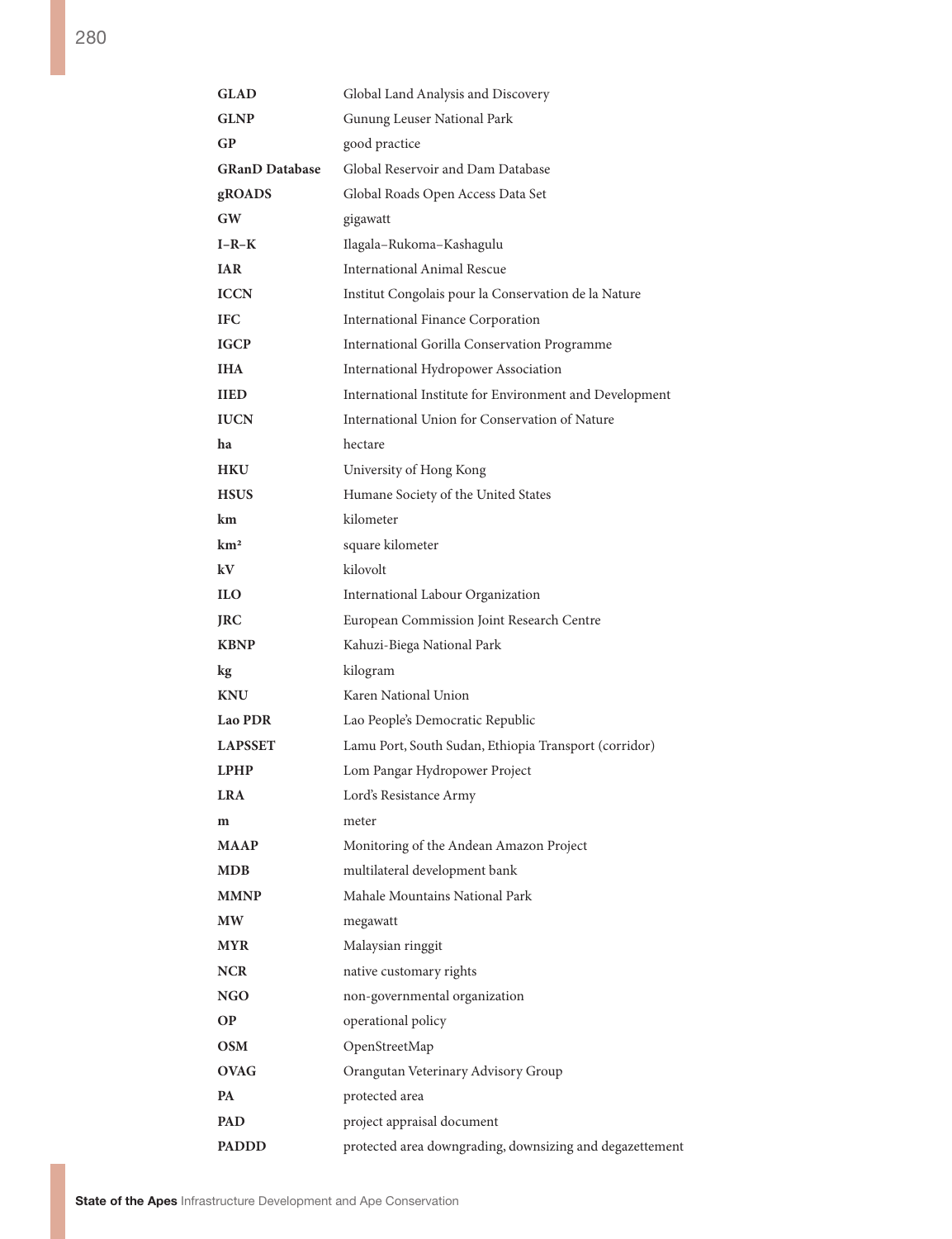| <b>PASA</b>        | Pan African Sanctuary Alliance                                            |
|--------------------|---------------------------------------------------------------------------|
| <b>Pro-Routes</b>  | High-Priority Roads Reopening and Maintenance                             |
| <b>RAEL</b>        | Renewable and Appropriate Energy Laboratory                               |
| <b>REDD</b>        | Reducing Emissions from Deforestation and Forest Degradation              |
| <b>RRI</b>         | Rights and Resources Initiative                                           |
| <b>RSPO</b>        | Roundtable on Sustainable Palm Oil                                        |
| <b>Save Rivers</b> | Save Sarawak Rivers Network                                               |
| <b>SCORE</b>       | Sarawak Corridor of Renewable Energy                                      |
| SEB                | Sarawak Energy Berhad                                                     |
| sp.                | species (singular)                                                        |
| spp.               | species (plural)                                                          |
| SSP.               | Species Survival Plan                                                     |
| <b>TANROADS</b>    | Tanzania National Roads Agency                                            |
| TBC                | The Biodiversity Consultancy                                              |
| TCL                | tiger conservation landscape                                              |
| TH-L               | Tamiang Hulu-Lokop                                                        |
| <b>THV</b>         | terrestrial herbaceous vegetation                                         |
| TNC                | The Nature Conservancy                                                    |
| TRIDOM             | Tri-National Dja-Odzala-Minkébé                                           |
| UGM                | Universitas Gadjah Mada (university)                                      |
| <b>UNEP</b>        | United Nations Environment Programme                                      |
| <b>UNEP-WCMC</b>   | United Nations Environment Programme World Conservation Monitoring Centre |
| <b>UNESCO</b>      | United Nations Education, Science and Culture Organization                |
| <b>WARN</b>        | Wild Animal Rescue Network                                                |
| <b>WB</b>          | World Bank                                                                |
| <b>WCS</b>         | Wildlife Conservation Society                                             |
| <b>WISER</b>       | World Indigenous Summit on Environment and Rivers                         |
| WWF                | World Wide Fund for Nature/World Wildlife Fund                            |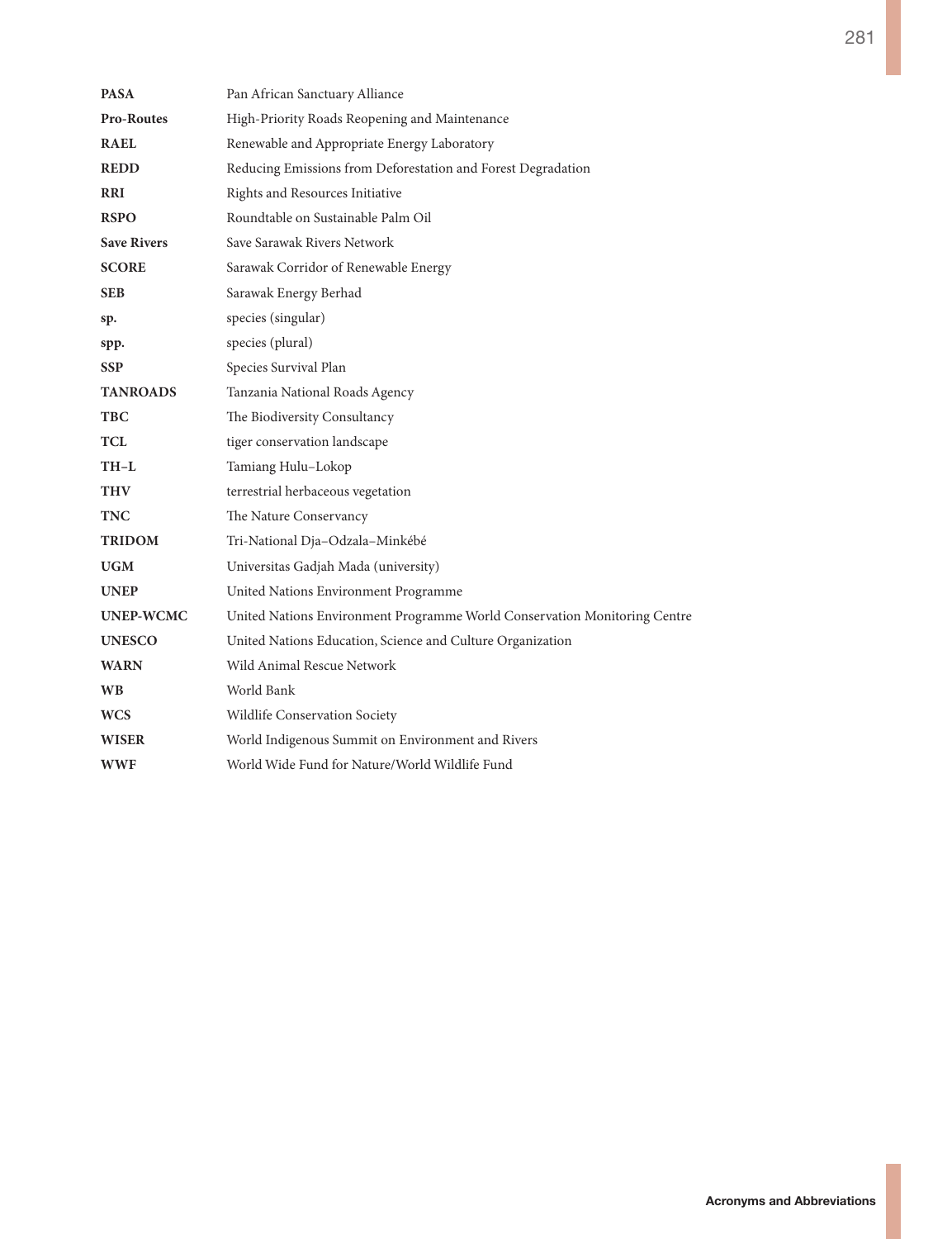**Algorithm:** A set of instructions or rules for performing tasks such as calculations, data processing and automated reasoning.

**Alternative energy:** Usable power derived from sources other than fossil fuels, often with a focus on avoiding pollution and greenhouse gas emissions. See also: **clean energy** and **renewable energy**.

**Anthropocene:** A buzzword used to refer to the current geological epoch in view of humankind's profound impact on Earth. The term was popularized by atmospheric chemist Paul Crutzen in 2000 and recommended for adoption by a dedicated working group of the International Union of Geological Sciences in 2016. Scholars disagree about the start date of the Anthropocene, with suggestions ranging from 8,000 years ago to about 1950.

**ArcGIS Desktop:** A mapping and spatial data analysis application produced by Esri.

**ArcGIS Online:** An Internet-based mapping platform developed by Esri that enables users to access, create and share maps, scenes, apps, layers, analytics and spatial data. Available at: [www.esri.com/software/arcgis/arcgisonline.](http://www.esri.com/software/arcgis/arcgisonline)

**Artificial Intelligence for Ecosystem Services (ARIES):** A suite of computer models that support science-based decision-making to promote environmental sustainability. Available at: aries.integratedmodelling.org.

**Association of Southeast Asian Nations (ASEAN) Heritage Parks:** Sites throughout the ASEAN region—Brunei, Cambodia, Indonesia, Laos PDR, Malaysia, Myanmar, the Philippines, Singapore, Thailand and Viet Nam—that are designated conservation areas in recognition of their rich biodiversity; four of the 37 sites are also UNESCO World Heritage sites.

**Base-load demand:** The power required to run facilities, electronics and appliances that are always on, such as hospitals and refrigerators, in contrast to peak-load demand, which is the power needed to run appliances and machines that can be turned on and off, such as computers and televisions.

**Behavioral enrichment:** Conditions or stimuli introduced to establish and support species-specific natural behaviors and reduce aberrant ones, with the goal of improving the psychological and physiological well-being of captive animals.

**Bimaturism:** Development characterized by differing stages or timings within a species or within a sex; among orangutans, mature males are flanged or unflanged (see **flanged**).

**Bing Maps:** An online mapping service that is part of Microsoft's Bing suite of search engines and that offers worldwide orthographic aerial and satellite imagery. Available at: www.bing.com/maps.

**Biodiversity:** The variety of plant and animal life on earth or in a particular habitat.

**Biodiversity hotspot:** A significant reservoir of biodiversity that is threatened with destruction.

**Biota:** Plant and animal life of a specific region.

**Blood diamond:** A diamond mined in a war zone and sold to finance an insurgency, an invading army's war efforts or a warlord's activity.

**Blood gold:** Gold mined by enslaved or otherwise victimized populations, including brutalized Congolese and the impoverished illegal miners of South Africa.

**Boom-and-bust cycle:** Alternating periods of economic growth and contraction. An increase in business activity, for example in connection with exploitation of a valuable natural resource, may be followed by sharp price declines for the resource or its overexploitation, a spike in unemployment and a drop in returns to investors.

**Brachiation:** Arboreal locomotion that relies exclusively on the arms to propel the body forward. Related term: brachiate.

**Catchment:** A rural or urban area where the natural landscape collects water from rain, or other precipitation. This gradually drains into a common outlet, such as a river, a bay or another body of water. Also referred to as a drainage area, river basin or watershed.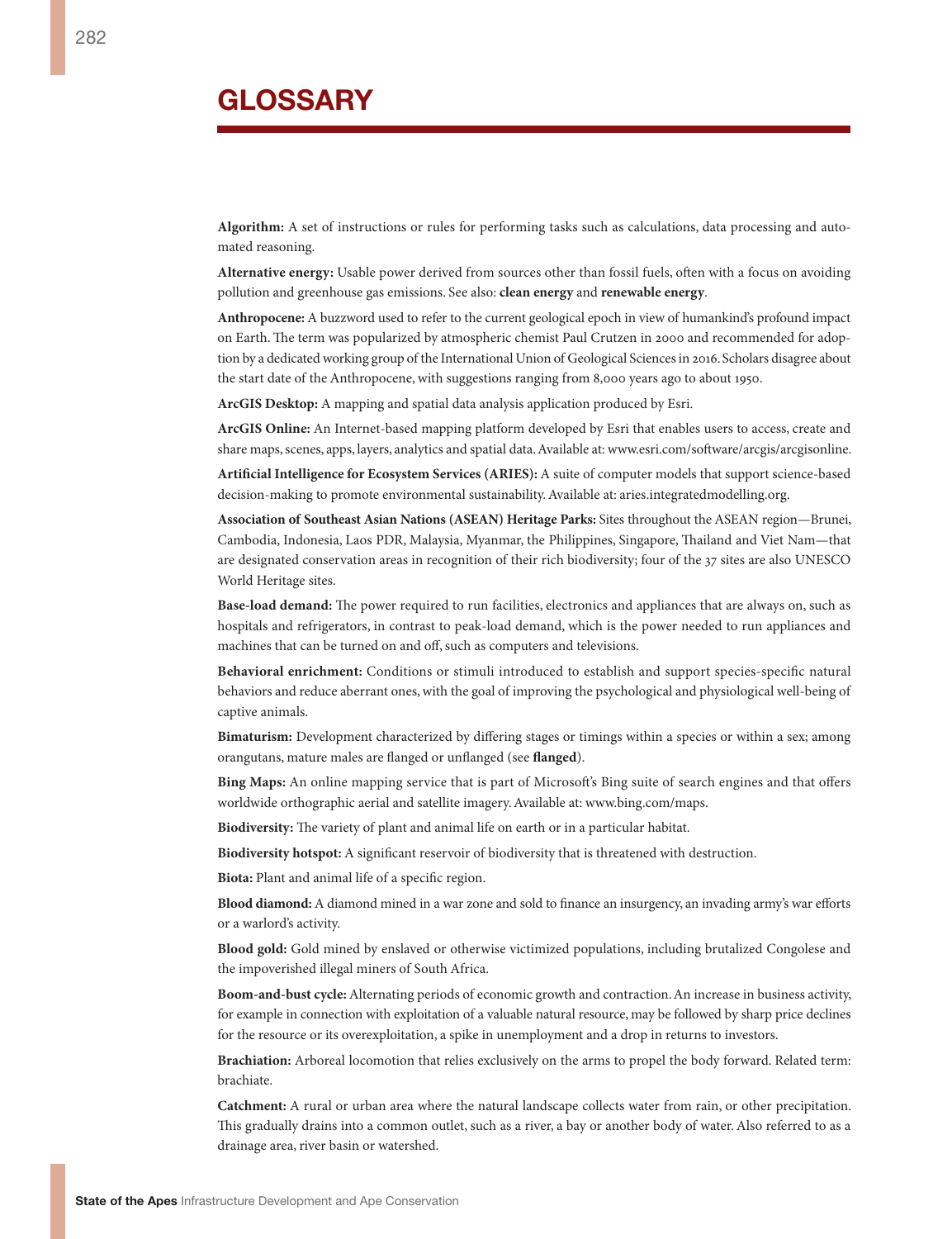**Circular economy:** An economic model that aims to transform waste into resources and to bridge gaps between production and consumption.

**Clean energy:** Usable power generated with little or no pollution or greenhouse gas emissions, as derived from renewable sources such as sunlight, wind, biomass and waves, in contrast to "dirty" sources of energy, such as fossil fuels (coal, natural gas and oil). Not all geothermal and hydroelectric power is clean energy. See also: **alternative energy** and **renewable energy**.

**Cleaner production:** Processes and services that are characterized by the continual application of strategies that increase efficiency and reduce risks to the environment.

**Cloud computing (or cloud technology)**: The use of a network of remote servers hosted on the Internet to store, manage and process data.

**Conspecific:** A member of the same species.

**Core area:** The most heavily used portion of the home range of a group or individual.

**Corridor:** See **Wildlife Corridor**.

**Cost–benefit analysis:** A process by which the benefits of a given situation or action are summed and the corresponding costs are subtracted; opportunity costs may also be factored in.

**Cost engineering:** The practice of managing project costs by using approaches such as estimating, cost control, cost forecasting, investment appraisal and risk analysis.

**Critical habitat:** An area of high biodiversity value. The International Finance Corporation defines it as habitat of significant importance to critically endangered, endangered, endemic, or restricted-range species; habitat that supports globally significant concentrations of migratory or congregatory species; a highly threatened or unique ecosystem; or an area associated with critical evolutionary processes (IFC, 2012a, p. 4).

**Critically endangered:** Facing an extremely high risk of extinction in the wild.

**Cumulative impact:** The incremental effects of one project, combined with the past, present and foreseeable future effects arising from other developments (such as infrastructure, extractive or agricultural activities) in selected areas.

**Cumulative impact assessment (CIA):** An evaluation that factors in the combined effects of past, present and foreseeable human activities, over time and on the environment, economy and society in a particular place.

**Customary title to land:** Recognition of a community's rights to access, use and control an area of land, usually based on long-established, traditional patterns or norms. Customary forest and community territory fall within this category. Customary or international law may be the source of such titles, particularly if relevant rights are not enshrined in a country's statutory legislation.

**Deciduous:** Pertaining to trees that lose their leaves for part of the year.

**Decommissioning:** In relation to dams, full decommissioning is the full removal of a dam; partial decommissioning is the partial removal of a dam.

**Delegated management contractor:** A public or private entity that is hired to implement a specified aspect of a development project on behalf of a state or other stakeholder.

**Deterrent:** A punishment or other measure established to discourage future attempts at breaking the law.

**Developer:** In the context of infrastructure, a firm that undertakes any of a variety of tasks related to developing a project, such as planning, finance, engineering, construction, hiring and management of assessors, compliance with regulations and coordination with partners.

**Development corridor:** An area characterized by major integrated infrastructure, such as paved roads, railroads, power lines and gas lines that run in parallel and are designed to open up regions for increased economic activity and land use, such as in Africa and other parts of the developing world.

**Dichromatic:** Exhibiting two color variations independent of sex and age.

**DigitalGlobe:** A commercial vendor of high-resolution satellite imagery and geospatial content. Available at: [www.digitalglobe.com.](www.digitalglobe.com)

**Digital Observatory for Protected Areas (DOPA):** A global database of protected areas and their characteristics, operated by the European Commission's Joint Research Centre. Available at: [dopa.jrc.ec.europa.eu.](dopa.jrc.ec.europa.eu)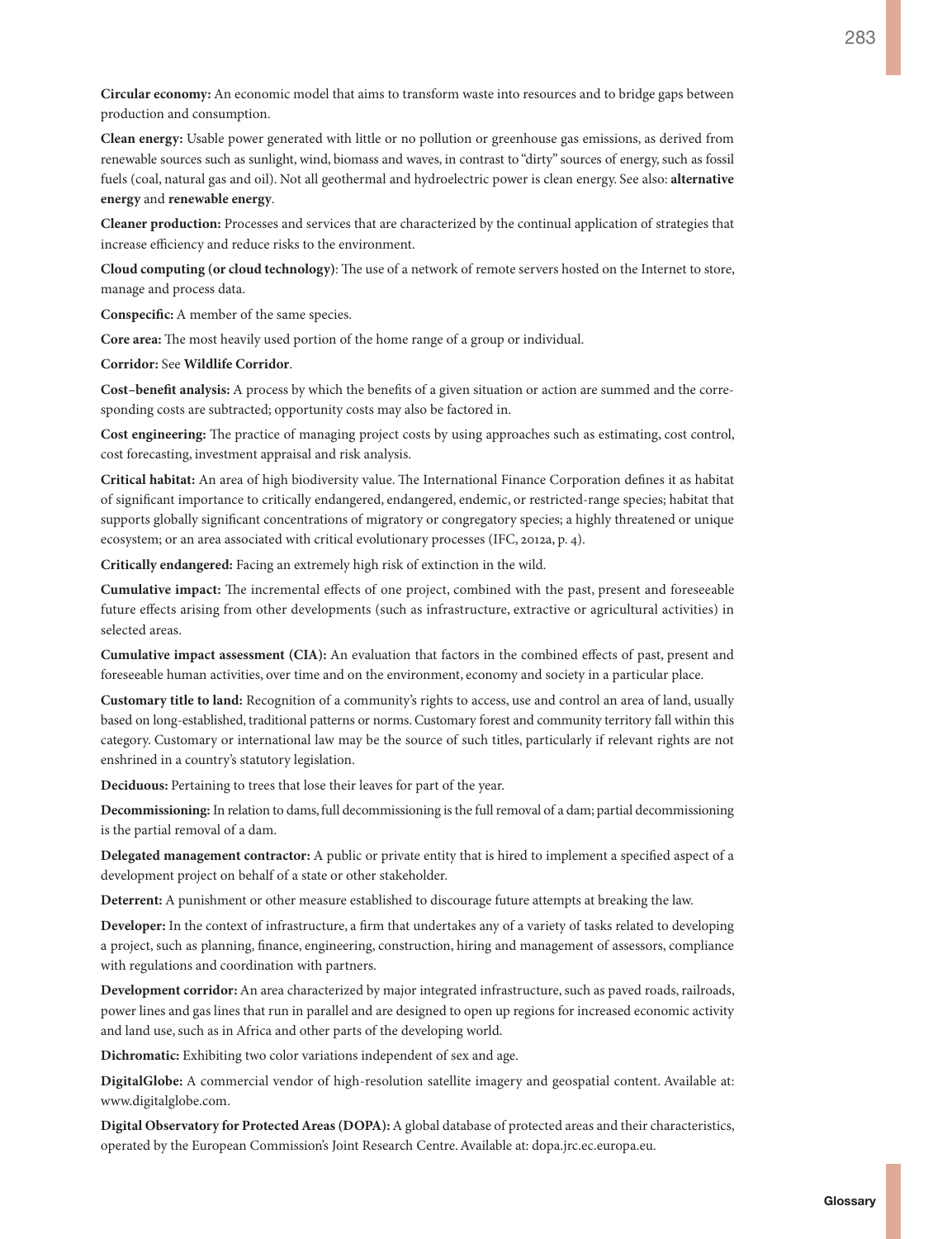**Dimorphic:** Having two distinct forms.

**Dipterocarp:** A tall hardwood tree of the family Dipterocarpaceae that grows primarily in Asian rainforests and that is the source of valuable timber, aromatic oils and resins.

**Dispatchable renewables:** Renewable electricity whose output can be adjusted to meet demand.

**Dispersing sex:** Either male or female apes who, upon reaching sexual maturity, depart from their birth area to establish their own range.

**Diurnal:** Daily, or active during the day.

**Downstream:** Towards the mouth of a river.

**Ecosystem representativeness:** The degree to which an ecosystem unit is representative of a biological or physical class to which it belongs, typically in accordance with biological and physical criteria. A patch of old-growth rainforest in a protected area may have a high or low representative value with respect to the vegetation type in the surrounding landscape.

**Endangered:** Facing a very high risk of extinction in the wild.

**Endemic:** Native to or only found in a certain place; indigenous.

**Endemism:** The state of being unique to a particular geographic area.

**Environmental (and social) impact assessment (EIA or ESIA):** An analytical tool used to identify and assess potential environmental (and social) impacts of a project, development or policy. The parameters for drawing up an EIA (or ESIA) are typically laid out in an environmental (and social) management framework. ESIAs are sometimes referred to as social and environmental impact assessments (SEIAs).

**Environmental (and social) management framework:** A plan that specifies what procedures to use in the preparation and approval of a site-specific environmental (and social) impact assessment or environmental (and social) management plan for a development project.

**Environmental (and social) management plan:** Guidance that identifies a set of mitigation, management, monitoring and institutional measures and explains how to apply them during the implementation and operation phases of a development project. Drawn up in accordance with an environmental (and social) management framework, the plan is designed to eliminate, offset and reduce adverse environmental (and social) impacts identified in an environmental (and social) impact assessment.

**Environmental protection function:** The ability of a forest or other ecosystem to contribute to the conservation of a landscape, habitat, soil or hydrogeological area, or to the preservation of human settlements or other assets, by preventing or reducing the impact of destructive natural events.

**Externality:** A positive or negative consequence of an economic activity as experienced by a party that is not directly related to the production or consumption.

**Fission–fusion:** Pertaining to communities whose size and composition are dynamic due to the coming together (fusion) and moving away (fission) of individuals.

**Flanged:** Pertaining to one of two morphs of adult male orangutan, the other being "unflanged"; characterized by large cheek pads, greater size, a long coat of dark hair on the back and a throat sac used for "long calls."

**Floodplain:** Relatively flat land that stretches out from either side of a river and that may flood during heavy rain or snowmelt. Since floodplain soil integrates materials deposited by a river, it is typically rich in nutrients and ideal for cultivation.

**Folivore:** Any chiefly leaf-eating animal. Related terms: folivorous, folivory.

**Forest-smart approach:** A strategy that aims to maximize the benefits from development investments while minimizing the negative impacts to forests and forest biodiversity.

**Free, prior and informed consent (FPIC):** The principle that a community has the right to give or withhold its consent to proposed projects that may affect the lands they customarily own, occupy or otherwise use. It is a normative obligation whereby a state must seek the voluntary consent of indigenous peoples (including indigenous forest-dependent communities) as a precondition to allowing or engaging in activities that could significantly affect the communities' substantive rights, such as the right to property. While there is no internationally agreed definition of FPIC or any single mechanism for its implementation, international human rights instruments and other treaty obligations grant potentially impacted peoples the right to give or withhold their consent to proposed actions.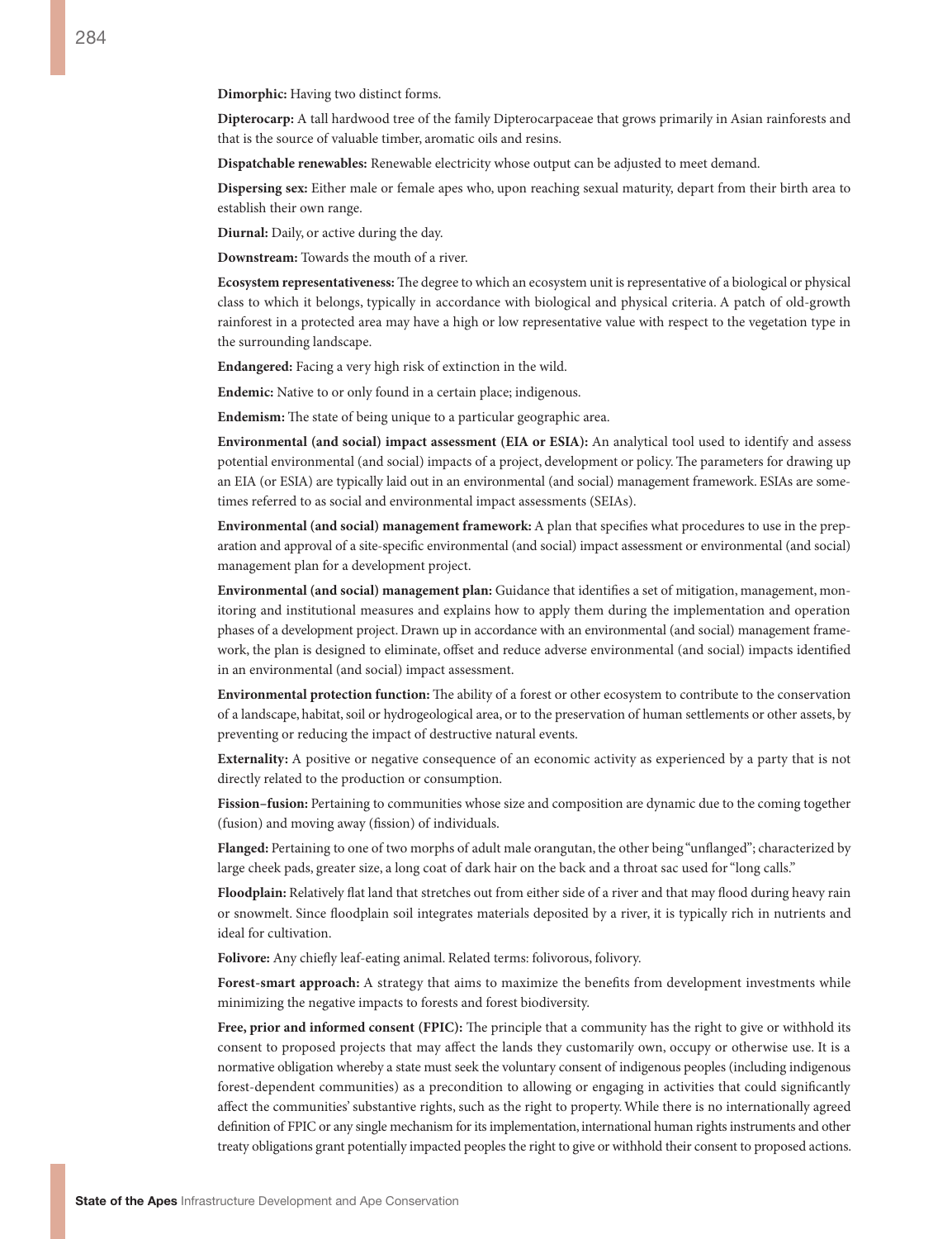**Frugivore:** Any chiefly fruit-eating animal. Related terms: frugivorous, frugivory.

**Functional connectivity:** The degree to which the land that divides and separates natural habitats facilitates or impedes the habitats' ability to allow movements of animals and to perform ecosystem functions. See also: **structural connectivity**.

**G20:** An international forum for the leaders, finance ministers and central bank governors of 20 major economies. Its members are the eight leading industrialized nations—in descending order, the United States, Japan, Germany, the United Kingdom, France, Italy, Canada and Russia; 11 emerging-market and smaller industrialized countries, namely Argentina, Australia, Brazil, China, India, Indonesia, Mexico, Saudi Arabia, South Africa, South Korea and Turkey; and the European Union.

**Gallery forest:** A narrow stretch of forest along the banks of a body of water, such as a river or wetland, that projects into non-forested landscapes. See also: **riparian forest**.

**Geobrowser:** A geographical web browser designed to access satellite and aerial imagery, ocean bathymetry and other geographic data over the Internet to represent Earth as a three-dimensional globe.

**Geographic information system (GIS):** A tool that allows users to capture, store, manipulate, analyze, manage and present spatial and geographic data.

**Georeferencing:** The process of aligning geographic data to a known coordinate system so it can be viewed and analyzed with other geographic data.

**Gigawatt:** A unit of power equal to one billion watts.

**GLAD (Global Land Analysis & Discovery):** A laboratory in the Department of Geographical Sciences at the University of Maryland that investigates methods, causes and impacts of global land surface change. GLAD's primary data source is Earth-observation imagery; its key focus area is land cover extent. Available at: [glad.geog.umd.edu.](http://glad.geog.umd.edu)

**Global Accessibility Map:** A mapping tool designed to estimate the travel time from any point on Earth to the nearest city exceeding 50,000 people. Developed by the European Commission's Joint Research Centre and first published by the World Bank in 2008, it can serve as a proxy for rural populations' access to **services and resources**  in urban areas. Available at: [forobs.jrc.ec.europa.eu/products/gam](http://forobs.jrc.ec.europa.eu/products/gam). See also: **Roadless Forest**.

**Global Forest Watch (GFW):** An open-access initiative of the World Resources Institute that provides a range of remote-sensing and other databases designed to monitor forests globally. Available at: [www.globalforestwatch.org.](www.globalforestwatch.org) **Global Positioning System (GPS):** A US-owned tool that allows users access to positioning, navigation and timing services. The US Air Force maintains and develops the utility.

**Global Roadfree Areas Map:** Launched in 2012 under the aegis of the **RoadFree** initiative, this collaboration between Google, the Society for Conservation Biology and the European Parliament assesses the status, quality and extent of all protected areas. Available at: roadfree.org.

**Global Roadmap:** An initiative run by an alliance of environmental scientists, geographers, planners and agricultural specialists whose aim is to enhance planning for roads in ways that reduce the environmental impacts of roads, limit construction of new roads and road improvements to where they will have the greatest social and economic benefits, assist environmental managers to better plan and prioritize roads, and educate the general public about the environmental risks of poorly planned roads and transportation projects. Available at: [www.global-roadmap.org.](www.global-roadmap.org)

**Global Roads Open Access Data Set (gROADS):** A freely available data set on roads. Horizontal-accuracy limitations (±2 km) restrict its use to general comparisons. Available at: [sedac.ciesin.columbia.edu/data/set/groads](sedac.ciesin.columbia.edu/data/set/groads-global-roads-open-access-v1)[global-roads-open-access-v1](sedac.ciesin.columbia.edu/data/set/groads-global-roads-open-access-v1).

**GLOBIO tool:** Designed to facilitate environmental assessments and provide policy support, this global biodiversity model serves to evaluate past, present and future impacts of human activity on biodiversity. Available at: [www.globio.info.](www.globio.info)

**Google Earth:** A geobrowser released by Google in 2005. Available at: [www.google.com/earth/index.html.](https://www.google.com/earth/index.html)

**Google Earth Engine:** A cloud computing platform that processes satellite imagery and other Earth-observation data and analyzes geospatial information. It provides access to a large catalog of satellite imagery and the computational power needed to analyze those images. Available at: [earthengine.google.com.](https://earthengine.google.com/) 

**Google Maps:** Launched in 2005, this online mapping service offers satellite imagery, street maps, panoramic views of streets, information on traffic conditions and route planning. Data for rural areas are patchier than for urban centers. Available at: <maps.google.com>.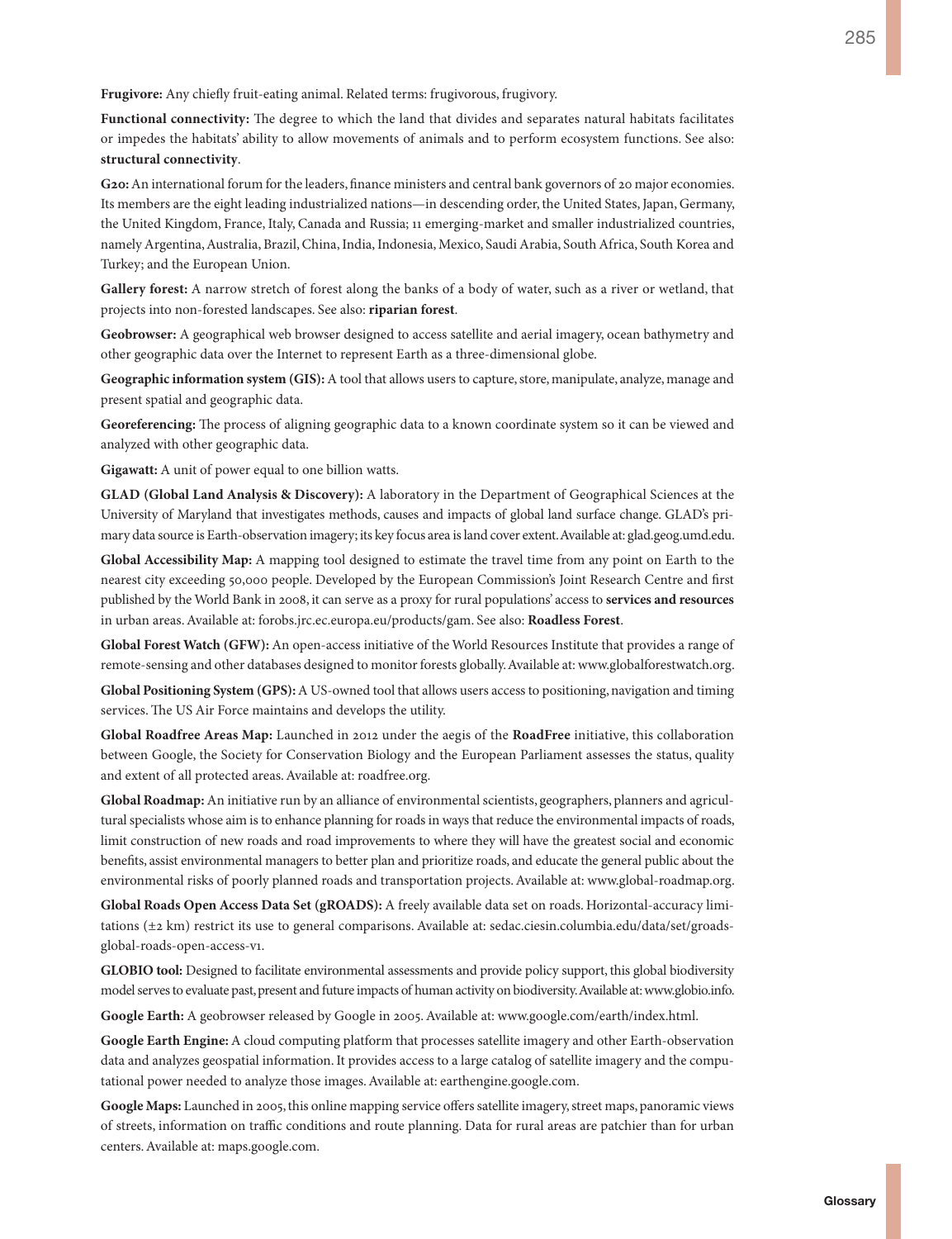**Green procurement:** The acquisition of products and services that cause minimal adverse environmental impacts. The approach incorporates human health and environmental concerns into the search for high-quality products and services at competitive prices.

**Ground truth:** Empirical evidence collected on location, as opposed to information inferred from other sources, such as satellite imagery.

**Habitat:** The natural and required environment of an animal, plant or other organism

**Herbivore:** Any plant-eating animal. Related terms: herbivorous, herbivory.

**Home range:** An area that is used by an individual or group on a regular basis and, in territorial species, is defended from others. Not to be confused with **ape range**, which is the extent of occurrence (EOO) of each species, as explained in the Notes to Readers, p. ix.

**Hybrid:** The offspring of two different species or varieties of plant or animal; something that is formed by combining different elements.

**Hydrological connectivity:** The degree to which water, and the organisms, matter and energy within it, is able to freely move with natural timing through the hydrologic cycle, including along and between longitudinal (river length), lateral (floodplain) and vertical (groundwater) dimensions.

**Impounding reservoir:** An artificial lake formed by constructing a dam across a natural watercourse so that water builds up behind it.

**Impoundment:** The accumulation of water in a reservoir or other storage area.

**Indigenous:** Originating from or occurring naturally in a certain place.

**Induced access:** Project-related encroachment into a landscape.

**Infanticide:** The act of killing an infant.

**Integrated Biodiversity Assessment Tool (IBAT) for Business:** A database for accessing biodiversity information, including Key Biodiversity Areas and legally protected areas. Via an interactive mapping tool, decision-makers can identify biodiversity risks and opportunities within a project's boundary. Available at: <www.ibatforbusiness.org>.

**Integrated Valuation of Ecosystem Services and Tradeoffs (InVEST):** A suite of open source software models used to map and value goods and services from nature. Available at: [www.naturalcapitalproject.org/invest.](www.naturalcapitalproject.org/invest)

**Interbirth interval:** The biologically determined period of time between consecutive births.

**Karst:** A landscape formed through the dissolution of soluble rocks, such as limestone, dolomite and gypsum, and characterized by underground drainage systems with sinkholes, dolines and caves.

**Keystone species:** A species that plays a crucial role in the way an ecosystem functions, and whose presence and role has a disproportionately large effect on other organisms within the ecosystem.

**Landsat imagery:** Medium-resolution (30 m  $\times$  30 m) satellite images acquired by any of the six satellites in the **Landsat program**. Landsat images can be viewed and downloaded for free from the United States Geological Survey Earth Explorer website. Available at: <earthexplorer.usgs.gov>.

**Landsat program:** The longest-running endeavor to capture satellite imagery of Earth. Since the program's launch in 1972, its satellites have acquired millions of images. See also: **Landsat imagery** and **Landsat Thematic Mapper**.

**Landsat Thematic Mapper (TM):** A Earth-observing sensor placed aboard a satellite in the **Landsat program**. A TM features seven bands of image data (in visible and infrared wavelengths), most of which have a resolution of 30 m. An Enhanced Thematic Mapper Plus (ETM+) sensor, which includes an eighth (panchromatic) band with a spatial resolution of 15 m, was onboard Landsat 7 when it successfully launched in 1999. See also: **Landsat imagery**.

**Landscape metrics:** Measurements of one or more sections of an area of land, such as patches of forest or mosaics, used to quantify composition and spatial configuration, including forest size and fragmentation.

**Logging Roads:** By combining **OpenStreetMap** and satellite imagery, this initiative maps and dates logging roads, particularly in the Congo Basin. Available at: [loggingroads.org.](https://loggingroads.org)

**Mast fruiting:** The simultaneous production of fruit by a large numbers of trees every 2-10 years, without any seasonal change in temperature or rainfall.

**Megawatt:** A unit of power equal to one million watts.

**Metapopulation:** A group of spatially separated populations of the same species that interact at some level.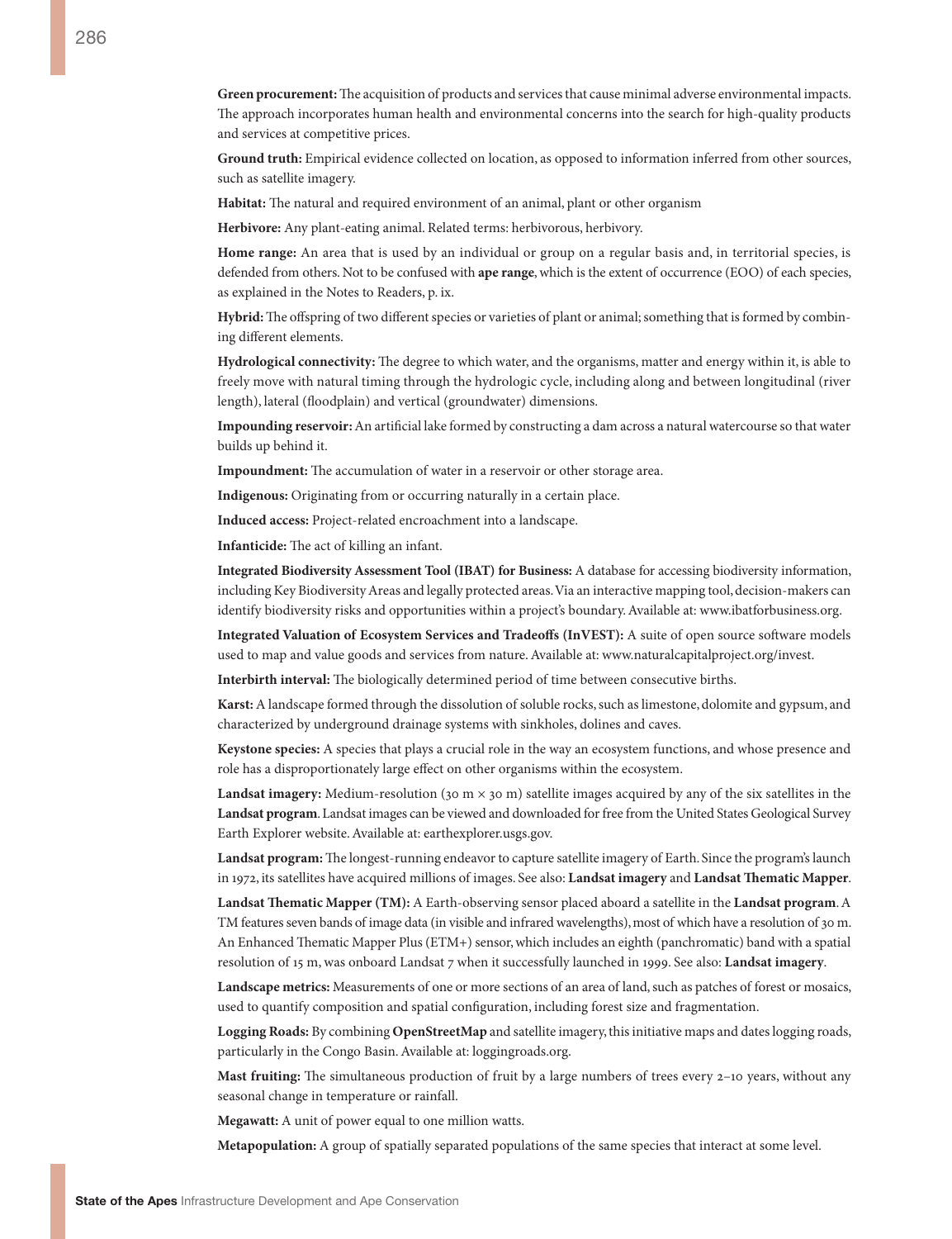**Miombo:** An oak-like tree (genus *Brachystegia*); a type of savannah woodland found across eastern and southern Africa dominated by these trees.

**Mitigation:** The act of making a condition or consequence less severe.

**Mitigation hierarchy:** A tool used to limit the negative impacts of development projects on biodiversity.

**Monodominant forest:** A forest in which more than 60% of the tree canopy consists of a single species of tree.

**Monogamy:** The practice of having a single mate over a period of time.

**Morph:** A distinct form of an organism or species.

**My DigitalGlobe**: A web-based application through which users can view, analyze and download DigitalGlobe's high-resolution satellite images. Available at: [services.digitalglobe.com/myDigitalGlobe.](https://services.digitalglobe.com/myDigitalGlobe/) 

**National strategic areas:** In line with Indonesia's 2007 law on spatial planning, domestic conservation areas recognized for their rich biodiversity. In an effort to protect the ecosystems and curb rent-seeking among officials, the law stipulates that individuals who engage in or facilitate illegal activities in such areas may be charged with criminal offences.

**Natural resource management:** The application of scientific and technical principles to control environmental assets such as land, water, soil, plants and animals so as to meet ecological, economic, social and policy objectives.

**Net gain:** In an ecological context, a positive outcome for biodiversity following a development project and the application of targeted conservation measures.

**No deforestation:** A corporate policy aimed at protecting forest and peatland while minimizing the impact of operations on biodiversity and local communities. Implementation of the policy requires assessments to be conducted for high conservation value forest areas prior to the clearing of any land. Related term: zero deforestation.

**No net loss:** In an ecological context, an outcome that avoids an overall loss of biodiversity and ecosystem services following a development project and targeted conservation activities. This term is often used in association with the **mitigation hierarchy**.

**Offset:** Compensation for loss of biodiversity due to a development project.

**Open Standards for the Practice of Conservation:** An adaptive planning framework utilized by governments and non-governmental organizations around the world to conserve flora and fauna collaboratively and systematically. Available at:<cmp-openstandards.org>.

**OpenStreetMap (OSM):** Launched in 2004, this free and editable map of the world is continually updated by registered members. OSM data feeds into the **Roadless Forest** and **Logging Roads** mapping initiatives, among other programs focused on environmental crises. Available at: <www.openstreetmap.org>.

**OpenStreetMap (OSM) Analytics:** Released in 2016, this platform enables the tracking of mapping activity for roads and buildings at the global level. Available at: <osm-analytics.org>.

**Optimism bias:** A systematic tendency to underestimate the probability of negative events.

**Outstanding Universal Value:** A UNESCO designation used to recognize heritage of exceptional cultural or natural significance and signal that its permanent protection is of the highest importance to the international community.

**Pathogen:** A virus, bacteria or other microorganism that can cause disease.

Pathogenic: Capable of causing disease.

**Pelage:** Fur; coat.

**Pith:** The spongy tissue in the stems and branches of many plants.

**Pixel:** The smallest unit of information in an image; the fundamental unit of data collection in remote sensing.

**Planet:** A commercial vendor of high-resolution satellite imagery and geospatial content. Available at: [www.planet.com.](https://www.planet.com)

**Pollution haven:** A jurisdiction that attracts polluting industries due to limited environmental restrictions, as posited by the pollution haven hypothesis (or pollution haven effect).

**Polyandrous:** Pertaining to a mating system that involves one female and two or more males.

**Polygynandrous:** Pertaining to an exclusive mating system that involves two or more males and two or more females. The numbers of males and females are not necessarily equal.

**Polygynous:** Pertaining to a mating system that involves one male and two or more females.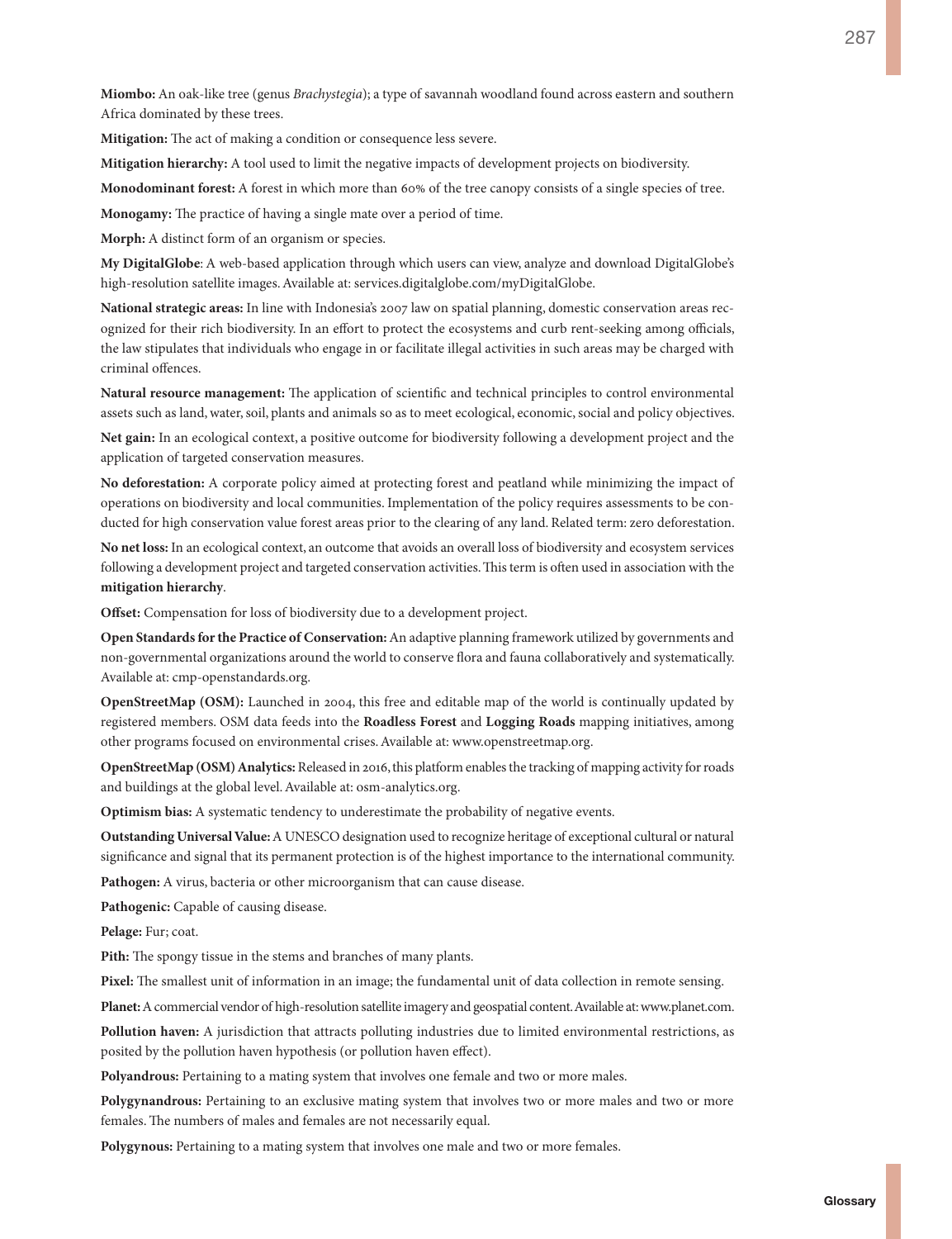**Preputial:** Relating to the foreskin or clitoral hood.

**Project appraisal document (PAD):** A comprehensive, continually updated record of a development project, covering aspects such as the development problem to be addressed, the technical approach to be followed, the expected results, the financial plan and budget, the overall project implementation and procurement plan, and the monitoring and evaluation plan.

**Protected area downgrading, downsizing and degazettement (PADDD):** Legal reductions in the size or protection status of parks and other protected areas, typically to gain access to natural resources inside those parks or to permit infrastructure projects to cut through them.

**Protection forest:** An area of forest that is characterized by average slope gradients of at least 40° and on which commercial logging is illegal; and/or is managed primarily for its beneficial effects on water and soil movement; and/or managed for its ability to protect people or assets against the impacts of destabilizing natural events or adverse climates.

**Radar:** A system that detects the presence, direction, distance and speed of aircraft, ships and other objects by sending out pulses of high-frequency electromagnetic waves that are reflected off the object back to the source.

**Ramsar wetlands:** Water-saturated land areas designated under the Convention on Wetlands, known as the Ramsar Convention, an intergovernmental treaty that provides the framework for national action and international cooperation for the conservation and wise use of wetlands and their resources.

**Range:** In the context of 'ape ranges', the extent of occurrence (EOO) of each species. An EOO includes all known populations of a species contained within the shortest possible continuous imaginary boundary. It is important to note that some areas within these boundaries are unsuitable and unoccupied.

**Reducing Emissions from Deforestation and Forest Degradation plus (REDD+):** A United Nations initiative that goes beyond curbing the release of greenhouse gases to include the role of conservation, sustainable management of forests and enhancement of forest carbon stocks.

**Regression line:** An approach for modeling the relationship between two variables.

**Reintroduction:** The managed release of an organism into its natural habitat after life in captivity.

**Remote sensing:** The science of identifying, measuring and observing objects or areas from a distance, typically from aircraft or satellites.

**Renewable energy:** Usable power derived from natural sources whose supply is not depleted when used, such as sunlight, geothermal heat, tides and wind, in contrast to finite resources such as oil and coal. See also: **alternative energy** and **clean energy**.

**Resettlement action plan:** A detailed, legally binding strategy that developers must fulfill when relocating and compensating people affected by an infrastructure project.

**Residual impact:** In the context of the mitigation hierarchy, a negative effect that remains after the implementation of mitigation measures.

**Riparian (or riverine) forest:** A forest that grows alongside a body of water, such as rivers, streams and lakes. See also: **gallery forest**.

**River basin development:** Use, control or diversion of elements of a network of watercourses to promote economic growth, often with significant impacts on quantity, quality, sediment load, timing and predictability of the water regime, such as through hydropower development.

**River reach:** A segment of a river that can be distinguished from other segments by its width, habitat composition, vegetation coverage, the presence of dams or other structures, and other characteristics; distinct reaches exhibit differing natural resource problems and are evaluated separately.

**River system:** The natural structure within which a river flows, typically including a watershed.

**RoadFree:** An initiative designed to highlight the importance of roadless wilderness areas for biodiversity conservation and reductions in atmospheric carbon emissions. RoadFree helped to give rise to the **Global Roadfree Areas Map**. Available at: [roadfree.org.](roadfree.org)

**Roadless Forest:** Designed to evaluate the benefits of road-free forests, this European Union initiative is strongly linked to EU policies on reducing illegal logging and carbon emissions resulting from forest disruption. To inform decision-making, it makes use of the **Global Accessibility Map** to identify which areas are most likely to benefit from infrastructure development and to highlight associated risks to protected areas. Available at: [roadlessforest.eu.](roadlessforest.eu)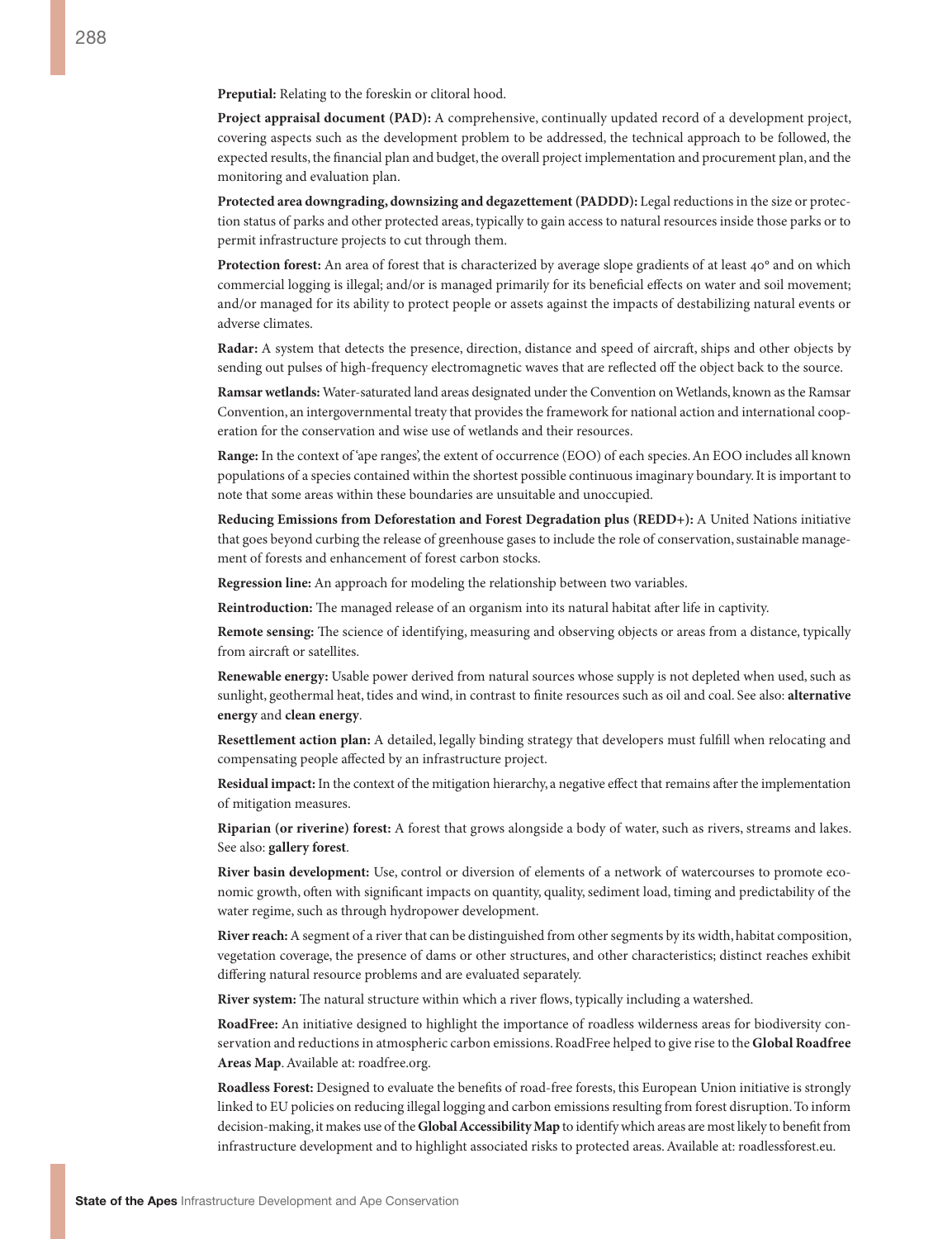**Roadside zoo:** An unaccredited zoo or roadside attraction engaged in commercial exhibition and other activities with animals, potentially including apes.

**Run-of-river scheme:** A hydroelectric power scheme that operates without water storage, using the flow of a river channel.

**Sanctuary:** A non-profit facility dedicated to providing care for orphaned, confiscated or injured wildlife.

**Sentinels:** A family of satellites developed for the operational needs of Copernicus, an Earth-observation program headed by the European Commission in partnership with the European Space Agency. The Sentinels provide observations such as radar images, high-resolution optical images, and data for the monitoring of atmospheric composition and global sea-surface height.

**Silverback:** An adult male gorilla that has reached maturity and developed silver hairs on the saddle of his back.

**Smart green infrastructure:** Facilities that avoid critical habitats, minimize and mitigate adverse impacts on communities and biodiversity, and compensate for any inadvertent or unavoidable damage.

**Spatial resolution:** The level of detail in a digital (usually satellite) image; often expressed in meters, measuring the edge length of a pixel, the smallest unit of the image. The smaller the pixel size, or the greater the number of pixels in an image, the higher the spatial resolution. Satellite images tend to be grouped into three resolution categories: low resolution ( $>30$  m), medium ( $2-30$  m) and high ( $<2$  m).

**Standing sale:** The selling of timber as it stands in the forest, in advance of harvesting and generally by weight.

**Stranded asset:** An economic resource that has become obsolete or nonperforming before the end of its useful life and that is recorded as a loss.

**Structural connectivity:** The makeup of a landscape based on ecological attributes of the area (habitat type and composition) and its connectivity (vs. fragmentation) across a landscape, excluding behavioral patterns of organisms in the area. See also: **functional connectivity**.

**Subadult:** A stage of development where an individual has not yet acquired all adult characteristics.

**Sustainable Development Goals (SDGs)**: Seventeen global aims established by the United Nations to end poverty, protect the planet and result in peace and prosperity for all. The SDGs were adopted by the 193 countries of the UN General Assembly in 2015, with specific targets to be achieved by 2030.

**Swamp forest (or freshwater swamp forest):** Natural forest that stands in waterlogged soil and has more than 30% canopy cover.

Sympatric: Pertaining to species or populations that occupy the same geographic ranges.

**Taxon:** Any unit used in the science of biological classification or taxonomy (plural: taxa).

**Terawatt:** A unit of power equal to one trillion watts, or one million megawatts.

*Terra nullius***:** In international law, land that does not officially belong to anyone or any state, and that can be acquired through occupation.

**Terrestrial herbaceous vegetation:** Species of herbs that are staple food items for apes, such as Marantaceae and Zingiberaceae.

**Terrestriality:** Adaptation to living on the ground.

**Toolkit for Ecosystem Service Site-based Assessment (TESSA):** Guidance on low-cost methods for evaluating the benefits people receive from nature at a particular site to generate information that can be used to influence decision-making. Available at: <tessa.tools>.

**Translocation:** In conservation, the process of moving an organism from one area to another, in captive or wild settings.

**Tropical Rainforest Heritage of Sumatra:** A 25,000-km2 (2.5 million-ha) conservation site that comprises three of Indonesia's national parks: Bukit Barisan Selatan, Gunung Leuser and Kerinci Seblat. It is home to many endangered species, including the endemic Sumatran orangutan (*Pongo abelii*).

**UNESCO Man and Biosphere Reserve:** Any of the 669 sites around the word that are internationally recognized for the simultaneous conservation and sustainable use of their ecosystems. Each reserve has three interrelated zones: a strictly protected core zone; a buffer zone that is used in ways that facilitate scientific research, monitoring, training and education; and a transition area that fosters sustainable human and economic development.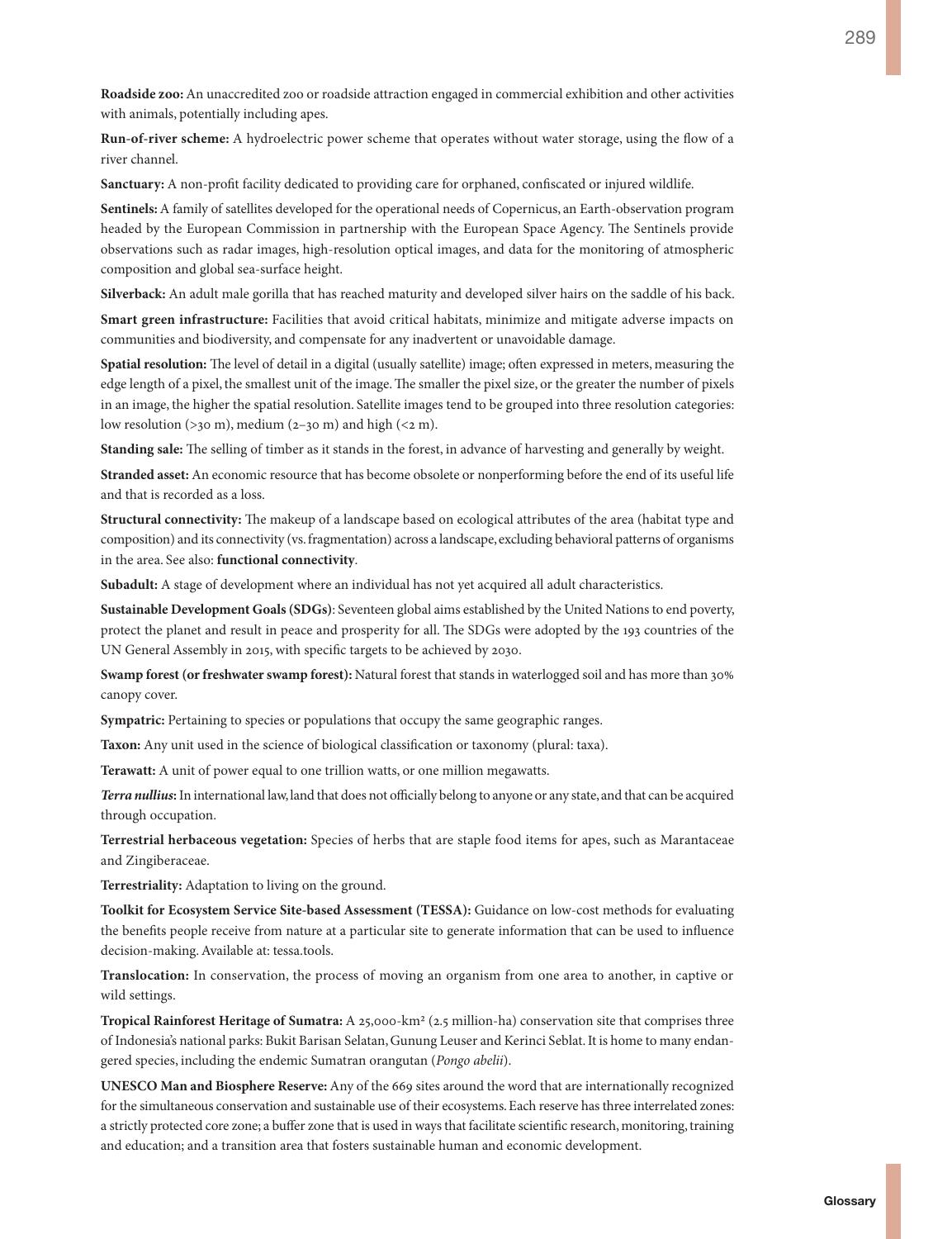**UNESCO World Heritage site:** An area of internationally recognized cultural and natural significance, including geological and physiographical formations and precisely delineated areas that constitute the habitat of threatened animal and plant species that are of outstanding value to science or conservation.

**Upstream:** Towards the source of a river.

**Upstream planning:** Advance target setting and coordination of feasibility studies, design, implementation and operation of an investment project, usually involving collaboration among public authorities and other stakeholders, often with technical assistance.

**UrtheCast:** An Earth-imaging system company that specializes in geospatial analysis. Its high-resolution satellite imagery is made available on **Global Forest Watch**. Available at: [www.urthecast.com.](http://www.urthecast.com)

**Watershed:** A tract of land drained by a river and its tributaries.

**Wean:** To accustom a young animal to nourishment other than the mother's milk.

**Wetlands:** Areas where water is sometimes or always above, at or near the surface of the soil.

**Wildlife corridor:** Habitat that joins two or more larger areas of similar habitat and thus allows wildlife movement, supports the viability of populations and maintains ecological processes. Corridors can occur naturally, such as riparian forests, or be created through habitat management practices.

**Zero-sum game:** A situation in which each participant's gain or loss of utility is exactly balanced by the losses or gains of the utility of the other participants. Suggesting that the earth's carrying capacity is a zero-sum game implies that any land, food or resources consumed or degraded by humans must ultimately incur a comparable cost to other species or ecosystems.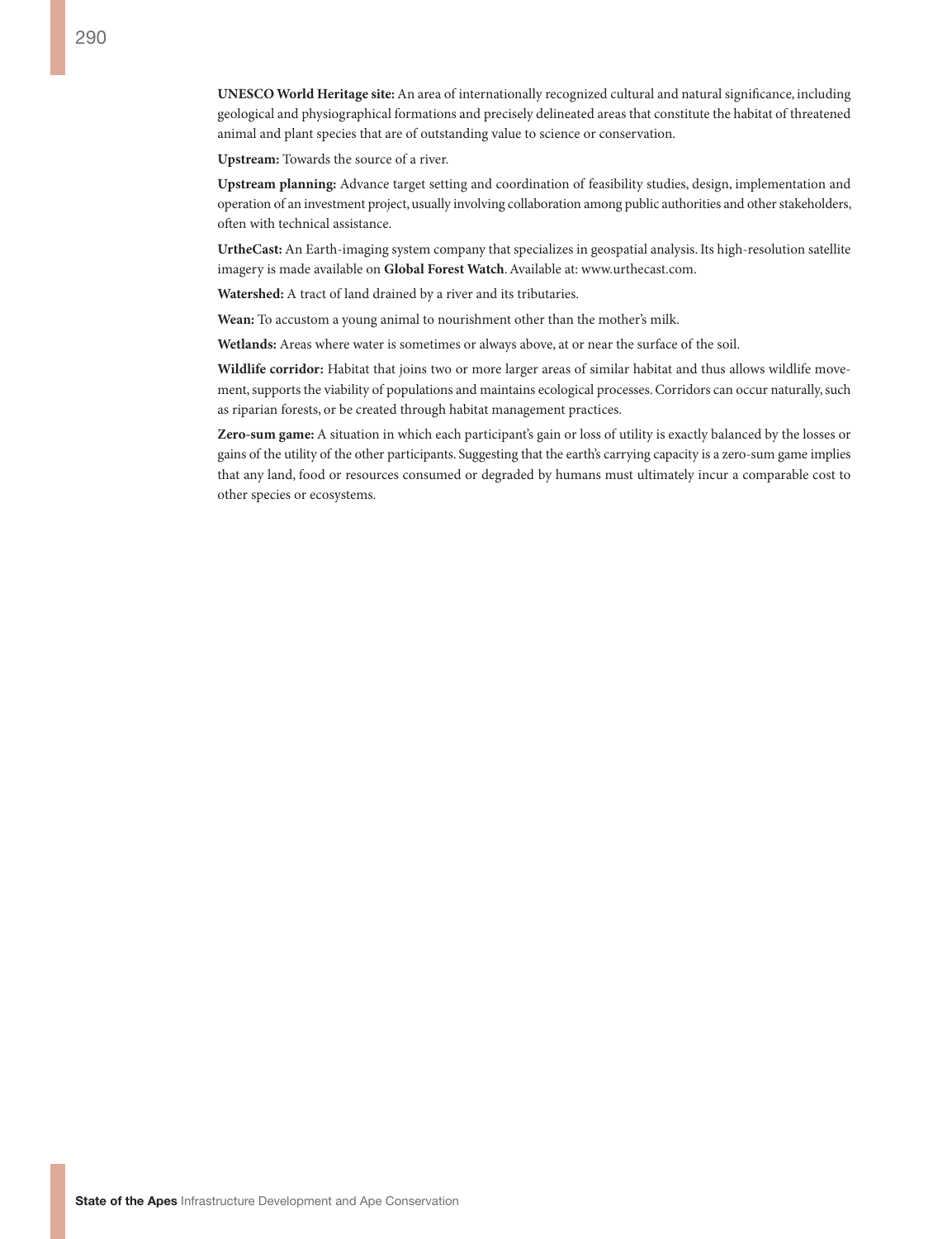- Abel, D. (2017). Animal advocates say removal of database hurts efforts to prevent abuse. *Boston Globe*, July 9, 2017. Available at: [http://www.bostonglobe.com/metro/2017/07/19/animal-advocates-say-removal-database-hurts](http://www.bostonglobe.com/metro/2017/07/19/animal-advocates-say-removal-database-hurts-efforts-prevent-abuse)[efforts-prevent-abuse.](http://www.bostonglobe.com/metro/2017/07/19/animal-advocates-say-removal-database-hurts-efforts-prevent-abuse)
- Abell, R., Thieme, M.L., Revenga, C.*, et al.* (2008). Freshwater ecoregions of the world: a new map of biogeographic units for freshwater biodiversity conservation. *BioScience*, **58**, 403–14. DOI: 10.1641/B580507.
- Abernethy, K., Maisels, F. and White, L.J.T. (2016). Environmental issues in central Africa. *Annual Review of Environment and Resources*, **41**, 1–33. DOI: 10.1146/annurev-environ-110615–085415.
- Abood, S.A., Lee, J.S.H., Burivalova, Z., Garcia-Ulloa, J. and Koh, L.P. (2015). Relative contributions of the logging, fiber, oil palm, and mining industries to forest loss in Indonesia. *Conservation Letters*, **8**, 58–67. DOI: 10.1111/conl.12103.
- Abram, N.K., Meijaard, E., Wells, J.A.*, et al.* (2015). Mapping perceptions of species' threats and population trends to inform conservation efforts: the Bornean orangutan case study. *Diversity and Distributions*, **21**, 487–99. DOI: 10.1111/ddi.12286.
- Abutu, A. and Charles, E. (2016). C/River communities reject superhighway. *Daily Trust*, March 9, 2016. Available at: [https://www.dailytrust.com.ng/news/environment/c-river-communities-reject-superhighway/137088.html.](https://www.dailytrust.com.ng/news/environment/c-river-communities-reject-superhighway/137088.html)
- Achard, F., Beuchle, R., Mayaux, P.*, et al.* (2014). Determination of tropical deforestation rates and related carbon losses from 1990 to 2010. *Global Change Biology*, **20**, 2540–54. DOI: 10.1111/gcb.12605.
- ADB (2008). *Preparing the Cumulative Impact Assessment for the Nam Ngum 3 Hydropower Project.* Manila, Philippines: Asian Development Bank (ADB). Available at: [https://www.adb.org/projects/documents/preparing](https://www.adb.org/projects/documents/preparing-cumulative-impact-assessment-nam-ngum-3-hydropower-project-financed-j-0)[cumulative-impact-assessment-nam-ngum-3-hydropower-project-financed-j-0](https://www.adb.org/projects/documents/preparing-cumulative-impact-assessment-nam-ngum-3-hydropower-project-financed-j-0).
- ADB (2011). *Asia Solar Energy Initiative: A Primer.* Manila, Philippines: Asian Development Bank (ADB).
- ADB (2012). *Environment Safeguards: A Good Practice Sourcebook.* Manila, Philippines: Asian Development Bank (ADB). Available at: [http://www.adb.org/sites/default/files/institutional-document/33739/files/environment](http://www.adb.org/sites/default/files/institutional-document/33739/files/environment-safeguards-good-practices-sourcebook-draft.pdf)[safeguards-good-practices-sourcebook-draft.pdf](http://www.adb.org/sites/default/files/institutional-document/33739/files/environment-safeguards-good-practices-sourcebook-draft.pdf).
- ADB (2017). *Meeting Asia's Infrastructure Needs.* Manila, Philippines: Asian Development Bank (ADB). Available at: [https://www.adb.org/sites/default/files/publication/227496/special-report-infrastructure.pdf.](https://www.adb.org/sites/default/files/publication/227496/special-report-infrastructure.pdf)
- Adeney, J.M., Christensen, N. and Pimm, S.L. (2009). Reserves protect against deforestation fires in the Amazon. *PLoS One*, **4**, e5014.
- ADF (2011). *Lom-Pangar Hydroelectric Project. Republic of Cameroon. Project Appraisal Report. November 2011.* Tunis, Tunisia: African Development Fund (ADF), African Development Bank Group. Available at: [http://www.](http://www.afdb.org/fileadmin/uploads/afdb/Documents/Project-and-Operations/Cameroon%20-%20AR%20-%20Lom-Pangar%20Hydroelectric%20Project%20(Final).pdf) [afdb.org/fileadmin/uploads/afdb/Documents/Project-and-Operations/Cameroon%20-%20AR%20-%20Lom-](http://www.afdb.org/fileadmin/uploads/afdb/Documents/Project-and-Operations/Cameroon%20-%20AR%20-%20Lom-Pangar%20Hydroelectric%20Project%20(Final).pdf)[Pangar%20Hydroelectric%20Project%20\(Final\).pdf.](http://www.afdb.org/fileadmin/uploads/afdb/Documents/Project-and-Operations/Cameroon%20-%20AR%20-%20Lom-Pangar%20Hydroelectric%20Project%20(Final).pdf)
- AfDB (2011a). *Africa in 50 Years' Time: The Road Towards Inclusive Growth.* Tunis, Tunisia: African Development Bank (AfDB). Available at: [https://www.afdb.org/fileadmin/uploads/afdb/Documents/Publications/Africa](https://www.afdb.org/fileadmin/uploads/afdb/Documents/Publications/Africa%20in%2050%20Years%20Time.pdf) [%20in%2050%20Years%20Time.pdf](https://www.afdb.org/fileadmin/uploads/afdb/Documents/Publications/Africa%20in%2050%20Years%20Time.pdf).
- AfDB (2011b). *Republic of Cameroon. Lom-Pangar Hydroelectric Project. Summary of the Environmental and Social Impact Assessment (ESIA).* Abidjan, Ivory Coast: African Development Bank (AfDB), Energy, Environment and Climate Change Department. Available at: [https://www.afdb.org/fileadmin/uploads/afdb/Documents/](https://www.afdb.org/fileadmin/uploads/afdb/Documents/Environmental-and-Social-Assessments/2011%20Lom-Pangar%20R%C3%A9sum%C3%A9%20Environnemental%20et%20Social_EN.pdf) [Environmental-and-Social-Assessments/2011%20Lom-Pangar%20R%C3%A9sum%C3%A9%20Environnemental](https://www.afdb.org/fileadmin/uploads/afdb/Documents/Environmental-and-Social-Assessments/2011%20Lom-Pangar%20R%C3%A9sum%C3%A9%20Environnemental%20et%20Social_EN.pdf) [%20et%20Social\\_EN.pdf.](https://www.afdb.org/fileadmin/uploads/afdb/Documents/Environmental-and-Social-Assessments/2011%20Lom-Pangar%20R%C3%A9sum%C3%A9%20Environnemental%20et%20Social_EN.pdf)
- AfDB (2013). *Safeguards and Sustainability Series: African Development Bank Group's Integrated Safeguards System. Policy Statement and Operational Safeguards.* Tunis, Tunisia: African Development Bank (AfDB). Available at: [https://www.afdb.org/fileadmin/uploads/afdb/Documents/Policy-Documents/December\\_2013\\_-\\_AfDB](https://www.afdb.org/fileadmin/uploads/afdb/Documents/Policy-Documents/December_2013_-_AfDB%E2%80%99S_Integrated_Safeguards_System__-_Policy_Statement_and_Operational_Safeguards.pdf) [%E2%80%99S\\_Integrated\\_Safeguards\\_System\\_\\_-\\_Policy\\_Statement\\_and\\_Operational\\_Safeguards.pdf](https://www.afdb.org/fileadmin/uploads/afdb/Documents/Policy-Documents/December_2013_-_AfDB%E2%80%99S_Integrated_Safeguards_System__-_Policy_Statement_and_Operational_Safeguards.pdf).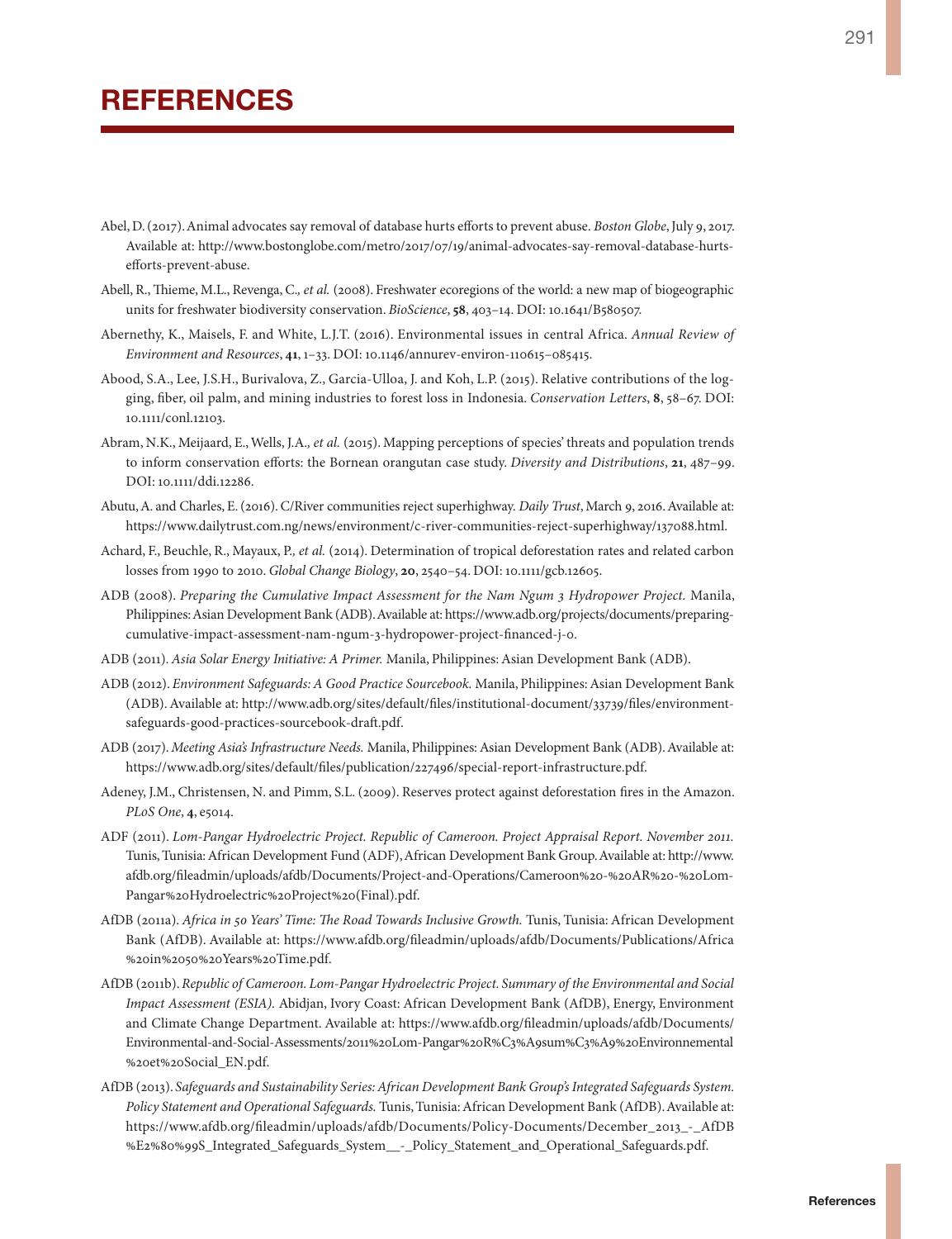- AfDB (2015). *Multinational Cameroon-Congo-Ketta Djoum Road Project and Facilitation of Transportation on the Yaoundé-Brazzaville Corridor\_Phase 2 – Summary ESIA – 06 2015.* Tunis, Tunisia: African Development Bank (AfDB). Available at: [https://www.afdb.org/en/documents/document/multinational-cameroon-congo](https://www.afdb.org/en/documents/document/multinational-cameroon-congo-ketta-djoum-road-project-and-facilitation-of-transportation-on-the-yaounde-brazzaville-corridor_phase-2-summary-esia-06-2015-54091/)[ketta-djoum-road-project-and-facilitation-of-transportation-on-the-yaounde-brazzaville-corridor\\_phase-](https://www.afdb.org/en/documents/document/multinational-cameroon-congo-ketta-djoum-road-project-and-facilitation-of-transportation-on-the-yaounde-brazzaville-corridor_phase-2-summary-esia-06-2015-54091/)[2-summary-esia-06–2015–54091/](https://www.afdb.org/en/documents/document/multinational-cameroon-congo-ketta-djoum-road-project-and-facilitation-of-transportation-on-the-yaounde-brazzaville-corridor_phase-2-summary-esia-06-2015-54091/).
- AfDB, OECD and UNDP (2015). *African Economic Outlook 2015: Regional Development and Spatial Inclusion.* African Development Bank (AfDB), Organisation for Economic Co-operation and Development (OECD) and United Nations Development Programme (UNDP). Available at: [www.africaneconomicoutlook.org/sites/](www.africaneconomicoutlook.org/sites/default/files/content-pdf/AEO2015_EN.pdf) [default/files/content-pdf/AEO2015\\_EN.pdf.](www.africaneconomicoutlook.org/sites/default/files/content-pdf/AEO2015_EN.pdf)
- Africa-EU Energy Partnership (2013). *Country Power Market Brief: Cameroon.* Brussels, Belgium: Alliance for Rural Electrification. Available at: [https://www.ruralelec.org/publications/country-power-market-brief-cameroon.](https://www.ruralelec.org/publications/country-power-market-brief-cameroon)
- AgDevCo (2013). *Developing Sustainable Agriculture in Africa.* London, UK: African Agriculture Development Company (AgDevCo). Available at: [http://www.agdevco.com/uploads/reports/AgDevCo%20Brochure\\_June](http://www.agdevco.com/uploads/reports/AgDevCo%20Brochure_June%202013%20low%20res(1).pdf) [%202013%20low%20res\(1\).pdf](http://www.agdevco.com/uploads/reports/AgDevCo%20Brochure_June%202013%20low%20res(1).pdf).
- AgDevCo (2017). *About Us.* London, UK: African Agricultural Development Company (AgDevCo). Available at: [http://www.agdevco.com/about-us.html.](http://www.agdevco.com/about-us.html) Accessed July, 2017.
- Agence Ecofin (2012). *Cameroun: 2000 Emplois Camerounais pour le Barrage de Lom Pangar.* Agence Ecofin. Available at: [https://www.agenceecofin.com/hydroelectricite/0701–2818-cameroun-2000-emplois-camerounais](https://www.agenceecofin.com/hydroelectricite/0701-2818-cameroun-2000-emplois-camerounais-pour-le-barrage-de-lom-pangar)[pour-le-barrage-de-lom-pangar](https://www.agenceecofin.com/hydroelectricite/0701-2818-cameroun-2000-emplois-camerounais-pour-le-barrage-de-lom-pangar).
- AGRECO (2007). *Etude d'Impact Social et Environnemental de la Réhabilitation de Routes en RDC, Projet Pro-Routes, Cadre Stratégique, Rapport Final.* Brussels, Belgium: Ministère des Travaux Publics et Infrastructures & Union Européenne.
- AIIB (2016). *Environmental and Social Framework.* Beijing, China: Asian Infrastructure Investment Bank (AIIB). Available at: [https://www.aiib.org/en/policies-strategies/\\_download/environment-framework/201602260](https://www.aiib.org/en/policies-strategies/_download/environment-framework/20160226043633542.pdf) [43633542.pdf](https://www.aiib.org/en/policies-strategies/_download/environment-framework/20160226043633542.pdf).
- Akpan, A. (2016a). Communities, NGOs tackle Cross River government over superhighway project. *The Guardian*, August 26, 2016. Available at: [https://guardian.ng/features/communities-ngos-tackle-cross-river-government](https://guardian.ng/features/communities-ngos-tackle-cross-river-government-over-superhighway-project)[over-superhighway-project.](https://guardian.ng/features/communities-ngos-tackle-cross-river-government-over-superhighway-project)
- Akpan, A. (2016b). Government, groups fault Cross River's EIA on highway project. *The Guardian*, June 6, 2016. Available at: [https://guardian.ng/property/government-groups-fault-cross-rivers-eia-on-highway-project.](https://guardian.ng/property/government-groups-fault-cross-rivers-eia-on-highway-project)
- Akpan, A. (2016c). Pressure mounts against Cross River super highway project. *The Guardian*, September 25, 2016. Available at: [https://guardian.ng/news/pressure-mounts-against-cross-river-super-highway-project.](https://guardian.ng/news/pressure-mounts-against-cross-river-super-highway-project)
- Akpan, A. (2017). Groups fault FG's EIA to Cross River on super highway project. *The Guardian*, July 17, 2017. Available at: [https://guardian.ng/property/groups-fault-fgs-eia-to-cross-river-on-super-highway-project.](https://guardian.ng/property/groups-fault-fgs-eia-to-cross-river-on-super-highway-project)
- Alcamo, J. (2008). *Environmental Futures: The Practice of Environmental Scenario Analysis.* Boston, MA: Elsevier.
- Alden Wily, L. (2011a). 'The law is to blame': the vulnerable status of common property rights in sub-Saharan Africa. *Development and Change*, **42**, 733–57. DOI: 10.1111/j.1467–7660.2011.01712.x.
- Alden Wily, L. (2011b). *Whose Land Is It? The Status of Customary Land Tenure in Cameroon.* Centre for Environment and Development (CED), FERN and Rainforest Foundation UK.
- Alden Wily, L. (2016). *Traditional forest communities as owner-conservators: is this a viable way forward?* Unpublished paper.
- Alexander, N. (2014). *The Emerging Multi-Polar World Order.* Washington DC: Heinrich Böll Foundation North America.
- Alexandratos, N. and Bruinsma, J. (2012). *World Food and Agriculture Towards 2030/2050: The 2012 Revision. ESA Working Paper No. 12–03.* Rome, Italy: Food and Agriculture Organization of the United Nations (FAO).
- Alshuwaikhat, H.M. (2005). Strategic environmental assessment can help solve environmental impact assessment failures in developing countries. *Environmental Impact Assessment Review*, **25**, 307–17. DOI: [https://doi.](https://doi.org/10.1016/j.eiar.2004.09.003) [org/10.1016/j.eiar.2004.09.003](https://doi.org/10.1016/j.eiar.2004.09.003).
- Ampuero, F. and Sá Lilian, R.M. (2012). Electrocution lesions in wild brown howler monkeys (*Alouatta guariba clamitans*) from São Paulo city: importance for conservation of wild populations. *ESVP/ECVP Proceedings*, **146**, 88.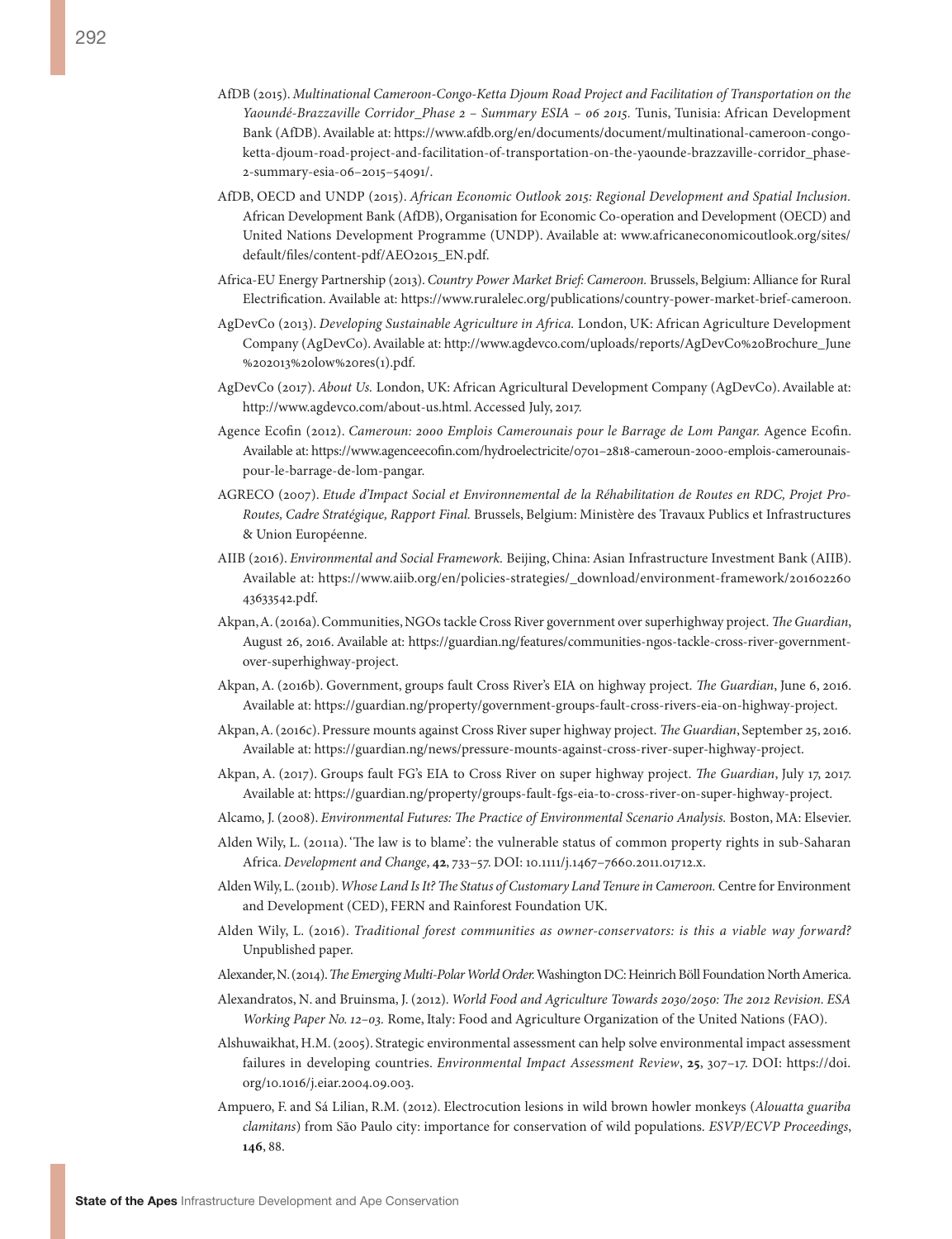- Ancrenaz, M., Ambu, L., Sunjoto, I.*, et al.* (2010). Recent surveys in the forests of Ulu Segama Malua, Sabah, Malaysia, show that orang-utans (*P. p. morio*) can be maintained in slightly logged forests. *PLoS One*, **5**, e11510. DOI: 10.1371/journal.pone.0011510.
- Ancrenaz, M., Calaque, R. and Lackman-Ancrenaz, I. (2004). Orangutan nesting behavior in disturbed forest of Sabah, Malaysia: implications for nest census. *International Journal of Primatology*, **25**, 983–1000.
- Ancrenaz, M., Cheyne, S., Humle, T. and Robbins, M.M. (2015a). Impacts of industrial agriculture on ape ecology. In *State of the Apes: Industrial Agriculture and Ape Conservation*, ed. Arcus Foundation. Cambridge, UK: Cambridge University Press, pp. 165–92. Available at: [https://www.stateoftheapes.com/volume-2-industrial](https://www.stateoftheapes.com/volume-2-industrial-agriculture/)[agriculture/](https://www.stateoftheapes.com/volume-2-industrial-agriculture/).
- Ancrenaz, M., Dabek, L. and O'Neil, S. (2007). The costs of exclusion: recognizing a role for local communities in biodiversity conservation. *PLoS Biology*, **5**, e289. DOI: 10.1371/journal.pbio.0050289.
- Ancrenaz, M., Gumal, M., Marshall, A.J.*, et al.* (2016). Pongo pygmaeus*. The IUCN Red List of Threatened Species 2016: e.T17975A17966347.* Gland, Switzerland: International Union for Conservation of Nature (IUCN). Available at: [http://dx.doi.org/10.2305/IUCN.UK.2016–1.RLTS.T17975A17966347.en](http://dx.doi.org/10.2305/IUCN.UK.2016-1.RLTS.T17975A17966347.en). Accessed August 14, 2017.
- Ancrenaz, M., Oram, F., Ambu, L.*, et al.* (2015b). Of pongo, palms and perceptions a multidisciplinary assessment of Bornean orang-utans *Pongo pygmaeus* in an oil palm context. *Oryx*, **49**, 465–72. DOI: 10.1017/S0030605313001270.
- Ancrenaz, M., Sollmann, R., Meijaard, E.*, et al.* (2014). Coming down from the trees: is terrestrial activity in Bornean orangutans natural or disturbance driven? *Scientific Reports*, **4**, 4024. DOI: 10.1038/srep04024. Available at: [https://www.nature.com/articles/srep04024#supplementary-information.](https://www.nature.com/articles/srep04024#supplementary-information)
- Anderson, D.P., Nordheim, E.V. and Boesch, C. (2006a). Environmental factors influencing the seasonality of estrus in chimpanzees. *Primates*, **47**, 43–50.
- Anderson, J., Benjamin, C., Campbell, B. and Tiveau, D. (2006b). Forests, poverty and equity in Africa: new perspectives on policy and practice. *International Forestry Review*, **8**, 44–53.
- André, C., Kamate, C., Mbonzo, P., Morel, D. and Hare, B. (2008). The Conservation Value of Lola ya Bonobo Sanctuary. In *Bonobos Revisited: Ecology, Behavior, Genetics, and Conservation*, ed. I. Takesi and J. Thompson. New York, NY: Springer, pp. 303–22.
- Andrews, A. (1990). Fragmentation of habitat by roads and utility corridors: a review. *Australian Zoologist*, **26**, 130–41. DOI: 10.7882/az.1990.005.
- Angelsen, A., Jagger, P., Babigumira, R.*, et al.* (2014). Environmental income and rural livelihoods: a globalcomparative analysis. *World Development*, **64**, S12-S28. DOI: https://doi.org/10.1016/j.worlddev.2014.03.006.
- Angelsen, A. and Kaimowitz, D. (1999). Rethinking the causes of deforestation: lessons from economic models. *The World Bank Research Observer*, **14**, 73–98. DOI: 10.1093/wbro/14.1.73.
- Ansar, A., Flyvbjerg, B., Budzier, A. and Lunn, D. (2014). Should we build more large dams? The actual costs of hydropower megaproject development. *Energy Policy*, **69**, 43–56. DOI: https://doi.org/10.1016/j.enpol.2013.10.069.
- Antara News (2015). Indonesian govt. to focus on geothermal energy development : President Jokowi. *Antara News*, August 22, 2015. Available at: [http://www.antaranews.com/en/news/100118/indonesian-govt-to-focus](http://www.antaranews.com/en/news/100118/indonesian-govt-to-focus-on-geothermal-energy-development-president-jokowi)[on-geothermal-energy-development-president-jokowi](http://www.antaranews.com/en/news/100118/indonesian-govt-to-focus-on-geothermal-energy-development-president-jokowi). Accessed January 22, 2017.
- Anthony, N.M., Johnson-Bawe, M., Jeffery, K.*, et al.* (2007). The role of Pleistocene refugia and rivers in shaping gorilla genetic diversity in central Africa. *Proceedings of the National Academy of Sciences*, **104**, 20432–6. DOI: 10.1073/pnas.0704816105.
- Arcus Foundation (2015). *State of the Apes: Industrial Agriculture and Ape Conservation.* Cambridge, UK: Cambridge University Press. Available at: [https://www.stateoftheapes.com/volume-2-industrial-agriculture/.](https://www.stateoftheapes.com/volume-2-industrial-agriculture/)
- Arunmart, P. (1996). *Feasibility Study on Burma Link.* Bangkok, Thailand: Bangkok Post.
- ASI (2015). *Integrated Resource Corridors Initiative, Scoping and Business Plan.* Adam Smith International (ASI), World Wide Fund for Nature (WWF), Department for International Development (DFID). Available at: [http://](http://www.adamsmithinternational.com/documents/resource-uploads/IRCI_Scoping_Report_Business_Plan.pdf.) [www.adamsmithinternational.com/documents/resource-uploads/IRCI\\_Scoping\\_Report\\_Business\\_Plan.pdf.](http://www.adamsmithinternational.com/documents/resource-uploads/IRCI_Scoping_Report_Business_Plan.pdf.)
- ASM-PACE and Phillipson, A. (2014). Artisanal and small-scale mining and apes. In *State of the Apes: Extractive Industries and Ape Conservation*, ed. Arcus Foundation. Cambridge, UK: Cambridge University Press, pp. 162–95. Available at:<https://www.stateoftheapes.com/themes/artisanal-and-small-scale-mining/>.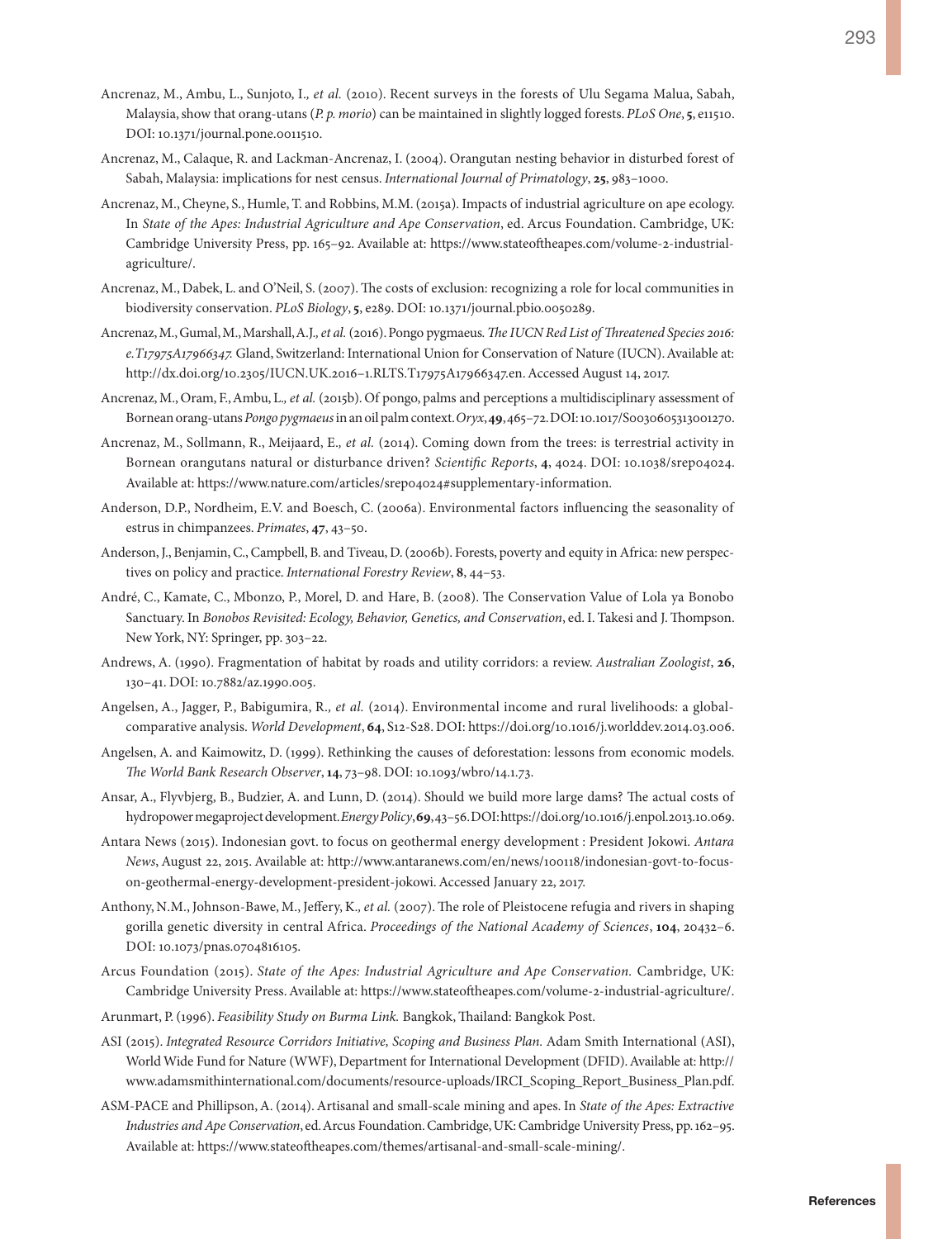- Asner, G.P., Llactayo, W., Tupayachi, R. and Luna, E.R. (2013). Elevated rates of gold mining in the Amazon revealed through high-resolution monitoring. *Proceedings of the National Academy of Sciences*, **110**, 18454–9. DOI: 10.1073/ pnas.1318271110.
- Association of State Dam Safety Officials (2016). *Dam Failures and Incidents.* Lexington, KY: Association of State Dam Safety Officials. Available at: http://damsafety.org/what-are-causes-dam-failures. Accessed October 6, 2016.
- AU (2009). *Africa Mining Vision.* African Union (AU). Available at: [http://www.africaminingvision.org/amv\\_](http://www.africaminingvision.org/amv_resources/AMV/Africa_Mining_Vision_English.pdf) [resources/AMV/Africa\\_Mining\\_Vision\\_English.pdf](http://www.africaminingvision.org/amv_resources/AMV/Africa_Mining_Vision_English.pdf).
- AU (2015). *Agenda 2063: The Africa We Want.* African Union (AU). Available at: [https://au.int/sites/default/files/](https://au.int/sites/default/files/pages/3657-file-agenda2063_popular_version_en.pdf) [pages/3657-file-agenda2063\\_popular\\_version\\_en.pdf.](https://au.int/sites/default/files/pages/3657-file-agenda2063_popular_version_en.pdf)
- Auty, R. (2002). *Sustaining Development in Mineral Economies: The Resource Curse Thesis.* Oxford, UK: Routledge.
- AWF (2015). *AWF Kickstarts Efforts in Bili Uele Protected Area.* Nairobi, Kenya: African Wildlife Foundation (AWF). Available at: [https://www.awf.org/blog/awf-kickstarts-efforts-bili-uele-protected-area.](https://www.awf.org/blog/awf-kickstarts-efforts-bili-uele-protected-area)
- AWF (2016). *Bili Uele Landscape Strategy: 2016–2021.* Nairobi, Kenya: African Wildlife Foundation (AWF).
- Ayres, J.M. and Clutton-Brock, T.H. (1992). River boundaries and species range size in Amazonian primates. *The American Naturalist*, **140**, 531–7. DOI: 10.1086/285427.
- Baabud, S.F., Griffiths, M., Afifuddin and Safriansyah, R. (2016). *Total Economic Value (TEV) of Aceh's Forests.*  European Union Delegation for Indonesia and Brunei Darussalam. Vienna, Austria: CEU Consulting GmbH.
- Babbitt, B. (2002). What goes up, may come down. *BioScience*, **52**, 656–8. DOI: 10.1641/0006–3568(2002)052[0656: WGUMCD]2.0.CO;2.
- Baeckler Davis, S. (2016). *A Journey Begins.* Blue Ridge, GA: Project Chimps. Available at: [http://projectchimps.](http://projectchimps.org/a-journey-begins/) [org/a-journey-begins/](http://projectchimps.org/a-journey-begins/). Accessed October 2, 2016.
- Bale, R. (2016). *Controversial Plan Would Send Lab Chimps to Unaccredited Zoo.* Washington DC: National Geographic. Available at: [http://news.nationalgeographic.com/2016/06/yerkes-research-chimpanzees](http://news.nationalgeographic.com/2016/06/yerkes-research-chimpanzees-controversy/)[controversy/.](http://news.nationalgeographic.com/2016/06/yerkes-research-chimpanzees-controversy/) Accessed October 1, 2016.
- Banks, M. (2016). *New Bill from Scottish Government set to Ban Wild Animals in Circuses.* London, UK: EU Today. Available at: http://eutoday.net/news/circus-2983. Accessed October 1, 2016.
- Barbash, F. (2014). Six killed in Thailand when elephant collides with traffic. *Washington Post*, March 12, 2014. Available at: [https://www.washingtonpost.com/news/morning-mix/wp/2014/03/12/six-killed-in-thailand](https://www.washingtonpost.com/news/morning-mix/wp/2014/03/12/six-killed-in-thailand-when-van-crashes-into-wild-elephant/)[when-van-crashes-into-wild-elephant/.](https://www.washingtonpost.com/news/morning-mix/wp/2014/03/12/six-killed-in-thailand-when-van-crashes-into-wild-elephant/)
- Barber, C.P., Cochrane, M.A., Souza, C.M. and Laurance, W.F. (2014). Roads, deforestation, and the mitigating effect of protected areas in the Amazon. *Biological Conservation*, **177**, 203–9. DOI: [https://doi.org/10.1016/j.](https://doi.org/10.1016/j.biocon.2014.07.004) [biocon.2014.07.004.](https://doi.org/10.1016/j.biocon.2014.07.004)
- Barr, R., Burgués Arrea, I., Asuma, S., Behm Masozera, A. and Gray, M. (2015). *Pave the Impenetrable? An Economic Analysis of Potential Ikumba-Ruhija Road Alternatives In and Around Uganda's Bwindi Impenetrable National Park.* Conservation Strategy Fund Technical Series No. 35*.* Sebastopol, CA: Conservation Strategy Fund. Available at: [http://www.conservation-strategy.org/en/publication/pave-impenetrable-economic-analysis](http://www.conservation-strategy.org/en/publication/pave-impenetrable-economic-analysis-potential-ikumba-ruhija-road-alternatives-and-arou-0)[potential-ikumba-ruhija-road-alternatives-and-arou-0.](http://www.conservation-strategy.org/en/publication/pave-impenetrable-economic-analysis-potential-ikumba-ruhija-road-alternatives-and-arou-0)
- Barra, A.F., Burnouf, M.M.J., Damania, R. and Russ, J.D. (2016). *Economic Boom or Ecologic Doom? Using Spatial Analysis to Reconcile Road Development with Forest Conservation.* Washington DC: World Bank. Available at: [http://documents.worldbank.org/curated/en/952691468195575937/Economic-boom-or-ecologic-doom](http://documents.worldbank.org/curated/en/952691468195575937/Economic-boom-or-ecologic-doom-using-spatial-analysis-to-reconcile-road-development-with-forest-conservation)[using-spatial-analysis-to-reconcile-road-development-with-forest-conservation](http://documents.worldbank.org/curated/en/952691468195575937/Economic-boom-or-ecologic-doom-using-spatial-analysis-to-reconcile-road-development-with-forest-conservation).
- Barreto Jr, P., Brandão, A., Baima, S. and Souza Jr, C. (2014). O risco de desmatamento associado a doze hidrelétricas na Amazônia. In *Tapajós: Hidrelétricas, Infraestrutura e Caos*, ed. W. C. de Sousa. São José, Brazil: Instituto Aeronáutica, pp. 149–75.
- Bartlett, T.Q. (2001). Extra-group copulations by sub-adult gibbons: implications for understanding gibbon social organisation. *American Journal of Physical Anthropology*, **114** (supple 32), 36.
- Bartlett, T.Q. (2007). The Hylobatidae: small apes of Asia. In *Primates in Perspective*, ed. C. Campbell, A. Fuentes, K. C. Mackinnon, M. Panger and S. K. Bearder. New York, NY: Oxford University Press, pp. 274–89.
- Bashaw, M.J., Gullott, R.L. and Gill, E.C. (2010). What defines successful integration into a social group for handreared chimpanzee infants? *Primates*, **51**, 139–47. DOI: 10.1007/s10329–009–0176–8.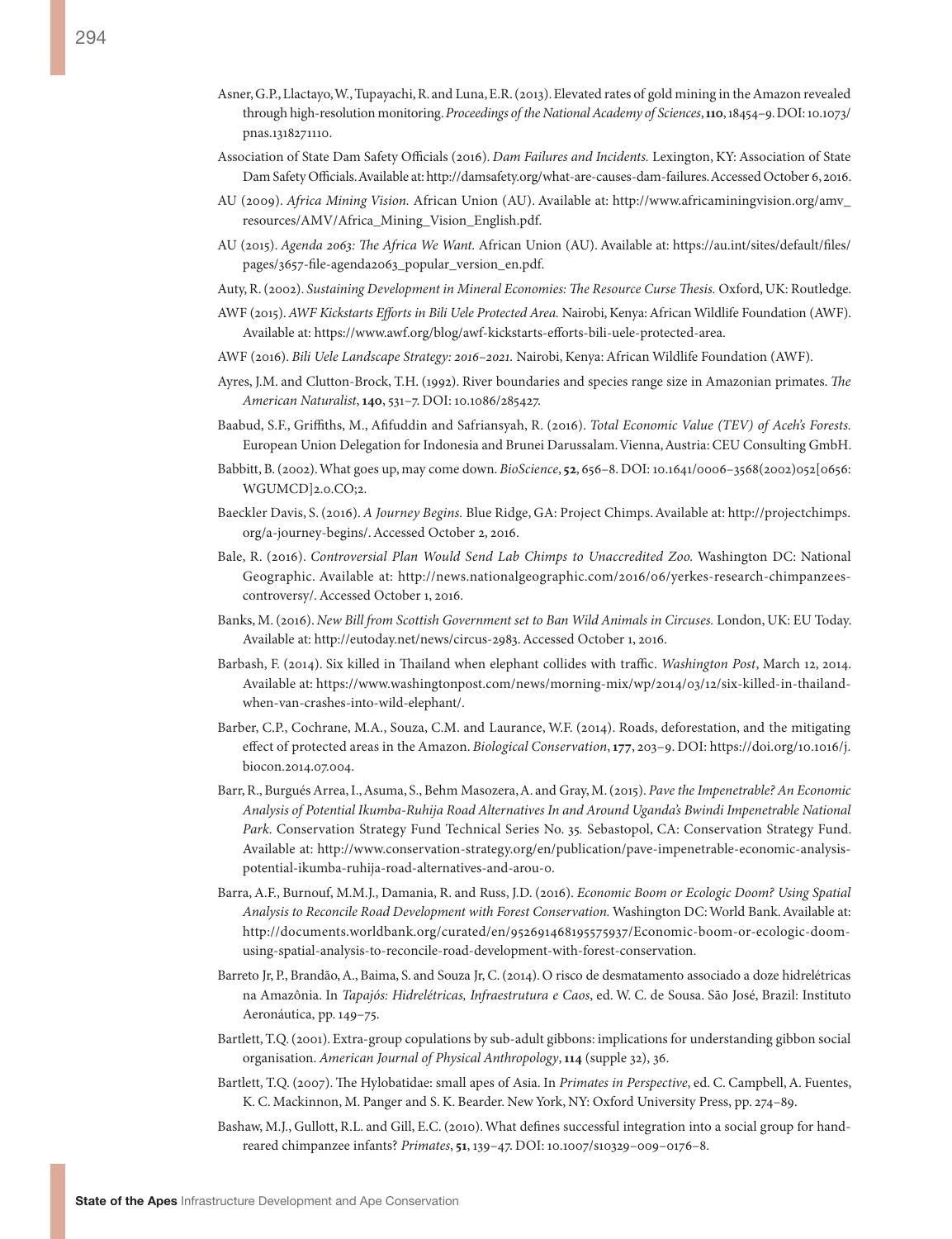- Baskaran, N. and Boominathan, D. (2010). Road kill of animals by highway traffic in the tropical forests of Mudumalai Tiger Reserve, southern India. *Journal of Threatened Taxa*, **2**, 753–9.
- Bassey, E., Nkonyu, L. and Dunn, A. (2010). *A Reconnaissance Survey of the Bushmeat Trade in Eight Border Communities of South-East Nigeria, September–October 2009.* Nigeria: Wildlife Conservation Society.
- BBOP (2009–2012). *Standard & Guidelines.* Washington DC: Business and Biodiversity Offsets Programme (BBOP). Available at:<bbop.forest-trends.org/pages/guidelines>.
- BBOP (2012). *Resource Paper: No Net Loss and Loss–Gain Calculations in Biodiversity Offsets.* Washington DC: Business and Biodiversity Offsets Programme (BBOP). Available at: [http://www.forest-trends.org/documents/](http://www.forest-trends.org/documents/files/doc_3103.pdf) [files/doc\\_3103.pdf.](http://www.forest-trends.org/documents/files/doc_3103.pdf)
- Beastall, C.A. and Bouhuys, J. (2016). *Apes in Demand: For Zoo and Wildlife Attractions in Peninsular Malaysia and Thailand.* Selangor, Malaysia: TRAFFIC. Available at: [http://www.trafficj.org/publication/16\\_Apes\\_in\\_](http://www.trafficj.org/publication/16_Apes_in_Demand.pdf) [Demand.pdf](http://www.trafficj.org/publication/16_Apes_in_Demand.pdf).
- Beck, B., Walkup, K., Rodrigues, M.*, et al.* (2007). *Best Practice Guidelines for the Re-introduction of Great Apes.* Gland, Switzerland: International Union for Conservation of Nature Species Survival Commission (IUCN SSC), Primate Specialist Group.
- Bellmore, J.R., Duda, J.J., Craig, L.S.*, et al.* (2017). Status and trends of dam removal research in the United States. *Wiley Interdisciplinary Reviews: Water*, **4**, e1164-n/a. DOI: 10.1002/wat2.1164.
- Benítez-López, A., Alkemade, R. and Verweij, P.A. (2010). The impacts of roads and other infrastructure on mammal and bird populations: a meta-analysis. *Biological Conservation*, **143**, 1307–16. DOI: [https://doi.org/10.1016/j.](https://doi.org/10.1016/j.biocon.2010.02.009) [biocon.2010.02.009](https://doi.org/10.1016/j.biocon.2010.02.009).
- Bennett, E.L. (2011). Another inconvenient truth: the failure of enforcement systems to save charismatic species. *Oryx*, **45**, 476–9. DOI: 10.1017/S003060531000178X.
- Bennett, E.L. (2015). Legal ivory trade in a corrupt world and its impact on African elephant populations. *Conservation Biology*, **29**, 54–60. DOI: 10.1111/cobi.12377.
- Bennett, G., Gallant, M. and ten Kate, K. (2017). *State of Biodiversity Mitigation 2017. Markets and Compensation for Global Infrastructure Development.* Washington DC: Forest Trends' Ecosystem Marketplace. Available at: [http://forest-trends.org/releases/p/sobm2017.](http://forest-trends.org/releases/p/sobm2017)
- Beresford, A.E., Buchanan, G.M., Donald, P.F.*, et al.* (2011). Poor overlap between the distribution of protected areas and globally threatened birds in Africa. *Animal Conservation*, **14**, 99–107. DOI: 10.1111/j.1469–1795.2010.00398.x.
- Berg, A., Portillo, R., Yang, S.S. and Zanna, L. (2012). *Public Investment in Resource-Abundant Developing Countries.* Washington DC: International Monetary Fund (IMF). Available at: [https://www.imf.org/external/pubs/ft/](https://www.imf.org/external/pubs/ft/wp/2012/wp12274.pdf) [wp/2012/wp12274.pdf](https://www.imf.org/external/pubs/ft/wp/2012/wp12274.pdf).
- Berg, C.N., Deichmann, U., Liu, D. and Selod, H. (2015). *Transport Policies and Development. Policy Research Working Paper 7366.* Washington DC: World Bank. Available at: [http://documents.worldbank.org/curated/](http://documents.worldbank.org/curated/en/893851468188672137/pdf/WPS7366.pdf) [en/893851468188672137/pdf/WPS7366.pdf.](http://documents.worldbank.org/curated/en/893851468188672137/pdf/WPS7366.pdf)
- Bergl, R.A. (2006). *Conservation Biology of the Cross River Gorilla (*Gorilla gorilla diehli*).* New York, NY: City University of New York.
- Bergl, R.A., Oates, J.F. and Fotso, R. (2007). Distribution and protected area coverage of endemic taxa in west Africa's Biafran forests and highlands. *Biological Conservation*, **134**, 195–208. DOI: [https://doi.org/10.1016/j.](https://doi.org/10.1016/j.biocon.2006.08.013) [biocon.2006.08.013.](https://doi.org/10.1016/j.biocon.2006.08.013)
- Bhagabati, N.K., Ricketts, T., Sulistyawan, T.B.S.*, et al.* (2014). Ecosystem services reinforce Sumatran tiger conservation in land use plans. *Biological Conservation*, **169**, 147–56. DOI: https://doi.org/10.1016/j.biocon.2013.11.010.
- BIC (2016). *World Bank's Updated Safeguards a Missed Opportunity to Raise the Bar for Development Policy.* Banking Information Center (BIC). Available at: [http://www.bankinformationcenter.org/world-banks-updated](http://www.bankinformationcenter.org/world-banks-updated-safeguards-a-missed-opportunity-to-raise-the-bar-for-development-policy/)[safeguards-a-missed-opportunity-to-raise-the-bar-for-development-policy/.](http://www.bankinformationcenter.org/world-banks-updated-safeguards-a-missed-opportunity-to-raise-the-bar-for-development-policy/)
- Blake, S., Deem, S.L., Strindberg, S.*, et al.* (2008). Roadless wilderness area determines forest elephant movements in the Congo Basin. *PLoS One*, **3**, e3546. DOI: 10.1371/journal.pone.0003546.
- Blake, S., Strindberg, S., Boudjan, P.*, et al.* (2007). Forest elephant crisis in the Congo Basin. *PLoS Biology*, **5**, e111. DOI: 10.1371/journal.pbio.0050111.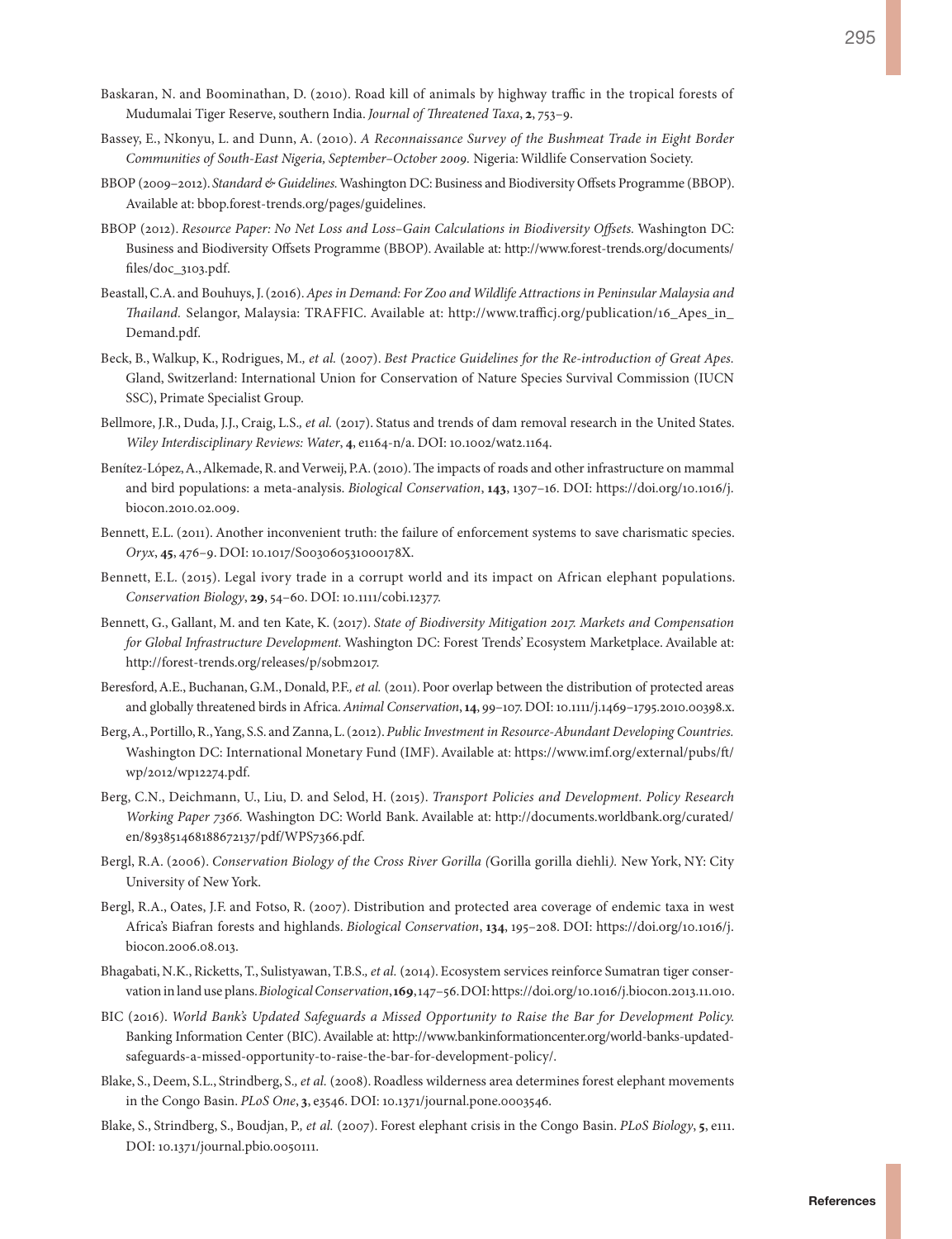- Blaser, M., Feit, H.A. and McRae, G. (2004). *In the Way of Development: Indigenous Peoples, Life Projects, and Globalization.* London, UK: Zed Books.
- Bleisch, B. and Geissmann, T. (2008). Nomascus nasutus*. The IUCN Red List of Threatened Species 2008: e.T41642A10526189.* Gland, Switzerland: International Union for Conservation of Nature (IUCN). Available at: [http://dx.doi.org/10.2305/IUCN.UK.2008.RLTS.T41642A10526189.en.](http://dx.doi.org/10.2305/IUCN.UK.2008.RLTS.T41642A10526189.en) Accessed December 11, 2016.
- Bleisch, B., Geissmann, T., Timmins, R.J. and Xuelong, J. (2008). Nomascus concolor*. The IUCN Red List of Threatened Species 2008: e.T39775A10265349.* Gland, Switzerland: International Union for Conservation of Nature (IUCN). Available at:<http://dx.doi.org/10.2305/IUCN.UK.2008.RLTS.T39775A10265349.en>.
- Blomley, T. (2013). *Lessons Learned from Community Forestry in Africa and Their Relevance for REDD+.* Washington DC: USAID-supported Forest Carbon, Markets and Communities (FCMC) Program.
- Boakes, E.H., Mace, G.M., McGowan, P.J.K. and Fuller, R.A. (2010). Extreme contagion in global habitat clearance. *Proceedings of the Royal Society B: Biological Sciences*, **277**, 1081–5. DOI: 10.1098/rspb.2009.1771.
- Bonn, A., Allott, T., Evans, M., Joosten, H. and Stoneman, R. (2016). *Peatland Restoration and Ecosystem Services: Science, Policy and Practice.* Cambridge, UK: Cambridge University Press.
- Born Free Foundation (2016a). *Italian Government Proposes an End to Animal Circuses.* Horsham, UK: Born Free Foundation. Available at: [http://www.bornfree.org.uk/index.php?id=34&tx\\_ttnews%5Btt\\_news%5D=2123&](http://www.bornfree.org.uk/index.php?id=34&tx_ttnews%5Btt_news%5D=2123&cHash=764e4075f905659779faae1cbfa53735) [cHash=764e4075f905659779faae1cbfa53735.](http://www.bornfree.org.uk/index.php?id=34&tx_ttnews%5Btt_news%5D=2123&cHash=764e4075f905659779faae1cbfa53735) Accessed October 1, 2016.
- Born Free Foundation (2016b). *Wild Animal Circuses Look Set to be Outlawed in Norway from Early 2017.* Horsham, UK: Born Free Foundation. Available at: [http://www.bornfree.org.uk/campaigns/zoo-check/zoo-news/](http://www.bornfree.org.uk/campaigns/zoo-check/zoo-news/article/?no_cache=1&tx_ttnews%5Btt_news%5D=2285) [article/?no\\_cache=1&tx\\_ttnews%5Btt\\_news%5D=2285.](http://www.bornfree.org.uk/campaigns/zoo-check/zoo-news/article/?no_cache=1&tx_ttnews%5Btt_news%5D=2285)
- Bortolamiol, S., Cohen, M., Jiguet, F.*, et al.* (2016). Chimpanzee non-avoidance of hyper-proximity to humans. *The Journal of Wildlife Management*, **80**, 924–34. DOI: 10.1002/jwmg.1072.
- Boutot, L., Lino, M., Ntep, J. and Essam, S. (2005). *Etude Environnementale du Barrage de Lom Pangar: Rapport Après Consultation. Thème no. 12: Zones d'Emprunt, Accès, Cité et Zone de Chantier.* Yaoundé, Cameroon: Ministry of Water Resources and Energy. Available at: [https://www.iucn.org/sites/dev/files/import/downloads/t12\\_](https://www.iucn.org/sites/dev/files/import/downloads/t12_chantier_carrieres_lom_pangar.pdf) [chantier\\_carrieres\\_lom\\_pangar.pdf](https://www.iucn.org/sites/dev/files/import/downloads/t12_chantier_carrieres_lom_pangar.pdf).
- Bowland, C. and Otto, L. (2012). *Implementing Development Corridors: Lessons from the Maputo Corridor. South African Foreign Policy and African Drivers Programme.* Johannesburg, South Africa: South African Institute of International Affairs. Available at: [http://www.saiia.org.za/policy-briefings/implementing-development](http://www.saiia.org.za/policy-briefings/implementing-development-corridors-lessons-from-the-maputo-corridor)[corridors-lessons-from-the-maputo-corridor.](http://www.saiia.org.za/policy-briefings/implementing-development-corridors-lessons-from-the-maputo-corridor)
- Bradley, B.J., Doran-Sheehy, D.M., Lukas, D., Boesch, C. and Vigilant, L. (2004). Dispersed male networks in western gorillas. *Current Biology*, **14**, 510–3. DOI: [https://doi.org/10.1016/j.cub.2004.02.062.](https://doi.org/10.1016/j.cub.2004.02.062)
- BRM (2017). Lom Pangar dam officially delivered and handed over to Cameroonian authorities. *Business in Cameroon*, July 7, 2017. Available at: [www.businessincameroon.com/electricity/0707-7249-lom-pangar-dam](www.businessincameroon.com/electricity/0707-7249-lom-pangar-dam-officially-delivered-and-handed-over-to-cameroonian-authorities)[officially-delivered-and-handed-over-to-cameroonian-authorities](www.businessincameroon.com/electricity/0707-7249-lom-pangar-dam-officially-delivered-and-handed-over-to-cameroonian-authorities).
- Brncic, T., Amarasekaran, B. and McKenna, A. (2010). *Final Report of the Sierra Leone National Chimpanzee Census Project.* Freetown, Sierra Leone: Tacugama Chimpanzee Sanctuary.
- Brncic, T., Amarasekaran, B., McKenna, A., Mundry, R. and Kühl, H.S. (2015). Large mammal diversity and their conservation in the human-dominated land-use mosaic of Sierra Leone. *Biodiversity and Conservation*, **24**, 2417–38. DOI: 10.1007/s10531–015–0931–7.
- Brockelman, W. and Geissmann, T. (2008). Hylobates lar*. The IUCN Red List of Threatened Species 2008: e.T10548A3199623.* Gland, Switzerland: International Union for Conservation of Nature (IUCN). Available at: [http://dx.doi.org/10.2305/IUCN.UK.2008.RLTS.T10548A3199623.en.](http://dx.doi.org/10.2305/IUCN.UK.2008.RLTS.T10548A3199623.en) Accessed November 15, 2015.
- Brodie, J.F., Giordano, A.J., Dickson, B.*, et al.* (2015). Evaluating multispecies landscape connectivity in a threatened tropical mammal community. *Conservation Biology*, **29**, 122–32. DOI: 10.1111/cobi.12337.
- Brou Yao, T., Oszwald, J., Bigot, S. and Servat, E. (2005). Risques de déforestation dans le domaine permanent de l'état en Côte d'ivoire: quel avenir pour ces derniers massifs forestiers? *Télédétection*, **5**, 3.
- Brown, C., King, S., Ling, M.*, et al.* (2016). *Natural Capital Assessments at the National and Sub-National Level.* Cambridge, UK: UNEP World Conservation Monitoring Centre.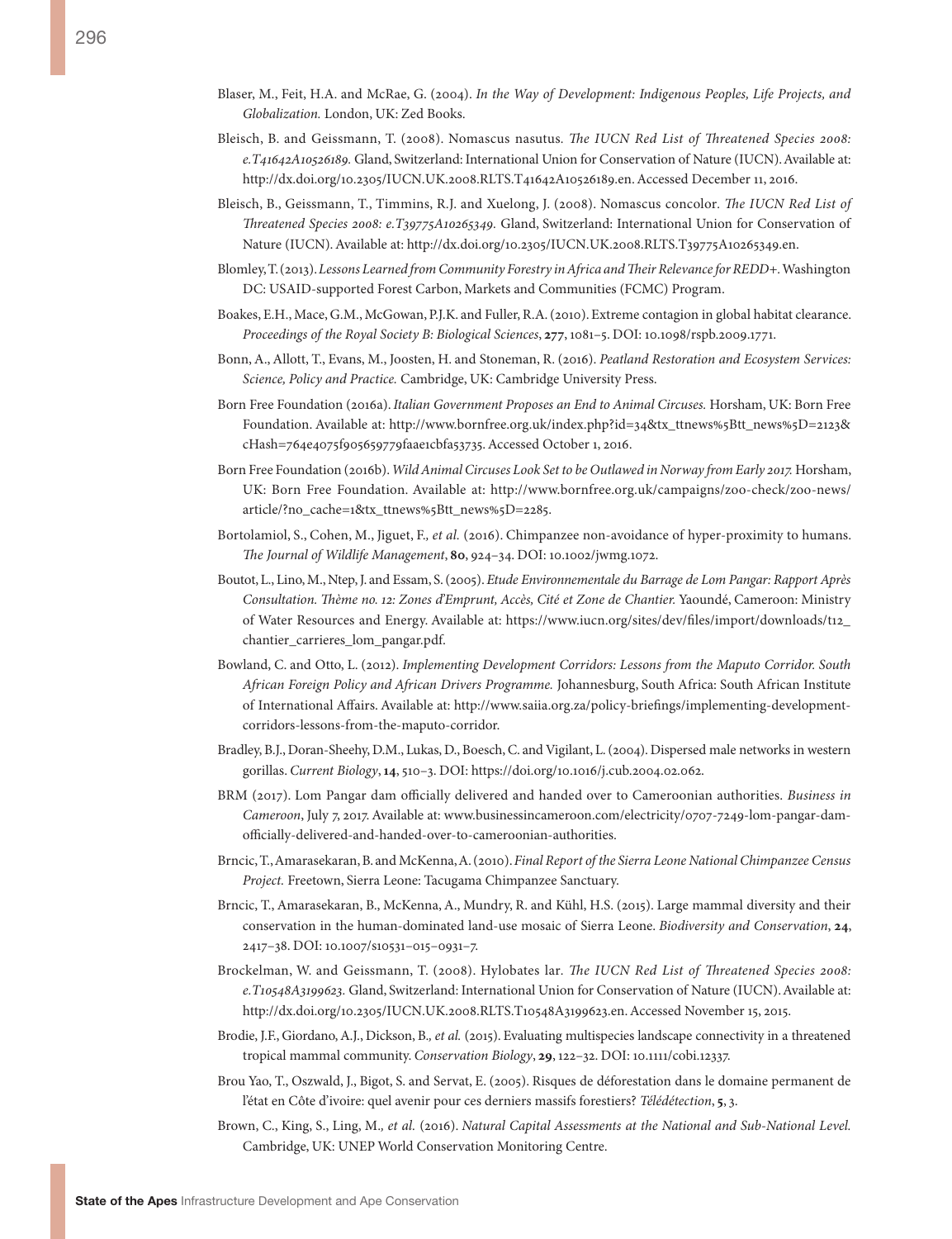- Brown, P.H., Tullos, D., Tilt, B., Magee, D. and Wolf, A.T. (2009). Modeling the costs and benefits of dam construction from a multidisciplinary perspective. *Journal of Environmental Management*, **90**, S303-S11. DOI: [https://doi.org/10.1016/j.jenvman.2008.07.025.](https://doi.org/10.1016/j.jenvman.2008.07.025)
- Brulliard, K. (2016). Chimp is freed from 'solitary confinement,' meets Jane Goodall, retires in Florida. *Washington Post*, April 29, 2016. Available at: [https://www.washingtonpost.com/news/animalia/wp/2016/04/29/chimp](https://www.washingtonpost.com/news/animalia/wp/2016/04/29/chimp-is-freed-from-solitary-confinement-meets-jane-goodall-retires-in-florida/)[is-freed-from-solitary-confinement-meets-jane-goodall-retires-in-florida/](https://www.washingtonpost.com/news/animalia/wp/2016/04/29/chimp-is-freed-from-solitary-confinement-meets-jane-goodall-retires-in-florida/). Accessed November 26, 2016.
- Brulliard, K. (2017a). People who care about animal welfare are demanding information from USDA. *Washington Post*, August 10, 2017. Available at: [https://www.washingtonpost.com/news/animalia/wp/2017/08/10/people](https://www.washingtonpost.com/news/animalia/wp/2017/08/10/people-who-care-about-animal-welfare-are-demanding-information-from-usda/)[who-care-about-animal-welfare-are-demanding-information-from-usda/.](https://www.washingtonpost.com/news/animalia/wp/2017/08/10/people-who-care-about-animal-welfare-are-demanding-information-from-usda/) Accessed August 12, 2017.
- Brulliard, K. (2017b). USDA abruptly purges animal welfare information from its website. *Washington Post*, February 3, 2017. Available at: [https://www.washingtonpost.com/news/animalia/wp/2017/02/03/the-usda](https://www.washingtonpost.com/news/animalia/wp/2017/02/03/the-usda-abruptly-removes-animal-welfare-information-from-its-website/)[abruptly-removes-animal-welfare-information-from-its-website/](https://www.washingtonpost.com/news/animalia/wp/2017/02/03/the-usda-abruptly-removes-animal-welfare-information-from-its-website/). Accessed February 8, 2017.
- Brulliard, K. (2017c). USDA removed animal welfare reports from its site. A showhorse lawsuit may be why. *Washington Post*, February 9, 2017. Available at: h[ttps://www.washingtonpost.com/news/animalia/wp/2017/](ttps://www.washingtonpost.com/news/animalia/wp/2017/02/09/usda-animal-welfare-records-purge-may-have-been-triggered-by-horse-industry-lawsuit) [02/09/usda-animal-welfare-records-purge-may-have-been-triggered-by-horse-industry-lawsuit](ttps://www.washingtonpost.com/news/animalia/wp/2017/02/09/usda-animal-welfare-records-purge-may-have-been-triggered-by-horse-industry-lawsuit).
- Brunner, J., Talbott, K. and Elkin, C. (1998). *Logging Burma's Frontier Forests: Resources and the Regime.* Washington DC: World Resources Institute.
- Bruno Manser Fonds (2012a). *Sold Down River.* Basel, Switzerland: Bruno Manser Fonds. Available at: [http://www.](http://www.bmf.ch/upload/berichte/sold_down_the_river_bmf_dams_report.pdf) [bmf.ch/upload/berichte/sold\\_down\\_the\\_river\\_bmf\\_dams\\_report.pdf](http://www.bmf.ch/upload/berichte/sold_down_the_river_bmf_dams_report.pdf). Accessed November 4, 2016.
- Bruno Manser Fonds (2012b). *The Taib Timber Mafia.* Basel, Switzerland: Bruno Manser Fonds. Available at: [http://](http://bmf.ch/upload/berichte/bmf_taib_family_report_2012_09_20_2.pdf) [bmf.ch/upload/berichte/bmf\\_taib\\_family\\_report\\_2012\\_09\\_20\\_2.pdf.](http://bmf.ch/upload/berichte/bmf_taib_family_report_2012_09_20_2.pdf) Accessed November 15, 2016.
- Bryson-Morrison, N., Tzanopoulos, J., Matsuzawa, T. and Humle, T. (2017). Chimpanzee (*Pan troglodytes verus*) activity and patterns of habitat use in the anthropogenic landscape of Bossou, Guinea, West Africa. *International Journal of Primatology*, **38**, 282–302. DOI: 10.1007/s10764–016–9947–4.
- Burgess, N.D., Balmford, A., Cordeiro, N.J.*, et al.* (2007). Correlations among species distributions, human density and human infrastructure across the high biodiversity tropical mountains of Africa. *Biological Conservation*, **134**, 164–77. DOI: [https://doi.org/10.1016/j.biocon.2006.08.024.](https://doi.org/10.1016/j.biocon.2006.08.024)
- Burivalova, Z., Bauert, M.R., Hassold, S., Fatroandrianjafinonjasolomiovazo, N.T. and Koh, L.P. (2015). Relevance of global forest change data set to local conservation: case study of forest degradation in Masoala National Park, Madagascar. *Biotropica*, **47**, 267–74. DOI: 10.1111/btp.12194.
- BurmaNet News (2000). *KNU: Hundreds of Civilians Forced to Construct Bongti-Tavoy Highway.* KNU Mergui-Tavoy District Information Department. *BurmaNet News*, June 3, 2000.
- Byiers, B. and Vanheukelom, J. (2014). *What Drives Regional Economic Integration? Lessons from the Maputo Development Corridor and the North-South Corridor.* Maastricht, the Netherlands: European Centre for Development Policy Management (ECDPM). Available at: [http://ecdpm.org/wp-content/uploads/DP-157-](http://ecdpm.org/wp-content/uploads/DP-157-Regional-Economic-Integration-Maputo-Development-Corridor-2014.pdf) [Regional-Economic-Integration-Maputo-Development-Corridor-2014.pdf](http://ecdpm.org/wp-content/uploads/DP-157-Regional-Economic-Integration-Maputo-Development-Corridor-2014.pdf).
- Bynens, E., Ellenberg, L., Oldorff, D., *et al.* (2007). *Projet d'appui à la réhabilitation et l'entretien de la route Bukavu Walikale. Etude technique détaillé et étudé d'impact socio-économique et environnemental*. GTZ. Unpublished report.
- Byron, R.N. and Arnold, J.E.M. (1999). What futures for the people of the tropical forests? *World Development*, **27**, 789–805.
- Caillaud, D., Ndagijimana, F., Giarrusso, A.J., Vecellio, V. and Stoinski, T.S. (2014). Mountain gorilla ranging patterns: influence of group size and group dynamics. *American Journal of Primatology*, **76**, 730–46. DOI: 10.1002/ ajp.22265.
- Caldecott, J.O., Bennett, J.G. and Ruitenbeek, H.J. (1989). *Cross River National Park (Oban Division): Plan for Developing the Park and its Support Zone.* Godalming, UK: World Wide Fund for Nature (WWF).
- Cam Iron and Rainbow Environment Consult (2010). *Etude d'Impact Environnemental et Social du Projet de Minerai de Fer de Mbala*m. Yaoundé, Cameroun: Cam Iron and Rainbow Environment Consult.
- Cameron, K.N., Reed, P., Morgan, D.B.*, et al.* (2016). Spatial and temporal dynamics of a mortality event among central African great apes. *PLoS One*, **11**, e0154505. DOI: 10.1371/journal.pone.0154505.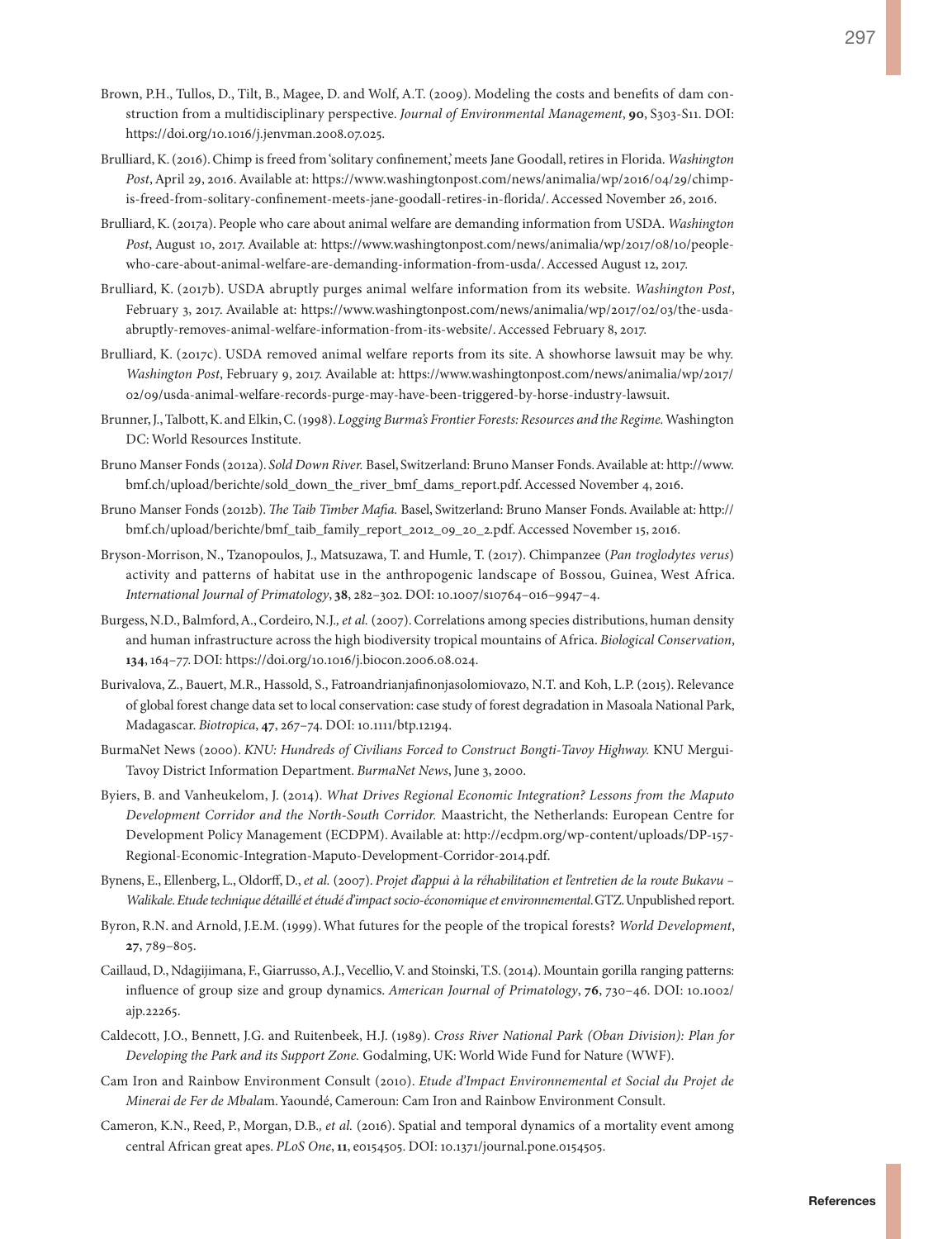- Campbell, C., Andayani, N., Cheyne, S.*, et al.* (2008). *Indonesian Gibbon Conservation and Management Workshop Final Report.* Apple Valley, MN: International Union for Conservation of Nature Species Survival Commission (IUCN SSC), Conservation Breeding Specialist Group. Available at: [http://www.gibbons.asia/wp-content/](http://www.gibbons.asia/wp-content/uploads/2015/03/Indonesian-Gibbon-Conservation-Workshop.pdf) [uploads/2015/03/Indonesian-Gibbon-Conservation-Workshop.pdf](http://www.gibbons.asia/wp-content/uploads/2015/03/Indonesian-Gibbon-Conservation-Workshop.pdf).
- Campbell, C.O., Cheyne, S.M. and Rawson, B.M. (2015). *Best Practice Guidelines for the Rehabilitation and Translocation of Gibbons.* Gland, Switzerland: International Union for Conservation of Nature Species Survival Commission (IUCN SSC), Primate Specialist Group.
- Campbell-Smith, G., Campbell-Smith, M., Singleton, I. and Linkie, M. (2011a). Apes in space: saving an imperilled orangutan population in Sumatra. *PLoS One*, **6**, e17210. DOI: 10.1371/journal.pone.0017210.
- Campbell-Smith, G., Campbell-Smith, M., Singleton, I. and Linkie, M. (2011b). Raiders of the lost bark: orangutan foraging strategies in a degraded landscape. *PLoS One*, **6**, e20962. DOI: 10.1371/journal.pone.0020962.
- Cannon, J.C. (2017a). Cross River superhighway changes course in Nigeria*. Mongabay*, April, 2017. Available at: [https://news.mongabay.com/2017/04/cross-river-superhighway-changes-course-in-nigeria.](https://news.mongabay.com/2017/04/cross-river-superhighway-changes-course-in-nigeria)
- Cannon, J.C. (2017b). Not out of the woods: concerns remain with Nigerian superhighway. *Mongabay*, May, 2017. Available at: [https://news.mongabay.com/2017/05/not-out-of-the-woods-concerns-remain-with-nigerian](https://news.mongabay.com/2017/05/not-out-of-the-woods-concerns-remain-with-nigerian-superhighway)[superhighway](https://news.mongabay.com/2017/05/not-out-of-the-woods-concerns-remain-with-nigerian-superhighway).
- Cannon, J.C. (2017c). Scrapping Nigerian superhighway buffer isn't enough, say conservation group*s. Mongabay*, February, 2017. Available at: [https://news.mongabay.com/2017/02/scrapping-nigerian-superhighway-buffer](https://news.mongabay.com/2017/02/scrapping-nigerian-superhighway-buffer-isnt-enough-say-conservation-groups)[isnt-enough-say-conservation-groups](https://news.mongabay.com/2017/02/scrapping-nigerian-superhighway-buffer-isnt-enough-say-conservation-groups).
- CANS (2003). *Wild Life Conservation and National Parks Act, 2003.* Civil Authority of New Sudan (CANS).
- Carleton-Hug, A. and Hug, J.W. (2010). Challenges and opportunities for evaluating environmental education programs. *Evaluation and Program Planning*, **33**, 159–64. DOI: [https://doi.org/10.1016/j.evalprogplan.2009.07.005.](https://doi.org/10.1016/j.evalprogplan.2009.07.005)
- Carlsen, F. and de Jongh, T. (2015). *EAZA EEP Opposes Transfer of Chimpanzees from YNPRC to Wingham Wildlife Park.* European Association of Zoos and Aquaria (EAZA), European Endangered Species Programme EEP. Available at: [https://assets.documentcloud.org/documents/2843283/EEP-Letter-Regarding-Wingham.pdf.](https://assets.documentcloud.org/documents/2843283/EEP-Letter-Regarding-Wingham.pdf)
- Carne, C., Semple, S., Morrogh-Bernard, H., Zuberbühler, K. and Lehmann, J. (2014). The risk of disease to great apes: simulating disease spread in orang-utan (*Pongo pygmaeus wurmbii*) and chimpanzee (*Pan troglodytes schweinfurth*ii) association networks. *PLoS One*, **9**, e95039. DOI: 10.1371/journal.pone.0095039.
- CARP (n.d.). *Central African Regional Program for the Environment GIS and Remote Sensing Datasets.* Gombe, DRC: Central African Regional Program for the Environment (CARPE)/US Agency for International Development (USAID). Available at: http://carpe.umd.edu/. Accessed January, 2018.
- Cartwright, B. (2010). *Pan African Sanctuary Alliance Education Resource Manual.* Portland, OR: Pan African Sanctuary Alliance (PASA).
- CEE Bankwatch Network (2015). *New Beijing-Backed Asian Infrastructure Investment Bank Struggles to Convince on Environment and Sustainability Issues.* CEE Bankwatch Network. Available at: [http://bankwatch.org/](http://bankwatch.org/bwmail/63/new-beijing-backed-asian-infrastructure-investment-bank-struggles-convince-environment) [bwmail/63/new-beijing-backed-asian-infrastructure-investment-bank-struggles-convince-environment](http://bankwatch.org/bwmail/63/new-beijing-backed-asian-infrastructure-investment-bank-struggles-convince-environment).
- Center for Great Apes (n.d.). *Meet the Orangutans.* Wauchula, FL: Center for Great Apes. Available at: [http://www.](http://www.centerforgreatapes.org/meet-apes/orangutans/) [centerforgreatapes.org/meet-apes/orangutans/](http://www.centerforgreatapes.org/meet-apes/orangutans/). Accessed October 3, 2016.
- Chaléard, J.-L., Chanson-Jabeur, C. and Béranger, C. (2006). *Le Chemin de Fer en Afrique.* Paris, France: KARTHALA Editions.
- Chan, B., Fellowes, J., Geissmann, T. and Zhang, J. (2005). *Status Survey and Conservation Action Plan for the Hainan Gibbon–VERSION I (Last Updated November 2005).* Kadoorie Farm & Botanic Garden Technical Report No. 3. Hong Kong: Kadoorie Farm & Botanic Garden (KFBG).
- Chan, M. (2017). The government purged animal welfare data. So this guy is publishing it. *Time*, February 17, 2017. Available at: [http://time.com/4673506/russ-kick-usda-animal-welfare-data.](http://time.com/4673506/russ-kick-usda-animal-welfare-data)
- Chan, S.W.D. (2016). *Asymmetric bargaining between Myanmar and China in the Myitsone Dam controversy: social opposition akin to David's stone against Goliath*. Presented at: International Studies Association Conference, 2016, Hong Kong. Available at: [http://web.isanet.org/Web/Conferences/AP%20Hong%20Kong%202016/](http://web.isanet.org/Web/Conferences/AP%20Hong%20Kong%202016/Archive/71f82563-316f-415d-85ce-6458e57111a6.pdf) [Archive/71f82563–316f-415d-85ce-6458e57111a6.pdf.](http://web.isanet.org/Web/Conferences/AP%20Hong%20Kong%202016/Archive/71f82563-316f-415d-85ce-6458e57111a6.pdf)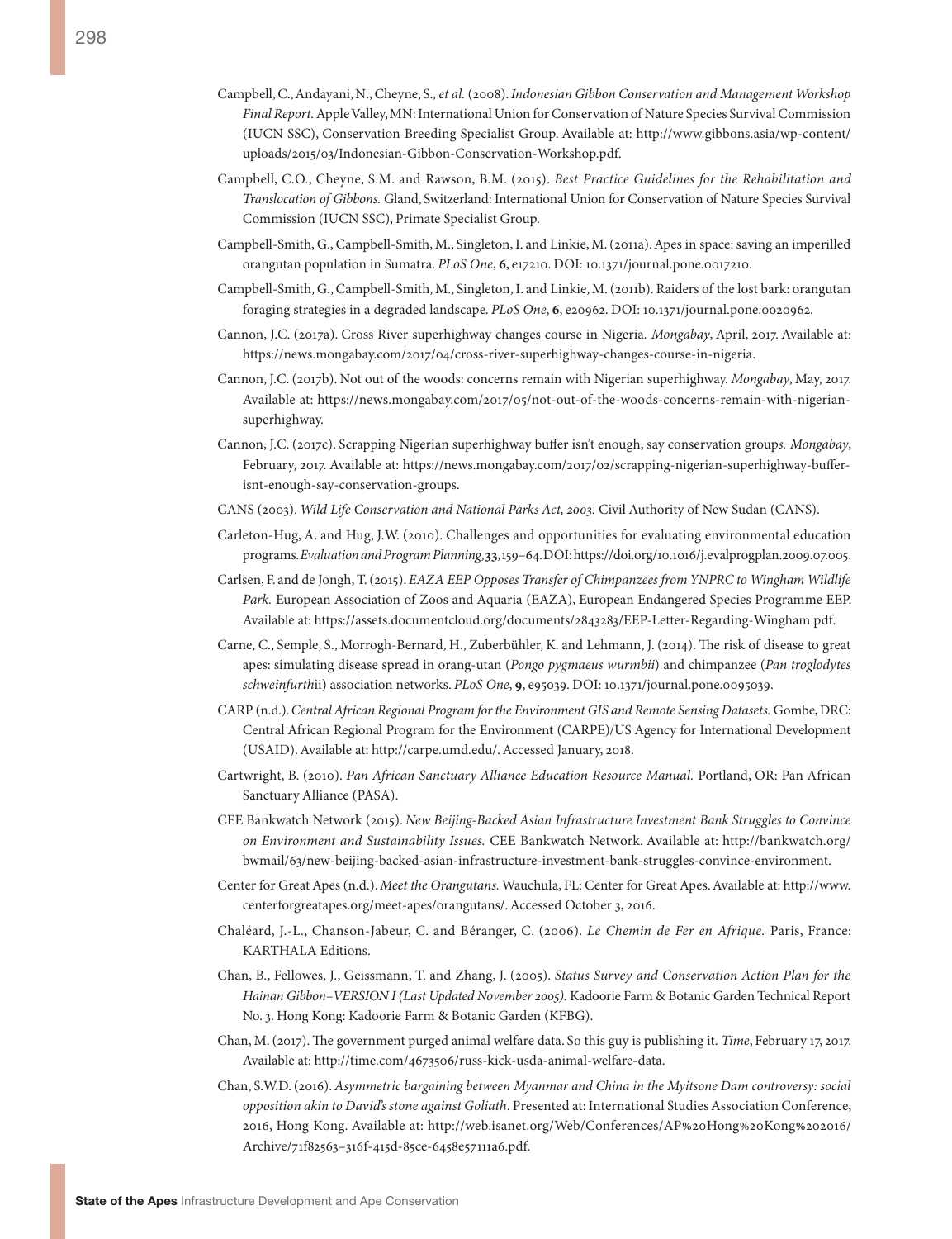- Channa, P. and Gray, T. (2009). *The Status and Habitat of Yellow-Cheeked Crested Gibbon* Nomascus gabriellae *in Phnom Prich Wildlife Sanctuary, Mondulkiri.* Phnom Penh, Cambodia: World Wide Fund for Nature (WWF) Greater Mekong-Cambodia Country Programme.
- Chapman, C.A., Lawes, M.J. and Eeley, H.A.C. (2006). What hope for African primate diversity? *African Journal of Ecology*, **44**, 116–33. DOI: 10.1111/j.1365–2028.2006.00636.x.
- Chase, J., Benoy, G., Hann, S. and Culp, J. (2016). Small differences in riparian vegetation significantly reduce land use impacts on stream flow and water quality in small agricultural watersheds. *Journal of Soil and Water Conservation*, **71**, 194–205.
- Chetry, D., Chetry, R., Ghosh, K. and Singh, A.K. (2010). Status and distribution of the eastern hoolock gibbon (*Hoolock leuconedys*) in Mehao Wildlife Sanctuary, Arunachal Pradesh, India. *Primate Conservation*, **25**, 87–94. DOI: 10.1896/052.025.0113.
- Cheyne, S.M. (2008). Feeding ecology, food choice and diet characteristics of gibbons in a disturbed peat-swamp forest, Indonesia. In *XXII Congress of the International Primatological Society, Edinburgh, UK*, ed. P. C. Lee, P. Honess, H. Buchanan-Smith, A. MaClarnon and W. I. Sellers. Bristol, UK: Top Copy, pp. 3–8.
- Cheyne, S.M. (2010). Behavioural ecology of gibbons (*Hylobates albibarbis*) in a degraded peat-swamp forest. In *Indonesian Primates*, ed. S. Gursky and J. Supriatna. New York, NY: Springer, pp. 121–56. DOI: 10.1007/978–1- 4419–1560–3\_8. Available at: [https://doi.org/10.1007/978–1-4419–1560–3\\_8](https://doi.org/10.1007/978-1-4419-1560-3_8).
- Cheyne, S.M., Gilhooly, L.J., Hamard, M.C.*, et al.* (2016). Population mapping of gibbons in Kalimantan, Indonesia: correlates of gibbon density and vegetation across the species range. *Endangered Species Research*, **30**, 133–43.
- Cheyne, S.M., Höing, A., Rinear, J. and Sheeran, L.K. (2012). Sleeping site selection by agile gibbons: the influence of tree stability, fruit availability and predation risk. *Folia Primatologica*, **83**, 299–311.
- Chhatre, A. and Agrawal, A. (2009). Trade-offs and synergies between carbon storage and livelihood benefits from forest commons. *Proceedings of the National Academy of Sciences*, **106**, 17667–70. DOI: 10.1073/pnas.0905308106.
- ChimpCARE (n.d.). *Where are Our Amazing Chimpanzees in the United States.* Lincoln Park Zoo, Chicago, IL: ChimpCARE. Available at: <http://www.chimpcare.org/map>. Accessed October 2, 2016.
- Choudhury, A. (2013). Description of a new subspecies of hoolock gibbon *Hoolock hoolock* from northeast India. *Newsletter and Journal of the Rhino Foundation for Nature in Northeast India*, **9**, 49–59.
- Cibot, M., Bortolamiol, S., Seguya, A. and Krief, S. (2015). Chimpanzees facing a dangerous situation: a high-traffic asphalted road in the Sebitoli area of Kibale National Park, Uganda. *American Journal of Primatology*, **77**, 890–900. DOI: 10.1002/ajp.22417.
- CIESIN and ITOS (2013). *Global Roads Open Access Data Set, Version 1 (gROADSv1).* Palisades, NY: NASA Socioeconomic Data and Applications Center (SEDAC), Center for International Earth Science Information Network (CIESIN; Columbia University), Information Technology Outreach Services (ITOS, University of Georgia). Available at:<http://dx.doi.org/10.7927/H4VD6WCT>. Accessed April, 2018.
- CIFOR (2015). *Sumatran Road Plan Could Spell a Dark New Chapter for Storied Ecosystem: Study.* Bogor, Indonesia: Center for International Forestry Research (CIFOR). Available at: [http://blog.cifor.org/27018/leuser-ecosystem](http://blog.cifor.org/27018/leuser-ecosystem-aceh-spatial-plan-ladia-galaska-road?fnl=en)[aceh-spatial-plan-ladia-galaska-road?fnl=en](http://blog.cifor.org/27018/leuser-ecosystem-aceh-spatial-plan-ladia-galaska-road?fnl=en).
- CITES (2010a). *Disposal of Confiscated Live Specimens of Species Included in the Appendices, Resolution Conf. 10.7 (Rev. CoP15).* Geneva, Switzerland: Convention on International Trade in Endangered Species of Wild Fauna and Flora (CITES). Available at: [https://cites.org/eng/res/10/10–07R15.php.](https://cites.org/eng/res/10/10-07R15.php)
- CITES (2010b). *National Laws for Implementation of the Convention, Resolution Conf. 8.4 (Rev. CoP15).* Geneva, Switzerland: Convention on International Trade in Endangered Species of Wild Fauna and Flora (CITES). Available at: [https://cites.org/eng/res/08/08–04R15.php](https://cites.org/eng/res/08/08-04R15.php).
- CITES (2012). *Interpretation and Implementation of the Convention: Compliance and Enforcement Matters, SC62 Doc. 29.* Geneva, Switzerland: Convention on International Trade in Endangered Species of Wild Fauna and Flora (CITES). Available at: https://cites.org/eng/com/sc/62/E62–29.pdf.
- CITES (2014). *Great Apes Exported from Guinea to China from 2009 to 2011. Statement by Secretariat. January, 2014.* Geneva, Switzerland: Convention on International Trade in Endangered Species of Wild Fauna and Flora (CITES). Available at: [https://cites.org/sites/default/files/common/docs/CITES-Guinea-China-great-apes.pdf.](https://cites.org/sites/default/files/common/docs/CITES-Guinea-China-great-apes.pdf) Accessed November 15, 2016.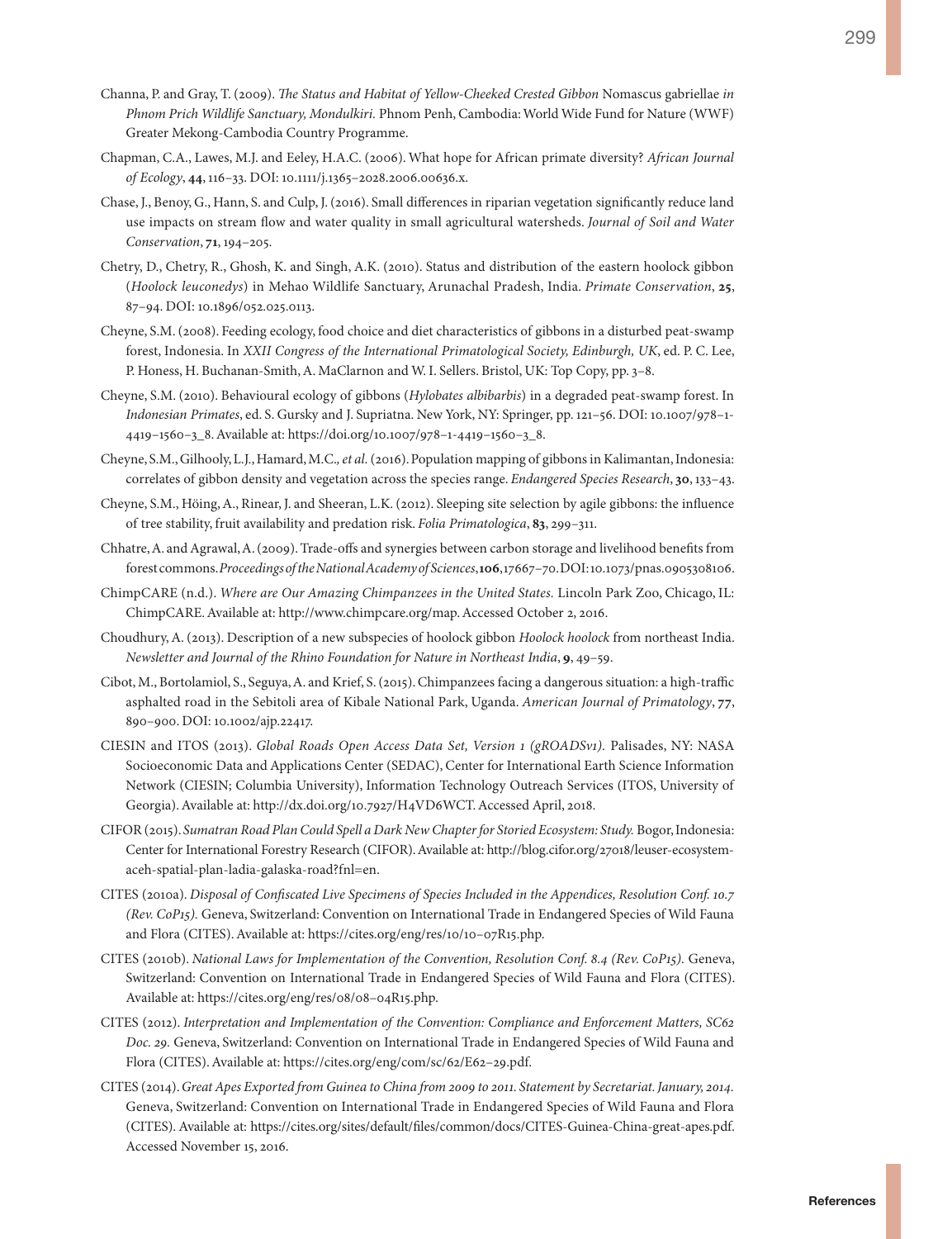- CITES (2016a). *Draft Resolution on Review of Trade in Animal Specimens Reported as Produced in Captivity, CoP 17 Doc. 32, CoP17 Com. II.18.* Geneva, Switzerland: Convention on International Trade in Endangered Species of Wild Fauna and Flora (CITES). Available at: [https://cites.org/sites/default/files/eng/cop/17/Com\\_II/E-CoP17-](https://cites.org/sites/default/files/eng/cop/17/Com_II/E-CoP17-Com-II-18.pdf) [Com-II-18.pdf.](https://cites.org/sites/default/files/eng/cop/17/Com_II/E-CoP17-Com-II-18.pdf)
- CITES (2016b). *Status of Legislative Progress for Implementing CITES (updated on 1 September 2016) (English only), CoP17 Doc. 22, Annex 3 (Rev. 1).* Geneva, Switzerland: Convention on International Trade in Endangered Species of Wild Fauna and Flora (CITES). Available at: [https://cites.org/sites/default/files/eng/cop/17/](https://cites.org/sites/default/files/eng/cop/17/WorkingDocs/E-CoP17-22-A3-R1.pdf) [WorkingDocs/E-CoP17–22-A3-R1.pdf.](https://cites.org/sites/default/files/eng/cop/17/WorkingDocs/E-CoP17-22-A3-R1.pdf)
- CITES (2017). *Appendices I, II and III. Valid from April 4, 2017.* Geneva, Switzerland: Convention on International Trade in Endangered Species of Wild Fauna and Flora (CITES). Available at: [https://cites.org/eng/app/](https://cites.org/eng/app/appendices.php) [appendices.php](https://cites.org/eng/app/appendices.php). Accessed April 5, 2017.
- CITES (n.d.-a). *CITES Appendices.* Geneva, Switzerland: Convention on International Trade in Endangered Species of Wild Fauna and Flora (CITES). Available at: [https://www.cites.org/eng/app/index.php.](https://www.cites.org/eng/app/index.php) Accessed May, 2017.
- CITES (n.d.-b). *CITES Trade Database.* Geneva, Switzerland: Convention on International Trade in Endangered Species of Wild Fauna and Flora (CITES). Available at: https://trade.cites.org. Accessed November 17, 2016.
- Clements, G.R. (2013). *The environmental and social impacts of roads in Southeast Asia.* Doctoral thesis. Cairns, Australia: James Cook University.
- Clements, G.R., Lynam, A.J., Gaveau, D.*, et al.* (2014). Where and how are roads endangering mammals in southeast Asia's forests? *PLoS One*, **9**, e115376. DOI: 10.1371/journal.pone.0115376.
- CMP (2013). *Open Standards for the Practice of Conservation. Version 3.0.* Washington DC: Conservation Measures Partnership (CMP).
- Cochard, R. (2017). Degradation and biodiversity losses in Aceh Province, Sumatra. In *Redefining Diversity and Dynamics of Natural Resources Management in Asia. Volume 1. Sustainable Natural Resources Management in Dynamic Asia*, ed. G. Shivakoti, U. Pradhan and H. Helmi. Amsterdam, the Netherlands: Elsevier, pp. 231–71.
- Coffin, A.W. (2007). From roadkill to road ecology: a review of the ecological effects of roads. *Journal of Transport Geography*, **15**, 396–406. DOI: [https://doi.org/10.1016/j.jtrangeo.2006.11.006.](https://doi.org/10.1016/j.jtrangeo.2006.11.006)
- Colchester, M., Wee, A.P., Wong, M.C. and Jalong, T. (2007). *Land is Life: Land Rights and Oil Palm Development in Sarawak.* Forest Peoples Programme and Sawit Watch. Available at: [http://www.forestpeoples.org/sites/](http://www.forestpeoples.org/sites/fpp/files/publication/2010/08/sarawaklandislifenov07eng.pdf) [fpp/files/publication/2010/08/sarawaklandislifenov07eng.pdf.](http://www.forestpeoples.org/sites/fpp/files/publication/2010/08/sarawaklandislifenov07eng.pdf) Accessed November 14, 2016.
- Collier, P., Kirchberger, M. and Söderbom, M. (2015). *The Cost of Road Infrastructure in Low and Middle Income Countries.* Washington DC: World Bank. Available at: [http://documents.worldbank.org/curated/en/](http://documents.worldbank.org/curated/en/124841468185354669/pdf/WPS7408.pdf) [124841468185354669/pdf/WPS7408.pdf](http://documents.worldbank.org/curated/en/124841468185354669/pdf/WPS7408.pdf).
- Commitante, R., Unwin, S., Jaya, R.*, et al.* (2015). *Orangutan Veterinary Advisory Group Workshop Report.* Los Angeles, CA: Orangutan Conservancy.
- Connette, G., Oswald, P., Songer, M. and Leimgruber, P. (2016). Mapping distinct forest types improves overall forest identification based on multi-spectral landsat imagery for Myanmar's Tanintharyi region. *Remote Sensing*, **8**, 882.
- Corridor Partnership (n.d.). *Southern Cameroun.* Nairobi, Kenya: The Corridor Partnership. Available at: <http://thecorridorspartnership.com/pages/pilot-corridors/southern-cameroun-corridor/>.
- Cotula, L. (2016). *Foreign Investment, Law and Sustainable Development: A Handbook on Agriculture and Extractive Industries.* IIED Natural Resource Issues No. 31. London, UK: International Institute for Environment and Development (IIED).
- Cotula, L., Jokubauskaite, G., Sutz., P. and Singleton, I. (2015). Legal frameworks at the interface between industrial agriculture and ape conservation. In *State of the Apes: Industrial Agriculture and Ape Conservation*, ed. Arcus Foundation. Cambridge, UK: Cambridge University Press, pp. 105–33. Available at: [https://www.stateoftheapes.](https://www.stateoftheapes.com/volume-2-industrial-agriculture/) [com/volume-2-industrial-agriculture/.](https://www.stateoftheapes.com/volume-2-industrial-agriculture/)
- Council of the European Union (1999). 1999/22/EC Keeping of wild animals in zoos. *Official Journal L 094*, **09/04/1999**, 0024–6. Available at: [http://europa.eu/legislation\\_summaries/environment/nature\\_and\\_bio](http://europa.eu/legislation_summaries/environment/nature_and_biodiversity/l28069_en.htm) [diversity/l28069\\_en.htm.](http://europa.eu/legislation_summaries/environment/nature_and_biodiversity/l28069_en.htm)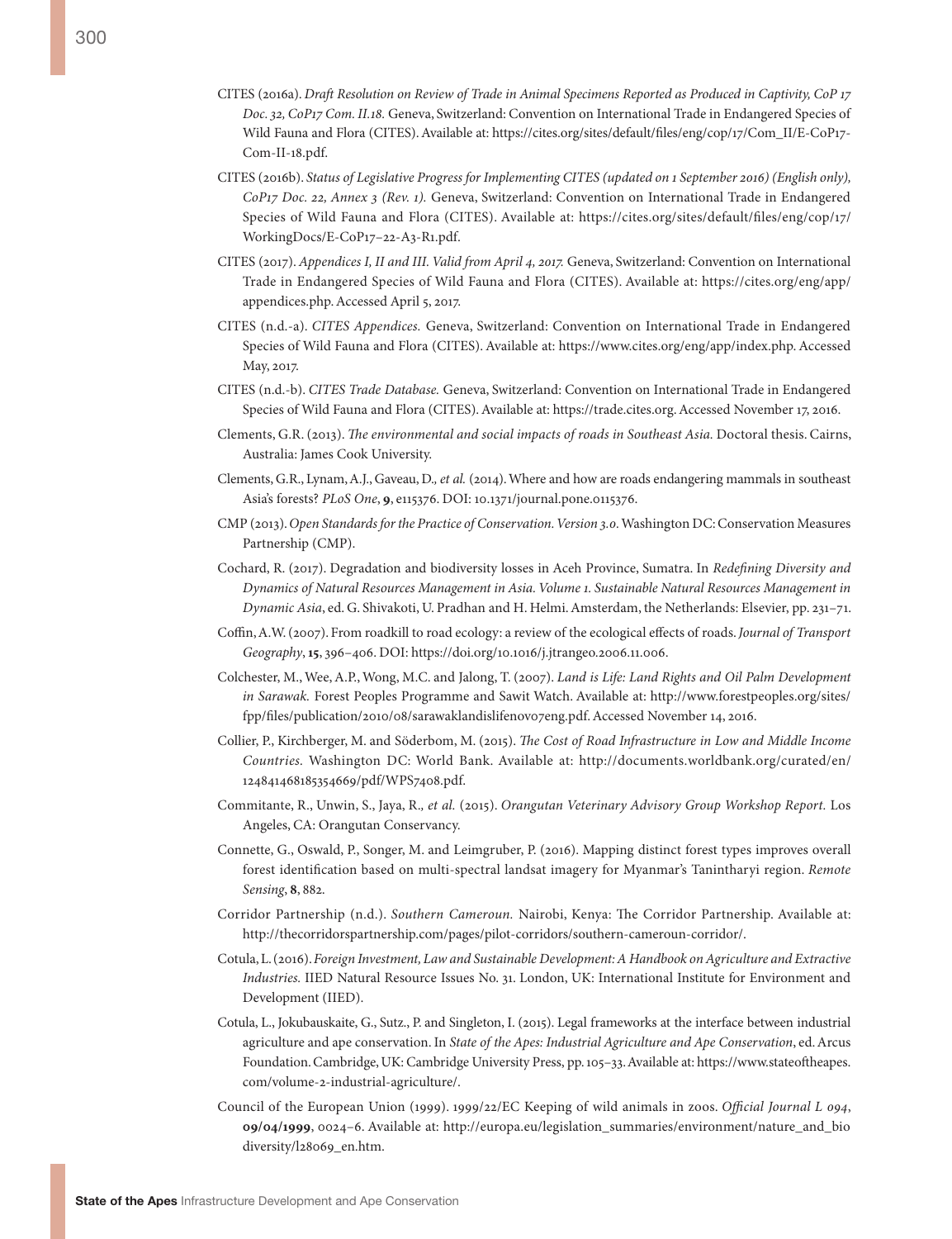Cowlishaw, G. and Dunbar, R.I. (2000). *Primate Conservation Biology.* Chicago, IL: University of Chicago Press.

- Cox, D.A., Poaty, P., Tolliday, C.M., *et al.* (2014). *Impact of public awareness campaign for reduction in the illegal trade of great apes in Congo Republic*. Presented at: International Primatological Society, XXV Congress, August 11–16, 2014, Hanoi, Vietnam. Madison: International Primatological Society.
- Cuny, P. (2011). *Etat de lieux de la foresterie communautaire et communale au Cameroun.* The Netherlands: Tropenbos. Available at: [http://www.tropenbos.org/publications/current+status+of+community+forestry+](http://www.tropenbos.org/publications/current+status+of+community+forestry+in+cameroon) [in+cameroon](http://www.tropenbos.org/publications/current+status+of+community+forestry+in+cameroon).
- Curran, L.M., Trigg, S.N., McDonald, A.K.*, et al.* (2004). Lowland forest loss in protected areas of Indonesian Borneo. *Science*, **303**, 1000–3. DOI: 10.1126/science.1091714.
- Currey, K. (2013). *Social and environmental safeguard policies at the World Bank: historical lessons for a changing context.* Draft internal briefing note. New York, NY: Ford Foundation.
- Dai, Y. (2013). Outlook for energy supply and demand in China. In *Green Low-Carbon Development in China*, ed. J. Xue, Z. Zhao, Y. Dai and B. Wang. Cham, Switzerland: Springer, pp. 81–102. DOI: 10.1007/978–3-319–01153–0.
- Daily, G. and Ellison, K. (2012). *The New Economy of Nature: The Quest to Make Conservation Profitable.* Washington DC: Island Press.
- Daily, G.C., Zhiyun, O., Hua, Z.*, et al.* (2013). Securing natural capital and human well-being: innovation and impact in China. *Acta Ecologica Sinica*, **33**, 677–85.
- Daly, N. and Bale, R. (2017). *We asked the Government Why Animal Welfare Records Disappeared. They sent 1,700 Blacked-Out Pages*. Washington DC: National Geographic. Available at: [http://news.nationalgeographic.](http://news.nationalgeographic.com/2017/05/usda-animal-welfare-records-foia-black-out-first-release/) [com/2017/05/usda-animal-welfare-records-foia-black-out-first-release/.](http://news.nationalgeographic.com/2017/05/usda-animal-welfare-records-foia-black-out-first-release/) Accessed May 1, 2017.
- Damania, R., Barra, A.F., Burnouf, M. and Russ, J.D. (2016). *Transport, Economic Growth, and Deforestation in the Democratic Republic of Congo: A Spatial Analysis.* Washington DC: World Bank. Available at: [https://open](https://openknowledge.worldbank.org/handle/10986/24044) [knowledge.worldbank.org/handle/10986/24044.](https://openknowledge.worldbank.org/handle/10986/24044) Accessed May, 2017.
- Damarad, T. and Bekker, G.J. (2003). *COST 341: Habitat Fragmentation due to Transportation Infrastructure: Findings of the COST Action 341.* Luxembourg, Luxembourg: Office for Official Publications of the European Communities.
- Dames and Moore (1997). Annexe: etude sur les ressources biologiques Cameroon. In *Projet d'Exportation Tchadien*. Available at: [http://web.worldbank.org/archive/website01210/WEB/IMAGES/MULTI0–7.PDF.](http://web.worldbank.org/archive/website01210/WEB/IMAGES/MULTI0-7.PDF)
- Das, J., Biswas, J., Bhattacherjee, P.C. and Rao, S.S. (2009). Canopy bridges: an effective conservation tactic for supporting gibbon populations in forest fragments. In *The Gibbons: New Perspectives on Small Ape Socioecology and Population Biology*, ed. D. Whittaker and S. Lappan. New York, NY: Springer, pp. 467–75. DOI: 10.1007/978– 0-387–88604–6\_22. Available at: [https://doi.org/10.1007/978–0-387–88604–6\\_22.](https://doi.org/10.1007/978-0-387-88604-6_22)
- Davis, J.T., Mengersen, K., Abram, N.K.*, et al.* (2013). It's not just conflict that motivates killing of orangutans. *PLoS One*, **8**, e75373. DOI: 10.1371/journal.pone.0075373.
- D'Cruze, N. and Macdonald, D.W. (2016). A review of global trends in CITES live wildlife confiscations. *Nature Conservation*, **15**. DOI: 10.3897/natureconservation.15.10005.
- DDA (2014). *Voices from the Ground: Concerns Over the Dawei Special Economic Zone and Related Projects.* Dawei Township, Myanmar: Dawei Development Association (DDA). Available at: [http://www.burmalibrary.org/](http://www.burmalibrary.org/docs19/Voices_from_the_ground-en-red.pdf) [docs19/Voices\\_from\\_the\\_ground-en-red.pdf](http://www.burmalibrary.org/docs19/Voices_from_the_ground-en-red.pdf).
- DDA, TYG and TripNet (2015). *We Used to Fear Bullets Now We Fear Bulldozers: Dirty Coal Mining by Military Cronies and Thai Companies.* Burma Partnership: Dawei Development Association (DDA), Tarkapaw Youth Group (TYG) and Tenasserim River and Indigenous People Networks (TripNet). Available at: [http://www.](http://www.burmapartnership.org/2015/10/we-used-to-fear-bullets-now-we-fear-bulldozers-dirty-coal-mining-by-military-cronies-thai-companies-ban-chaung-dawei-district-myanmar/) [burmapartnership.org/2015/10/we-used-to-fear-bullets-now-we-fear-bulldozers-dirty-coal-mining-by-military](http://www.burmapartnership.org/2015/10/we-used-to-fear-bullets-now-we-fear-bulldozers-dirty-coal-mining-by-military-cronies-thai-companies-ban-chaung-dawei-district-myanmar/)[cronies-thai-companies-ban-chaung-dawei-district-myanmar/](http://www.burmapartnership.org/2015/10/we-used-to-fear-bullets-now-we-fear-bulldozers-dirty-coal-mining-by-military-cronies-thai-companies-ban-chaung-dawei-district-myanmar/).
- De Koninck, R., Bernard, S. and Girard, M. (2012). Aceh's forests as an asset for reconstruction. In *From the Ground Up: Perspectives on Post-Tsunami and Post-Conflict Aceh*, ed. P. Daly, R. M. Feener and A. J. Reid. Singapore: Institute of Southeast Asian Studies, pp. 156–75.
- de Wasseige C., Flynn, J., Louppe, D., Hiol Hiol, F. and Mayaux, P. (2013). *The Forests of the Congo Basin: State of the Forest 2013.* Neufchateau, Belgium: Weyrich. Available at: [http://www.observatoire-comifac.net/docs/edf2013/](http://www.observatoire-comifac.net/docs/edf2013/EN/EDF2013_EN.pdf) [EN/EDF2013\\_EN.pdf](http://www.observatoire-comifac.net/docs/edf2013/EN/EDF2013_EN.pdf).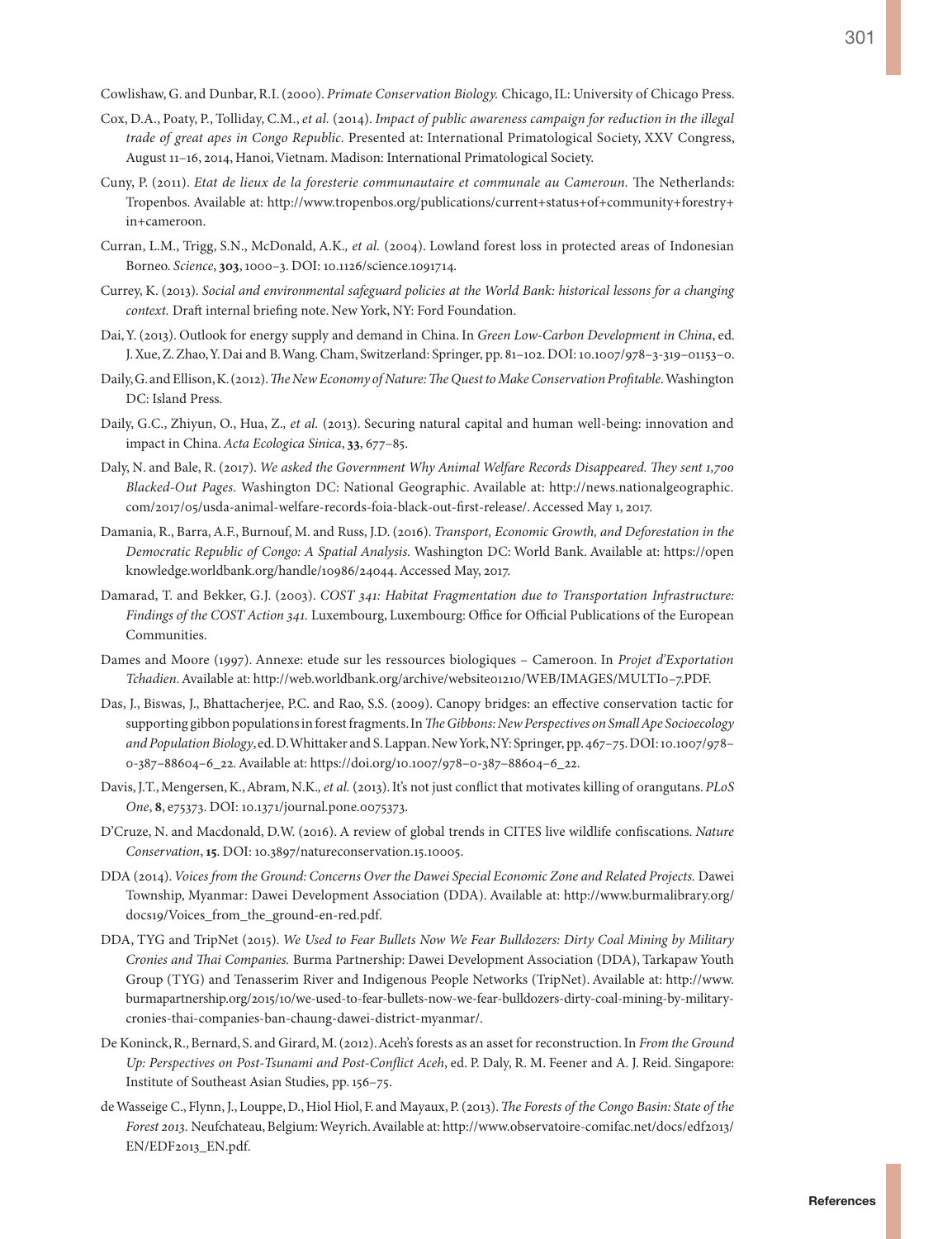- Dean, J.M., Lovely, M.E. and Wang, H. (2009). Are foreign investors attracted to weak environmental regulations? Evaluating the evidence from China. *Journal of Development Economics*, **90**, 1–13. DOI: [https://doi.org/10.1016/j.](https://doi.org/10.1016/j.jdeveco.2008.11.007) [jdeveco.2008.11.007.](https://doi.org/10.1016/j.jdeveco.2008.11.007)
- Debonnet, G. and Vié, J.C. (2010). *Rapport de Mission de Suivi au Parc National de Kahuzi-Biega (RDC).* United Nations Educational, Scientific and Cultural Organization (UNESCO), International Union for Conservation of Nature (IUCN).
- Delgado, R.A. (2010). Communication, culture and conservation in orangutans. In *Indonesian Primates*, ed. S. Gursky and J. Supriatna. New York, NY: Springer, pp. 23–40. DOI: 10.1007/978–1-4419–1560–3\_3. Available at: [https://doi.org/10.1007/978–1-4419–1560–3\\_3](https://doi.org/10.1007/978-1-4419-1560-3_3).
- Delgado, R.A. and Van Schaik, C.P. (2000). The behavioral ecology and conservation of the orangutan (*Pongo pygmaeus*): a tale of two islands. *Evolutionary Anthropology: Issues, News, and Reviews*, **9**, 201–18. DOI: 10.1002/1520–6505(2000)9:5<201::AID-EVAN2>3.0.CO;2-Y.
- DFID (2010). *Annual Review: PRO ROUTES AUGUST 2010.* Department for International Development (DFID). Available at: [iati.dfid.gov.uk/iati\\_documents/4109130.xls.](iati.dfid.gov.uk/iati_documents/4109130.xls)
- Dierkers, G. and Mattingly, J. (2009). *How States and Territories Fund Transportation: An Overview of Traditional and Nontraditional Strategies.* Washington DC: National Governors Association (NGA) Center for Best Practices. Environment, Energy & Natural Resources Division. Available at: [https://www.nga.org/files/live/](https://www.nga.org/files/live/sites/NGA/files/pdf/0907TRANSPORTATIONSTRATEGIES.PDF) [sites/NGA/files/pdf/0907TRANSPORTATIONSTRATEGIES.PDF.](https://www.nga.org/files/live/sites/NGA/files/pdf/0907TRANSPORTATIONSTRATEGIES.PDF)
- DigitalGlobe (n.d.). *DigitalGlobe.* Westminster, CO: DigitalGlobe. Available at: [https://www.digitalglobe.com.](https://www.digitalglobe.com) Accessed December, 2016–April, 2017.
- Dinsi, S.C. and Eyebe, S.A. (2016). *Great Ape Conservation in Cameroon: Mapping Institution and Policies. Poverty and Conservation Learning Group (PCLG) Research Report.* London, UK: International Institute for Environment and Development (IIED). Available at: http://pubs.iied.org/pdfs/G04017.pdf.
- Dkamela, G.P. (2011). *The Context of REDD+ in Cameroon: Drivers, Agents and Institutions.* Bogor, Indonesia: Center for International Forestry Research (CIFOR).
- Doran-Sheehy, D., Mongo, P., Lodwick, J. and Conklin-Brittain, N.L. (2009). Male and female western gorilla diet: preferred foods, use of fallback resources, and implications for ape versus old world monkey foraging strategies. *American Journal of Physical Anthropology*, **140**, 727–38. DOI: 10.1002/ajpa.21118.
- Doumenge, C. and Heymer, A. (1992). *Evaluation de l'impact environnemental de la route Kisangani Bukavu/ Goma (Zaire)*. GTZ/International Union for Conservation of Nature (IUCN). Unpublished report.
- DSU (2016). *Better Decision-Making about Large Dams with a View to Sustainable Development. 22nd December 2016. Reference 7199.* Utrecht, the Netherlands: Dutch Sustainability Unit (DSU), Netherlands Commission for Environmental Assessment. Available at: [http://api.commissiemer.nl/docs/os/i71/i7199/7199\\_advice\\_on\\_](http://api.commissiemer.nl/docs/os/i71/i7199/7199_advice_on_better_decision-making_about_large_dams.pdf) [better\\_decision-making\\_about\\_large\\_dams.pdf](http://api.commissiemer.nl/docs/os/i71/i7199/7199_advice_on_better_decision-making_about_large_dams.pdf).
- Dubois, G., Bastin, L., Martinez Lopez J.*, et al.* (2015). *The Digital Observatory for Protected Areas (DOPA) Explorer 1.0.* Luxembourg, Luxembourg: Publications Office of the European Union. Available at: [http://dopa.jrc.ec.](http://dopa.jrc.ec.europa.eu/sites/default/files/test/2015%20Online%20LB-NA-27162-EN-N2%20.pdf) [europa.eu/sites/default/files/test/2015%20Online%20LB-NA-27162-EN-N2%20.pdf.](http://dopa.jrc.ec.europa.eu/sites/default/files/test/2015%20Online%20LB-NA-27162-EN-N2%20.pdf)
- Dudley, N., Stolton, S. and Elliott, W. (2013). Wildlife crime poses unique challenges to protected areas. *Parks*, **19**, 7–12.
- Dulac, J. (2013). *Global Land Transport Infrastructure Requirements to 2050.* Paris, France: International Energy Agency.
- Dunn, A. (2016). On a road to nowhere? *Gorilla Journal*, **53**. Available at: [http://www.berggorilla.org/en/journal/issues/](http://www.berggorilla.org/en/journal/issues/journal-no-51/article-view/?tx_ttnews%5Btt_news%5D=859&cHash=d71bc775cf973adfcd1141544ced400a) [journal-no-51/article-view/?tx\\_ttnews%5Btt\\_news%5D=859&cHash=d71bc775cf973adfcd1141544ced400a](http://www.berggorilla.org/en/journal/issues/journal-no-51/article-view/?tx_ttnews%5Btt_news%5D=859&cHash=d71bc775cf973adfcd1141544ced400a).
- Dunn, A., Bergl, R., Byler, D.*, et al.* (2014). *Revised Regional Action Plan for the Conservation of the Cross River Gorilla (*Gorilla gorilla diehli*) 2014–2019.* New York, NY: International Union for Conservation of Nature Species Survival Commission (IUCN SSC), Primate Specialist Group and Wildlife Conservation Society. Available at: [http://static1.1.sqspcdn.com/static/f/1200343/24396223/1392763857780/CRG\\_action\\_plan\\_2014.](http://static1.1.sqspcdn.com/static/f/1200343/24396223/1392763857780/CRG_action_plan_2014.pdf?token=qRnBxb%2Fev%2BkjCcK7a1OdITpCpqo%3D) [pdf?token=qRnBxb%2Fev%2BkjCcK7a1OdITpCpqo%3D.](http://static1.1.sqspcdn.com/static/f/1200343/24396223/1392763857780/CRG_action_plan_2014.pdf?token=qRnBxb%2Fev%2BkjCcK7a1OdITpCpqo%3D)
- Dunn, A. and Imong, I. (2017). A brief update on the proposed superhighway in Cross River State. *Gorilla Journal*, **54**. Available at: [www.berggorilla.org/en/journal/issues/journal-no-54/article-view/?tx\\_ttnews\[tt\\_news\]=917](file:///C:\Users\Alison\Dropbox\Arcus%202016\Referencing\From%20Eva\www.berggorilla.org\en\journal\issues\journal-no-54\article-view\%3ftx_ttnews%5btt_news%5d=917&cHash=1831ff7c0faadd33c6f7a922d808b072) [&cHash=1831ff7c0faadd33c6f7a922d808b072](file:///C:\Users\Alison\Dropbox\Arcus%202016\Referencing\From%20Eva\www.berggorilla.org\en\journal\issues\journal-no-54\article-view\%3ftx_ttnews%5btt_news%5d=917&cHash=1831ff7c0faadd33c6f7a922d808b072).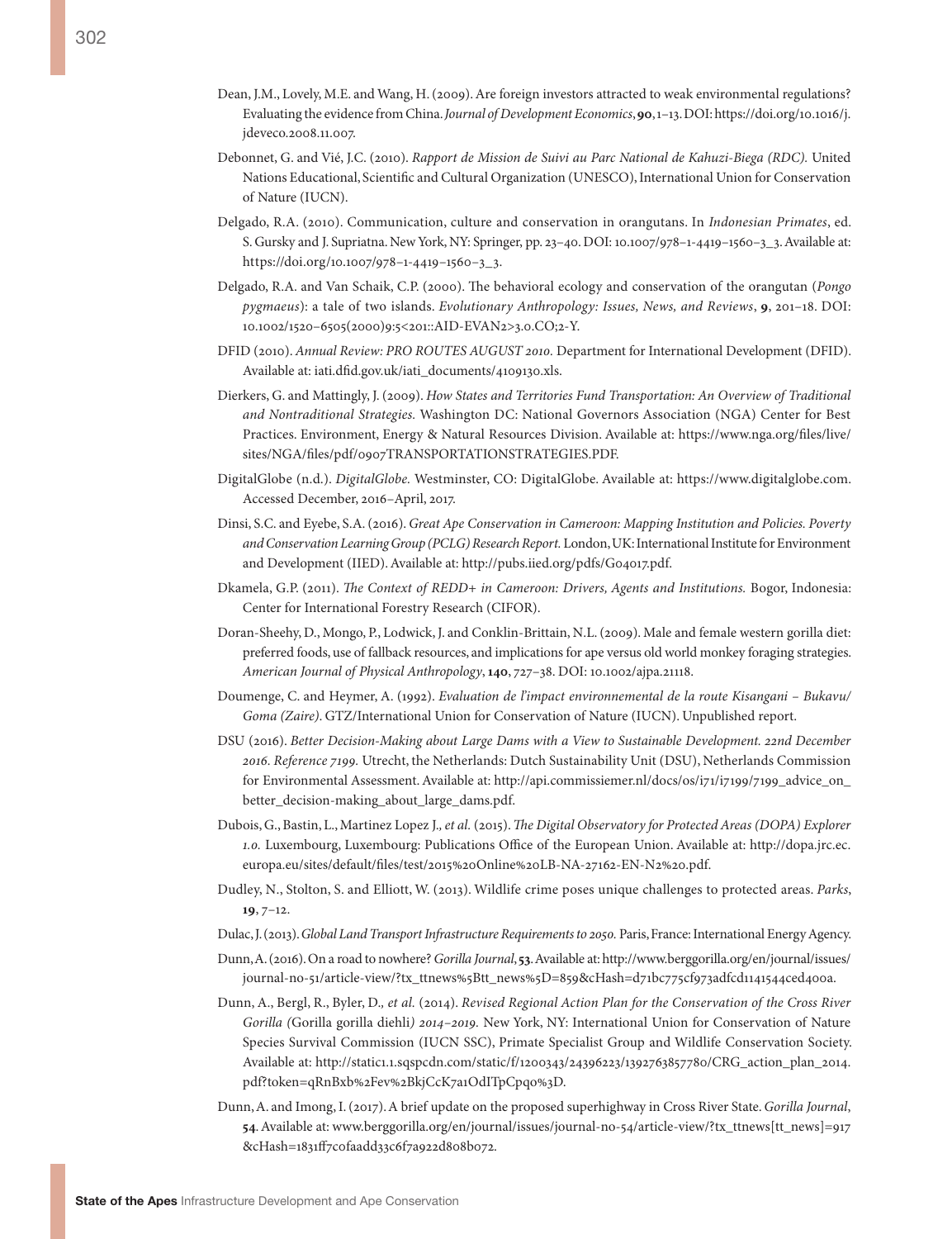- Durán, A.P., Rauch, J. and Gaston, K.J. (2013). Global spatial coincidence between protected areas and metal mining activities. *Biological Conservation*, **160**, 272–8. DOI: https://doi.org/10.1016/j.biocon.2013.02.003.
- Durham, D. (2015). The status of captive apes. In *State of the Apes: Industrial Agriculture and Ape Conservation*, ed. Arcus Foundation. Cambridge, UK: Cambridge University Press, pp. 228–59. Available at: [http://www.stateof](http://www.stateoftheapes.com/themes/the-status-of-captive-apes/) [theapes.com/themes/the-status-of-captive-apes/](http://www.stateoftheapes.com/themes/the-status-of-captive-apes/).
- Durham, D. and Phillipson, A. (2014). Status of captive apes across Africa and Asia: the impact of extractive industry. In *State of the Apes: Extractive Industries and Ape Conservation*, ed. Arcus Foundation. Cambridge, UK: Cambridge University Press, pp. 279–305. Available at: [http://www.stateoftheapes.com/volume-1-extractive-industries/.](http://www.stateoftheapes.com/volume-1-extractive-industries/)
- Ebrahim-zadeh, C. (2003). Back to basics: when countries get too much of a good thing. Christine Ebrahim-zadeh explains Dutch disease. *Finance and Development-English Edition*, **40**, 50–1. Available at: [http://www.webcitation.](http://www.webcitation.org/5YeSchvbI) [org/5YeSchvbI.](http://www.webcitation.org/5YeSchvbI)
- ECD (2016). *EIA Procedure.* Nay Pyi Taw, Myanmar: Myanmar Environmental Conservation Department (ECD). Available at:<http://www.ecd.gov.mm/?q=policy>.
- EDC (2011a). *Lom Pangar Hydroelectric Project Environmental and Social Assessment, Executive Summary.* Yaoundé, Cameroon: Electricity Development Corporation (EDC).
- EDC (2011b). *Projet Hydroélectrique de Lom Pangar; Evaluation Environnementale et Sociale (EES). Volume 1. Evaluation des Impacts Environnementaux et Sociaux (EIES).* Yaoundé, Cameroon: Electricity Development Corporation (EDC).
- EDC (2011c). *Réformulation de l'étude d'impacts et du Plan de Gestion Environnementale et Sociale du Barrage de Lom Pangar: Mise en Oeuvre de la Compensation Biodiversité: Parc National de Deng-Deng.* Yaoundé, Cameroon: Electricity Development Corporation (EDC). Available at: [http://www.edc-cameroon.org/IMG/pdf/sde/](http://www.edc-cameroon.org/IMG/pdf/sde/ANNEXE%204%20PNDD%20projet%20110111.pdf) [ANNEXE%204%20PNDD%20projet%20110111.pdf.](http://www.edc-cameroon.org/IMG/pdf/sde/ANNEXE%204%20PNDD%20projet%20110111.pdf)
- EDC (n.d.-a). *La Pêche s'Organise Autour de Lom Pangar.* Yaoundé, Cameroon: Electricity Development Corporation (EDC). Available at: [http://www.edc-cameroon.org/francais/societe/nos-activites/article/la-peche-s-organise](http://www.edc-cameroon.org/francais/societe/nos-activites/article/la-peche-s-organise-autour-de-lom)[autour-de-lom.](http://www.edc-cameroon.org/francais/societe/nos-activites/article/la-peche-s-organise-autour-de-lom) Accessed August, 2017.
- EDC (n.d.-b). *Mise en Eau Partielle de Lom Pangar: Pari Tenu!* Yaoundé, Cameroon: Electricity Development Corporation (EDC). Available at: [http://www.edc-cameroon.org/francais/projets/lom-pangar/actualite/article/](http://www.edc-cameroon.org/francais/projets/lom-pangar/actualite/article/mise-en-eau-partielle-de-lom) [mise-en-eau-partielle-de-lom](http://www.edc-cameroon.org/francais/projets/lom-pangar/actualite/article/mise-en-eau-partielle-de-lom). Accessed August, 2017.
- Eddy, T. (2015). Embodying ecological policy in defending the Leuser ecosystem area for sustaining collective life. *International Journal of Humanities and Social Science*, **5**, 252–64.
- Edelman, M. and Haugerud, A., ed. (2005). *The Anthropology of Development and Globalization*. Oxford, UK: Blackwell Publishing Inc.
- EDG (2007). *Etude Détaillée de l'Impact Socio-Environnemental de la Route Allant de Kisangani et Bunduki.* Kinshasa, DRC: Ministère des Travaux Publics et Infrastructures & DFID, Environment and Development Group (EDG).
- Edwards, D.P., Sloan, S., Weng, L.*, et al.* (2014). Mining and the African environment. *Conservation Letters*, **7**, 302–11. DOI: 10.1111/conl.12076.
- Ehrlich, P.R., Ehrlich, A.H. and Daily, G.C. (1997). *The Stork and the Plow: The Equity Answer to the Human Dilemma.* New Haven, CT: Yale University Press.
- EIB (2013). *Environmental and Social Handbook. Volume I: EIB Environmental and Social Standards.* Luxembourg: European Investment Bank (EIB). Available at: [http://www.eib.org/attachments/strategies/environmental\\_](http://www.eib.org/attachments/strategies/environmental_and_social_practices_handbook_en.pdf) [and\\_social\\_practices\\_handbook\\_en.pdf](http://www.eib.org/attachments/strategies/environmental_and_social_practices_handbook_en.pdf).
- Elder, A.A. (2009). Hylobatid diets revisited: the importance of body mass, fruit availability, and interspecific competition. In *The Gibbons: New Perspectives on Small Ape Socioecology and Population Biology*, ed. D. Whittaker and S. Lappan. New York, NY: Springer, pp. 133–59. DOI: 10.1007/978–0-387–88604–6\_8. Available at: [https://](https://doi.org/10.1007/978-0-387-88604-6_8) [doi.org/10.1007/978–0-387–88604–6\\_8.](https://doi.org/10.1007/978-0-387-88604-6_8)
- Elkan, P., Elkan, S., Moukassa, A.*, et al.* (2006). Managing threats from bushmeat hunting in a timber concession in the Republic of Congo. In *Emerging Threats to Tropical Forests*, ed. W. F. Laurance and C. A. Peres. Chicago, IL: University of Chicago Press, pp. 393–415.
- Ellioti.org (n.d.). *P.T. Ellioti by the Numbers.* Ellioti.org. Available at: [http://www.ellioti.org/p.t.ellioti-by-the-numbers.](http://www.ellioti.org/p.t.ellioti-by-the-numbers.html) [html](http://www.ellioti.org/p.t.ellioti-by-the-numbers.html). Accessed August, 2017.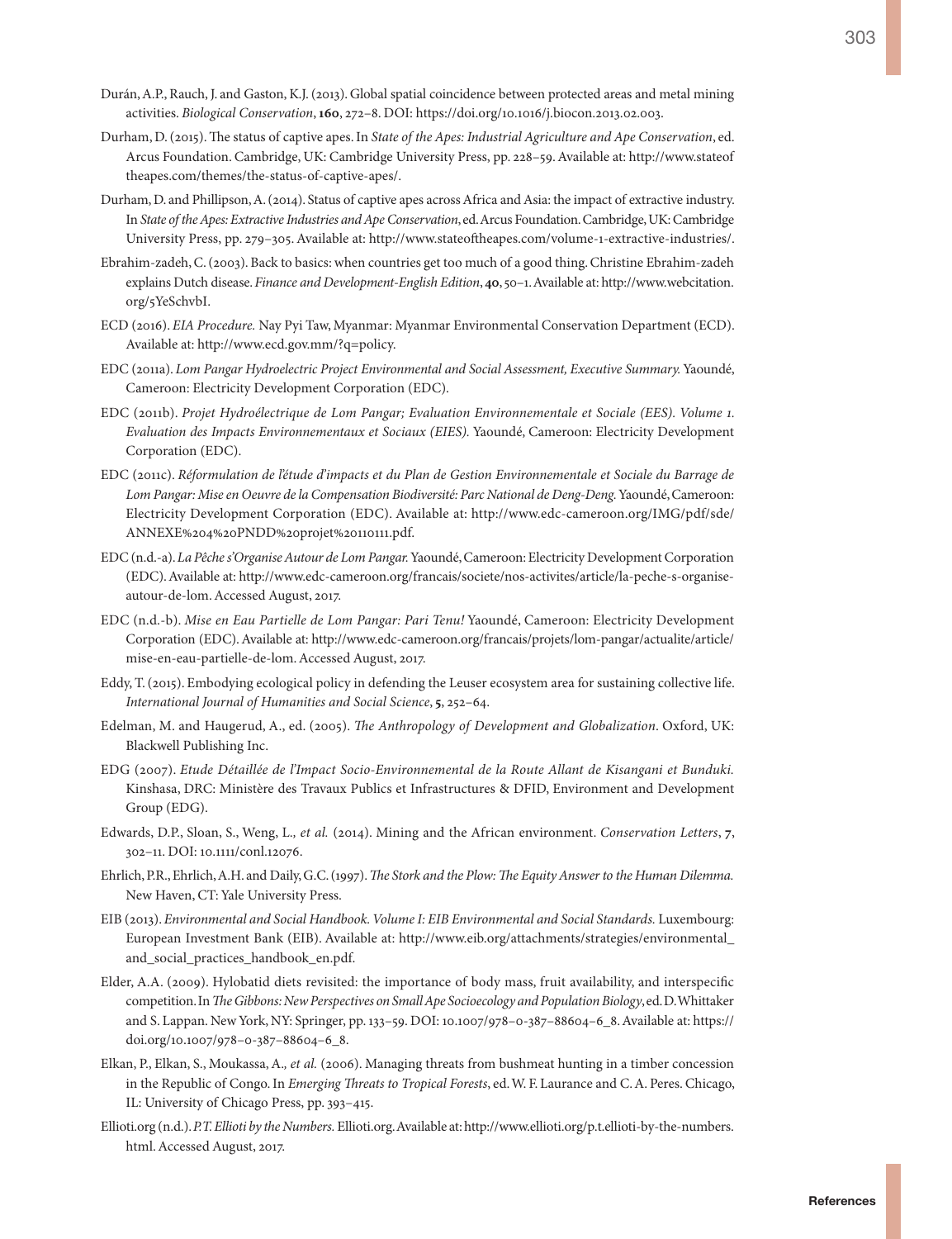**135**, 171–81. DOI: 10.1002/ajpa.20718.

- Emery Thompson, M. and Wrangham, R.W. (2013). *Pan troglodytes* robust chimpanzee. In *Mammals of Africa. Volume II: Primates*, ed. T. M. Butynski, J. Kingdon and J. Kalina. London, UK: Bloomsbury Publishing, pp. 55–64.
- Emery Thompson, M., Zhou, A. and Knott, C.D. (2012). Low testosterone correlates with delayed development in male orangutans. *PLoS One*, **7**, e47282. DOI: 10.1371/journal.pone.0047282.
- Encyclopaedia Britannica (1998). *Baram River.* Chicago, IL: Encyclopaedia Britannica Inc. Available at: [https://](https://www.britannica.com/place/Baram-River) [www.britannica.com/place/Baram-River](https://www.britannica.com/place/Baram-River). Accessed September 14, 2017.
- Engberg, C.C. (2002). The dam owner's guide to retirement planning: assessing owner liability for downstream sediment flow from obsolete dams. *Stanford Environmental Law Journal*, **21**, 177.
- Engel, R. and Petropoulos, A. (2016). Saving Cobra: the rescue of an orphaned chimpanzee. *NBC*, May 9, 2016. Available at: [http://www.nbcnews.com/dateline/saving-cobra-rescue-orphaned-chimpanzee-n570416.](http://www.nbcnews.com/dateline/saving-cobra-rescue-orphaned-chimpanzee-n570416) Accessed September, 2016.
- Environmental Justice Atlas (n.d.). *Exploitation of Forests, Cameroon.* Environmental Justice Atlas. Available at: <https://ejatlas.org/print/exploitation-of-forests-cameroon>.
- ERI (2009). *Total Impact: The Human Rights, Environmental, and Financial Impacts of Total and Chevron's Yadana Gas Project in Military-Ruled Burma (Myanmar).* Bangkok, Thailand: Earth Rights International (ERI).
- ERM (2016). *Calabar-Ikom-Katsina Ala superhighway ESIA gap analysis: gap analysis report.* Report to World Wide Fund for Nature (WWF) UK May, 2016.
- ESI Africa (2016). The dawn of wind energy in Africa. *ESI Africa*. Available at: [https://www.esi-africa.com/magazine\\_](https://www.esi-africa.com/magazine_articles/dawn-wind-energy-africa/) [articles/dawn-wind-energy-africa/.](https://www.esi-africa.com/magazine_articles/dawn-wind-energy-africa/)
- Espinosa, S., Branch, L.C. and Cueva, R. (2014). Road development and the geography of hunting by an Amazonian indigenous group: consequences for wildlife conservation. *PLoS One*, **9**, e114916. DOI: 10.1371/journal. pone.0114916.
- Esri (2016). *ArcGIS Desktop: Release 10.4.1.* Redlands, CA: Environmental Systems Research Institute.
- ETP (n.d.). *Malaysia Economic Transformation Programme.* Kuala Lumpur, Malaysia: Economic Transformation Programme (ETP). Available at: [http://etp.pemandu.gov.my/About\\_ETP-@-Overview\\_of\\_ETP.aspx](http://etp.pemandu.gov.my/About_ETP-@-Overview_of_ETP.aspx).
- European Commission (2015). *EU Zoos Directive Good Practices Document.* Luxembourg, Luxembourg: Publications Office of the European Union.
- European Commission (n.d.). *Digital Observatory for Protected Areas (DOPA).* Ispra, Italy: European Commission. Available at: [dopa.jrc.ec.europa.eu/en.](dopa.jrc.ec.europa.eu/en)
- Fa, J.E., Seymour, S., Dupain, J.*, et al.* (2006). Getting to grips with the magnitude of exploitation: bushmeat in the Cross–Sanaga rivers region, Nigeria and Cameroon. *Biological Conservation*, **129**, 497–510. DOI: [https://](https://doi.org/10.1016/j.biocon.2005.11.031) [doi.org/10.1016/j.biocon.2005.11.031](https://doi.org/10.1016/j.biocon.2005.11.031).
- Fan, P., Fei, H., Xiang, Z.*, et al.* (2010). Social structure and group dynamics of the Cao Vit gibbon (*Nomascus nasutus*) in Bangliang, Jingxi, China. *Folia Primatologica*, **81**, 245–53.
- Fan, P.-F., He, K., Chen, X.*, et al.* (2017). Description of a new species of hoolock gibbon (Primates: Hylobatidae) based on integrative taxonomy. *American Journal of Primatology*, **79**. [https://doi.org/10.1002/ajp.22631.](https://doi.org/10.1002/ajp.22631)
- Fan, P.-F. and Jiang, X.-L. (2008). Effects of food and topography on ranging behavior of black crested gibbon (*Nomascus concolor jingdongensis*) in Wuliang Mountain, Yunnan, China. *American Journal of Primatology*, **70**, 871–8. DOI: 10.1002/ajp.20577.
- Fan, P.-F. and Jiang, X.-L. (2010). Maintenance of multifemale social organization in a group of *Nomascus concolor* at Wuliang Mountain, Yunnan, China. *International Journal of Primatology*, **31**, 1–13. DOI: 10.1007/s10764– 009–9375–9.
- Fan, P.-F., Jiang, X.-L. and Tian, C.-C. (2009). The critically endangered black crested gibbon *Nomascus concolor*  on Wuliang Mountain, Yunnan, China: the role of forest types in the species conservation. *Oryx*, **43**, 203–8. DOI: 10.1017/S0030605308001907.
- FAO (2015). *Global Forest Resources Assessment: How Are the World's Forests Changing?* Rome, Italy: Food and Agriculture Organization of the United Nations (FAO). Available at: [http://www.fao.org/3/a-i4793e.pdf.](http://www.fao.org/3/a-i4793e.pdf)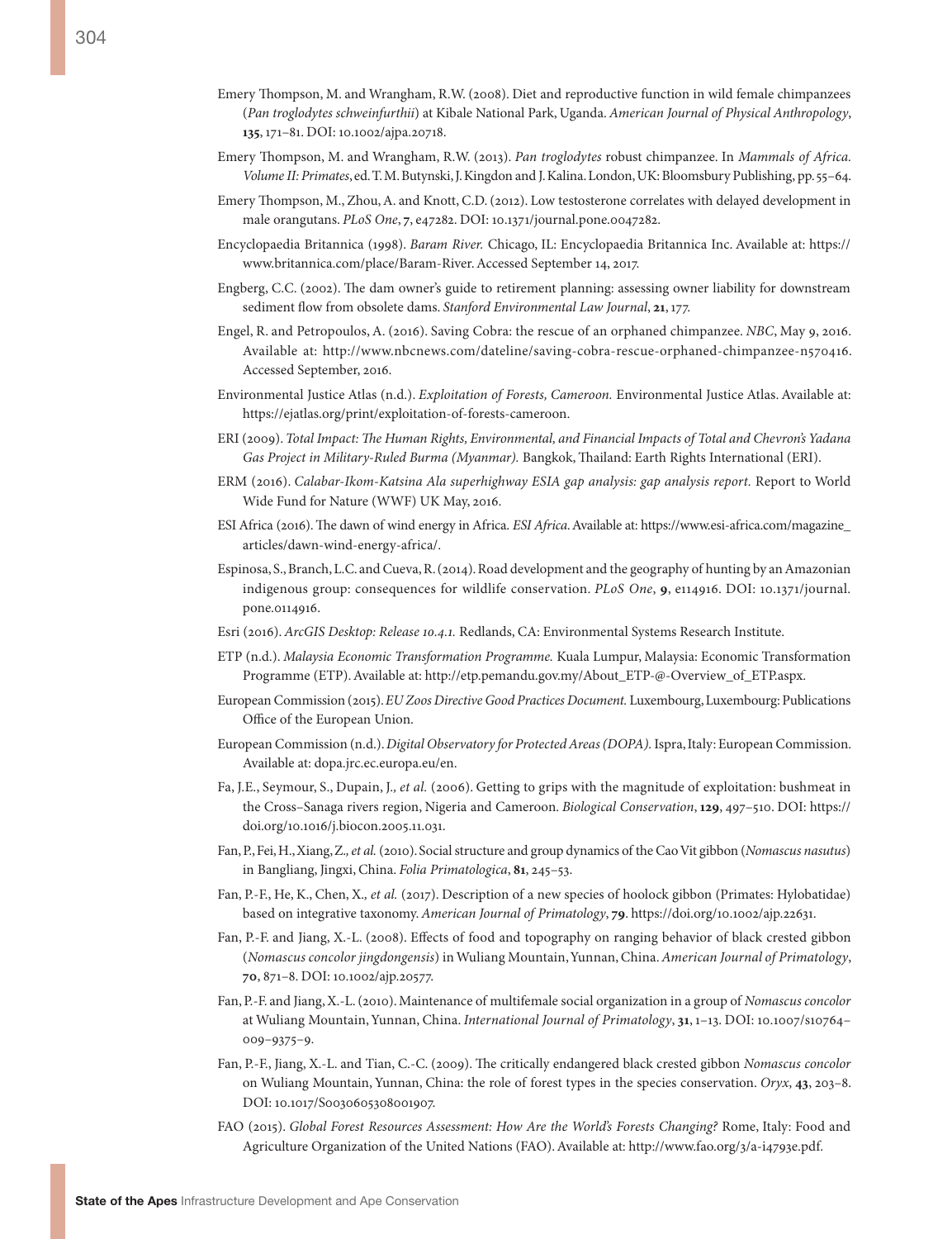- FAO, Action Against Hunger, Action Aid, International Federation of Red Cross and Red Crescent Societies and World Vision International (2016). *Free Prior and Informed Consent: An Indigenous Peoples' Right and a Good Practice for Local Communities. Manual for Project Practitioners.* Rome, Italy: Food and Agriculture Organization of the United Nations (FAO). Available at: www.fao.org/3/a-i6190e.pdf.
- Farmer, K.H. (2002). Pan-African Sanctuary Alliance: status and range of activities for great ape conservation. *American Journal of Primatology*, **58**, 117–32. DOI: 10.1002/ajp.10054.
- Farmer, K.H. (2012). *Building Sustainable Sanctuaries.* Cambridge, UK: Arcus Foundation. Available at: [http://www.](http://www.sanctuaryfederation.org/gfas/wp-content/uploads/2013/09/Arcus_Building_Sustainable_Sanctuaries.pdf) [sanctuaryfederation.org/gfas/wp-content/uploads/2013/09/Arcus\\_Building\\_Sustainable\\_Sanctuaries.pdf.](http://www.sanctuaryfederation.org/gfas/wp-content/uploads/2013/09/Arcus_Building_Sustainable_Sanctuaries.pdf)
- Farmer, K.H., Jamart, A. and Goossens, B. (2010). The re-introduction of chimpanzees *Pan troglodytes troglodytes* to the Conkouati-Douli National Park, Republic of Congo. In *Global Re-Introduction Perspectives: Additional Case-Studies from Around the Globe*, ed. P. S. Soorae. Abu Dhabi, UAE: International Union for Conservation of Nature Species Survival Commission (IUCN SSC), Re-introduction Specialist Group, pp. 231–7.
- Farmer, K.H., Unwin, S., Cress, D., *et al.* (2009). *Pan African Sanctuary Alliance (PASA) Operations Manual.* Portland, OR: Pan African Sanctuary Alliance (PASA).
- Faust, L.J., Cress, D., Farmer, K.H., Ross, S.R. and Beck, B.B. (2011). Predicting capacity demand on sanctuaries for African chimpanzees (*Pan troglodytes*). *International Journal of Primatology*, **32**, 849–64. DOI: 10.1007/s10764– 011–9505-z.
- Fawcett, K. (2000). *Female relationships and food availability in a forest community of chimpanzees.* PhD thesis. Edinburgh, UK: University of Edinburgh.
- Fearnside, P.F. (2006). Containing destruction from Brazil's Amazon highways: now is the time to give weight to the environment in decision-making. *Environmental Conservation*, **33**, 181–3. DOI: 10.1017/S0376892906003109.
- Fearnside, P.M. (2016a). Greenhouse gas emissions from Brazil's Amazonian hydroelectric dams. *Environmental Research Letters*, **11**, 011002.
- Fearnside, P.M. (2016b). Tropical dams: to build or not to build? *Science*, **351**, 456–7.
- Fearnside, P.M. and de Alencastro Graça, P.M.L. (2006). BR-319: Brazil's Manaus-Porto Velho Highway and the potential impact of linking the arc of deforestation to central Amazonia. *Environmental Management*, **38**, 705–16. DOI: 10.1007/s00267–005–0295-y.
- Fears, D. (2016). NIH vowed to move its research chimps from labs, but only 7 got safe haven in 2015. *Washington Post*, February 26, 2016. Available at: [https://www.washingtonpost.com/news/animalia/wp/2016/02/26/despite](https://www.washingtonpost.com/news/animalia/wp/2016/02/26/despite-nihs-promise-only-7-research-chimps-got-safe-haven-in-2015/)[nihs-promise-only-7-research-chimps-got-safe-haven-in-2015/.](https://www.washingtonpost.com/news/animalia/wp/2016/02/26/despite-nihs-promise-only-7-research-chimps-got-safe-haven-in-2015/)
- Federal Republic of Nigeria (1992). *Environmental Impact Assessment Decree, No 86 of 1992, Laws of the Federation of Nigeria.* Federal Republic of Nigeria. Available at: [http://www.nigeria-law.org/Environmental%20Impact%20](http://www.nigeria-law.org/Environmental%20Impact%20Assessment%20Decree%20No.%2086%201992.htm) [Assessment%20Decree%20No.%2086%201992.htm](http://www.nigeria-law.org/Environmental%20Impact%20Assessment%20Decree%20No.%2086%201992.htm).
- Ferraro, P.J. and Pattanayak, S.K. (2006). Money for nothing? A call for empirical evaluation of biodiversity conservation investments. *PLoS Biology*, **4**, e105. DOI: 10.1371/journal.pbio.0040105.
- Ferrie, G.M., Farmer, K.H., Kuhar, C.W., et al. (2014). The social, economic, and environmental contributions of Pan African Sanctuary Alliance primate sanctuaries in Africa. *Biodiversity and Conservation*, **23**, 187–201. DOI: 10.1007/s10531–013–0592–3.
- Fishpool, L.D.C. and Evans, M.I. (2001). *Important Bird Areas in Africa and Associated Islands: Priority Sites for Conservation.* Cambridge, UK: Birdlife International.
- FLEGT (2016). *Forest Law Enforcement, Governance and Trade (FLEGT).* Luxembourg, Luxembourg: Publications Office of the European Union. Available at: [http://ec.europa.eu/environment/forests/illegal\\_logging.htm.](http://ec.europa.eu/environment/forests/illegal_logging.htm)
- Flyvbjerg, B. (2009). Survival of the unfittest: why the worst infrastructure gets built—and what we can do about it. *Oxford Review of Economic Policy*, **25**, 344–67. DOI: 10.1093/oxrep/grp024.
- Foley, J.A., DeFries, R., Asner, G.P.*, et al.* (2005). Global consequences of land use. *Science*, **309**, 570–4. DOI: 10.1126/ science.1111772.
- Forman, R.T.T. and Alexander, L.E. (1998). Roads and their major ecological effects. *Annual Review of Ecology and Systematics*, **29**, 207–31. DOI: 10.1146/annurev.ecolsys.29.1.207.
- Forrest, J.L., Mascia, M.B., Pailler, S.*, et al.* (2015). Tropical deforestation and carbon emissions from protected area downgrading, downsizing, and degazettement (PADDD). *Conservation Letters*, **8**, 153–61. DOI: 10.1111/conl.12144.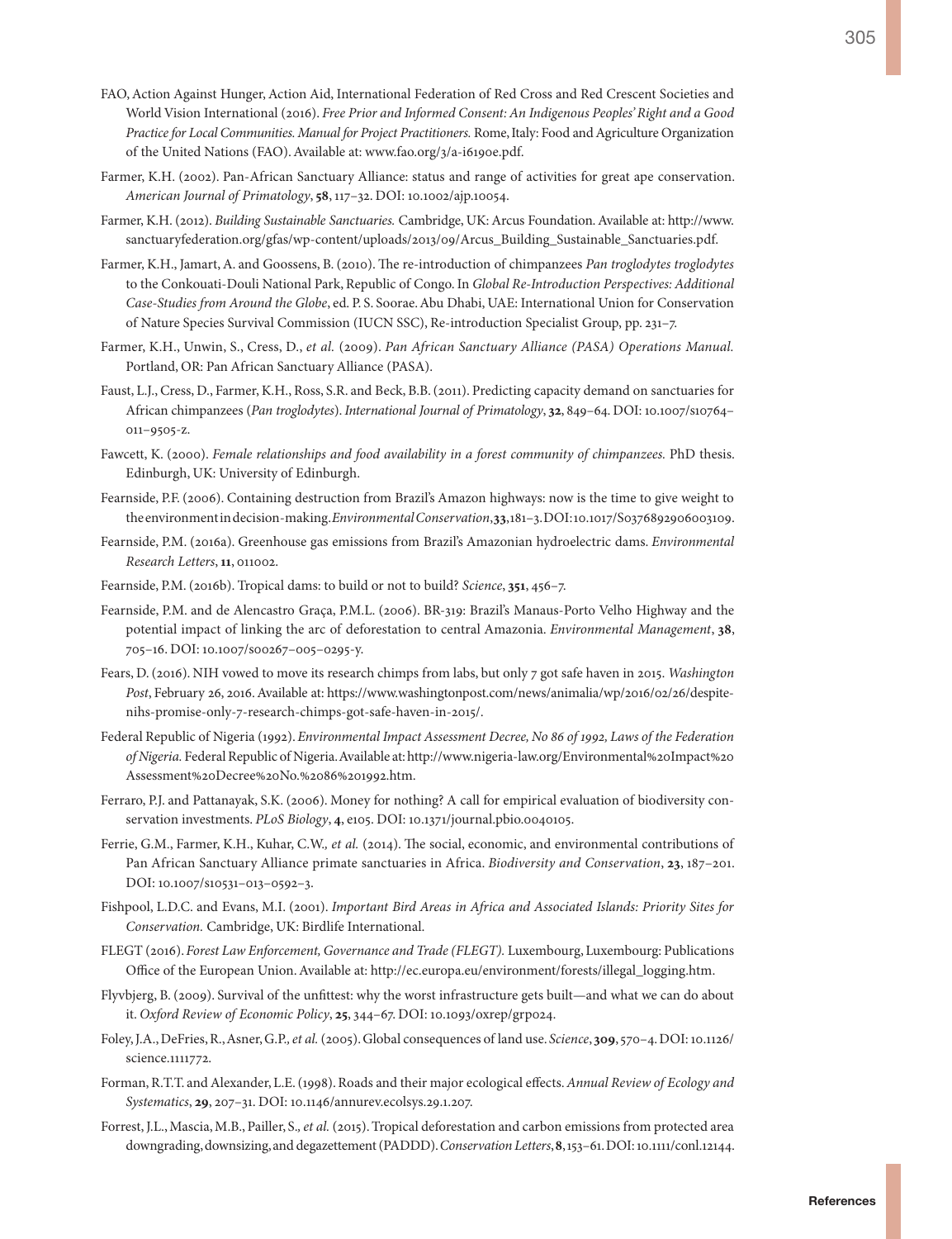- Foster, V. and Briceño-Garmendia, C.M. (2010). *Africa Infrastructure: A Time for Transformation.* Washington DC: World Bank. Available at: [http://documents.worldbank.org/curated/en/246961468003355256/Africas](http://documents.worldbank.org/curated/en/246961468003355256/Africas-infrastructure-a-time-for-transformation)[infrastructure-a-time-for-transformation.](http://documents.worldbank.org/curated/en/246961468003355256/Africas-infrastructure-a-time-for-transformation)
- FPP, IIFB and CBD (2016). *Local Biodiversity Outlooks. Indigenous Peoples' and Local Communities' Contributions to the Implementation of the Strategic Plan for Biodiversity 2011–2020. A Complement to the Fourth Edition of the Global Biodiversity Outlook.* Moreton-in-Marsh, UK: Forest Peoples Programme (FPP), The International Indigenous Forum on Biodiversity (IIFB) and The Secretariat of the Convention on Biological Diversity (CBD). Available at: <http://localbiodiversityoutlooks.net>.
- FPP, Pusaka and Pokker SHK (2014). *Securing Forests, Securing Rights: Report of the International Workshop on Deforestation and the Rights of Forest Peoples.* Forest Peoples' Programme (FPP), Pusaka and Pokker SHK. Available at: <https://www.forestpeoples.org/sites/default/files/private/publication/2014/09/prreport.pdf>.
- Franco, J. (2014). *Reclaiming Free Prior and Informed Consent (FPIC) in the Context of Global Land Grabs.* Amsterdam, the Netherlands: Transnational Institute. Available at: [https://www.tni.org/files/download/reclaiming\\_fpic\\_0.pdf.](https://www.tni.org/files/download/reclaiming_fpic_0.pdf)
- Frankfurt School–UNEP Centre/BNEF (2017). *Global Trends in Renewable Energy Investment 2017.* Frankfurt, Germany: Frankfurt School of Finance and Management. Available at: [http://fs-unep-centre.org/sites/default/](http://fs-unep-centre.org/sites/default/files/publications/globaltrendsinrenewableenergyinvestment2017.pdf) [files/publications/globaltrendsinrenewableenergyinvestment2017.pdf](http://fs-unep-centre.org/sites/default/files/publications/globaltrendsinrenewableenergyinvestment2017.pdf).
- Freudenthal, E., Nnah, S. and J., K. (2011). *REDD and Rights In Cameroon: A Review of the Treatment of Indigenous Peoples and Local Communities in Policies and Projects.* Moreton-in-Marsh, UK: Forest Peoples Programme and Centre for Environment and Development. Available at: http://www.forestpeoples.org/topics/forest-carbonpartnership-facility-fcpf/publication/2011/redd-and-rights-cameroon-review-trea.
- Fruth, B., Hickey, J.R., André, C.*, et al.* (2016). Pan paniscus*. The IUCN Red List of Threatened Species 2016: e.T15932A17964305.* Gland, Switzerland: International Union for Conservation of Nature (IUCN). Available at: http://www.iucnredlist.org/details/15932/0.
- Fruth, B., Williamson, E.A. and Richardson, M.C. (2013). Bonobo *Pan paniscus*. In *Handbook of the Mammals of the World. Volume 3: Primates*, ed. R. A. Mittermeier, A. B. Rylands and D. E. Wilson. Barcelona, Spain: Lynx Edicions, pp. 853–4.
- FSC (2015). *FSC Principles and Criteria for Forest Stewardship.* Bonn, Germany: Forest Stewardship Council (FSC). Available at: http://www.fsc-uk.org/en-uk/business-area/fsc-certificate-types/forest-management-fmcertification/what-standard-is-used.
- Fund for Animals (n.d.). *About The Cleveland Amory Black Beauty Ranch.* Available at: [http://www.fundforanimals.](http://www.fundforanimals.org/blackbeauty/about/) [org/blackbeauty/about/](http://www.fundforanimals.org/blackbeauty/about/).
- Fünfstück, T., Arandjelovic, M., Morgan, D.B.*, et al.* (2014). The genetic population structure of wild western lowland gorillas (*Gorilla gorilla gorilla*) living in continuous rain forest. *American Journal of Primatology*, **76**, 868–78. DOI: 10.1002/ajp.22274.
- Funwi-Gabga, N., Kuehl, H., Maisels, F.*, et al.* (2014). The status of apes across Africa and Asia. In *State of the Apes: Extractive Industries and Ape Conservation*, ed. Arcus Foundation. Cambridge, UK: Cambridge University Press, pp. 253–77.
- GAIN (n.d.). *Great Ape Information Network.* Kyoto, Japan: Great Ape Information Network (GAIN). Available at: [http://www.shigen.nig.ac.jp/gain/index.jsp.](http://www.shigen.nig.ac.jp/gain/index.jsp)
- Galeano, E. (2009). *Open Veins of Latin America: Five Centuries of the Pillage of a Continent.* London, UK: Serpent's Tail.
- Galinato, G.I. and Galinato, S.P. (2013). The short-run and long-run effects of corruption control and political stability on forest cover. *Ecological Economics*, **89**, 153–61. DOI: https://doi.org/10.1016/j.ecolecon.2013.02.014.
- Ganas, J., Robbins, M.M., Nkurunungi, J.B., Kaplin, B.A. and McNeilage, A. (2004). Dietary variability of mountain gorillas in Bwindi Impenetrable National Park, Uganda. *International Journal of Primatology*, **25**, 1043–72. DOI: 10.1023/b:ijop.0000043351.20129.44.
- Garcia, L.C., Ribeiro, D.B., de Oliveira Roque, F., Ochoa-Quintero, J.M. and Laurance, W.F. (2017). Brazil's worst mining disaster: corporations must be compelled to pay the actual environmental costs. *Ecological Applications*, **27**, 5–9. DOI: 10.1002/eap.1461.
- Gartland, A. (2017). NGOs urge UNESCO to intervene to save rainforest heritage site. *Changing Times*, March 24, 2017. Available at: [https://changingtimes.media/2017/03/24/ngos-urge-unesco-to-intervene-to-save-sumatras](https://changingtimes.media/2017/03/24/ngos-urge-unesco-to-intervene-to-save-sumatras-leuser-ecosystem/)[leuser-ecosystem/.](https://changingtimes.media/2017/03/24/ngos-urge-unesco-to-intervene-to-save-sumatras-leuser-ecosystem/) Accessed February 2, 2018.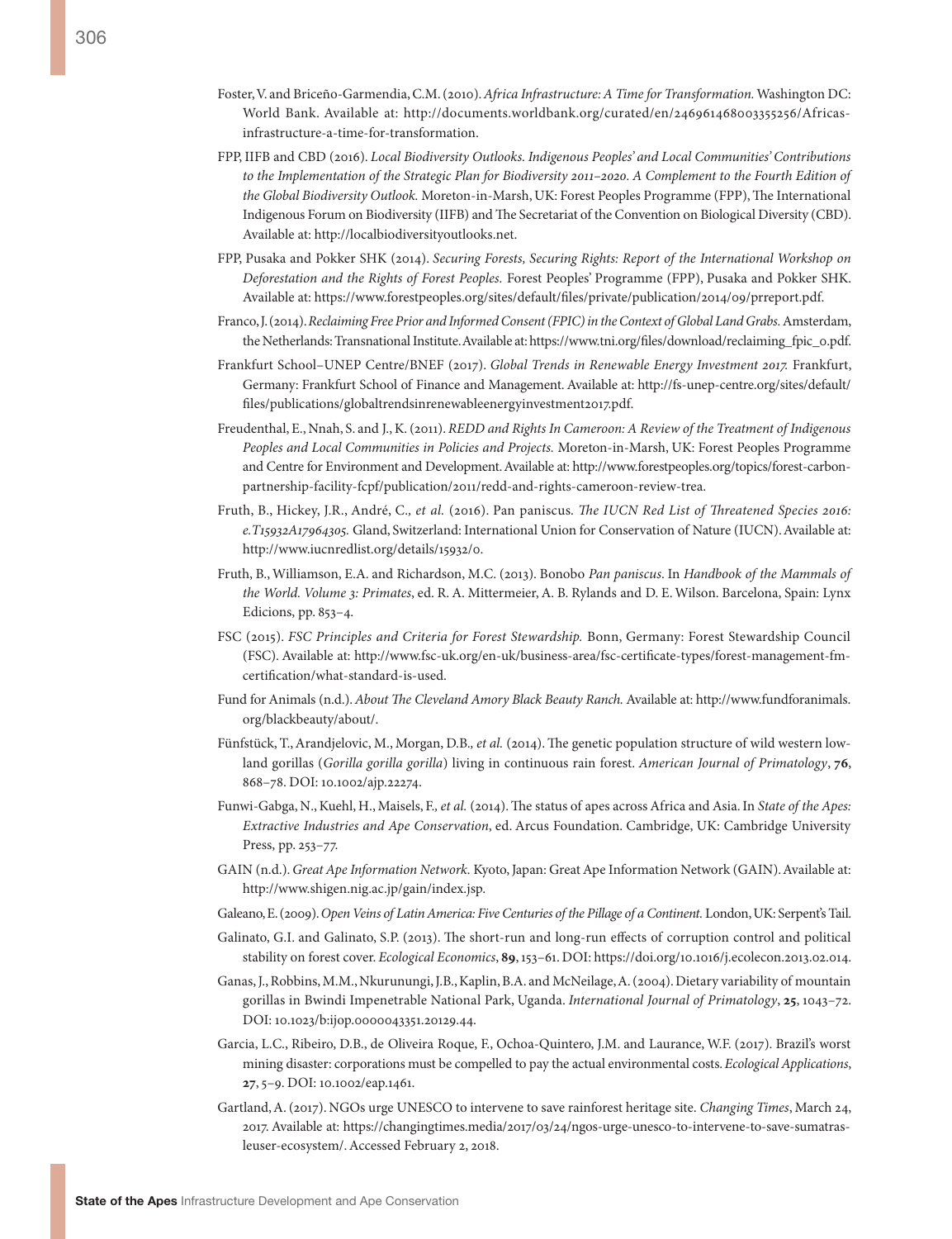- Gascon, C., Malcolm, J.R., Patton, J.L.*, et al.* (2000). Riverine barriers and the geographic distribution of Amazonian species. *Proceedings of the National Academy of Sciences*, **97**, 13672–7. DOI: 10.1073/pnas.230136397.
- Gauvey Herbert, D. (2017). Kony 2017: from guerrilla marketing to guerrilla warfare. *Foreign Policy*, May, 2017. Available at: [http://foreignpolicy.com/2017/03/02/kony-2017-from-guerilla-marketing-to-guerilla-warfare](http://foreignpolicy.com/2017/03/02/kony-2017-from-guerilla-marketing-to-guerilla-warfare-invisible-children-africa/)[invisible-children-africa/](http://foreignpolicy.com/2017/03/02/kony-2017-from-guerilla-marketing-to-guerilla-warfare-invisible-children-africa/).
- Gaveau, D.L.A., Epting, J., Lyne, O.*, et al.* (2009a). Evaluating whether protected areas reduce tropical deforestation in Sumatra. *Journal of Biogeography*, **36**, 2165–75. DOI: 10.1111/j.1365–2699.2009.02147.x.
- Gaveau, D.L.A., Kshatriya, M., Sheil, D.*, et al.* (2013). Reconciling forest conservation and logging in Indonesian Borneo. *PLoS One*, **8**, e69887. DOI: 10.1371/journal.pone.0069887.
- Gaveau, D.L.A., Sheil, D., Husnayaen*, et al.* (2016). Rapid conversions and avoided deforestation: examining four decades of industrial plantation expansion in Borneo. *Scientific Reports*, **6**, 32017. DOI: 10.1038/srep32017. Available at:<https://www.nature.com/articles/srep32017#supplementary-information>.
- Gaveau, D.L.A., Sloan, S., Molidena, E.*, et al.* (2014). Four decades of forest persistence, clearance and logging on Borneo. *PLoS One*, **9**, e101654. DOI: 10.1371/journal.pone.0101654.
- Gaveau, D.L.A., Wandono, H. and Setiabudi, F. (2007). Three decades of deforestation in southwest Sumatra: have protected areas halted forest loss and logging, and promoted re-growth? *Biological Conservation*, **134**, 495–504. DOI:<https://doi.org/10.1016/j.biocon.2006.08.035>.
- Gaveau, D.L.A., Wich, S., Epting, J.*, et al.* (2009b). The future of forests and orangutans (*Pongo abelii*) in Sumatra: predicting impacts of oil palm plantations, road construction, and mechanisms for reducing carbon emissions from deforestation. *Environmental Research Letters*, **4**, 034013.
- GEF (2013). *Project Identification Form: Strengthening Forest and Ecosystem Connectivity in RIMBA Landscape of Central Sumatra through Investing in Natural Capital, Biodiversity Conservation, and Land-based Emission Reductions.* Washington DC: Global Environment Facility (GEF).
- GEI (2013). *Environmental and Social Challenges of China's Going Global.* Beijing, PRC: Global Environmental Institute (GEI). Available at: [www.geichina.org/\\_upload/file/book/2013Goingout\\_EN.pdf](www.geichina.org/_upload/file/book/2013Goingout_EN.pdf).
- GEI (2015). *Understanding China's Overseas Investments Governance and Analysis of Environmental and Social Policies.* Beijing, PRC: Global Environmental Institute (GEI). Available at: [http://www.geichina.org/\\_upload/file/](http://www.geichina.org/_upload/file/book/goingoutreport/Understanding_China’s_Overseas_Investments_Governance_and_Anyalsis%20of_E&S_Policies.pdf) [book/goingoutreport/Understanding\\_China's\\_Overseas\\_Investments\\_Governance\\_and\\_Anyalsis%20of\\_](http://www.geichina.org/_upload/file/book/goingoutreport/Understanding_China’s_Overseas_Investments_Governance_and_Anyalsis%20of_E&S_Policies.pdf) [E&S\\_Policies.pdf.](http://www.geichina.org/_upload/file/book/goingoutreport/Understanding_China’s_Overseas_Investments_Governance_and_Anyalsis%20of_E&S_Policies.pdf)
- GEI (2016). *Cambodian FDI Policy and Management System: Analysis of Chinese Investments in Cambodia.* Beijing, PRC: Global Environmental Institute (GEI). Available at: [http://www.geichina.org/\\_upload/file/report/China\\_](http://www.geichina.org/_upload/file/report/China_Going_Global_Cambodia.pdf) [Going\\_Global\\_Cambodia.pdf](http://www.geichina.org/_upload/file/report/China_Going_Global_Cambodia.pdf).
- Geissmann, T. (1991). Reassessment of age of sexual maturity in gibbons (*Hylobates* spp.). *American Journal of Primatology*, **23**, 11–22. DOI: 10.1002/ajp.1350230103.
- Geissmann, T. (2007). Status reassessment of the gibbons: results of the Asian primate red list workshop 2006. *Gibbon Journal*, **3**, 5–15.
- Geissmann, T. and Bleisch, W. (2008). Nomascus hainanus*. The IUCN Red List of Threatened Species 2008: e.T41643A10526461.* Gland, Switzerland: International Union for Conservation of Nature (IUCN). Available at: http://dx.doi.org/10.2305/IUCN.UK.2008.RLTS.T41643A10526461.en.
- Geissmann, T., Grindley, M., Ngwe, L.*, et al.* (2013). *The Conservation Status of Hoolock Gibbons in Myanmar.* Zürich, Switzerland: Gibbon Conservation Alliance.
- Geissmann, T., Manh Ha, N., Rawson, B.*, et al.* (2008). Nomascus gabriellae*. The IUCN Red List of Threatened Species 2008: e.T39776A10265736.* Gland, Switzerland: International Union for Conservation of Nature (IUCN). Available at: [http://www.iucnredlist.org/details/39776/0.](http://www.iucnredlist.org/details/39776/0)
- Geissmann, T. and Nijman, V. (2008a). Hylobates muelleri *ssp.* funereus*. The IUCN Red List of Threatened Species 2008: e.T39890A10271063.* Gland, Switzerland: International Union for Conservation of Nature (IUCN). Available at:<http://dx.doi.org/10.2305/IUCN.UK.2008.RLTS.T39890A10271063.en>.
- Geissmann, T. and Nijman, V. (2008b). Hylobates muelleri *ssp.* muelleri*. The IUCN Red List of Threatened Species 2008: e.T39888A10270564.* Gland, Switzerland: International Union for Conservation of Nature (IUCN). Available at:<http://dx.doi.org/10.2305/IUCN.UK.2008.RLTS.T39888A10270564.en>.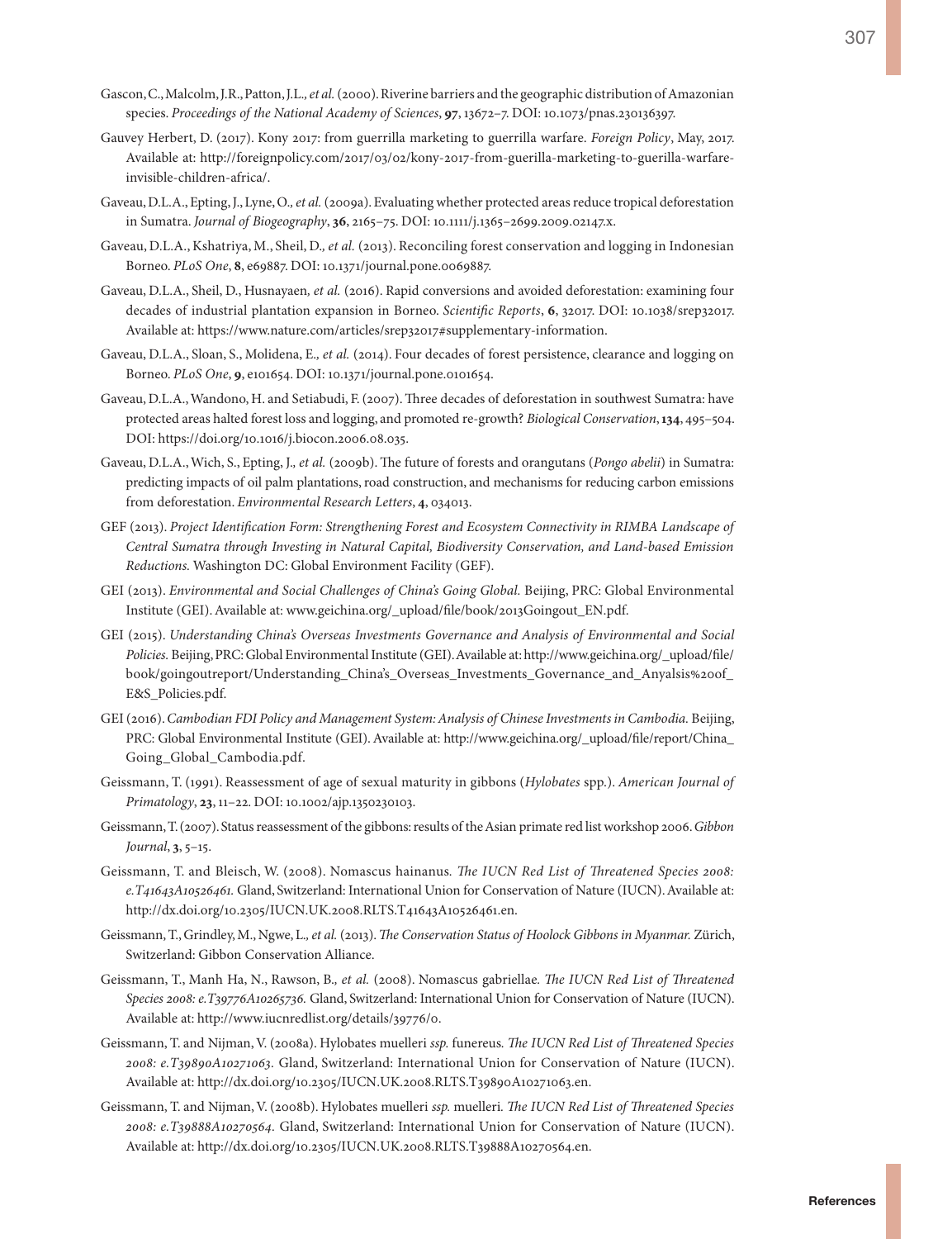- Geist, H.J. and Lambin, E.F. (2002). Proximate causes and underlying driving forces of tropical deforestation. *BioScience*, **52**, 143–50. DOI: 10.1641/0006–3568(2002)052[0143:PCAUDF]2.0.CO;2.
- Geldmann, J., Barnes, M., Coad, L.*, et al.* (2013). Effectiveness of terrestrial protected areas in reducing habitat loss and population declines. *Biological Conservation*, **161**, 230–8. DOI: https://doi.org/10.1016/j.biocon.2013.02.018.
- GFAS (2013a). *Standards for Great Ape Sanctuaries.* Phoenix, AZ: Global Federation of Animal Sanctuaries (GFAS). Available at: [http://www.sanctuaryfederation.org/gfas/wp-content/uploads/2016/07/GreatApe](http://www.sanctuaryfederation.org/gfas/wp-content/uploads/2016/07/GreatApeStandards_Dec2015.pdf) [Standards\\_Dec2015.pdf](http://www.sanctuaryfederation.org/gfas/wp-content/uploads/2016/07/GreatApeStandards_Dec2015.pdf). Accessed September, 2016.
- GFAS (2013b). *Standards for Old World Primates.* Phoenix, AZ: Global Federation of Animal Sanctuaries (GFAS). Available at: [http://www.sanctuaryfederation.org/gfas/wp-content/uploads/2016/07/OldWorldMonkey](http://www.sanctuaryfederation.org/gfas/wp-content/uploads/2016/07/OldWorldMonkeyStandards_Dec2015.pdf) [Standards\\_Dec2015.pdf](http://www.sanctuaryfederation.org/gfas/wp-content/uploads/2016/07/OldWorldMonkeyStandards_Dec2015.pdf). Accessed September, 2016.
- GFAS (n.d.-a). *Accreditation Frequently Asked Questions.* Phoenix, AZ: Global Federation of Animal Sanctuaries (GFAS). Available at: [http://www.sanctuaryfederation.org/gfas/for-sanctuaries/faq/#visit.](http://www.sanctuaryfederation.org/gfas/for-sanctuaries/faq/#visit)
- GFAS (n.d.-b). *GFAS Accredited Sanctuaries and GFAS Verified Sanctuaries.* Phoenix, AZ: Global Federation of Animal Sanctuaries (GFAS). Available at: [http://www.sanctuaryfederation.org/gfas/about-gfas/gfas-sanctuaries/.](http://www.sanctuaryfederation.org/gfas/about-gfas/gfas-sanctuaries/)
- GFAS (n.d.-c). *How to Apply.* Phoenix, AZ: Global Federation of Animal Sanctuaries (GFAS). Available at: [http://](http://www.sanctuaryfederation.org/gfas/for-sanctuaries/how-to-apply/) [www.sanctuaryfederation.org/gfas/for-sanctuaries/how-to-apply/.](http://www.sanctuaryfederation.org/gfas/for-sanctuaries/how-to-apply/)
- GFW (2014). *Tree Cover Loss (Hansen/UMD/Google/USGS/NASA). Version 1.2.* Washington DC: Global Forest Watch (GFW) World Resources Institute. Available at: [data.globalforestwatch.org/datasets/63f9425c45404c36a23495](data.globalforestwatch.org/datasets/63f9425c45404c36a23495ed7bef1314?uiTab=metadata) [ed7bef1314?uiTab=metadata.](data.globalforestwatch.org/datasets/63f9425c45404c36a23495ed7bef1314?uiTab=metadata)
- GFW (n.d.-a). *GFW Fires.* Washington DC: Global Forest Watch (GFW) World Resources Institute. Available at: <http://fires.globalforestwatch.org/about/>. Accessed March, 2017.
- GFW (n.d.-b). *GFW Map Builder.* Washington DC: Global Forest Watch (GFW) World Resources Institute. Available at: <http://developers.globalforestwatch.org/map-builder/>. Accessed March, 2017.
- GFW (n.d.-c). *GFW Open Data Portal.* Washington DC: Global Forest Watch (GFW) World Resources Institute. Available at: [http://data.globalforestwatch.org/datasets/16dae98167264b8abfbd13e23802e4f3\\_0](http://data.globalforestwatch.org/datasets/16dae98167264b8abfbd13e23802e4f3_0).
- Gilardi, K.V., Gillespie, T.R., Leendertz, F.H., *et al*. (2015). *Best Practice Guidelines for Health Monitoring and Disease Control in Great Ape Populations.* Gland, Switzerland: International Union for Conservation of Nature Species Survival Commission (IUCN SSC), Primate Specialist Group.
- Gillanders, R. (2014). Corruption and infrastructure at the country and regional level. *The Journal of Development Studies*, **50**, 803–19. DOI: 10.1080/00220388.2013.858126.
- Gillespie, T.R. and Chapman, C.A. (2008). Forest fragmentation, the decline of an endangered primate, and changes in host–parasite interactions relative to an unfragmented forest. *American Journal of Primatology*, **70**, 222–30. DOI: 10.1002/ajp.20475.
- GLAD (n.d.). *Global Forest Watch.* College Park, MD: Global Land Analysis & Discovery (GLAD), University of Maryland. Available at: [http://glad.umd.edu/projects/global-forest-watch.](http://glad.umd.edu/projects/global-forest-watch) Accessed December, 2016.
- Global Commission on the Economy and Climate (2016). *The Sustainable Infrastructure Imperative: Financing for Better Growth and Development. The 2016 New Climate Economy Report.* Washington DC: New Climate Economy. Available at: [http://newclimateeconomy.report/2016/wp-content/uploads/sites/4/2014/08/NCE\\_](http://newclimateeconomy.report/2016/wp-content/uploads/sites/4/2014/08/NCE_ 2016Report.pdf) [2016Report.pdf.](http://newclimateeconomy.report/2016/wp-content/uploads/sites/4/2014/08/NCE_ 2016Report.pdf)
- Global Road Map (n.d.). *Key Facts about Roads.* Cairns, Australia: James Cook University. Available at: [http://www.](http://www.global-roadmap.org/about/) [global-roadmap.org/about/](http://www.global-roadmap.org/about/). Accessed January, 2017.
- Global Wind Report (2015). *Global Wind Report 2015: Annual Market Update.* Brussels, Belgium: Global Wind Energy Council.
- Global Witness (2012). *In the Future, There Will be No Forests Left.* London, UK: Global Witness. Available at: [https://](https://www.globalwitness.org/sites/default/files/library/HSBC-logging-briefing-FINAL-WEB_0.pdf) [www.globalwitness.org/sites/default/files/library/HSBC-logging-briefing-FINAL-WEB\\_0.pdf](https://www.globalwitness.org/sites/default/files/library/HSBC-logging-briefing-FINAL-WEB_0.pdf). Accessed November 10, 2016.
- Golder Associates (2015). *SETRAG Progamme de Maintenance Des Voies et Des Installations Connexes: Plan d'Action Sur La Biodiversité.* Libreville, Gabon: SETRAG.
- Google Earth (n.d.). *Google Earth.* Google Earth. Available at: https://www.google.com/earth/index.html. Accessed January, 2017.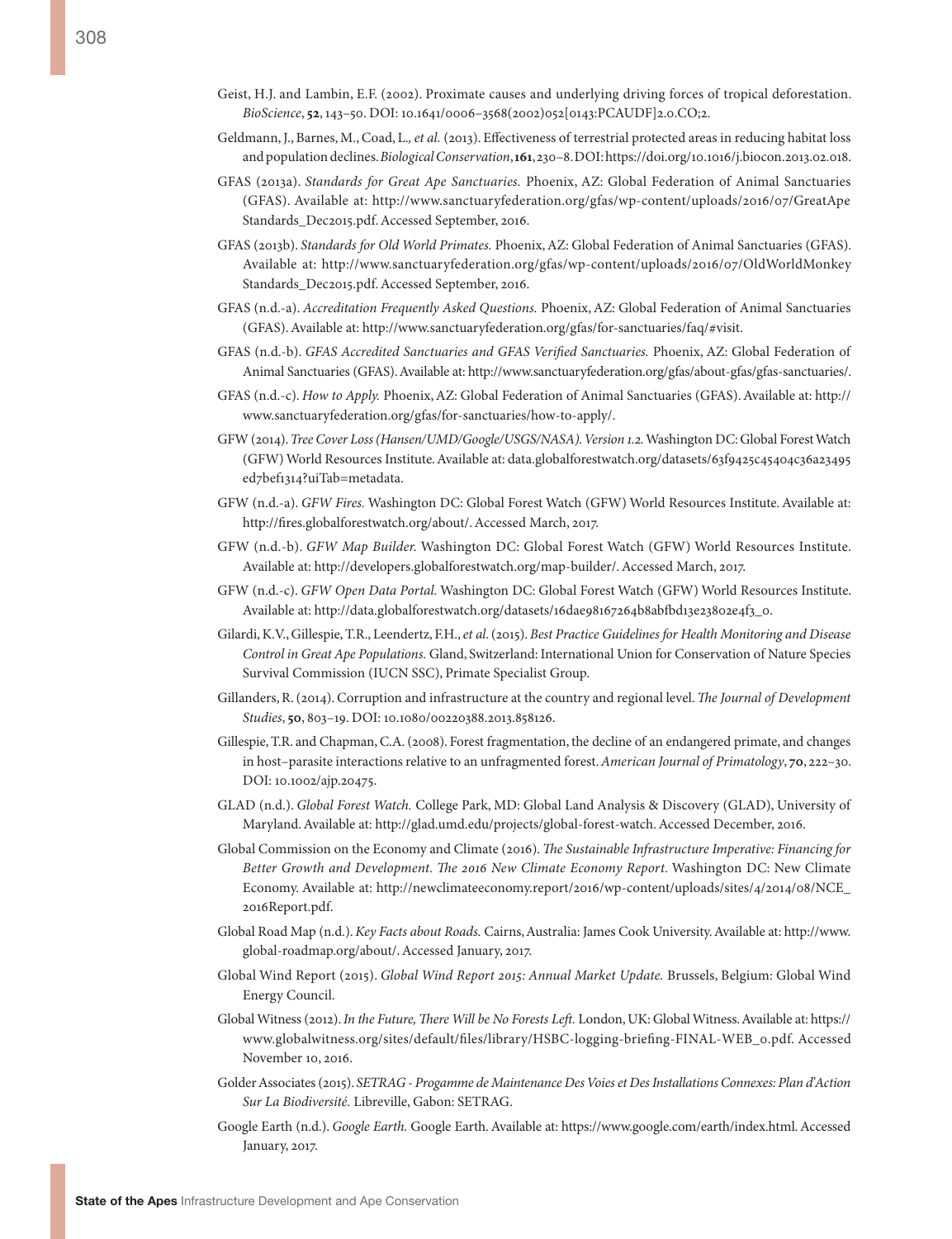- Google Earth Engine Team (n.d.). *Google Earth Engine: A Planetary-Scale Geospatial Analysis Platform.* Google Earth Engine. Available at: <https://earthengine.google.com>. Accessed 2017.
- Goossens, B., Kapar, M.D., Kahar, S. and Ancrenaz, M. (2011). First sighting of Bornean orang-utan twins in the wild. *Asian Primates Journal*, **2**, 10–2.
- Goossens, B., Setchell, J.M., Tchidongo, E.*, et al.* (2005). Survival, interactions with conspecifics and reproduction in 37 chimpanzees released into the wild. *Biological Conservation*, **123**, 461–75. DOI: [https://doi.org/10.1016/j.](https://doi.org/10.1016/j.biocon.2005.01.008) [biocon.2005.01.008.](https://doi.org/10.1016/j.biocon.2005.01.008)
- Gorilla SSP (n.d.). *Gorilla Species Survival Plan.* The Gorilla Species Survival Plan (SSP). Available at: [http://www.](http://www.gorillassp.org/aboutSSP.html) [gorillassp.org/aboutSSP.html](http://www.gorillassp.org/aboutSSP.html). Accessed October 10, 2014.
- Gorman, J. (2015a). Chimpanzees in Liberia, used in New York blood center research, face uncertain future. *The New York Times*, May 28, 2015. Available at: [http://www.nytimes.com/2015/05/29/science/chimpanzees-liberia-new](http://www.nytimes.com/2015/05/29/science/chimpanzees-liberia-new-york-blood-center.html)[york-blood-center.html.](http://www.nytimes.com/2015/05/29/science/chimpanzees-liberia-new-york-blood-center.html)
- Gorman, J. (2015b). Plan to export chimps tests law to protect species. *The New York Times*, November 14, 2015. Available at: [http://www.nytimes.com/2015/11/15/science/plan-to-export-chimps-tests-law-to-protect](http://www.nytimes.com/2015/11/15/science/plan-to-export-chimps-tests-law-to-protect-species.html)[species.html](http://www.nytimes.com/2015/11/15/science/plan-to-export-chimps-tests-law-to-protect-species.html).
- Gorman, J. (2016). 2nd lawsuit filed in US to block chimps' move to England. *The New York Times*, April 26, 2016. Available at: [http://www.nytimes.com/2016/04/27/science/2nd-lawsuit-filed-in-us-to-block-chimps-move](http://www.nytimes.com/2016/04/27/science/2nd-lawsuit-filed-in-us-to-block-chimps-move-to-england.html)[to-england.html.](http://www.nytimes.com/2016/04/27/science/2nd-lawsuit-filed-in-us-to-block-chimps-move-to-england.html)
- Goufan, J.-M. and Adeline, T. (2005). *Etude Environnementale du Barrage de Lom Pangar. Etude de l'Urbanisation (thème 10) – Volet 'Afflux de population' – Rapport Après Consultation.* Yaoundé, Cameroon: Ministry of Water Resources and Energy. Available at: [https://www.iucn.org/sites/dev/files/import/downloads/t10\\_urbanisation\\_](https://www.iucn.org/sites/dev/files/import/downloads/t10_urbanisation_vol1_v4_lom_pangar.pdf) [vol1\\_v4\\_lom\\_pangar.pdf.](https://www.iucn.org/sites/dev/files/import/downloads/t10_urbanisation_vol1_v4_lom_pangar.pdf)
- Gowan, C., Stephenson, K. and Shabman, L. (2006). The role of ecosystem valuation in environmental decision making: hydropower relicensing and dam removal on the Elwha River. *Ecological Economics*, **56**, 508–23. DOI: [https://doi.org/10.1016/j.ecolecon.2005.03.018.](https://doi.org/10.1016/j.ecolecon.2005.03.018)
- GRASP (2016). *Apes Seizure Database Reveals True Extent of Illegal Trade.* Great Apes Survival Project (GRASP). Available at: [http://www.un-grasp.org/apes-seizure-database-reveals-true-extent-of-illegal-trade/.](http://www.un-grasp.org/apes-seizure-database-reveals-true-extent-of-illegal-trade/) Accessed October, 2016.
- Gray, M., Roy, J., Vigilant, L.*, et al.* (2013). Genetic census reveals increased but uneven growth of a critically endangered mountain gorilla population. *Biological Conservation*, **158**, 230–8. DOI: [https://doi.org/10.1016/j.biocon.](https://doi.org/10.1016/j.biocon.2012.09.018) [2012.09.018](https://doi.org/10.1016/j.biocon.2012.09.018).
- Green, J.M.H., Cranston, G.R., Sutherland, W.J.*, et al.* (2017). Research priorities for managing the impacts and dependencies of business upon food, energy, water and the environment. *Sustainability Science*, **12**, 319–31. DOI: 10.1007/s11625–016–0402–4.
- Griffiths, M. and Van Schaik, C.P. (1993). The impact of human traffic on the abundance and activity periods of Sumatran rain forest wildlife. *Conservation Biology*, **7**, 623–6.
- Gron, K. (2010). *Lar gibbon* Hylobates lar*.* University of Wisconsin-Madison, Madison, WI: Primate Info Net. Available at: [http://pin.primate.wisc.edu/factsheets/entry/lar\\_gibbon](http://pin.primate.wisc.edu/factsheets/entry/lar_gibbon). Accessed July 12, 2017.
- Grueter, C.C., Ndamiyabo, F., Plumptre, A.J.*, et al.* (2013). Long-term temporal and spatial dynamics of food availability for endangered mountain gorillas in Volcanoes National Park, Rwanda. *American Journal of Primatology*, **75**, 267–80. DOI: 10.1002/ajp.22102.
- Grumbine, R.E., Dore, J. and Xu, J. (2012). Mekong hydropower: drivers of change and governance challenges. *Frontiers in Ecology and the Environment*, **10**, 91–8. DOI: 10.1890/110146.
- Gubelman, E. (1995). *Proposal for the contraction of the Kacwamuhoro-Kiyebe-Katoma-Ruhija road around Bwindi Impenetrable National Park: findings of a feasibility study and preliminary project proposal for CARE*. Unpublished report.
- Guerry, A.D., Polasky, S., Lubchenco, J.*, et al.* (2015). Natural capital and ecosystem services informing decisions: from promise to practice. *Proceedings of the National Academy of Sciences*, **112**, 7348–55. DOI: 10.1073/pnas.1503751112.
- Gullett, W. (1998). Environmental impact assessment and the precautionary principle: legislating caution in environmental protection. *Australian Journal of Environmental Management*, **5**, 146–58. DOI: 10.1080/14486563. 1998.10648411.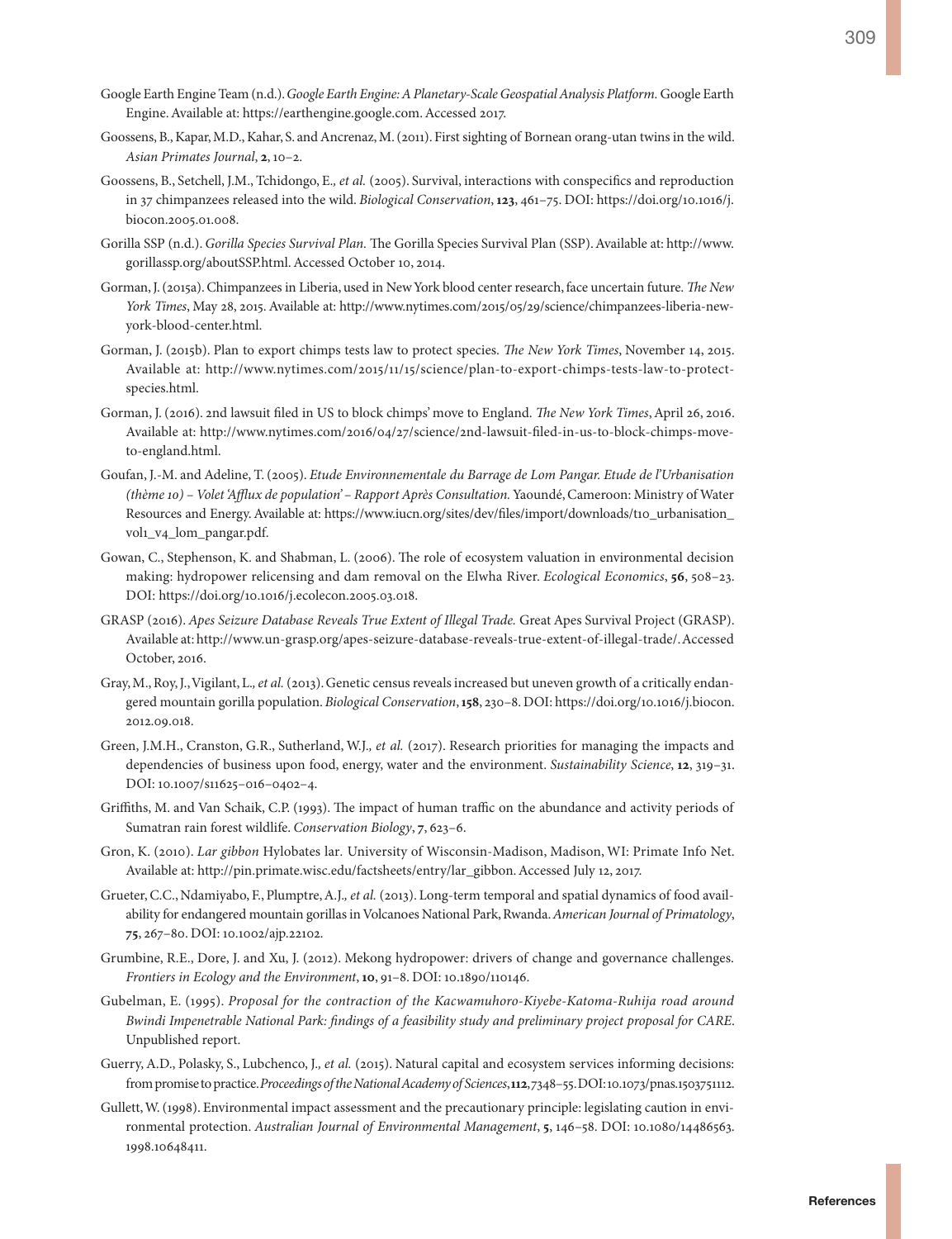- Gumal, M. and Braken Tisen, O. (2015). *Orangutan Strategic Action Plan: Trans-Boundary Biodiversity Conservation Area.* Wildlife Conservation Society, Malaysia Program and Sarawak Forestry Corporation, Sarawak Forest Department.
- Guy, A.J., Curnoe, D. and Banks, P.B. (2014). Welfare based primate rehabilitation as a potential conservation strategy: does it measure up? *Primates*, **55**, 139–47. DOI: 10.1007/s10329–013–0386-y.
- GVC, BIC and IRN (2006). *In Whose Interest? The Lom Pangar Dam and Energy Sector Development in Cameroon.* June, 2006. Global Village Cameroon (GVT), Bank Information Center (BIC) and International Rivers Network (IRN). Available at:<https://www.internationalrivers.org/sites/default/files/attached-files/whoseinterest.pdf>.
- HAkA, KPHA, OIC*, et al.* (2016). *The Importance of the Kappi Area in the Gunung Leuser National Park and Further Support for its Current Core Area Status.* Medan, Indonesia: ALERT, Forest, Nature, and Environment of Aceh (HAkA), Koalisi Peduli Hutan Aceh (KPHA), Orangutan Information Centre (OIC), PanEco Foundation, Sumatran Orangutan Society (SOS) and Yayasan Ekosistem Lestari (YEL) Available at: [https://](https://static1.squarespace.com/static/51b078a6e4b0e8d244dd9620/t/586645cc414fb5c4d35e8c87/1483097562011/Report+to+Minister.pdf) [static1.squarespace.com/static/51b078a6e4b0e8d244dd9620/t/586645cc414fb5c4d35e8c87/1483097562011/](https://static1.squarespace.com/static/51b078a6e4b0e8d244dd9620/t/586645cc414fb5c4d35e8c87/1483097562011/Report+to+Minister.pdf) [Report+to+Minister.pdf.](https://static1.squarespace.com/static/51b078a6e4b0e8d244dd9620/t/586645cc414fb5c4d35e8c87/1483097562011/Report+to+Minister.pdf)
- Halleson, D. (2016). *The central African Iion ore corridor: transforming the Congo Basin*. Presented at: Integrated Resources Corridor Partnership Workshop, June 21–22, Dar es Salaam, Tanzania. Cameroon: World Wide Fund for Nature (WWF).
- Hamard, M., Cheyne, S.M. and Nijman, V. (2010). Vegetation correlates of gibbon density in the peat-swamp forest of the Sabangau catchment, Central Kalimantan, Indonesia. *American Journal of Primatology*, **72**, 607–16. DOI: 10.1002/ajp.20815.
- Hanafiah, J. (2016). Aceh governor eyes geothermal project in Indonesia's leuser ecosystem. *Mongabay*, August, 2016. Available at: [https://news.mongabay.com/2016/08/aceh-governor-eyes-geothermal-project-in-indonesias](https://news.mongabay.com/2016/08/aceh-governor-eyes-geothermal-project-in-indonesias-leuser-ecosystem/)[leuser-ecosystem/.](https://news.mongabay.com/2016/08/aceh-governor-eyes-geothermal-project-in-indonesias-leuser-ecosystem/) Accessed April 5, 2017.
- Hansen, A.J. and DeFries, R. (2007). Ecological mechanisms linking protected areas to surrounding lands. *Ecological Applications*, **17**, 974–88. DOI: 10.1890/05–1098.
- Hansen, M.C., Alexander, K., Alexandra, T.*, et al.* (2016). Humid tropical forest disturbance alerts using Landsat data. *Environmental Research Letters*, **11**, 034008.
- Hansen, M.C., Potapov, P.V., Moore, R.*, et al.* (2013). High-resolution global maps of 21st-century forest cover change. *Science*, **342**, 850–3. DOI: 10.1126/science.1244693. Available at: [http://science.sciencemag.org/](http://science.sciencemag.org/content/sci/342/6160/850.full.pdf) [content/sci/342/6160/850.full.pdf.](http://science.sciencemag.org/content/sci/342/6160/850.full.pdf) Data available on-line from: [http://earthenginepartners.appspot.com/](http://earthenginepartners.appspot.com/science-2013-global-forest) [science-2013-global-forest.](http://earthenginepartners.appspot.com/science-2013-global-forest) Accessed through Global Forest Watch September 2016-February 2017. [www.](file:///C:\Users\Alison\Dropbox\Arcus%202016\Referencing\From%20Eva\www.globalforestwatch.org) [globalforestwatch.org](file:///C:\Users\Alison\Dropbox\Arcus%202016\Referencing\From%20Eva\www.globalforestwatch.org).
- Harcourt, A.H. and Greenberg, J. (2001). Do gorilla females join males to avoid infanticide? A quantitative model. *Animal Behaviour*, **62**, 905–15. DOI: <https://doi.org/10.1006/anbe.2001.1835>.
- Harcourt, A.H. and Wood, M.A. (2012). Rivers as barriers to primate distributions in Africa. *International Journal of Primatology*, **33**, 168–83. DOI: 10.1007/s10764–011–9558-z.
- Hart, J. (2014). *Summary results of elephant surveys in North Central DR Congo 2007–2013.* Submission to African Elephant Data Base.
- Harvey, P. and Knox, H. (2015). *Roads: An Anthropology of Infrastructure and Expertise.* Ithaca, NY: Cornell University Press.
- Haskoning (Nederland B.V. Environment) (2011). *Specific Environmental Impact Assessment (SEIA) for the Interaction between the Chad-Cameroon Pipeline Project and the Lom Pangar Dam Project.* Yaoundé, Cameroon: Cameroon Oil Transportation Company.
- Head, J.S., Boesch, C., Makaga, L. and Robbins, M.M. (2011). Sympatric chimpanzees (*Pan troglodytes troglodytes*) and gorillas (*Gorilla gorilla gorilla*) in Loango National Park, Gabon: dietary composition, seasonality, and intersite comparisons. *International Journal of Primatology*, **32**, 755–75. DOI: 10.1007/s10764–011–9499–6.
- Head, J.S., Boesch, C., Robbins, M.M.*, et al.* (2013). Effective sociodemographic population assessment of elusive species in ecology and conservation management. *Ecology and Evolution*, **3**, 2903-16. DOI: 10.1002/ece3.670.
- Helsingen, H., Sai Nay Won Myint, Bhagabati, N.*, et al.* (2015). *A Better Road to Dawei: Protecting Wildlife, Sustaining Nature, Benefiting People.* Yangon, Myanmar: World Wide Fund for Nature (WWF).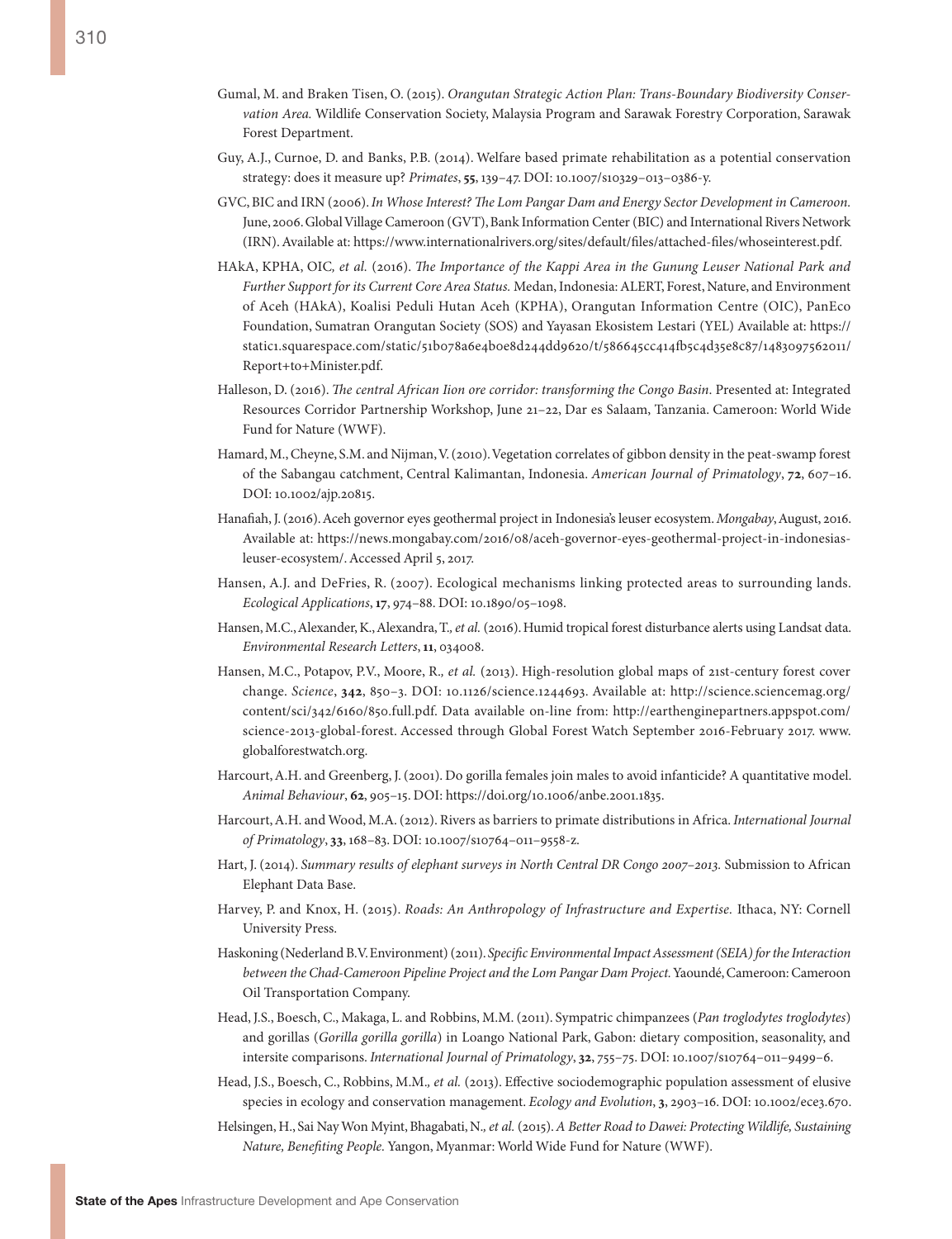- Hernandez-Aguilar, R.A. (2009). Chimpanzee nest distribution and site reuse in a dry habitat: implications for early hominin ranging. *Journal of Human Evolution*, **57**, 350–64. DOI: https://doi.org/10.1016/j.jhevol.2009.03.007.
- Hettige, H. (2006). *When Do Rural Roads Benefit the Poor and How? An In-Depth Analysis.* Manila, Philippines: Asian Development Bank (ADB).
- Hickey, J.R., Nackoney, J., Nibbelink, N.P.*, et al.* (2013). Human proximity and habitat fragmentation are key drivers of the rangewide bonobo distribution. *Biodiversity and Conservation*, **22**, 3085–104. DOI: 10.1007/s10531–013–0572–7.
- Hicks, T.C., Darby, L., Hart, J.*, et al.* (2010). Trade in orphans and bushmeat threatens one of the Democratic Republic of the Congo's most important populations of eastern chimpanzees (*Pan troglodytes schweinfurthii*). *African Primates (Print)*, **7**, 1–18.
- Hicks, T.C. and van Boxel, J.H. (2010). *The Study Region and a Brief History of the Bili Project.* Amsterdam, the Netherlands: Institute for Biodiversity and Ecosystem Dynamics (IBED).
- Highland Farm (n.d.). *Meet our Gibbons.* Tambol Chongkab, Thailand: Gibbon at Highland Farm. Available at: [http://www.gibbonathighlandfarm.org/content-Meetourgibbons-5–7334–2.html.](http://www.gibbonathighlandfarm.org/content-Meetourgibbons-5-7334-2.html) Accessed February 10, 2017.
- Hobbs, J. and Kumah, F. (2015). The extractives slowdown in Africa: a window of opportunity? *Africa Policy Review*. Available at:<http://africapolicyreview.com/the-extractives-slowdown-in-africa-a-window-of-opportunity/>.
- Hobbs, J.B. and Butkovic, L. (2016). *Proceedings of the Integrated Resources Corridor Workshop 2016.* Nairobi, Kenya: World Wide Fund for Nature (WWF) Regional Office for Africa.
- Hockings, K.J. (2011). Behavioral flexibility and division of roles in chimpanzee road-crossing. In *The Chimpanzees of Bossou and Nimba*, ed. T. Matsuzawa, T. Humle and Y. Sugiyama. Tokyo, Japan: Springer, pp. 221–9.
- Hockings, K.J., Anderson, J.R. and Matsuzawa, T. (2006). Road crossing in chimpanzees: a risky business. *Current Biology*, **16**, R668-R70. DOI: 10.1016/j.cub.2006.08.019.
- Hockings, K.J., Anderson, J.R. and Matsuzawa, T. (2009). Use of wild and cultivated foods by chimpanzees at Bossou, Republic of Guinea: feeding dynamics in a human-influenced environment. *American Journal of Primatology*, **71**, 636–46. DOI: 10.1002/ajp.20698.
- Hockings, K.J. and Humle, T. (2009). *Best Practice Guidelines for the Prevention and Mitigation of Conflict Between Humans and Great Apes.* Gland, Switzerland: International Union for Conservation of Nature Species Survival Commission (IUCN SSC), Primate Specialist Group.
- Hockings, K.J., McLennan, M.R., Carvalho, S.*, et al.* (2015). Apes in the Anthropocene: flexibility and survival. *Trends in Ecology & Evolution*, **30**, 215–22. DOI: https://doi.org/10.1016/j.tree.2015.02.002.
- Hockings, K.J. and Sousa, C. (2013). Human–chimpanzee sympatry and interactions in Cantanhez National Park, Guinea-Bissau: current research and future directions. *Primate Conservation*, **26**, 57–65. DOI: 10.1896/052.026.0104.
- Hohmann, G., Fowler, A., Sommer, V. and Ortmann, S. (2006). Frugivory and gregariousness of Salonga bonobos and Gashaka chimpanzees: the influence of abundance and nutritional quality of fruit. In *Feeding Ecology in Apes and Other Primates*, ed. G. Hohmann, M. M. Robbins and C. Boesch. Cambridge, UK: Cambridge University Press, pp. 123–59.
- Hohmann, G., Gerloff, U., Tautz, D. and Fruth, B. (1999). Social bonds and genetic ties: kinship, association and affiliation in a community of bonobos (*Pan paniscus*). *Behaviour*, **136**, 1219–35. DOI: https://doi.org/10.1163/ 156853999501739.
- Honjiang, C. (2016). *The Belt and Road Initiative and Its Impact on Asia-Europe Connectivity.* Beijing, PRC: China Institute of International Studies. Available at: [http://www.ciis.org.cn/english/2016–07/21/content\\_8911184.htm.](http://www.ciis.org.cn/english/2016-07/21/content_8911184.htm)
- Horta, K. (2012). Public-private-partnership and institutional capture: the state, international institutions and indigenous peoples in Chad and Cameroon. In *The Politics of Resource Extraction: Indigenous Peoples, Multinational Corporations, and the State*, ed. S. Sawyer and E. T. Gomez. UN Research Institute for Social Development. Available at: [https://urgewald.org/sites/default/files/the\\_politics\\_of\\_resource\\_extraction.pdf](https://urgewald.org/sites/default/files/the_politics_of_resource_extraction.pdf).
- Houghton, R.A., House, J.I., Pongratz, J.*, et al.* (2012). Carbon emissions from land use and land-cover change. *Biogeosciences*, **9**, 5125–42. DOI: https://doi.org/10.5194/bg-9–5125–2012.
- Human Rights Watch (2016). *World Report 2017: Malaysia, Events of 2016.* New York, NY: Human Rights Watch. Available at:<https://www.hrw.org/world-report/2017/country-chapters/malaysia>. Accessed April 6, 2017.
- Humle, T. (2011). Location and ecology. In *Chimpanzees of Bossou and Nimba*, ed. T. Matsuzawa, T. Humle and Y. Sugiyama. Tokyo, Japan: Springer-Verlag, pp. 371–80.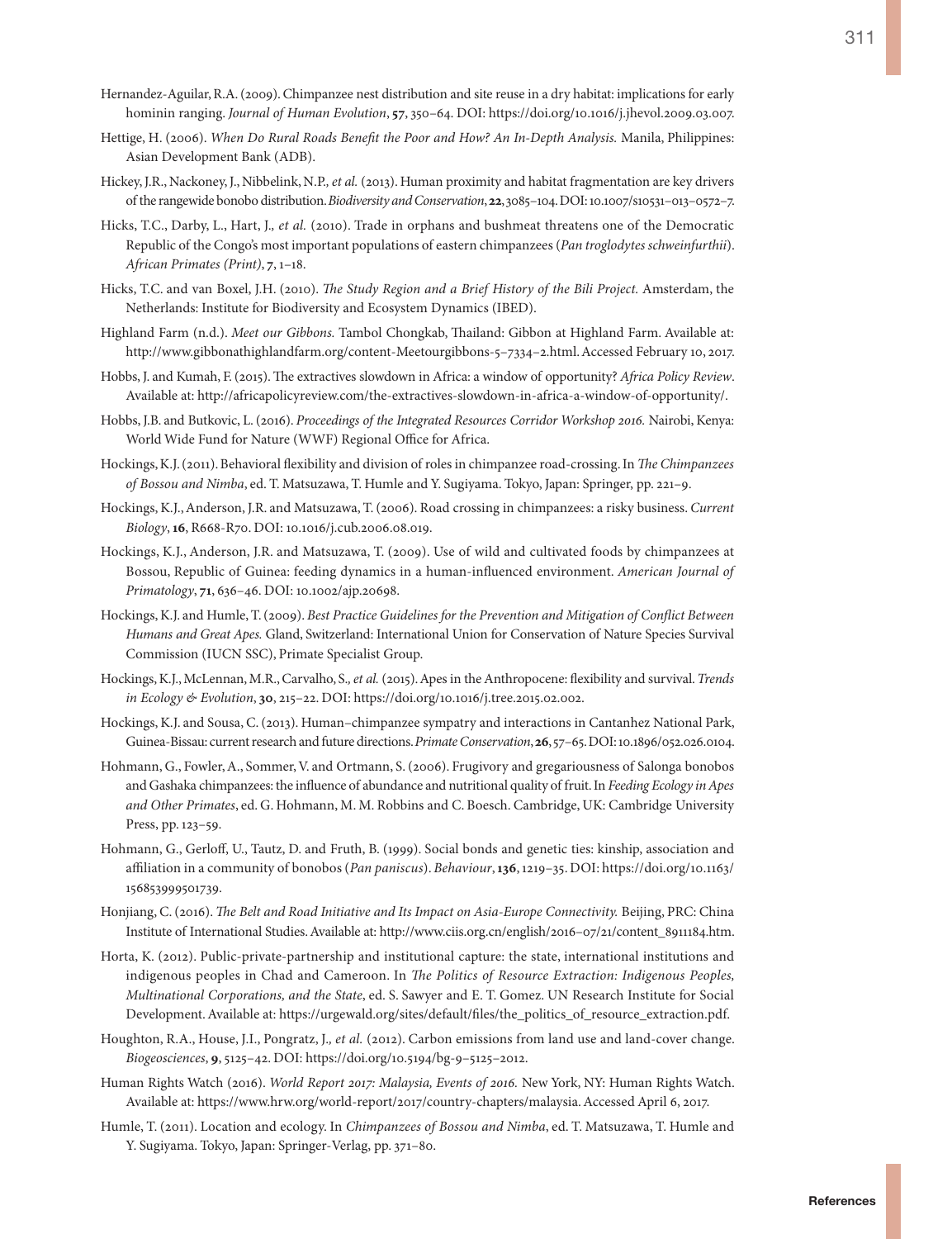- Humle, T. (2015). *The Dimensions of Ape–Human Interactions in Industrial Agricultural Landscapes. Background Paper for State of the Apes: Industrial Agriculture and Ape Conservation. Arcus Foundation.* Cambridge, UK: Cambridge University Press. Available at: [http://www.stateoftheapes.com/wp-content/uploads/2016/03/Ape–](http://www.stateoftheapes.com/wp-content/uploads/2016/03/Ape-Human-Interactions-in-Industrial-Agricultural-Landscapes.pdf) [Human-Interactions-in-Industrial-Agricultural-Landscapes.pdf](http://www.stateoftheapes.com/wp-content/uploads/2016/03/Ape-Human-Interactions-in-Industrial-Agricultural-Landscapes.pdf).
- Humle, T. and Farmer, K. (2015). Primate rehabilitation in Africa: myths and realities. *African Conservation Telegraph*, **9**, 2.
- Humle, T. and Hill, C. (2016). People–primate interactions: implications for primate conservation. In *Introduction to Primate Conservation*, ed. S. A. Wich and A. J. Marshall. Oxford, UK: Oxford University Press, pp. 219–40.
- Humle, T., Boesch, C., Campbell, G.*, et al.* (2016a). Pan troglodytes *ssp.* verus *(errata version published in 2016). The IUCN Red List of Threatened Species 2016: e.T15935A102327574.* Gland, Switzerland: International Union for Conservation of Nature (IUCN). Available at: [http://dx.doi.org/10.2305/IUCN.UK.2016–2.RLTS.T15935A17989872.en.](http://dx.doi.org/10.2305/IUCN.UK.2016-2.RLTS.T15935A17989872.en)
- Humle, T., Colin, C., Laurans, M. and Raballand, E. (2011). Group release of sanctuary chimpanzees (*Pan troglodytes*) in the Haut Niger National Park, Guinea, west Africa: ranging patterns and lessons so far. *International Journal of Primatology*, **32**, 456–73. DOI: 10.1007/s10764–010–9482–7.
- Humle, T., Maisels, F., Oates, J.F., Plumptre, A. and Williamson, E.A. (2016b). Pan troglodytes *(errata version published in 2016). The IUCN Red List of Threatened Species 2016: e.T15933A102326672.* Gland, Switzerland: International Union for Conservation of Nature (IUCN). Available at:<http://www.iucnredlist.org/details/15933/0>. Accessed November 15, 2016.
- Humphrey, C., Griffith-Jones, S., Xu, J., Carey, R. and Prizzon, A. (2015). *Multilateral Development Banks in the 21st Century. Three Perspectives on China and the Asian Infrastructure Investment Bank.* London, UK: Overseas Development Institute. Available at: [https://www.odi.org/publications/10159-multilateral-development](https://www.odi.org/publications/10159-multilateral-development-banks-21st-century-three-perspectives-china-asian-infrastructure-investment-bank)[banks-21st-century-three-perspectives-china-asian-infrastructure-investment-bank](https://www.odi.org/publications/10159-multilateral-development-banks-21st-century-three-perspectives-china-asian-infrastructure-investment-bank).
- Hunsberger, C., Corbera, E., Borras Jr, S.M.*, et al.* (2015). *Land-Based Climate Change Mitigation, Land Grabbing and Conflict: Understanding Intersections and Linkages, Exploring Actions for Change.* MOSAIC Research Project: MOSAIC Working Paper Series No 1. Available at: [https://www.iss.nl/sites/corporate/files/CMCP\\_72-](https://www.iss.nl/sites/corporate/files/CMCP_72-Hunsberger_et_al.pdf) [Hunsberger\\_et\\_al.pdf](https://www.iss.nl/sites/corporate/files/CMCP_72-Hunsberger_et_al.pdf).
- Hvilsom, C., Frandsen, P., Børsting, C.*, et al.* (2013). Understanding geographic origins and history of admixture among chimpanzees in European zoos, with implications for future breeding programmes. *Heredity*, **110**, 586. DOI: 10.1038/hdy.2013.9. Available at: [https://www.nature.com/articles/hdy20139#supplementary-information.](https://www.nature.com/articles/hdy20139#supplementary-information)
- IBAT (n.d.). *Global Biodiversity Decision Support Platform.* Integrated Biodiversity Assessment Tool (IBAT) for Business. Available at: [https://www.ibatforbusiness.org.](https://www.ibatforbusiness.org)
- Ibisch, P.L., Hoffmann, M.T., Kreft, S.*, et al.* (2016). A global map of roadless areas and their conservation status. *Science*, **354**, 1423–7. DOI: 10.1126/science.aaf7166.
- ICA (2014). *Infrastructure Financing Trends in Africa.* Infrastructure Consortium for Africa (ICA), African Development Bank. Available at: [http://www.icafrica.org/fileadmin/documents/Annual\\_Reports/INFRASTRUCTURE\\_](http://www.icafrica.org/fileadmin/documents/Annual_Reports/INFRASTRUCTURE_FINANCING_TRENDS_IN_AFRICA_%E2%80%93_2014.pdf) [FINANCING\\_TRENDS\\_IN\\_AFRICA\\_%E2%80%93\\_2014.pdf.](http://www.icafrica.org/fileadmin/documents/Annual_Reports/INFRASTRUCTURE_FINANCING_TRENDS_IN_AFRICA_%E2%80%93_2014.pdf)
- ICCN (2009). *Plan General de Gestion du Parc National de Kahuzi-Biega.* Gombe–Kinshasa, DRC: Institut Congolais pour la Conservation de la Nature (ICCN). Available at: [http://www.kahuzi-biega.org/publications/](http://www.kahuzi-biega.org/publications/publications/) [publications/](http://www.kahuzi-biega.org/publications/publications/).
- ICCN (2015). *Rapport Annuel des Activités du Parc National de Kahuzi-Biega.* Gombe–Kinshasa, DRC: Institut Congolais pour la Conservation de la Nature (ICCN).
- ICCN (2016). *Rapport à l'UNESCO sur l'Etat de Conservation des Sites de patrimoine mondial en RDC.* Gombe– Kinshasa, DRC: Institut Congolais pour la Conservation de la Nature (ICCN). Available at: [http://whc.unesco.](http://whc.unesco.org/en/list/137/documents/) [org/en/list/137/documents/.](http://whc.unesco.org/en/list/137/documents/)
- ICOLD (n.d.). *Definition of a Large Dam.* Paris, France: International Commissionon on Large Dams (ICOLD). Available at: [www.icold-cigb.org/GB/dams/definition\\_of\\_a\\_large\\_dam.asp](www.icold-cigb.org/GB/dams/definition_of_a_large_dam.asp).
- IDB (n.d.). *Project Snapshot: Hydroelectric Project takes Unprecedented Measures to Protect Habitat, Reventazón Hydroelectric Project, Costa Rica.* Washington DC: Inter-American Development Bank (IDB). Available at: [http://www.iadb.org/en/topics/sustainability/project-snapshot-hydroelectric-project-takes-unprecedented](http://www.iadb.org/en/topics/sustainability/project-snapshot-hydroelectric-project-takes-unprecedented-measures-to-protect-habitat,7998.html)[measures-to-protect-habitat,7998.html.](http://www.iadb.org/en/topics/sustainability/project-snapshot-hydroelectric-project-takes-unprecedented-measures-to-protect-habitat,7998.html) Accessed June 28, 2017.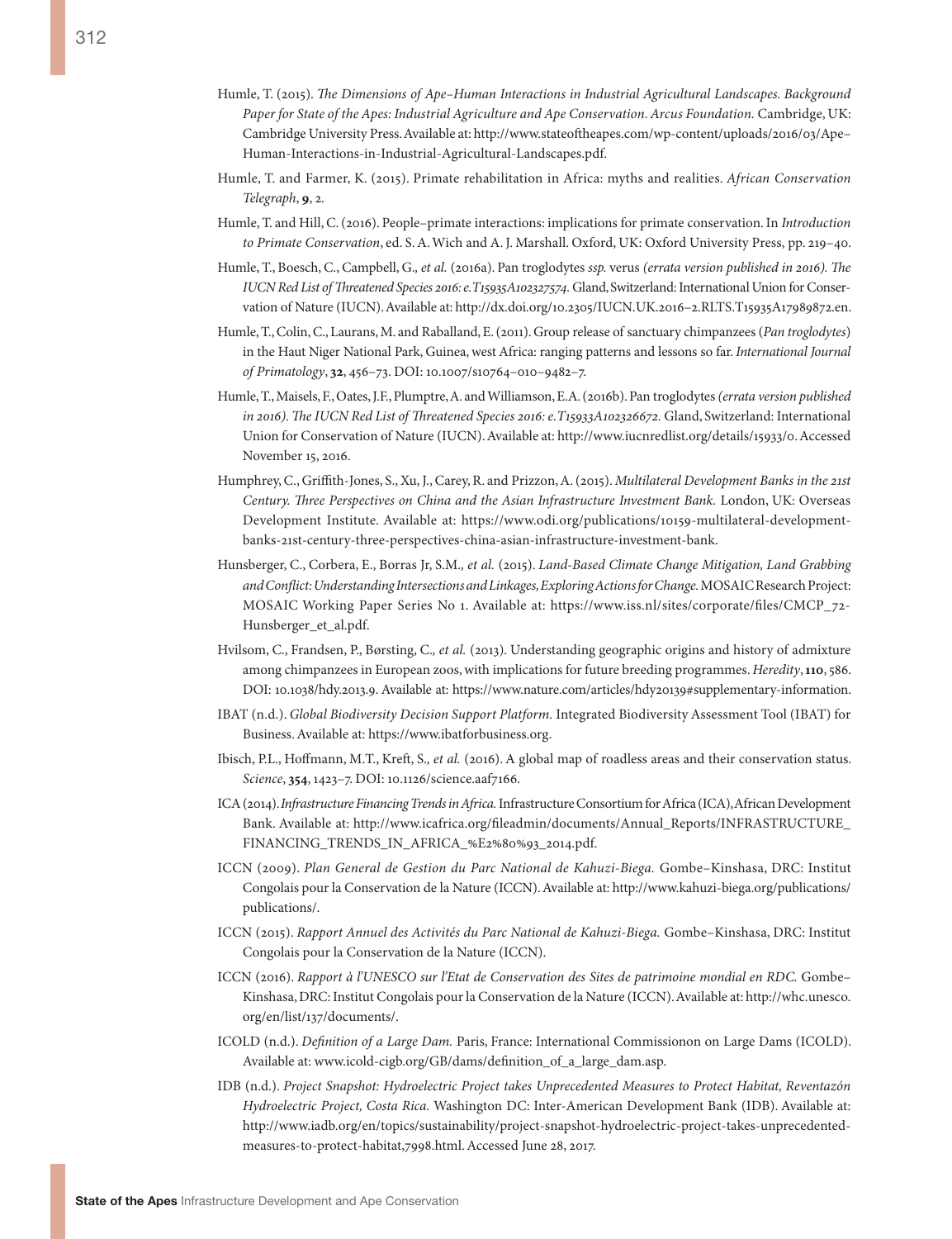- IEA (2012). *Technology Roadmap: Hydropower.* Paris, France: International Energy Agency (IEA). Available at: [http://www.iea.org/publications/freepublications/publication/2012\\_Hydropower\\_Roadmap.pdf.](http://www.iea.org/publications/freepublications/publication/2012_Hydropower_Roadmap.pdf)
- IEA (2016). *World Energy Outlook 2016.* Paris, France: International Energy Agency (IEA). Available at: [https://www.](https://www.docdroid.net/IOBt86G/world-energy-outlook-2016.pdf#page=4) [docdroid.net/IOBt86G/world-energy-outlook-2016.pdf#page=4](https://www.docdroid.net/IOBt86G/world-energy-outlook-2016.pdf#page=4).
- IFC (2012a). *Guidance Note 6: Biodiversity Conservation and Sustainable Management of Living Natural Resources.* Washington DC: International Finance Corporation (IFC), World Bank Group. Available at: [https://www.ifc.](https://www.ifc.org/wps/wcm/connect/a359a380498007e9a1b7f3336b93d75f/Updated_GN6-2012.pdf?MOD=AJPERES) [org/wps/wcm/connect/a359a380498007e9a1b7f3336b93d75f/Updated\\_GN6–2012.pdf?MOD=AJPERES.](https://www.ifc.org/wps/wcm/connect/a359a380498007e9a1b7f3336b93d75f/Updated_GN6-2012.pdf?MOD=AJPERES)
- IFC (2012b). *Performance Standard 1: Assessment and Management of Environmental and Social Risks and Impacts.* Washington DC: International Finance Corporation (IFC), World Bank Group.
- IFC (2012c). *Performance Standard 6: Biodiversity Conservation and Sustainable Management of Living Natural Resources.* Washington DC: International Finance Corporation (IFC), World Bank Group. Available at: [http://](http://www.ifc.org/wps/wcm/connect/bff0a28049a790d6b835faa8c6a8312a/PS6_English_2012.pdf?MOD=AJPERES) [www.ifc.org/wps/wcm/connect/bff0a28049a790d6b835faa8c6a8312a/PS6\\_English\\_2012.pdf?MOD=AJPERES.](http://www.ifc.org/wps/wcm/connect/bff0a28049a790d6b835faa8c6a8312a/PS6_English_2012.pdf?MOD=AJPERES)
- IFC (2013). *Cumulative Impact Assessment and Management: Guidance for the Private Sector in Emerging Markets.* Washington DC: International Finance Corporation (IFC), World Bank Group.
- IFC (n.d.). *Chad–Cameroon Pipeline Project Documentation.* Washington DC: International Finance Corporation (IFC), World Bank Group. Available at: [http://www.ifc.org/wps/wcm/connect/region\\_\\_ext\\_content/regions/](http://www.ifc.org/wps/wcm/connect/region__ext_content/regions/sub-saharan+africa/investments/chadcameroon) [sub-saharan+africa/investments/chadcameroon](http://www.ifc.org/wps/wcm/connect/region__ext_content/regions/sub-saharan+africa/investments/chadcameroon). Accessed October 6, 2016.
- IGF (2013). *A Mining Policy Framework. Mining and Sustainable Development, Managing One to Advance Another.* Ottawa, Canada: Intergovernmental Forum on mining, minerals, metals and sustainable development (IGF). Available at:<http://www.globaldialogue.info/MPFOct2013.pdf>.
- IHA (2010). *Hydropower Sustainability Assessment Protocol.* London, UK: International Hydropower Association (IHA). Available at: [http://www.hydrosustainability.org/Protocol/Protocol.aspx.](http://www.hydrosustainability.org/Protocol/Protocol.aspx)
- Ihua-Maduenyi, M. (2016). FG stops work on Cross River superhighway. *Punch*, March 14, 2016. Available at: [http://](http://punchng.com/fg-stops-work-on-cross-river-superhighway/) [punchng.com/fg-stops-work-on-cross-river-superhighway/](http://punchng.com/fg-stops-work-on-cross-river-superhighway/).
- Ihua-Maduenyi, M. (2017). W'Bank manager lauds rerouting of C'River superhighway. *Punch*, April 3, 2017. Available at: [http://punchng.com/wbank-manager-lauds-rerouting-of-criver-superhighway/.](http://punchng.com/wbank-manager-lauds-rerouting-of-criver-superhighway/)
- ILO (n.d.). *C169: Indigenous and Tribal Peoples Convention, 1989 (No. 169).* Geneva, Switzerland: International Labour Organization (ILO). Available at: [http://www.ilo.org/dyn/normlex/en/f?p=NORMLEXPUB:12100:0::](http://www.ilo.org/dyn/normlex/en/f?p=NORMLEXPUB:12100:0::NO::P12100_ILO_CODE:C169) [NO::P12100\\_ILO\\_CODE:C169.](http://www.ilo.org/dyn/normlex/en/f?p=NORMLEXPUB:12100:0::NO::P12100_ILO_CODE:C169)
- Imong, I., Kuhl, H.S., Robbins, M.M. and Mundry, R. (2016a). Evaluating the potential effectiveness of alternative management scenarios in ape habitat. *Environmental Conservation*, **43**, 1–11.
- Imong, I., Robbins, M.M., Mundry, R., Bergl, R. and Kühl, H.S. (2014b). Distinguishing ecological constraints from human activity in species range fragmentation: the case of Cross River gorillas. *Animal Conservation*, **17**, 323–31. DOI: 10.1111/acv.12100.
- Imong, I., Robbins, M.M., Mundry, R., Bergl, R. and Kühl, H.S. (2014). Informing conservation management about structural versus functional connectivity: a case-study of Cross River gorillas. *American Journal of Primatology*, **76**, 978–88. DOI: 10.1002/ajp.22287.
- Indonesia CMEA (2011). *Masterplan for Acceleration and Expansion of Indonesia Economic Development 2011–2025.* Jakarta, Indonesia: Coordinating Ministry for Economic Affairs (CMEA), Republic of Indonesia Ministry of National Development Planning/National Development Planning Agency.
- Indonesia Investments (2011). *Master Plan for Acceleration and Expansion of Indonesia's Development (MP3EI).* Jakarta, Indonesia: Department of Planning (BAPPENAS). Available at: [https://www.indonesia-investments.](https://www.indonesia-investments.com/projects/government-development-plans/masterplan-for-acceleration-and-expansion-of-indonesias-economic-development-mp3ei/item306) [com/projects/government-development-plans/masterplan-for-acceleration-and-expansion-of-indonesias](https://www.indonesia-investments.com/projects/government-development-plans/masterplan-for-acceleration-and-expansion-of-indonesias-economic-development-mp3ei/item306)[economic-development-mp3ei/item306](https://www.indonesia-investments.com/projects/government-development-plans/masterplan-for-acceleration-and-expansion-of-indonesias-economic-development-mp3ei/item306).
- Indonesia MoF (2009). *Orangutan Indonesia Conservation Strategies and Action Plan 2007–2017.* Jakarta, Indonesia: Ministry of Foreign Affairs of the Republic of Indonesia (MoF). Directorate General of Forest Protection and Nature Conservation, Ministry of Forestry of the Republic of Indonesia. Available at: [http://static1.1.sqspcdn.](http://static1.1.sqspcdn.com/static/f/1200343/20457144/1348934583800/Indonesian_Orangutan_NAP_2007-2017.pdf?token=zWCXNjRaYJv5Lx7C30sEQgryqWI%3D) [com/static/f/1200343/20457144/1348934583800/Indonesian\\_Orangutan\\_NAP\\_2007–2017.pdf?token=zWCX](http://static1.1.sqspcdn.com/static/f/1200343/20457144/1348934583800/Indonesian_Orangutan_NAP_2007-2017.pdf?token=zWCXNjRaYJv5Lx7C30sEQgryqWI%3D) [NjRaYJv5Lx7C30sEQgryqWI%3D](http://static1.1.sqspcdn.com/static/f/1200343/20457144/1348934583800/Indonesian_Orangutan_NAP_2007-2017.pdf?token=zWCXNjRaYJv5Lx7C30sEQgryqWI%3D).
- Ingle, N. (2016). Op-Ed. Will the ax fall on Nigeria's national parks? *NY Times*, November 3, 2016. Available at: [http://www.nytimes.com/2016/11/04/opinion/will-the-ax-fall-on-nigerias-national-parks.html?\\_r=0.](http://www.nytimes.com/2016/11/04/opinion/will-the-ax-fall-on-nigerias-national-parks.html?_r=0)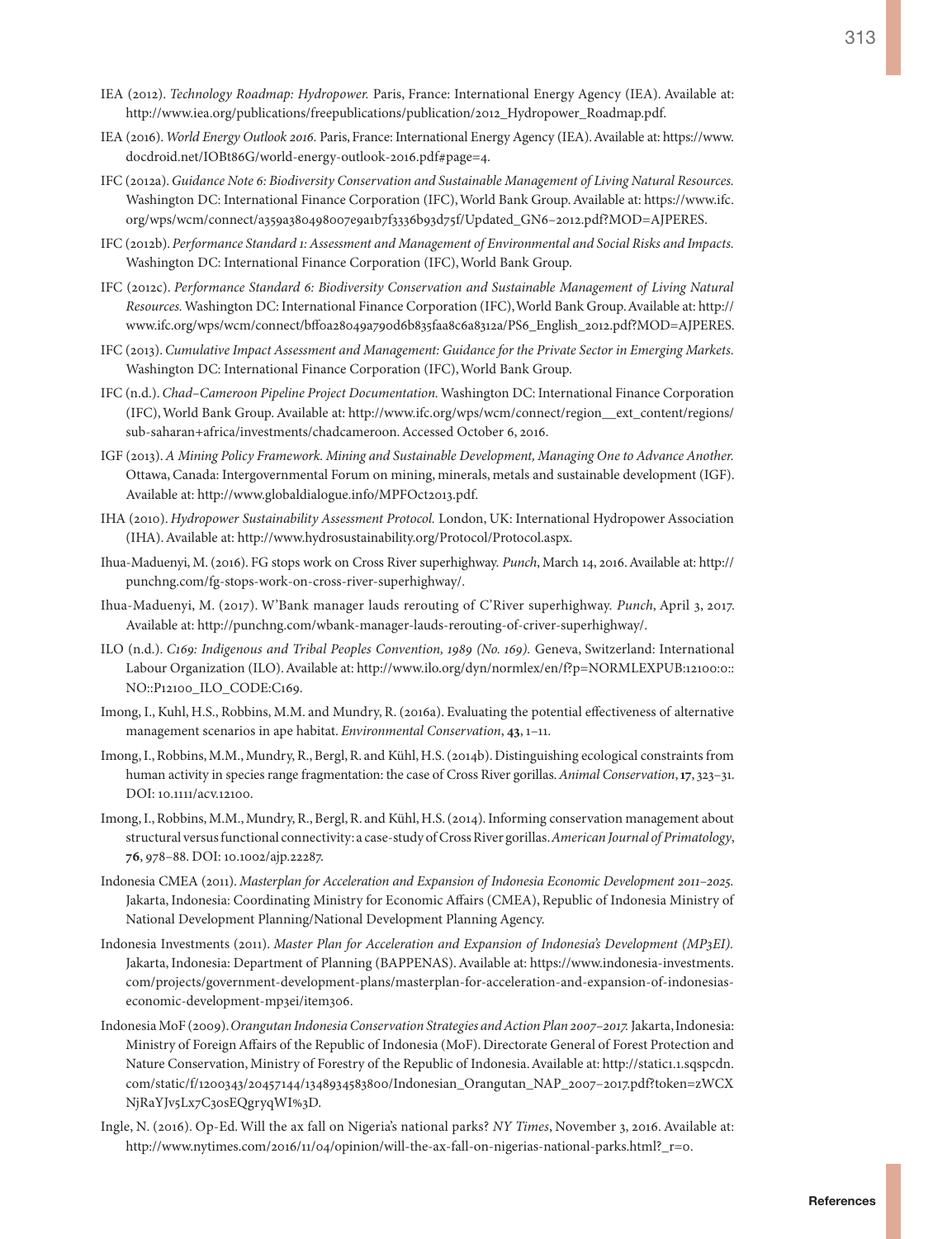- Integrated Environments (2010). *Environmental Management Plan: Trung Son Hydropower Project (TSHPP).* Prepared for the Trung Son Project Management Board. Calgary, Alberta: Integrated Environments (2006) Ltd. Available at: <http://siteresources.worldbank.org/INTVIETNAM/Resources/A7.pdf>.
- International Rivers (n.d.-a). *Bakun Dam.* Berkeley, CA: International Rivers. Available at: [https://www.international](https://www.internationalrivers.org/campaigns/bakun-dam) [rivers.org/campaigns/bakun-dam.](https://www.internationalrivers.org/campaigns/bakun-dam) Accessed September 12, 2017.
- International Rivers (n.d.-b). *Economic Impact of Dams.* Oakland, CA: International Rivers. Available at: [https://](https://www.internationalrivers.org/economic-impacts-of-dams) [www.internationalrivers.org/economic-impacts-of-dams](https://www.internationalrivers.org/economic-impacts-of-dams). Accessed May, 2017.
- International Rivers (n.d.-c). *Grand Inga Hydroelectric Project: An Overview.* Berkeley, CA: International Rivers. Available at: [https://www.internationalrivers.org/resources/grand-inga-hydroelectric-project-an-overview-](https://www.internationalrivers.org/resources/grand-inga-hydroelectric-project-an-overview-3356)[3356](https://www.internationalrivers.org/resources/grand-inga-hydroelectric-project-an-overview-3356). Accessed August, 2017.
- International Rivers (n.d.-d). *Murum Dam.* Berkeley, CA: International Rivers. Available at: [https://www.international](https://www.internationalrivers.org/campaigns/murum-dam) [rivers.org/campaigns/murum-dam](https://www.internationalrivers.org/campaigns/murum-dam). Accessed September 12, 2017.
- IRENA (2015). *Africa 2030: Roadmap for a Renewable Energy Future.* Abu Dhabi, UAE: International Renewable Energy Agency (IRENA).
- ITALTHAI (n.d.). *Overview.* Bangkok, Thailand: ITALTHAI. Available at: [www.italthaigroup.com/en/overview.](www.italthaigroup.com/en/overview)
- ITD (2011). *Dawei project overview and work in progress.* Internal Company Report, July. Bangkok, Thailand: Italian-Thai Development Co. (ITD).
- ITD (2012). *Dawei deep seaport and industrial estate development project*. PowerPoint slides. Bangkok, Thailand: Italian-Thai Development Co (ITD).
- IUCN (2013). *The IUCN Red List of Threatened Species. Version 2013.1.* Gland, Switzerland: International Union for Conservation of Nature (IUCN). Available at: <http://www.iucnredlist.org>.
- IUCN (2014a). *Biodiversity Offsets Technical Study Paper.* Gland, Switzerland: International Union for Conservation of Nature (IUCN).
- IUCN (2014b). *Plan d'Action Régional Pour la Conservation des Gorilles de Plaine de l'Ouest et des Chimpanzés d'Afrique Centrale 2015–2025.* Gland, Switzerland: Groupe de Spécialistes des Primates de la CSE/UICN.
- IUCN (2014c). *Regional Action Plan for the Conservation of Western Lowland Gorillas and Central Chimpanzees 2015–2025.* Gland, Switzerland: International Union for Conservation of Nature Species Survival Commission (IUCN SSC), Primate Specialist Group. Available at: [https://d2ouvy59p0dg6k.cloudfront.net/downloads/](https://d2ouvy59p0dg6k.cloudfront.net/downloads/wea_apes_plan_2014_7mb.pdf) [wea\\_apes\\_plan\\_2014\\_7mb.pdf.](https://d2ouvy59p0dg6k.cloudfront.net/downloads/wea_apes_plan_2014_7mb.pdf)
- IUCN (2014d). *The IUCN Red List of Threatened Species. Version 2014.3.* Gland, Switzerland: International Union for Conservation of Nature (IUCN). Available at: http://www.iucnredlist.org.
- IUCN (2016a). *IUCN was at the 3rd Asia Ministerial Conference on Tiger Conservation.* Gland, Switzerland: International Union for Conservation of Nature (IUCN). Available at: [https://www.iucn.org/news/species/](https://www.iucn.org/news/species/201607/iucn-was-3rd-asia-ministerial-conference-tiger-conservation) [201607/iucn-was-3rd-asia-ministerial-conference-tiger-conservation.](https://www.iucn.org/news/species/201607/iucn-was-3rd-asia-ministerial-conference-tiger-conservation)
- IUCN (2016b). *The IUCN Red List of Threatened Species. Version 2016.2.* Gland, Switzerland: International Union for Conservation of Nature (IUCN). Available at: <http://www.iucnredlist.org>. Accessed September, 2016.
- IUCN (2016c). *The IUCN Red List of Threatened Species. Version 2016.3.* Gland, Switzerland: International Union for Conservation of Nature (IUCN). Available at: <http://www.iucnredlist.org>. Accessed December 7, 2016.
- IUCN (2016d). *Understanding Human Dependence on Forests: An Overview of IUCN's Efforts and Findings, and their Implications.* Gland, Switzerland: International Union for Conservation of Nature (IUCN). Available at: [https://www.iucn.org/news/forests/201611/understanding-human-dependence-forests-overview-iucn%E2](https://www.iucn.org/news/forests/201611/understanding-human-dependence-forests-overview-iucn%E2%80%99s-efforts-and-findings-and-their-implications) [%80%99s-efforts-and-findings-and-their-implications](https://www.iucn.org/news/forests/201611/understanding-human-dependence-forests-overview-iucn%E2%80%99s-efforts-and-findings-and-their-implications).
- IUCN (2017). *The IUCN Red List of Threatened Species. Version 2017.1.* Gland, Switzerland: International Union for Conservation of Nature (IUCN). Available at: <http://www.iucnredlist.org>.
- IUCN (n.d.-a). *Categories and Criteria.* Gland, Switzerland: International Union for Conservation of Nature (IUCN). Available at: [www.iucnredlist.org/technical-documents/categories-and-criteria](file:///C:\Users\Alison\Dropbox\Arcus%202016\Referencing\From%20Eva\www.iucnredlist.org\technical-documents\categories-and-criteria). Accessed March, 2017.
- IUCN (n.d.-b). *Protected Areas Categories.* Gland, Switzerland: International Union for Conservation of Nature (IUCN). Available at: [https://www.iucn.org/theme/protected-areas/about/protected-areas-categories.](https://www.iucn.org/theme/protected-areas/about/protected-areas-categories)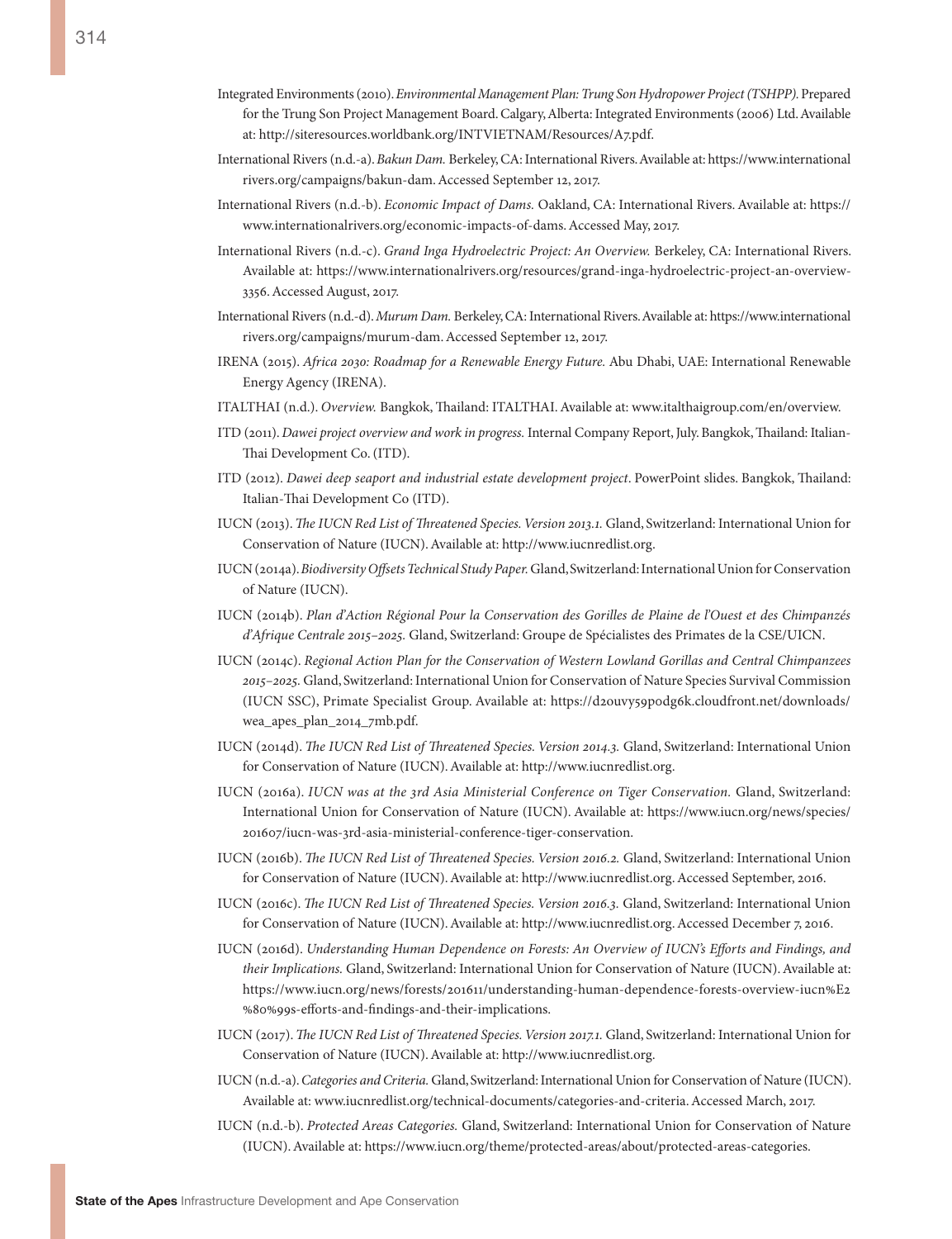- IUCN SSC (2013). *Guidelines for Reintroductions and Other Conservation Translocations. Version 1.0.* Gland, Switzerland: International Union for Conservation of Nature Species Survival Commission (IUCN SSC). Available at: [http://www.issg.org/pdf/publications/RSG\\_ISSG-Reintroduction-Guidelines-2013.pdf](http://www.issg.org/pdf/publications/RSG_ISSG-Reintroduction-Guidelines-2013.pdf).
- IUCN SSC Primate Specialist Group (2006). *Primates of Peru: Taxonomy and Conservation Status.* Gland, Switzerland: International Union for Conservation of Nature Species Survival Commission (IUCN SSC). Available at: [http://www.primate-sg.org/primates\\_of\\_peru/](http://www.primate-sg.org/primates_of_peru/).
- IUCN and UNEP-WCMC (2016). *The World Database on Protected Areas (WDPA).* Cambridge, UK: United Nations Environment Programme (UNEP), World Conservation Monitoring Centre (WCMC). Available at: [http://www.](http://www.protectedplanet.net) [protectedplanet.net.](http://www.protectedplanet.net)
- Jacobs, A. (2015). *Factors affecting the prevalence of road and canopy bridge crossings by primates in Diani Beach, Kenya.* Masters thesis. Canterbury, UK: University of Kent.
- Jaeger, J.A.G., Bowman, J., Brennan, J.*, et al.* (2005). Predicting when animal populations are at risk from roads: an interactive model of road avoidance behavior. *Ecological Modelling*, **185**, 329–48. DOI: [https://doi.org/10.1016/j.](https://doi.org/10.1016/j.ecolmodel.2004.12.015) [ecolmodel.2004.12.015.](https://doi.org/10.1016/j.ecolmodel.2004.12.015)
- Jaeger, J.A., Fahrig, L. and Ewald, K.C. (2006). *Does the configuration of road networks influence the degree to which roads affect wildlife populations?* In *Proceedings of the 2005 International Conference on Ecology and Transportation*, ed. C. L. Irwin, P. Garrett and K. P. McDermott. Center for Transportation and the Environment, North Carolina State University, pp. 151-63. Available at: [http://www.icoet.net/ICOET\\_2005/05proceedings\\_](http://www.icoet.net/ICOET_2005/05proceedings_directory.asp) [directory.asp.](http://www.icoet.net/ICOET_2005/05proceedings_directory.asp)
- Jakob-Hoff R.M., MacDiarmid S.C. and C., L. (2014). *Manual of Procedures for Wildlife Disease Risk Analysis.* Paris, France: World Organization for Animal Health in association with the International Union for Conservation of Nature Species Survival Commission (IUCN SSC).
- Jalil, M.F., Cable, J., Sinyor, J.*, et al.* (2008). Riverine effects on mitochondrial structure of Bornean orang-utans (*Pongo pygmaeus*) at two spatial scales. *Molecular Ecology*, **17**, 2898–909. DOI: 10.1111/j.1365–294X.2008.03793.x.
- Jantz, S., Pintea, L., Nackoney, J. and Hansen, M. (2016). Landsat ETM+ and SRTM data provide near real-time monitoring of chimpanzee (*Pan troglodytes*) habitats in Africa. *Remote Sensing*, **8**, 427.
- Jong, H.N. (2016). Govt to revise wildlife law as protected animals face extinction. *Jakarta Post*, March 1, 2016. Available at: [http://www.thejakartapost.com/news/2016/03/01/govt-revise-wildlife-law-protected-animals](http://www.thejakartapost.com/news/2016/03/01/govt-revise-wildlife-law-protected-animals-face-extinction.html)[face-extinction.html.](http://www.thejakartapost.com/news/2016/03/01/govt-revise-wildlife-law-protected-animals-face-extinction.html) Accessed February 23, 2017.
- Joshi, A.R., Dinerstein, E., Wikramanayake, E.*, et al.* (2016). Tracking changes and preventing loss in critical tiger habitat. *Science Advances*, **2**. DOI: 10.1126/sciadv.1501675.
- Junker, J., Blake, S., Boesch, C.*, et al.* (2012). Recent decline in suitable environmental conditions for African great apes. *Diversity and Distributions*, **18**, 1077–91. DOI: 10.1111/ddi.12005.
- Kabukuru, W. (2016). World Bank's monkey business. *New African*, March, 2016.
- Kahler, M., Henning, C.R., Bown, C.P.*, et al.* (2016). *Global Order and the New Regionalism.* Discussion Paper Series on Global and Regional Governance. (September). New York, NY: Council on Foreign Relations. Available at: <https://www.cfr.org/report/global-order-and-new-regionalism>.
- Kalaweit France (2016). *Compte rendu de l'Assemblée Générale du Samedi 17 Septembre 2016.* Paris, France: Kalaweit. Available at: [http://kalaweit.org/gestion/Modules/tiny\\_mce/plugins/filemanager/files/CR\\_AG\\_2015.pdf](http://kalaweit.org/gestion/Modules/tiny_mce/plugins/filemanager/files/CR_AG_2015.pdf).
- Kallang, P. (2016). *Murum Another Dam Which Does Not Make Economic Sense.* Kuala Lumpur, Malaysia: Malaysiakini. Available at:<http://www.malaysiakini.com/letters/342275>. Accessed November 15, 2016.
- Kalpers, J., Gray, M., Asuma, S.*, et al.* (2011). Buffer zone and human–wildlife conflict management. In *20 Years of IGCP: Lessons Learned in Mountain Gorilla Conservation*, ed. M. Gray and E. Rutagarama. Kigali, Rwanda: International Gorilla Conservation Programme, pp. 105–37.
- Kampala, L.E. (2012). Request for expression of interest for the development of 1900 km of roads supporting primary growth sectors through contractor facilitated financing mechanism, procurement reference number: UNRA/ Works/2011–2012/00002/02/01–05. Uganda National Road Authority (UNRA). *Daily Monitor*.
- Kano, T. (1972). Distribution and adaptation of the chimpanzee on the eastern shore of Lake Tanganyika. In *African Studies VII*. Kyoto, Japan: Kyoto University, pp. 37–129.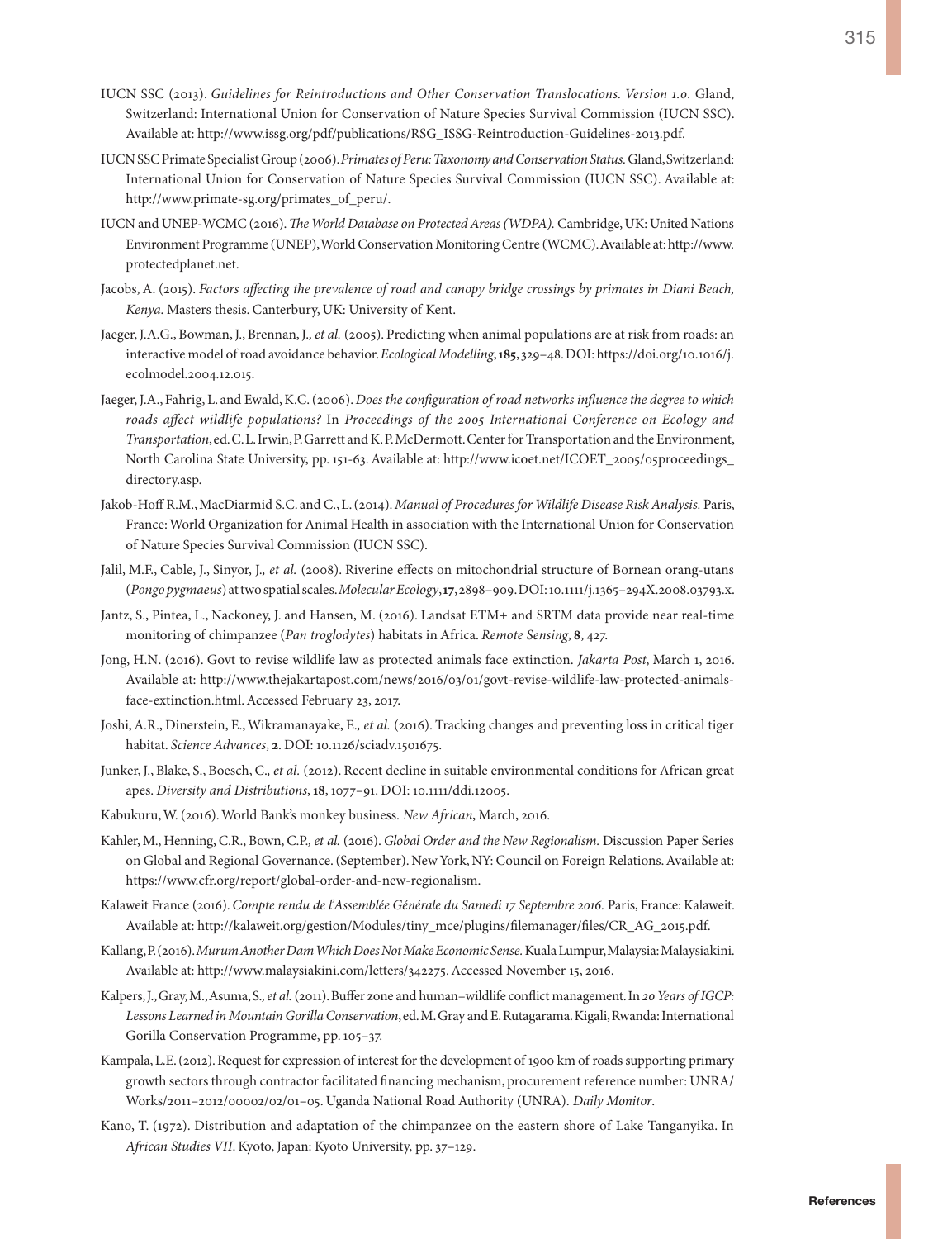- Katsis, L. (2017). *Spatial patterns of primate electrocutions in Diani, Kenya. Masters thesis. Bristol, UK: University* of Bristol.
- Kelly, A.S., Connette, G., Helsingen, H. and Soe, P. (2016). *Wildlife Crossing: Locating Species' Movement Corridors in Tanintharyi.* Yangon, Myanmar: World Wide Fund for Nature (WWF).
- Kenrick, J. (2006). Equalising processes, processes of discrimination and the Forest People of Central Africa. In *Property and Equality. Volume 2: Encapsulation, Commercialization, Discrimination*, ed. T. Widlock and W. Tadesse. Oxford, UK: Berghahn, pp. 104–28.
- Kenrick, J. and Lewis, J. (2004). Indigenous peoples' rights and the politics of the term 'indigenous'. *Anthropology Today*, **20**, 4–9. DOI: 10.1111/j.0268–540X.2004.00256.x.
- KFBG (n.d.). *Wild Animal Rescue Centre (WARC).* Hong Kong: Kadoorie Farm & Botanic Garden (KFBG). Available at: [http://www.kfbg.org/eng/warc.aspx.](http://www.kfbg.org/eng/warc.aspx) Accessed September, 2016.
- Kidd, C. and Kenrick, J. (2009). The Forest People of Africa: land rights in context. In *Land Rights and the Forest Peoples of Africa: Historical, Legal and Anthropological Perspectives*, ed. V. Couillard, J. Gilbert, J. Kenrick and C. Kidd. Moreton-in-Marsh, UK: Forest Peoples Programme, pp. 4–27.
- Kidd, C. and Kenrick, J. (2011). Mapping everyday practices as rights of resistance: indigenous peoples in central Africa. In *The Politics of Indigeneity: Dialogues and Reflections on Indigenous Activism*, ed. S. Venkateswar and E. Hughes. London, UK: Zed Books.
- Kigula, J. (2015). *Participatory forest management: Tanzania's experience*. Presented at: Colloquium between Forest Dwellers and the Kenya Forestry Service, March 5, 2015, Eldoret.
- Kikawasi, G.J. (2012). Causes and effects of delays and disruptions in construction projects in Tanzania, 2012. *Australasian Journal of Construction Economics and Building, Conference Series*, **1**, 52–9.
- Killeen, T.J. (2007). *A Perfect Storm in the Amazon Wilderness: Development and Conservation in the Context of the Initiative for the Integration of the Regional Infrastructure of South America (IIRSA).* Washington DC: Conservation International.
- Kindlmann, P. and Burel, F. (2008). Connectivity measures: a review. *Landscape Ecology*, **23**, 879–90. DOI: 10.1007/ s10980–008–9245–4.
- King, T., Chamberlan, C. and Courage, A. (2012). Assessing initial reintroduction success in long-lived primates by quantifying survival, reproduction and dispersal parameters: western lowland gorillas (*Gorilla gorilla gorilla*) in Congo and Gabon. *International Journal of Primatology*, **33**, 134–49. DOI: 10.1007/s10764–011–9563–2.
- Kis-Katos, K. and Suharnoko Sjahrir, B. (2014). *The Impact of Fiscal and Political Decentralization on Local Public Investments in Indonesia. Discussion Paper 7884.* Bonn, Germany: Institute for the Study of Labor (IZA).
- Kitzes, J. and Shirley, R. (2016). Estimating biodiversity impacts without field surveys: a case study in northern Borneo. *Ambio*, **45**, 110–9. DOI: 10.1007/s13280–015–0683–3.
- Kleinschroth, F., Gourlet-Fleury, S., Sist, P., Mortier, F. and Healey, J.R. (2015). Legacy of logging roads in the Congo Basin: how persistent are the scars in forest cover? *Ecosphere*, **6**, 1–17. DOI: 10.1890/ES14–00488.1.
- Kleinschroth, F., Healey, J.R., Gourlet-Fleury, S., Mortier, F. and Stoica, R.S. (2017). Effects of logging on roadless space in intact forest landscapes of the Congo Basin. *Conservation Biology*, **31**, 469–80. DOI: 10.1111/cobi.12815.
- Knott, C.D. (1998). Changes in orangutan caloric intake, energy balance, and ketones in response to fluctuating fruit availability. *International Journal of Primatology*, **19**, 1061–79. DOI: 10.1023/a:1020330404983.
- Knott, C.D. (2005). Energetic responses to food availability in the great apes: implications for hominin evolution. In *Seasonality in Primates Studies of Living and Extinct Human and Non-Human Primates*, ed. D. K. Brockman and C. P. Van Schaik. New York, NY: Cambridge University Press, pp. 351–78.
- Knowledge@Wharton (2017). *Where Will China's 'One Belt, One Road' Initiative Lead?* Available at: [http://knowledge.](http://knowledge.wharton.upenn.edu/article/can-chinas-one-belt-one-road-initiative-match-the-hype/#) [wharton.upenn.edu/article/can-chinas-one-belt-one-road-initiative-match-the-hype/#.](http://knowledge.wharton.upenn.edu/article/can-chinas-one-belt-one-road-initiative-match-the-hype/#) March 22, 2017.
- KNU (2012). *The KNU Press Release on 1st Meeting between KNU Delegation and Union-Level Peace Delegation.* Karen National Union (KNU). Available at: [http://www.knuhq.org/the-knu-press-release-on-1st-meeting-between](http://www.knuhq.org/the-knu-press-release-on-1st-meeting-between-knu-delegation-and-union-level-peace-delegation)[knu-delegation-and-union-level-peace-delegation.](http://www.knuhq.org/the-knu-press-release-on-1st-meeting-between-knu-delegation-and-union-level-peace-delegation)
- Köndgen, S., Kühl, H., N'Goran, P.K.*, et al.* (2008). Pandemic human viruses cause decline of endangered great apes. *Current Biology*, **18**, 260–4. DOI: https://doi.org/10.1016/j.cub.2008.01.012.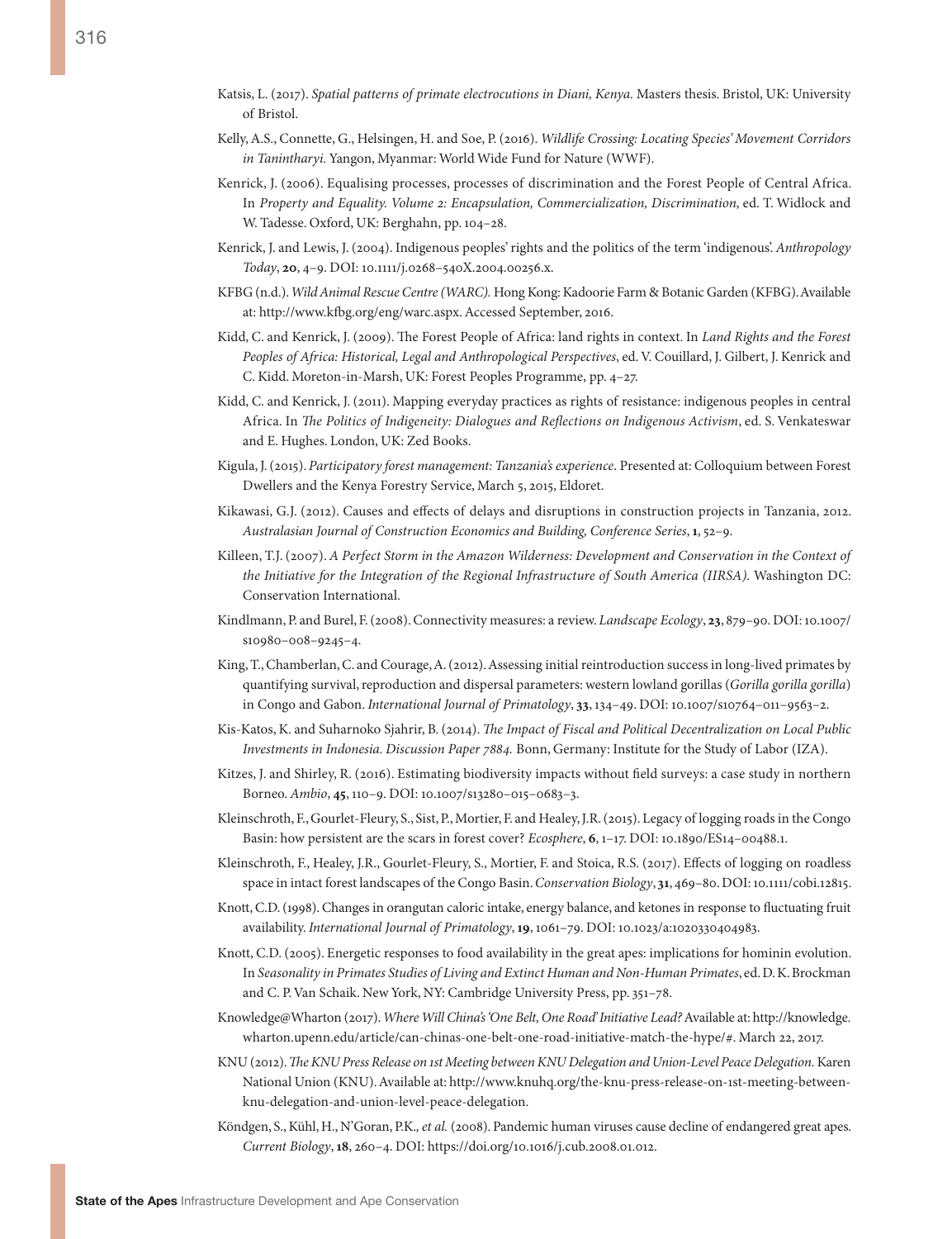- Kondolf, G.M., Rubin, Z.K. and Minear, J.T. (2014). Dams on the Mekong: cumulative sediment starvation. *Water Resources Research*, **50**, 5158–69. DOI: 10.1002/2013WR014651.
- Kormos, R., Boesch, C., Bakarr, M.I. and Butynski, T.M. (2003). *West African Chimpanzees: Status, Survey and Conservation Action Plan.* Gland, Switzerland: International Union for Conservation of Nature (IUCN) World Conservation Union.
- Kormos, R., Kormos, C.F., Humle, T.*, et al.* (2014). Great apes and biodiversity offset projects in Africa: the case for national offset strategies. *PLoS One*, **9**, e111671. DOI: 10.1371/journal.pone.0111671.
- KPMG (2014). *Cameroon Country Mining Guide.* Switzerland: KPMG Global Mining Institute.
- Krief, S., Cibot, M., Bortolamiol, S.*, et al.* (2014). Wild chimpanzees on the edge: nocturnal activities in croplands. *PLoS One*, **9**, e109925. DOI: 10.1371/journal.pone.0109925.
- Krief, S., Jamart, A., Mahé, S.*, et al.* (2008). Clinical and pathologic manifestation of oesophagostomosis in African great apes: does self-medication in wild apes influence disease progression? *Journal of Medical Primatology*, **37**, 188–95. DOI: 10.1111/j.1600–0684.2008.00285.x.
- Kühl, H. (2008). *Best Practice Guidelines for the Surveys and Monitoring of Great Ape Populations. No. 36.* Gland, Switzerland: International Union for Conservation of Nature (IUCN).
- Kumar, A., Tormod, S., Ahenkorah, A.*, et al.* (2011). Hydropower. In *IPCC Special Report on Renewable Energy Sources and Climate Change Mitigation*, ed. O. Edenhofer, R. Pichs-Madruga, Y. Sokona*, et al.* Cambridge, UK and New York, NY: Cambridge University Press, pp. 437–96.
- Kumar, P. (2011). *The Economics of Ecosystems and Biodiversity: Environmental and Economic Foundations.* Oxford, UK: Routledge.
- Kumar, V. and Kumar, V. (2015). Seasonal electrocution fatalities in free-range rhesus macaques (*Macaca mulatta*) of Shivalik hills area in northern India. *Journal of Medical Primatology*, **44**, 137–42. DOI: 10.1111/jmp.12168.
- Kummer, D.M. and Turner, B.L. (1994). The human causes of deforestation in southeast Asia. *BioScience*, **44**, 323–8. DOI: 10.2307/1312382.
- Lambi, C.M., Kimengsi, J.N., Kometa, C.G. and Tata, E.S. (2012). The management and challenges of protected areas and the sustenance of local livelihoods in Cameroon. *Environment and Natural Resources Research*, **2**, 10.
- Lanjouw, A. (2014). Mining/oil extraction and ape populations and habitats. In *State of the Apes: Extractive Industries and Ape Conservation*, ed. Arcus Foundation. Cambridge, UK: Cambridge University Press, pp. 127–62. Available at: [http://www.stateoftheapes.com/themes/industrial-mining-oil-and-gas/.](http://www.stateoftheapes.com/themes/industrial-mining-oil-and-gas/)
- Lao MAF (2011). *Gibbon Conservation Action Plan for Lao PDR.* Vientiane, Lao PDR: Ministry of Agriculture and Forestry of the Lao People's Democratic Republic (MAF) Division of Forest Resource Conservation, Department of Forestry.
- Laporte, N.T., Stabach, J.A., Grosch, R., Lin, T.S. and Goetz, S.J. (2007). Expansion of industrial logging in central Africa. *Science*, **316**, 1451. DOI: 10.1126/science.1141057.
- Lappan, S. (2008). Male care of infants in a siamang (*Symphalangus syndactylus*) population including socially monogamous and polyandrous groups. *Behavioral Ecology and Sociobiology*, **62**, 1307–17. DOI: 10.1007/ s00265–008–0559–7.
- LAPSSET (2017). *Coordinated Approach Key to the Success of the LAPSSET Corridor.* Nairobi, Kenya: Lamu Port, South Sudan, Ethiopia Transport Corridor (LAPSSET). Available at: [http://www.lapsset.go.ke/coordinated](http://www.lapsset.go.ke/coordinated-approach-key-to-the-success-of-the-lapsset-corridor/)[approach-key-to-the-success-of-the-lapsset-corridor/](http://www.lapsset.go.ke/coordinated-approach-key-to-the-success-of-the-lapsset-corridor/).
- Lasch, C., Pintea, L., Traylor-Holzer, K. and Kamenya, S. (2011). *Tanzania Chimpanzee Conservation Action Planning Workshop Report.* Dar es Salaam, Tanzania: The Jane Goodall Institute.
- Laurance, S.G.W., Stouffer, P.C. and Laurance, W.F. (2004). Effects of road clearings on movement patterns of understory rainforest birds in central Amazonia. *Conservation Biology*, **18**, 1099–109. DOI: 10.1111/j.1523– 1739.2004.00268.x.
- Laurance, W.F. (2004). The perils of payoff: corruption as a threat to global biodiversity. *Trends in Ecology & Evolution*, **19**, 399–401. DOI: [https://doi.org/10.1016/j.tree.2004.06.001.](https://doi.org/10.1016/j.tree.2004.06.001)
- Laurance, W.F. (2005). When bigger is better: the need for Amazonian mega-reserves. *Trends in Ecology & Evolution*, **20**, 645–8. DOI: <https://doi.org/10.1016/j.tree.2005.10.009>.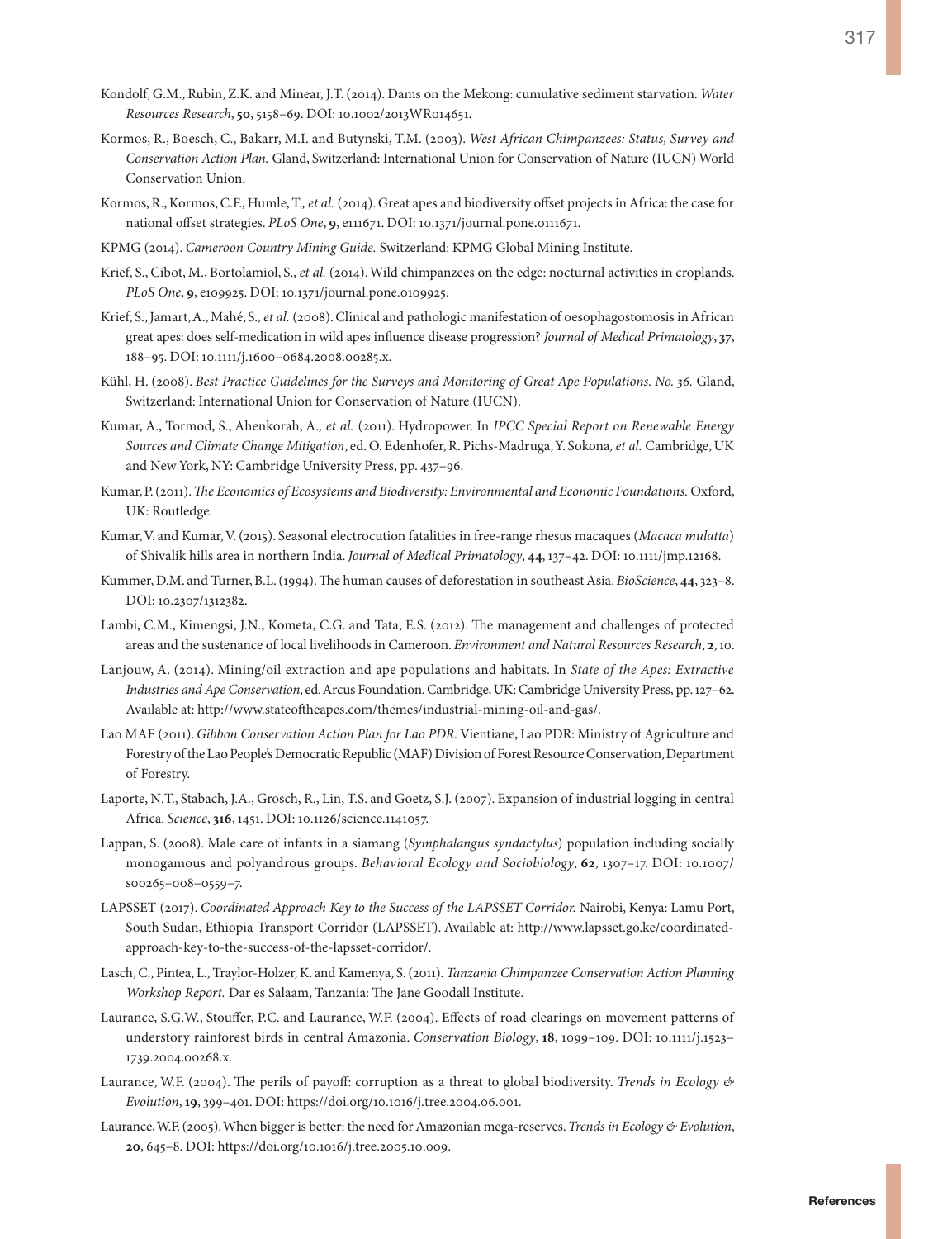Laurance, W.F. (2007). Road to ruin. *Himalayan Journal of Sciences*, **4**, 9.

Laurance, W.F. (2008). Expect the unexpected. *New Scientist*, April 12, 2008.

- Laurance, W.F. (2014). *How Global Forest-Destroyers are Turning Over a New Leaf.* London, UK: The Conversation. Available at: [https://theconversation.com/how-global-forest-destroyers-are-turning-over-a-new-leaf-22943.](https://theconversation.com/how-global-forest-destroyers-are-turning-over-a-new-leaf-22943) February 12, 2014.
- Laurance, W.F. (2016a). *Conservationists Aghast at Scheme to Degrade 'Heart of Biodiversity'.* Alliance of Leading Environmental Researchers and Thinkers (ALERT). Available at: [http://alert-conservation.org/issues](http://alert-conservation.org/issues-research-highlights/2016/12/30/conservationists-aghast-at-scheme-to-degrade-heart-of-biodiversity)[research-highlights/2016/12/30/conservationists-aghast-at-scheme-to-degrade-heart-of-biodiversity.](http://alert-conservation.org/issues-research-highlights/2016/12/30/conservationists-aghast-at-scheme-to-degrade-heart-of-biodiversity) Accessed January 5, 2017.
- Laurance, W.F. (2016b). Lessons from research for sustainable development and conservation in Borneo. *Forests*, **7**, 314.
- Laurance, W.F. (2016c). *Perils for the Last Place Where Tigers, Orangutans, Elephants and Rhinos Survive.* Alliance of Leading Environmental Researchers and Thinkers (ALERT). Available at: [http://alert-conservation.org/](http://alert-conservation.org/issues-research-highlights/2016/9/28/dangers-loom-for-the-last-place-where-tigers-orangutans-elephants-and-rhinos-survive-in-the-wild) [issues-research-highlights/2016/9/28/dangers-loom-for-the-last-place-where-tigers-orangutans-elephants](http://alert-conservation.org/issues-research-highlights/2016/9/28/dangers-loom-for-the-last-place-where-tigers-orangutans-elephants-and-rhinos-survive-in-the-wild)[and-rhinos-survive-in-the-wild](http://alert-conservation.org/issues-research-highlights/2016/9/28/dangers-loom-for-the-last-place-where-tigers-orangutans-elephants-and-rhinos-survive-in-the-wild). Accessed September 15, 2016.
- Laurance, W.F., Achard, F., Peedell, S. and Schmitt, S. (2016). Big data, big opportunities. *Frontiers in Ecology and the Environment*, **14**, 347.
- Laurance, W.F. and Balmford, A. (2013). A global map for road building. *Nature*, **495**, 308. DOI: 10.1038/495308a.
- Laurance, W.F., Campbell, M.J., Alamgir, M. and Mahmoud, M.I. (2017a). Road expansion and the fate of Africa's tropical forests. *Frontiers in Ecology and Evolution*, **5**. DOI: 10.3389/fevo.2017.00075.
- Laurance, W.F., Clements, G.R., Sloan, S.*, et al.* (2014a). A global strategy for road building. *Nature*, **513**, 229. DOI: 10.1038/nature13717. Available at: https://www.nature.com/articles/nature13717#supplementary-information.
- Laurance, W.F., Cochrane, M.A., Bergen, S.*, et al.* (2001). The future of the Brazilian Amazon. *Science*, **291**, 438–9. DOI: 10.1126/science.291.5503.438.
- Laurance, W.F., Croes, B.M., Guissouegou, N.*, et al.* (2008). Impacts of roads, hunting, and habitat alteration on nocturnal mammals in African rainforests. *Conservation Biology*, **22**, 721–32. DOI: 10.1111/j.1523–1739.2008.00917.x.
- Laurance, W.F., Croes, B.M., Tchignoumba, L.*, et al.* (2006). Impacts of roads and hunting on central African rainforest mammals. *Conservation Biology*, **20**, 1251–61. DOI: 10.1111/j.1523–1739.2006.00420.x.
- Laurance, W.F. and Edwards, D.P. (2014). Saving logged tropical forests. *Frontiers in Ecology and the Environment*, **12**, 147.
- Laurance, W.F., Goosem, M. and Laurance, S.G.W. (2009). Impacts of roads and linear clearings on tropical forests. *Trends in Ecology & Evolution*, **24**, 659–69. DOI: [https://doi.org/10.1016/j.tree.2009.06.009.](https://doi.org/10.1016/j.tree.2009.06.009)
- Laurance, W.F., Mahmoud, M.I. and Kleinschroth, F. (2017b). Infrastructure expansion and the fate of Central African forests. In *Central African Forests Forever*, ed. M. Brouwer. Berlin, Germany: Central African Forests Commission (COMIFAC) and German Development Bank (KfW), pp. 88–95.
- Laurance, W.F., Peletier-Jellema, A., Geenen, B.*, et al.* (2015a). Reducing the global environmental impacts of rapid infrastructure expansion. *Current Biology*, **25**, R259-R62. DOI: <https://doi.org/10.1016/j.cub.2015.02.050>.
- Laurance, W.F. and Peres, C.A. (2006). *Emerging Threats to Tropical Forests.* Chicago, IL: University of Chicago Press.
- Laurance, W.F., Sayer, J. and Cassman, K.G. (2014b). Agricultural expansion and its impacts on tropical nature. *Trends in Ecology & Evolution*, **29**, 107–16. DOI: https://doi.org/10.1016/j.tree.2013.12.001.
- Laurance, W.F., Sloan, S., Weng, L. and Sayer, J.A. (2015b). Estimating the environmental costs of Africa's massive 'development corridors'. *Current Biology*, **25**, 3202–8. DOI: [https://doi.org/10.1016/j.cub.2015.10.046.](https://doi.org/10.1016/j.cub.2015.10.046)
- Laurance, W.F., Useche, D.C., Rendeiro, J.*, et al.* (2012). Averting biodiversity collapse in tropical forest protected areas. *Nature*, **489**, 290. DOI: 10.1038/nature11318. Available at: [https://www.nature.com/articles/nature](https://www.nature.com/articles/nature11318#supplementary-information) [11318#supplementary-information.](https://www.nature.com/articles/nature11318#supplementary-information)
- Lawson, K. and Vines, A. (2014). *Global Impacts of the Illegal Wildlife Trade: The Costs of Crime, Insecurity and Institutional Erosion.* London, UK: Chatham House (The Royal Institute of International Affairs).
- Lawson, S. (2014). *Consumer Goods and Deforestation: An Analysis of the Extent and Nature of Illegality in Forest Conversion for Agriculture and Timber Plantations [Forest Trends Report Series].* Forest Trends and DFID. Available at: [http://www.forest-trends.org/documents/files/doc\\_4718](http://www.forest-trends.org/documents/files/doc_4718).pdf. Accessed November 15, 2016.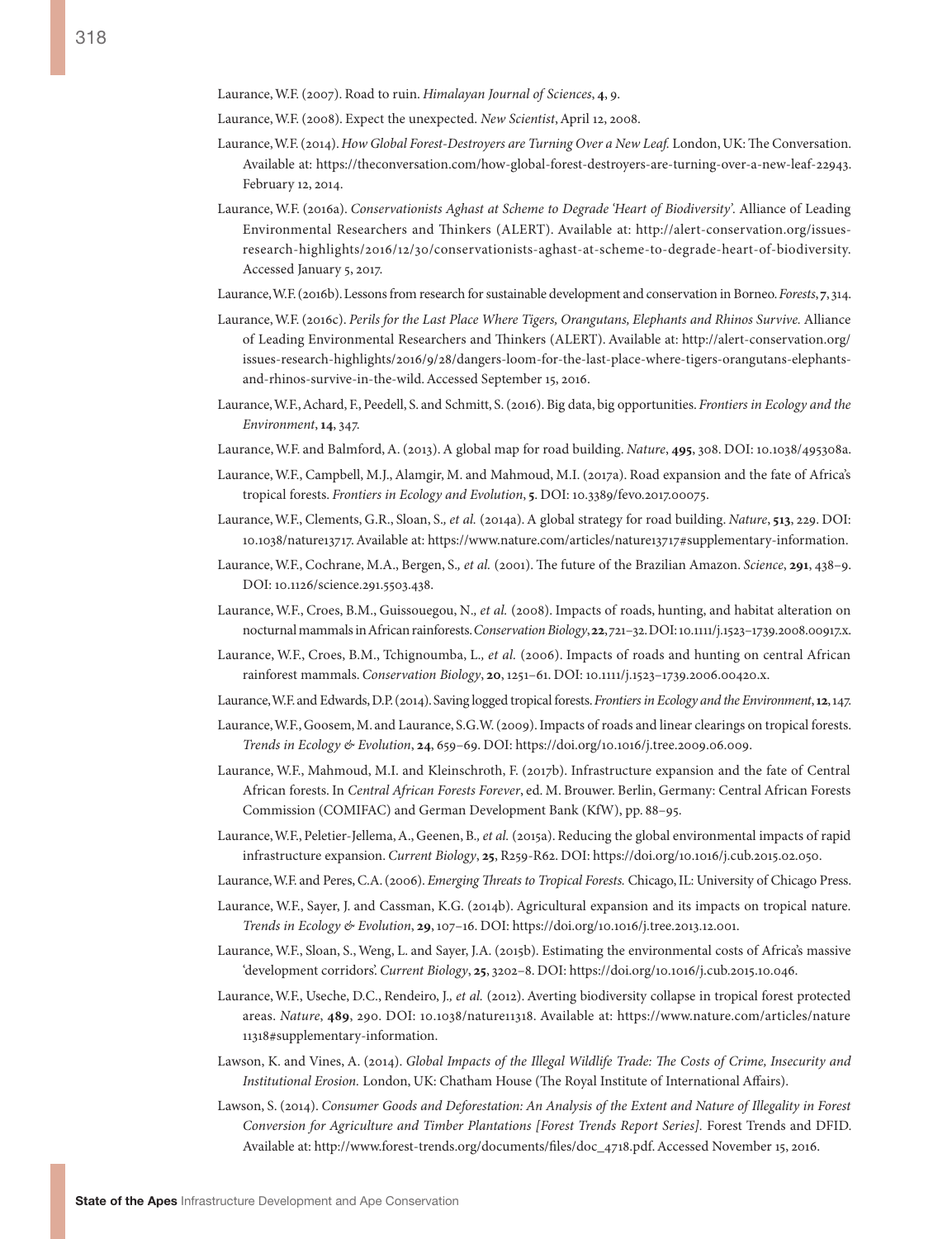- Le Saout, S., Hoffmann, M., Shi, Y.*, et al.* (2013). Protected areas and effective biodiversity conservation. *Science*, **342**, 803–5. DOI: 10.1126/science.1239268.
- Ledec, G.C. and Johnson, S.D.R. (2016). *Biodiversity Offsets: A User Guide.* Washington DC: World Bank. Available at: [http://documents.worldbank.org/curated/en/344901481176051661/Biodiversity-offsets-a-user-guide.](http://documents.worldbank.org/curated/en/344901481176051661/Biodiversity-offsets-a-user-guide)
- Lee, T., Jalong, T. and Wong, M.C. (2014). *No Consent to Proceed: Indigenous Peoples' Rights Violations at the Proposed Baram Dam in Sarawak.* Fact finding mission report*.* Sarawak, Malaysia: Save Sarawak Rivers Network. Available at: [http://www.forestpeoples.org/sites/fpp/files/publication/2014/08/noconsenttoproceedbaramreport](http://www.forestpeoples.org/sites/fpp/files/publication/2014/08/noconsenttoproceedbaramreport2014-1.pdf) [2014–1.pdf.](http://www.forestpeoples.org/sites/fpp/files/publication/2014/08/noconsenttoproceedbaramreport2014-1.pdf) Accessed November 15, 2016.
- Leendertz, F.H., Lankester, F., Guislain, P.*, et al.* (2006). Anthrax in western and central African great apes. *American Journal of Primatology*, **68**, 928–33. DOI: 10.1002/ajp.20298.
- Lehner, B., Liermann, C.R., Revenga, C.*, et al.* (2011). High-resolution mapping of the world's reservoirs and dams for sustainable river-flow management. *Frontiers in Ecology and the Environment*, **9**, 494–502. DOI: 10.1890/100125.
- Leighton, D.S.R. (1987). Gibbons: territoriality and monogamy. In *Primate Societies*, ed. B. B. Smuts, D. L. Cheyney, R. M. Seyfarth, R. W. Wrangham and T. T. Struhsaker. Chicago IL: University of Chicago Press.
- Leighty, K.A., Valuska, A.J., Grand, A.P.*, et al.* (2015). Impact of visual context on public perceptions of non-human primate performers. *PLoS One*, **10**, e0118487. DOI: 10.1371/journal.pone.0118487.
- Lejon, A., Malm Renöfält, B. and Nilsson, C. (2009). Conflicts associated with dam removal in Sweden. *Ecology and Society*, **14**, 4–22.
- Leroy, E.M., Rouquet, P., Formenty, P.*, et al.* (2004). Multiple Ebola virus transmission events and rapid decline of central African wildlife. *Science*, **303**, 387–90. DOI: 10.1126/science.1092528.
- Liden, R. and Lyon, K. (2014). *The Hydropower Sustainability Assessment Protocol for Use by World Bank Clients: Lessons Learned and Recommendations.* Water Papers 89147. World Bank, Water Partnership Program. Available at: [http://documents.worldbank.org/curated/en/870411468336660190/pdf/891470REVISED00Box](http://documents.worldbank.org/curated/en/870411468336660190/pdf/891470REVISED00Box0385238B00PUBLIC0.pdf,) [0385238B00PUBLIC0.pdf,.](http://documents.worldbank.org/curated/en/870411468336660190/pdf/891470REVISED00Box0385238B00PUBLIC0.pdf,)
- Lima, I.B.T., Ramos, F.M., Bambace, L.A.W. and Rosa, R.R. (2008). Methane emissions from large dams as renewable energy resources: a developing nation perspective. *Mitigation and Adaptation Strategies for Global Change*, **13**, 193–206. DOI: 10.1007/s11027–007–9086–5.
- Liu, D.S., Iverson, L.R. and Brown, S. (1993). Rates and patterns of deforestation in the Philippines: application of geographic information system analysis. *Forest Ecology and Management*, **57**, 1–16. DOI: [https://doi.org/10.1016/](https://doi.org/10.1016/0378-1127(93)90158-J) [0378–1127\(93\)90158-J.](https://doi.org/10.1016/0378-1127(93)90158-J)
- Liu, L. (2003). *Study on Infrastructure and Its Contributions to Economic Growth.* Report 76. Nanchang, PRC: Jiangxi University of Finance and Economics.
- Live Science (2011). *Gorilla Stronghold Found, Apes Still In Danger.* Available at: [http://www.livescience.com/13436](http://www.livescience.com/13436-cameroon-gorilla-count.html) [cameroon-gorilla-count.html](http://www.livescience.com/13436-cameroon-gorilla-count.html). Accessed March 28, 2011.
- Loken, B., Boer, C. and Kasyanto, N. (2015). Opportunistic behaviour or desperate measure? Logging impacts may only partially explain terrestriality in the Bornean orang-utan *Pongo pygmaeus morio*. *Oryx*, **49**, 461–4. DOI: 10.1017/S0030605314000969.
- Loken, B., Spehar, S. and Rayadin, Y. (2013). Terrestriality in the Bornean orangutan (*Pongo pygmaeus morio*) and implications for their ecology and conservation. *American Journal of Primatology*, **75**, 1129–38. DOI: 10.1002/ajp.22174.
- Lokschin, L.X., Rodrigo, C.P., Hallal Cabral, J.N. and Buss, G. (2007). Power lines and howler monkey conservation in Porto Alegre, Rio Grande do Sul, Brazil. *Neotropical Primates*, **14**, 76–80. DOI: 10.1896/044.014.0206.
- LRA Crisis Tracker (2016). *The State of the LRA in 2016.* Gland, Switzerland: Invisible Children and The Resolve LRA Crisis Initiative. Available at: [https://reports.lracrisistracker.com/pdf/2016-The-State-of-the-LRA.pdf.](https://reports.lracrisistracker.com/pdf/2016-The-State-of-the-LRA.pdf) March, 2016.
- Lu, Y. and Tianxiao, Z. (2012). *The Conservation Action Plan of Western Black Crested Gibbon in Yunnan Province (2012–2015).* Western Black Crested Gibbon Conservation Network.
- MAAP (2016). *MAAP #40: Early Warning Deforestation Alerts in the Peruvian Amazon.* Monitoring of the Andean Amazon Project (MAAP). Available at: [http://maaproject.org/2016/gladalerts/.](http://maaproject.org/2016/gladalerts/)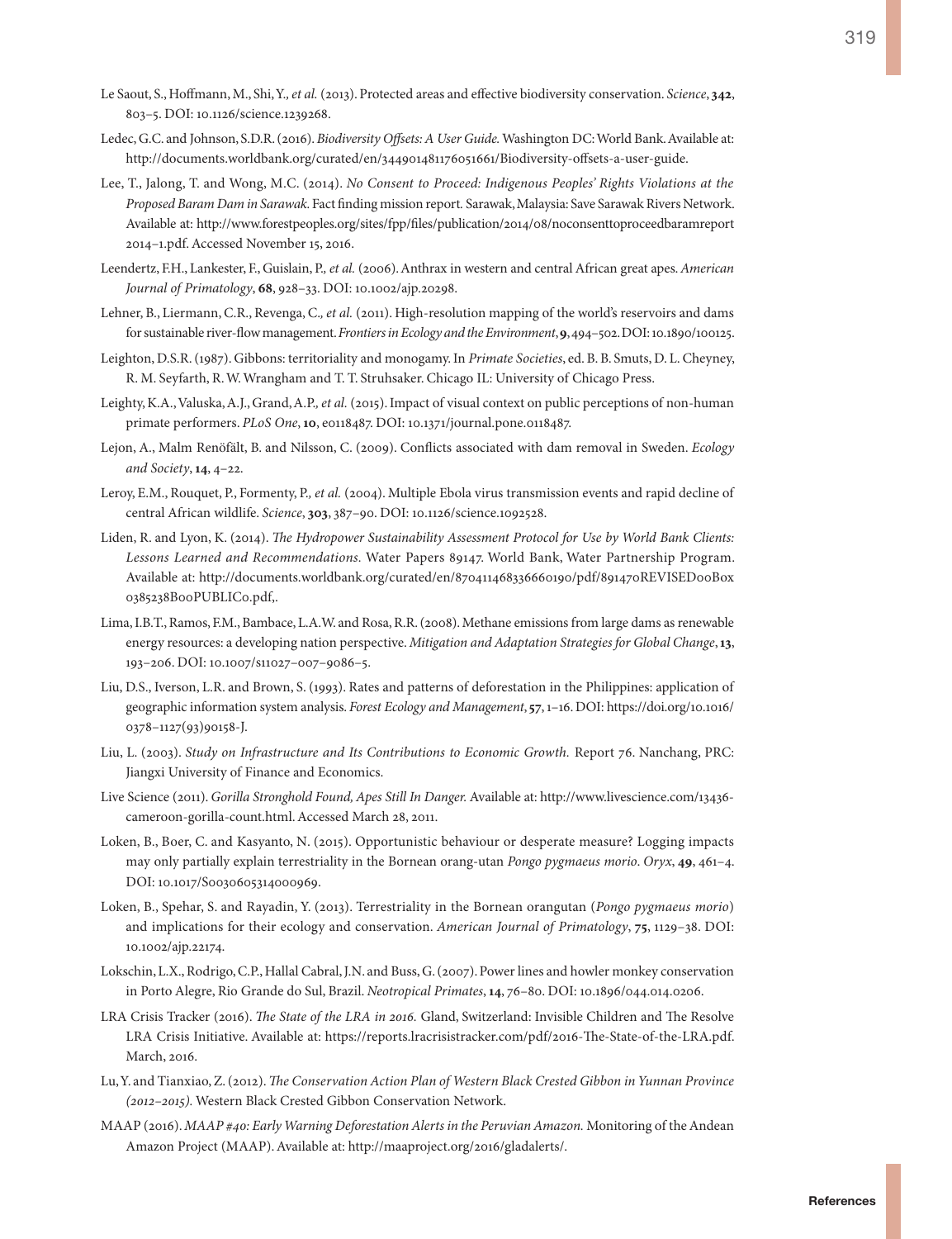- MAAP (n.d.). *Methodology.* Monitoring of the Andean Amazon Project (MAAP). Available at: [http://maaproject.](http://maaproject.org/methodology) [org/methodology](http://maaproject.org/methodology). Accessed February–March, 2017.
- MacArthur, R.H. and Wilson, E.O. (1967). *The Theory of Island Biogeography.* Princeton, NJ: Princeton University Press.
- Macfie, E.J. and Williamson, E.A. (2010). *Best Practice Guidelines for Great Ape Tourism.* Gland, Switzerland: International Union for Conservation of Nature Species Survival Commission (IUCN SSC), Primate Specialist Group.
- MacKay, F. (2017). *Indigenous Peoples' Rights and Conservation: Recent Developments in Human Rights Jurisprudence.* Moreton-in-Marsh, UK: Forest Peoples Programme. Available at: [http://www.forestpeoples.org/en/rights]( http://www.forestpeoples.org/en/rights-based-conservation/news-article/2017/indigenous-peoples-rights-and-conservation-recent)[based-conservation/news-article/2017/indigenous-peoples-rights-and-conservation-recent]( http://www.forestpeoples.org/en/rights-based-conservation/news-article/2017/indigenous-peoples-rights-and-conservation-recent).
- Mackinnon, J. (1974). The behaviour and ecology of wild orang-utans (*Pongo pygmaeus*). *Animal Behaviour*, **22**, 3–74. DOI: https://doi.org/10.1016/S0003–3472(74)80054–0.
- Magilligan, F., Graber, B., Nislow, K.*, et al.* (2016). River restoration by dam removal: enhancing connectivity at watershed scales. *Elementa: Science of the Anthropocene*, **4**, 1–14.
- Maiorano, L., Falcucci, A. and Boitani, L. (2008). Size-dependent resistance of protected areas to land-use change. *Proceedings of the Royal Society B: Biological Sciences*, **275**, 1297–304. DOI: 10.1098/rspb.2007.1756.
- Maisels, F., Bergl, R.A. and Williamson, E.A. (2016a). Gorilla gorilla *(errata version published in 2016). The IUCN Red List of Threatened Species 2016: e.T9404A102330408.* Gland, Switzerland: International Union for Conservation of Nature (IUCN). Available at: [http://www.iucnredlist.org/details/9404/0.](http://www.iucnredlist.org/details/9404/0)
- Maisels, F., Strindberg, S., Blake, S.*, et al.* (2013). Devastating decline of forest elephants in central Africa. *PLoS One*, **8**, e59469. DOI: 10.1371/journal.pone.0059469.
- Maisels, F., Strindberg, S., Breuer, T.*, et al.* (2016b). Gorilla gorilla *ssp.* gorilla*. The IUCN Red List of Threatened Species 2016: e.T9406A102328866.* Gland, Switzerland: International Union for Conservation of Nature (IUCN). Available at: <http://www.iucnredlist.org/details/9406/0>.
- Maldonado, O., Aveling, C., Cox, D., *et al*. (2012). *Grauer's Gorillas and Chimpanzees in Eastern Democratic Republic of Congo (Kahuzi-Biega, Maiko, Tayna and Itombwe Landscape): Conservation Action Plan 2012–2022.* Gland, Switzerland: International Union for Conservation of Nature (IUCN).
- Maldonado, O. and Fourrier, M. (2015). *Conservation Action Plan for Great Apes in Eastern Democratic Republic of the Congo — Revised version – March-July 2015.* Jane Goodall Institute, Ministry of Environment, Nature Conservation & Tourism and the ICCN.
- Mandle, L., Bryant, B.P., Ruckelshaus, M.*, et al.* (2016a). Entry points to considering ecosystem services within infrastructure planning: How to integrate conservation with development in order to aid them both. *Conservation Letters*, **9**, 221–7. DOI: 10.1111/conl.12201.
- Mandle, L., Wolny, S., Hamel, P.*, et al.* (2016b). *Natural Connections: How Natural Capital Supports Myanmar's People and Economy.* Washington DC: World Wide Fund for Nature (WWF).
- Mansoer, W.R. and Idral, A. (2015). *Geothermal resources development in Indonesia: a history*. Presented at: World Geothermal Congress 2015, April19–25, Melbourne, Australia.
- March, J.G., Benstead, J.P., Pringle, C.M. and Scatena, F.N. (2003). Damming tropical island streams: problems, solutions, and alternatives. *BioScience*, **53**, 1069–78. DOI: 10.1641/0006–3568(2003)053[1069:DTISPS]2.0.CO;2.
- Maron, M., Hobbs, R.J., Moilanen, A.*, et al.* (2012). Faustian bargains? Restoration realities in the context of biodiversity offset policies. *Biological Conservation*, **155**, 141–8. DOI: [https://doi.org/10.1016/j.biocon.2012.06.003.](https://doi.org/10.1016/j.biocon.2012.06.003)
- Marshall, A.J., Ancrenaz, M., Brearley, F.Q.*, et al.* (2009). The effects of forest phenology and floristics on populations of Bornean and Sumatran orangutans. In *Orangutans: Geographic Variation in Behavioral Ecology and Conservation*, ed. S. A. Wich, S. Utami Atmoko, T. Mitra Setia and C. P. Van Schaik. Oxford, UK: Oxford University Press, pp. 97–117.
- Marshall, A.J. and Leighton, M. (2006). How does food availability limit the population density of white-bearded gibbons? In *Feeding Ecology of the Apes*, ed. G. Hohmann, M. Robbins and C. Boesch. Cambridge, UK: Cambridge University Press, pp. 313–35.
- Marshall, A.J., Nardiyono, Engström, L.M.*, et al.* (2006). The blowgun is mightier than the chainsaw in determining population density of Bornean orangutans (*Pongo pygmaeus morio*) in the forests of East Kalimantan. *Biological Conservation*, **129**, 566–78. DOI: <https://doi.org/10.1016/j.biocon.2005.11.025>.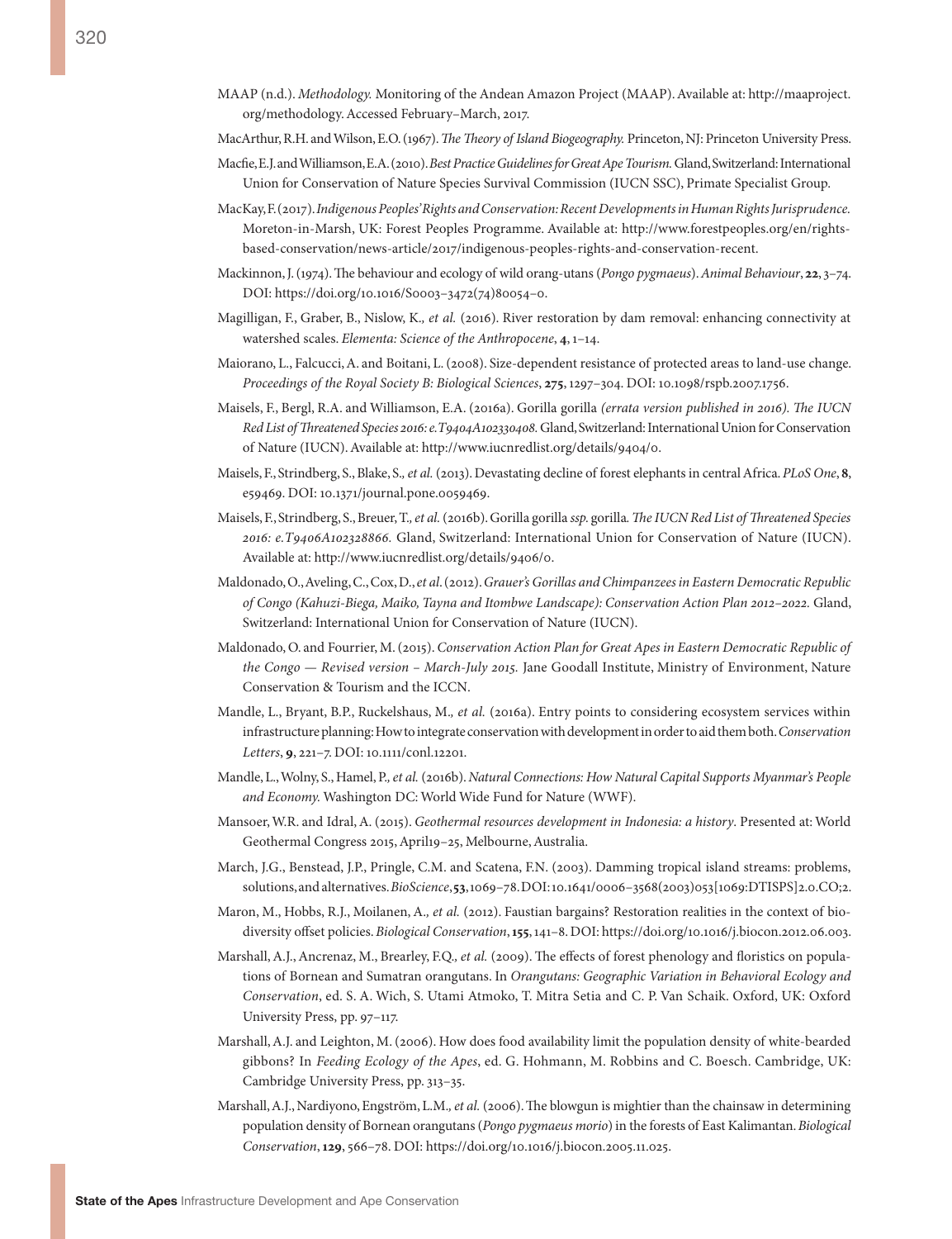Martinez-Alier, J. (2002). *The Environmentalism of the Poor.* Cheltenham, UK: Edward Elgar.

- Martini, M. (2013). Wildlife crime and corruption: in which way does corruption exacerbate the problem of poaching and illegal wildlife trade in southern Africa and how can anti-corruption contribute to the fight against it? *U4 Expert Answer*, **367**, February 15, 2013. U4 Anti-Corruption Resource Centre. Available at: [https://www.](https://www.transparency.org/files/content/corruptionqas/367_Wildlife_Crimes_and_Corruption.pdf) [transparency.org/files/content/corruptionqas/367\\_Wildlife\\_Crimes\\_and\\_Corruption.pdf.](https://www.transparency.org/files/content/corruptionqas/367_Wildlife_Crimes_and_Corruption.pdf)
- Mascia, M.B. and Pailler, S. (2011). Protected area downgrading, downsizing, and degazettement (PADDD) and its conservation implications. *Conservation Letters*, **4**, 9–20. DOI: 10.1111/j.1755–263X.2010.00147.x.
- Masi, S., Cipolletta, C. and Robbins, M.M. (2009). Western lowland gorillas (*Gorilla gorilla gorilla*) change their activity patterns in response to frugivory. *American Journal of Primatology*, **71**, 91–100. DOI: 10.1002/ajp.20629.
- Masi, S., Mundry, R., Ortmann, S.*, et al.* (2015). The influence of seasonal frugivory on nutrient and energy intake in wild western gorillas. *PLoS One*, **10**, e0129254. DOI: 10.1371/journal.pone.0129254.
- Mason, M. (1999). *Environmental Democracy: A Contextual Approach.* London, UK: Earthscan Publications.
- Matsuzawa T, H.T., Sugiyama Y. (2011). *The Chimpanzees of Bossou and Nimba.* Tokyo, Japan: Springer.
- Max Planck Institute (n.d.-a). *A.P.E.S. Database.* Available at: [http://apesportal.eva.mpg.de/database/archiveTable.](http://apesportal.eva.mpg.de/database/archiveTable) Accessed October, 2017.
- Max Planck Institute (n.d.-b). *A.P.E.S. Portal Dashboard.* Munich, Germany: Max Planck Institute. Available at: [http://mapper.eva.mpg.de/status/tools/dashboard.](http://mapper.eva.mpg.de/status/tools/dashboard)
- Mbodiam, B. (2010). *Mines: Une Nouvelle Société à l'Assaut de l'Or à Bétaré Oya.* Cameroonvoice.com. Available at: <http://www.cameroonvoice.com/news/article-news-1954.html>.
- Mbodiam, B.R. (2016). Cameroon: onslought of more than 6000 fishermen on fish-filled waters of Lom Pangar Dam. *Business in Cameroon*, June 21, 2016. Available at: [www.businessincameroon.com/fish/2106–6317-cameroon](www.businessincameroon.com/fish/2106-6317-cameroon-onslought-of-more-than-6000-fishermen-on-fish-filled-waters-of-lom-pangar-dam)[onslought-of-more-than-6000-fishermen-on-fish-filled-waters-of-lom-pangar-dam.](www.businessincameroon.com/fish/2106-6317-cameroon-onslought-of-more-than-6000-fishermen-on-fish-filled-waters-of-lom-pangar-dam)
- McCarthy, J.F. (2000). *'Wild Logging': The Rise and Fall of Logging Networks and Biodiversity Conservation Projects on Sumatra's Rainforest Frontier.* Bogor, Indonesia: Center for International Forestry Research (CIFOR).
- McCarthy, J.F. (2002). Power and interest on Sumatra's rainforest frontier: clientelist coalitions, illegal logging and conservation in the Alas Valley. *Journal of Southeast Asian Studies*, **33**, 77–106. DOI: 10.1017/S0022463402000048.
- McCarthy, N. (2017). Solar employs more people in US electricity generation than oil, coal and gas combined*. Forbes Magazine Online*, January 25, 2017*.* Available at: [https://www.forbes.com/sites/niallmccarthy/2017/](https://www.forbes.com/sites/niallmccarthy/2017/01/25/u-s-solar-energy-employs-more-people-than-oil-coal-and-gas-combined-infographic/#47ac39f28000) [01/25/u-s-solar-energy-employs-more-people-than-oil-coal-and-gas-combined-infographic/#47ac39f28000.](https://www.forbes.com/sites/niallmccarthy/2017/01/25/u-s-solar-energy-employs-more-people-than-oil-coal-and-gas-combined-infographic/#47ac39f28000)
- McConkey, K.R. (2000). Primary seed shadow generated by gibbons in the rain forests of Barito Ulu, central Borneo. *American Journal of Primatology*, **52**, 13–29. DOI: 10.1002/1098–2345(200009)52:1<13::AID-AJP2>3.0.CO;2-Y.
- McConkey, K.R. (2005). The influence of gibbon primary seed shadows on post-dispersal seed fate in a lowland dipterocarp forest in central Borneo. *Journal of Tropical Ecology*, **21**, 255–62.
- McConkey, K.R. and Chivers, D.J. (2007). Influence of gibbon ranging patterns on seed dispersal distance and deposition site in a Bornean forest. *Journal of Tropical Ecology*, **23**, 269–75. DOI: 10.1017/S0266467407003999.
- McDavitt, B. (2016). *Ladders and Licenses: Fish Passages Play Role in Relicensing Hydroelectric Facilities.* Gloucester, MA: NOAA Fisheries. Available at: [https://www.greateratlantic.fisheries.noaa.gov/stories/2015/october/27\\_](https://www.greateratlantic.fisheries.noaa.gov/stories/2015/october/27_ladders_and_licenses__fish_passages_play_role_in_relicensing_hydroelectric_facilities.html?utm_source=Hydropower+Habitat+Story&utm_campaign=Hydropower&utm_medium=email) [ladders\\_and\\_licenses\\_\\_fish\\_passages\\_play\\_role\\_in\\_relicensing\\_hydroelectric\\_facilities.html?utm\\_source=](https://www.greateratlantic.fisheries.noaa.gov/stories/2015/october/27_ladders_and_licenses__fish_passages_play_role_in_relicensing_hydroelectric_facilities.html?utm_source=Hydropower+Habitat+Story&utm_campaign=Hydropower&utm_medium=email) [Hydropower+Habitat+Story&utm\\_campaign=Hydropower&utm\\_medium=email](https://www.greateratlantic.fisheries.noaa.gov/stories/2015/october/27_ladders_and_licenses__fish_passages_play_role_in_relicensing_hydroelectric_facilities.html?utm_source=Hydropower+Habitat+Story&utm_campaign=Hydropower&utm_medium=email). Accessed October 7, 2016.
- McGrew, W.C., Baldwin, P.J. and Tutin, C.E.G. (1981). Chimpanzees in a hot, dry and open habitat: Mt Assirik, Senegal, west Africa. *Journal of Human Evolution*, **10**, 227–44. DOI: [https://doi.org/10.1016/S0047–2484](https://doi.org/10.1016/S0047-2484 (81)80061-9) [\(81\)80061–9.](https://doi.org/10.1016/S0047-2484 (81)80061-9)
- McKenzie, E., Rosenthal, A., *et al.* (2012). *Developing Scenarios to Assess Ecosystem Service Tradeoffs: Guidance and Case Studies for InVEST Users.* Washington DC: World Wide Fund for Nature (WWF).
- McLennan, M.R. (2008). Beleaguered chimpanzees in the agricultural district of Hoima, western Uganda. *Primate Conservation*, **23**, 45–54.
- McLennan, M.R. and Asiimwe, C. (2016). Cars kill chimpanzees: case report of a wild chimpanzee killed on a road at Bulindi, Uganda. *Primates*, **57**, 377–88. DOI: 10.1007/s10329–016–0528–0.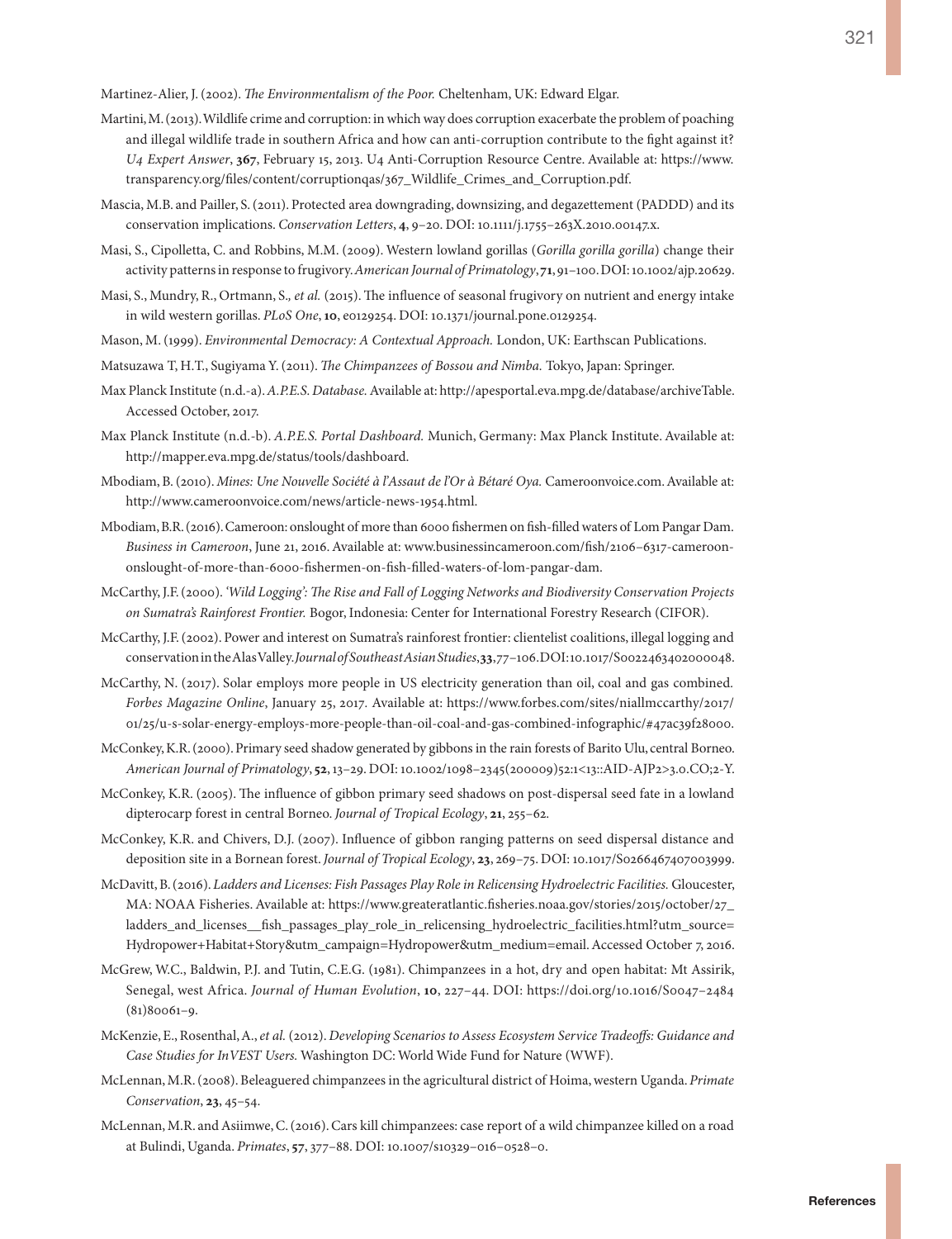- McLennan, M.R. and Ganzhorn, J.U. (2017). Nutritional characteristics of wild and cultivated foods for chimpanzees (*Pan troglodytes*) in agricultural landscapes. *International Journal of Primatology*, **38**, 122–50. DOI: 10.1007/ s10764–016–9940-y.
- McLennan, M.R. and Hill, C.M. (2012). Troublesome neighbours: changing attitudes towards chimpanzees (*Pan troglodytes*) in a human-dominated landscape in Uganda. *Journal for Nature Conservation*, **20**, 219–27. DOI: [https://doi.org/10.1016/j.jnc.2012.03.002.](https://doi.org/10.1016/j.jnc.2012.03.002)
- McLennan, M.R. and Hockings, K.J. (2016). The aggressive apes? Causes and contexts of great ape attacks on local persons. In *Problematic Wildlife: A Cross-Disciplinary Approach*, ed. F. M. Angelici. Cham, Switzerland: Springer, pp. 373–94. DOI: 10.1007/978–3-319–22246–2\_18. Available at: [https://doi.org/10.1007/978–3-319–22246–2\\_18.](https://doi.org/10.1007/978-3-319-22246-2_18)
- McRae, B.H., Dickson, B.G., Keitt, T.H. and Shah, V.B. (2008). Using circuit theory to model connectivity in ecology, evolution, and conservation. *Ecology*, **89**, 2712–24. DOI: 10.1890/07–1861.1.
- MCRB (2016). *Environmental Impact Assessment Procedures.* Yangon, Myanmar: Myanmar Centre for Responsible Business (MCRB). Available at: [http://www.myanmar-responsiblebusiness.org/resources/environmental](http://www.myanmar-responsiblebusiness.org/resources/environmental-impact-assessment-procedures.html)[impact-assessment-procedures.html](http://www.myanmar-responsiblebusiness.org/resources/environmental-impact-assessment-procedures.html).
- McSweeney, K., Nielsen, E.A., Taylor, M.J.*, et al.* (2014). Drug policy as conservation policy: narco-deforestation. *Science*, **343**, 489–90. DOI: 10.1126/science.1244082.
- MEA (2005). *Ecosystems and Human Well-Being: Synthesis.* Washington DC: Island Press. Millennium Ecosystem Assessment (MEA).
- Meehan, D. (2013). *The Mbalam–Nabeba Iron Ore Project: Developing Central Africa's Iron Ore Region*. Presentation by Sundance Resources Ltd. Presented at Cameroon Mining Forum (CIMEC) 2013. Available at: [https://](https://cameroonminingopportunities.files.wordpress.com/2013/12/presentation-acc80-cimec-d-meehan-presentation-cameroon-mining-forum-2013.pdf) [cameroonminingopportunities.files.wordpress.com/2013/12/presentation-acc80-cimec-d-meehan-presentation](https://cameroonminingopportunities.files.wordpress.com/2013/12/presentation-acc80-cimec-d-meehan-presentation-cameroon-mining-forum-2013.pdf)[cameroon-mining-forum-2013.pdf](https://cameroonminingopportunities.files.wordpress.com/2013/12/presentation-acc80-cimec-d-meehan-presentation-cameroon-mining-forum-2013.pdf).
- Megevand, C. (2013). *Deforestation Trends in the Congo Basin: Reconciling Economic Growth and Forest Protection.* Washington DC: World Bank.
- Meijaard, E., Abram, N.K., Wells, J.A.*, et al.* (2013). People's perceptions about the importance of forests on Borneo. *PLoS One*, **8**, e73008. DOI: 10.1371/journal.pone.0073008.
- Meijaard, E., Albar, G., Nardiyono*, et al.* (2010a). Unexpected ecological resilience in Bornean orangutans and implications for pulp and paper plantation management. *PLoS One*, **5**, e12813. DOI: 10.1371/journal.pone.0012813.
- Meijaard, E., Buchori, D., Hadiprakarsa, Y.*, et al.* (2011). Quantifying killing of orangutans and human-orangutan conflict in Kalimantan, Indonesia. *PLoS One*, **6**, e27491. DOI: 10.1371/journal.pone.0027491.
- Meijaard, E., Welsh, A., Ancrenaz, M.*, et al.* (2010b). Declining orangutan encounter rates from Wallace to the present suggest the species was once more abundant. *PLoS One*, **5**, e12042. DOI: 10.1371/journal.pone.0012042.
- Meijaard, E. and Wich, S. (2014). *Extractive Industries and Orangutans. Occasional Paper for State of the Apes, Volume 1.* Cambridge, UK: Arcus Foundation. Available at: [https://www.stateoftheapes.com/wp-content/uploads/2014/07/](https://www.stateoftheapes.com/wp-content/uploads/2014/07/Extractive-Industries-and-Orangutans1.pdf) [Extractive-Industries-and-Orangutans1.pdf.](https://www.stateoftheapes.com/wp-content/uploads/2014/07/Extractive-Industries-and-Orangutans1.pdf)
- METI (2015). *Infrastructure System Export Promotion Survey, 2014 Fiscal Year: Infrastructure and Mining* [in Japanese]. Tokyo, Japan: Ministry of Economy, Trade and Industry (METI).
- Milman, O. (2016). Mass chimpanzee transfer begins in effort to protect endangered species. *The Guardian*, September 9, 2016. Available at: [https://www.theguardian.com/world/2016/sep/09/georgia-chimpanzees](https://www.theguardian.com/world/2016/sep/09/georgia-chimpanzees-sanctuary-project-chimps-transfer)[sanctuary-project-chimps-transfer](https://www.theguardian.com/world/2016/sep/09/georgia-chimpanzees-sanctuary-project-chimps-transfer). Accessed October 2, 2016.
- MINFOF (2015). *Annual Report of the Deng Deng National Park.* Yaoundé, Cameroon: Ministère des Forêts et de la Faune (MINFOF).
- Mining Review Africa (2016). *Sundance Resources Secures New Funding for Mbalam Nabeba Development.* Rondebosch, South Africa: Mining Review Africa. Available at: [https://www.miningreview.com/news/](https://www.miningreview.com/news/sundance-resources-funding-for-mbalam-nabeba-development/) [sundance-resources-funding-for-mbalam-nabeba-development/.](https://www.miningreview.com/news/sundance-resources-funding-for-mbalam-nabeba-development/) Accessed November 25, 2016.
- Mitani, J.C. (2009). Male chimpanzees form enduring and equitable social bonds. *Animal Behaviour*, **77**, 633–40. DOI: <https://doi.org/10.1016/j.anbehav.2008.11.021>.
- Mitani, J.C., Watts, D.P. and Amsler, S.J. (2010). Lethal intergroup aggression leads to territorial expansion in wild chimpanzees. *Current Biology*, **20**, R507-8. DOI: https://doi.org/10.1016/j.cub.2010.04.021.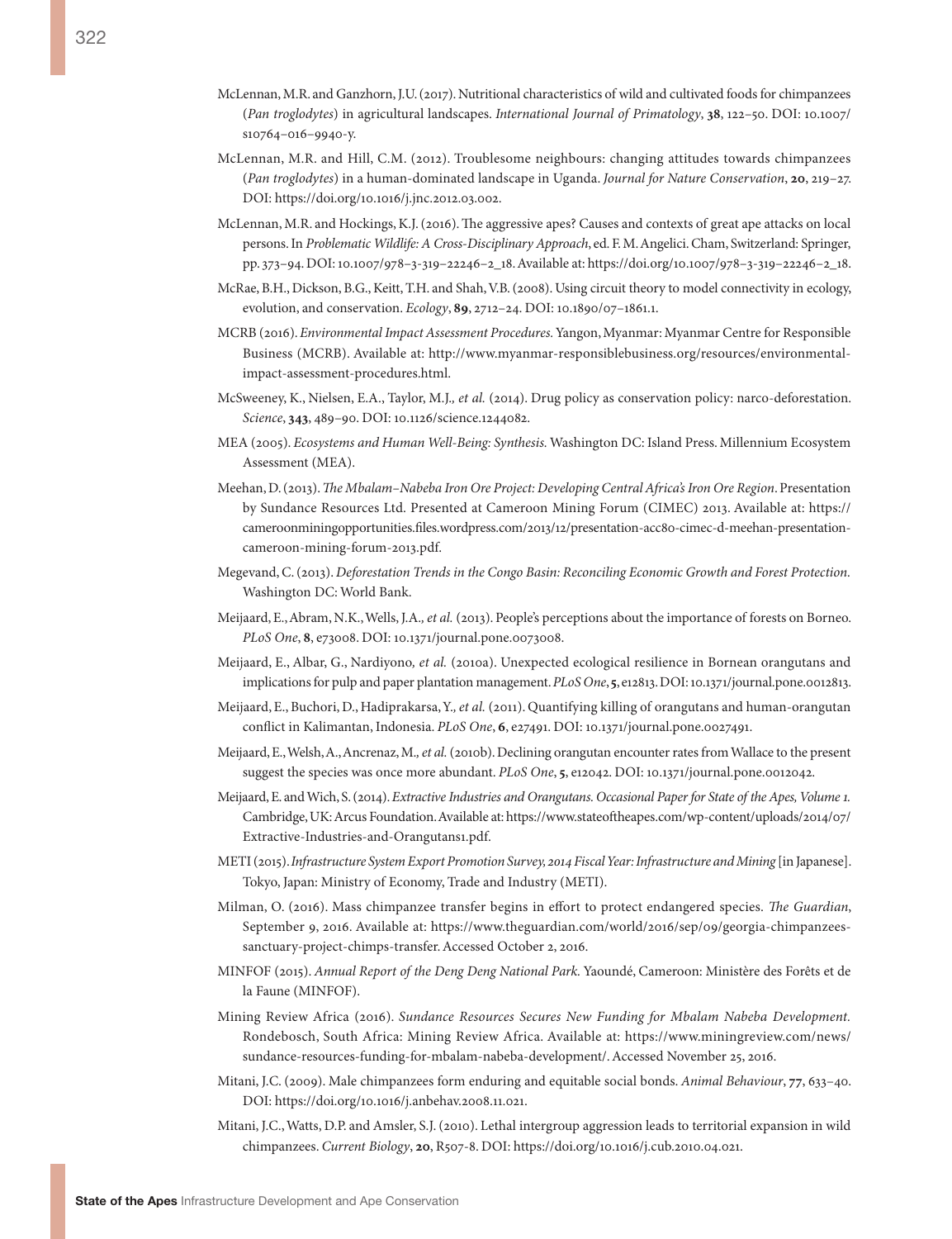- Mitchard, E. (2012). Are Cameroon's forests doomed? *Deforestationwatch*, October 23, 2012. Available at: [http://](http://deforestationwatch.wordpress.com/2012/10/23/are-cameroons-forests-doomed) [deforestationwatch.wordpress.com/2012/10/23/are-cameroons-forests-doomed.](http://deforestationwatch.wordpress.com/2012/10/23/are-cameroons-forests-doomed)
- Mitchell, M.W., Locatelli, S., Sesink Clee, P.R., Thomassen, H.A. and Gonder, M.K. (2015). Environmental variation and rivers govern the structure of chimpanzee genetic diversity in a biodiversity hotspot. *BMC Evolutionary Biology*, **15**, 1. DOI: 10.1186/s12862–014–0274–0.
- Mittermeier, R.A., Rylands, A.B. and Wilson, D.E., ed. (2013). *Handbook of the Mammals of the World. Volume 3: Primates*. Barcelona, Spain: Lynx Edicions.
- MLUD (2016). *Public Notice: Notice of Revocation of Rights of Occupancy for Public Purpose Land Use Act 1978. January 22.* Calabar, Nigeria: Ministry of Lands and Urban Development (MLUD), Government of Cross River State of Nigeria.
- MME (n.d.). *Mission and Values.* Littoral, Cameroun: Mississauga Mining & Exploration (MME). Available at: [http://mississaugamining.com/mission-and-values/.](http://mississaugamining.com/mission-and-values/) Accessed December, 2017.
- MNRT (2012). *Participatory Forest Management in Tanzania, Facts and Figures.* Dar es Salaam, Tanzania: Ministry of Natural Resources and Tourism of Tanzania (MNRT).
- MoC (2007). *Notice on the Release of 'A Guide for Chinese Enterprises on Sustainable Silviculture Overseas' by Ministry of Commerce and State Forestry Administration.* Beijing, PRC: Ministry of Commerce (MoC) of the People's Republic of China. Available at: [http://www.mofcom.gov.cn/aarticle/b/g/200712/20071205265858.html.](http://www.mofcom.gov.cn/aarticle/b/g/200712/20071205265858.html)
- MoC (2014). *Statistical Bulletin of China's Outward Foreign Direct Investment.* Beijing, PRC: Ministry of Commerce (MoC) of the People's Republic of China, China Statistics Press.
- MoC (2016a). *Officials Talk about China's Overseas Investment and Cooperation in 2015.* Beijing, PRC: Ministry of Commerce (MoC) of the People's Republic of China. Available at: [http://www.mofcom.gov.cn/article/ae/ai/](http://www.mofcom.gov.cn/article/ae/ai/201601/20160101235603.shtml) [201601/20160101235603.shtml](http://www.mofcom.gov.cn/article/ae/ai/201601/20160101235603.shtml).
- MoC (2016b). *Statistical Bulletin of China's Outward Foreign Direct Investment.* Beijing, PRC: Ministry of Commerce (MoC) of the People's Republic of China, China Statistics Press.
- MoC (2016c). *Statistical Bulletin of China's Outward Foreign Direct Investment.* [in Chinese]. Beijing, PRC: Ministry of Commerce (MoC) of the People's Republic of China, China Statistics Press.
- Modus Aceh (2016). *Kenapa harus ngotot proyek PT Hitay Panas Energy di Lapangan Kafi.* Banda Aceh, Indonesia: Modus Aceh. Available at: [http://www.modusaceh.co/news/kenapa-harus-ngotot-proyek-pt-hitay-panas](http://www.modusaceh.co/news/kenapa-harus-ngotot-proyek-pt-hitay-panas-energy-di-lapangan-kafi/index.html)[energy-di-lapangan-kafi/index.html.](http://www.modusaceh.co/news/kenapa-harus-ngotot-proyek-pt-hitay-panas-energy-di-lapangan-kafi/index.html)
- Moehrenschlager, A., Shier, D.M., Moorhouse, T.P. and Stanley Price, M.R. (2013). Righting past wrongs and ensuring the future: challenges and opportunities for effective reintroductions amidst a biodiversity crisis. In *Key Topics in Conservation Biology 2*, ed. D. W. MacDonald and K. Willis. John Wiley & Sons, pp. 405–29. DOI: 10.1002/ 9781118520178.ch22. Available at: [http://dx.doi.org/10.1002/9781118520178.ch22.](http://dx.doi.org/10.1002/9781118520178.ch22)
- Molina, S., Cerdas Vegas, G., Jarrín Hidalgo, S., Torres, V. and Rivasplata Cabrera, F. (2015). *De IIRSA a COSIPLAN, Cambios y Continuidades. Boletín No. 2.* La Paz, Bolivia: Centro de Estudios para el Desarrollo Laboral y Agrario (CEDLA).
- Molur, S., Walker, S., Islam, A., *et al*., ed. (2005). *Conservation of Western Hoolock Gibbon (*Hoolock hoolock hoolock*) in India and Bangladesh*. Coimbatore, India: Zoo Outreach Organisation/CBSG-South Asia.
- Mongabay (2016a). Controversial dam officially cancelled in Borneo after Indigenous protests. *Mongabay*, March, 2016. Available at: [https://news.mongabay.com/2016/03/controversial-dam-officially-canceled-in-borneo](https://news.mongabay.com/2016/03/controversial-dam-officially-canceled-in-borneo-after-indigenous-protests/)[after-indigenous-protests/.](https://news.mongabay.com/2016/03/controversial-dam-officially-canceled-in-borneo-after-indigenous-protests/) Accessed September 14, 2017.
- Mongabay (2016b). Palm oil giant defends its deforestation in Gabon, points to country's 'right to develop'. *Mongabay*, December, 2016. Available at: [https://news.mongabay.com/2016/12/palm-oil-giant-defends-its](https://news.mongabay.com/2016/12/palm-oil-giant-defends-its-deforestation-in-gabon-points-to-countrys-right-to-develop/)[deforestation-in-gabon-points-to-countrys-right-to-develop/.](https://news.mongabay.com/2016/12/palm-oil-giant-defends-its-deforestation-in-gabon-points-to-countrys-right-to-develop/)
- MONUSCO (2015). *North Kivu.* Kinshasa, RDC: Mission de l'Organisation des Nations Unies pour la Stabilisation en République démocratique du Congo (MONUSCO). Available at: [https://monusco.unmissions.org/sites/](https://monusco.unmissions.org/sites/default/files/north_kivu.factsheet.eng_.pdf) [default/files/north\\_kivu.factsheet.eng\\_.pdf.](https://monusco.unmissions.org/sites/default/files/north_kivu.factsheet.eng_.pdf)
- Moore, P., Prompinchompoo, C. and Beastall, C.A. (2016). *CITES Implementation in Thailand: A Review of the Legal Regime Governing the Trade in Great Apes and Gibbons and Other CITES-Listed Species.* Selangor, Malaysia: TRAFFIC.

Moorthy, E. (1997). With the Karen on the Thai border. *Wall Street Journal*.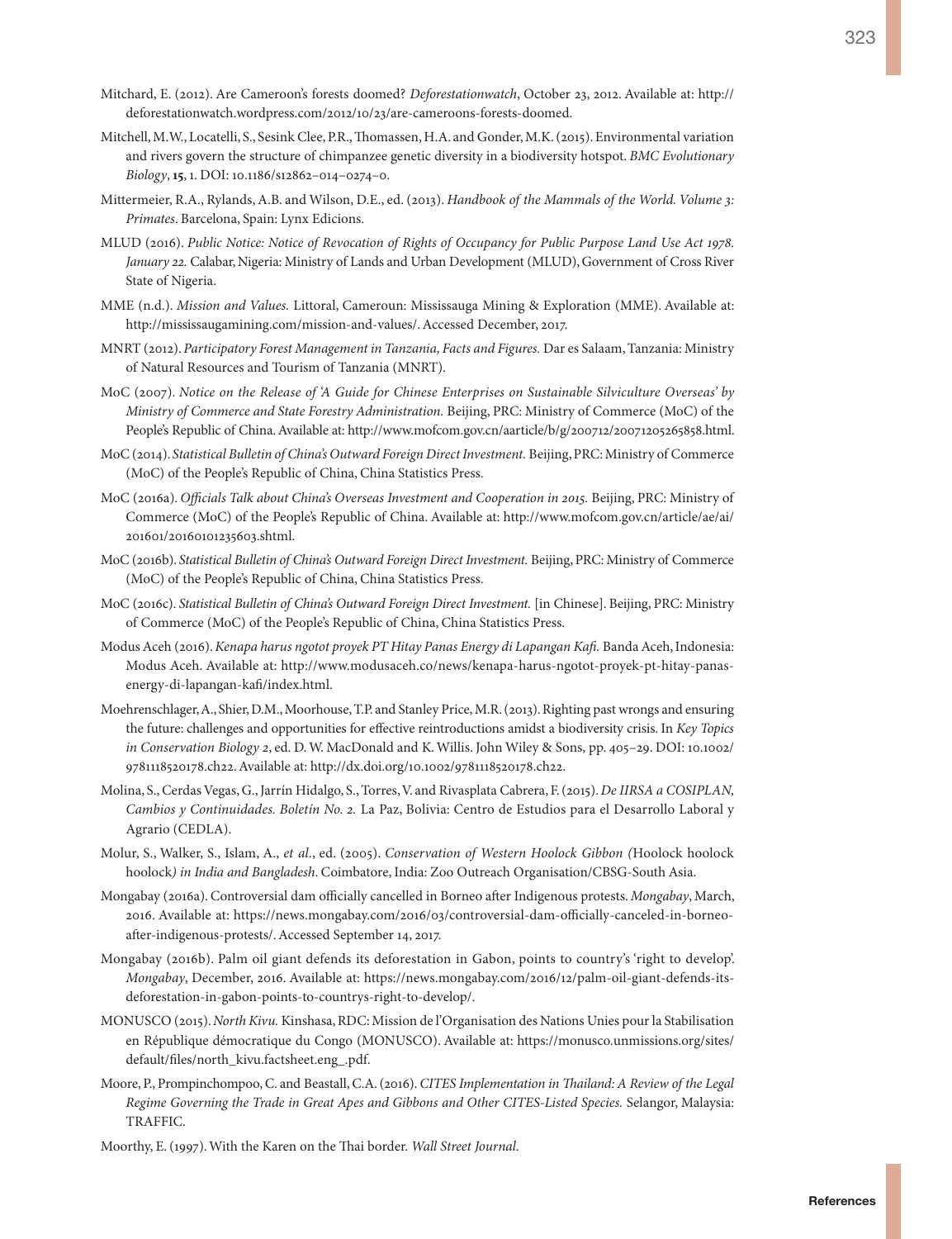- Morgan, B., Adeleke, A., Bassey, T.*, et al.* (2011). *Regional Action Plan for the Conservation of the Nigeria-Cameroon Chimpanzee (*Pan troglodytes ellioti*).* New York, NY: International Union for Conservation of Nature Species Survival Commission (IUCN SSC), Primate Specialist Group and Zoological Society of San Diego, CA. Available at: [http://static1.1.sqspcdn.com/static/f/1200343/20456353/1348922758247/NCCAP.pdf?token=whcKSia0%2F](http://static1.1.sqspcdn.com/static/f/1200343/20456353/1348922758247/NCCAP.pdf?token=whcKSia0%2F%2BabiK74%2BLfCDsBQPMc%3D) [%2BabiK74%2BLfCDsBQPMc%3D](http://static1.1.sqspcdn.com/static/f/1200343/20456353/1348922758247/NCCAP.pdf?token=whcKSia0%2F%2BabiK74%2BLfCDsBQPMc%3D).
- Morgan, D. and Sanz, C. (2006). Chimpanzee feeding ecology and comparisons with sympatric gorillas in the Goualougo Triangle, Republic of Congo. In *Primates: Feeding Ecology in Apes and Other Primates: Ecological, Physiological, and Behavioural Aspects*, ed. G. Hohmann, M. M. Robbins and C. Boesch. [Cambridge Studies in](https://www.nhbs.com/series/cambridge-studies-in-biological-and-evolutionary-anthropology) [Biological and Evolutionary Anthropology,](https://www.nhbs.com/series/cambridge-studies-in-biological-and-evolutionary-anthropology) **48** Cambridge, UK: Cambridge University Press, pp. 97–122.
- Morgan, D. and Sanz, C. (2007). *Best Practice Guidelines for Reducing the Impact of Commercial Logging on Great Apes in Western Equatorial Africa.* Gland, Switzerland: International Union for Conservation of Nature Species Survival Commission (IUCN SSC), Primate Specialist Group.
- Morgan, D., Sanz, C., Onononga, J.R. and Strindberg, S. (2006). Ape abundance and habitat use in the Goualougo Triangle, Republic of Congo. *International Journal of Primatology*, **27**, 147–79. DOI: 10.1007/s10764–005–9013–0.
- Morrogh-Bernard, H., Husson, S., Page, S.E. and Rieley, J.O. (2003). Population status of the Bornean orang-utan (*Pongo pygmaeus*) in the Sebangau peat swamp forest, Central Kalimantan, Indonesia. *Biological Conservation*, **110**, 141–52. DOI: https://doi.org/10.1016/S0006–3207(02)00186–6.
- Mosse, D. (2005). *Cultivating Development: An Ethnography of Aid Policy and Practice.* London, UK: Pluto Press.
- Moutinho Sá, R.M., Ferreira da Silva, M., Sousa, F.M. and Minhós, T. (2012). The trade and ethnobiological use of chimpanzee body parts in Guinea-Bissau. *TRAFFIC Bulletin*, **24**, 31–4.
- Moyer, D., Plumptre, A.J., Pintea, L., *et al.* (2006). *Surveys of Chimpanzees and Other Biodiversity in Western Tanzania*. Arlington, VA: United States Fish and Wildlife Service (USFWS).
- Muehlenbein, M.P. and Ancrenaz, M. (2009). Minimizing pathogen transmission at primate ecotourism destinations: the need for input from travel medicine. *Journal of Travel Medicine*, **16**, 229–32. DOI: 10.1111/j.1708–8305. 2009.00346.x.
- Mueller, N.D., Gerber, J.S., Johnston, M.*, et al.* (2012). Closing yield gaps through nutrient and water management. *Nature*, **490**, 254. DOI: 10.1038/nature11420. Available at: [https://www.nature.com/articles/nature11420](https://www.nature.com/articles/nature11420#supplementary-information) [#supplementary-information.](https://www.nature.com/articles/nature11420#supplementary-information)
- Mulavwa, M.N., Yangozene, K., Yamba-Yamba, M.*, et al.* (2010). Nest groups of wild bonobos at Wamba: selection of vegetation and tree species and relationships between nest group size and party size. *American Journal of Primatology*, **72**, 575–86. DOI: 10.1002/ajp.20810.
- Murai, M., Ruffler, H., Berlemont, A.*, et al.* (2013). Priority areas for large mammal conservation in Equatorial Guinea. *PLoS One*, **8**, e75024. DOI: 10.1371/journal.pone.0075024.
- Myers, N. (1998). Lifting the veil on perverse subsidies. *Nature*, **392**, 327. DOI: 10.1038/32761.
- Myers, N., Mittermeier, R.A., Mittermeier, C.G., da Fonseca, G.A.B. and Kent, J. (2000). Biodiversity hotspots for conservation priorities. *Nature*, **403**, 853. DOI: 10.1038/35002501. Available at: [https://www.nature.com/](https://www.nature.com/articles/35002501#supplementary-information) [articles/35002501#supplementary-information.](https://www.nature.com/articles/35002501#supplementary-information)
- Nater, A., Mattle-Greminger, M.P., Nurcahyo, A.*, et al.* (2017). Morphometric, behavioral, and genomic evidence for a new orangutan species. *Current Biology*, **27**, 3487–98. DOI: 10.1016/j.cub.2017.09.047.
- Natural Capital Coalition (2016). *Natural Capital Protocol.* National Capital Coalition. Available at: [http://natural](http://naturalcapitalcoalition.org/protocol/) [capitalcoalition.org/protocol/](http://naturalcapitalcoalition.org/protocol/).
- Natural Capital Coalition (n.d.). *Natural Capital Coalition.* Natural Capital Coalition. Available at: [http://natural](http://naturalcapitalcoalition.org/) [capitalcoalition.org/.](http://naturalcapitalcoalition.org/)
- Naughton-Treves, L. (1997). Farming the forest edge: vulnerable places and people around Kibale National Park, Uganda. *Geographical Review*, **87**, 27–46. DOI: 10.1111/j.1931–0846.1997.tb00058.x.
- NBS (n.d.). *China's National Statistics.* Beijing, PRC: National Bureau of Statistics of China (NBS). Available at: <http://data.stats.gov.cn/index.htm>. Accessed July 6, 2017.
- NCFA (n.d.). *Natural Capital Finance Alliance.* Natural Capital Finance Alliance (NCFA). Available at: [http://www.](http://www.naturalcapitaldeclaration.org) [naturalcapitaldeclaration.org.](http://www.naturalcapitaldeclaration.org)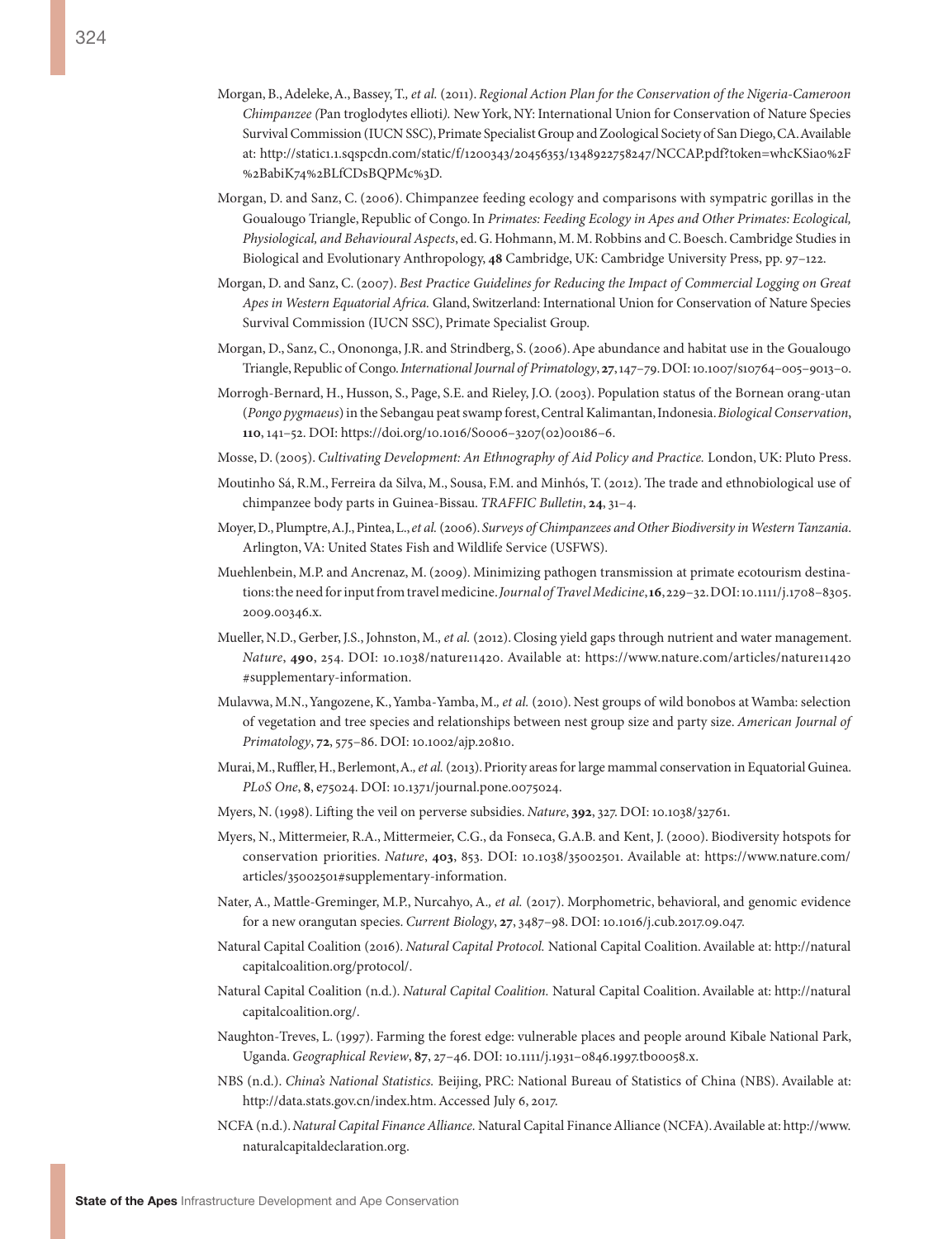- Ndobe, S.N. and Klemm, J. (2014). *The Lom Pangar Hydropower Dam Project. Evaluating the Project's Impacts within the Framework of the World Bank Safeguard Policies. Lessons for the World Bank Safeguards Review.* March. Synchronicity Earth.
- Ndobe, S.N. and Mantzel, K. (2014). *Deforestation, REDD and Takamanda National Park in Cameroon: A Case Study.* Forest Peoples Programme (FPP) and Umverteilen.
- Nellemann, C. and Newton, A. (2002). *The Great Apes, The Road Ahead: A GLOBIO Perspective on the Impacts of Infrastructure Development on the Great Apes.* United Nations Environment Programme (UNEP), GRID-Arendal, World Conservation Monitoring Centre. Available at: [http://www.globio.info/downloads/249/](http://www.globio.info/downloads/249/Great+Apes+-+The+Road+Ahead.pdf) [Great+Apes+-+The+Road+Ahead.pdf.](http://www.globio.info/downloads/249/Great+Apes+-+The+Road+Ahead.pdf)
- Nelson, A. (2008). *Travel Time to Major Cities: A Global Map of Accessibility.* Luxembourg, Luxembourg: Publications Office of the European Union. DOI: 10.2788/95835.
- Nelson, A. and Chomitz, K.M. (2011). Effectiveness of strict vs. multiple use protected areas in reducing tropical forest fires: a global analysis using matching methods. *PLoS One*, **6**, e22722. DOI: 10.1371/journal.pone.0022722.
- Nelson, J. (2007). *Securing Indigenous Land Rights in the Cameroon Oil Pipeline Zone.* Moreton-in-Marsh, UK: Forest Peoples Programme. Available at: [http://www.forestpeoples.org/sites/fpp/files/publication/2010/08/cameroon](http://www.forestpeoples.org/sites/fpp/files/publication/2010/08/cameroonpipelinejul07lowreseng.pdf) [pipelinejul07lowreseng.pdf](http://www.forestpeoples.org/sites/fpp/files/publication/2010/08/cameroonpipelinejul07lowreseng.pdf).
- Nelson, J., Kenrick J. and Jackson, D. (2001). *Report on a Consultation with Bagyeli Pygmy Communities Impacted by the Chad-Cameroon Oil-Pipeline Project.* Moreton-in-Marsh, UK: Forest Peoples Programme. Available at: <http://www.forestpeoples.org/sites/fpp/files/publication/2010/07/ccpbagyeliconsultmay01eng.pdf>.
- NEPAD (n.d.). *New Partnership for Africa's Development.* Midrand, South Africa: New Partnership for Africa's Development (NEPAD). Available at:<http://www.nepad.org/>. Accessed January 20, 2017.
- Ngano, G. (2010). Three nations, one conservation complex. *ITTO Tropical Forest Update*, **20**, 11–3.
- Ngoprasert, D., Lynam, A.J. and Gale, G.A. (2017). Effects of temporary closure of a national park on leopard movement and behaviour in tropical Asia. *Mammalian Biology*, **82**, 65–73. DOI: [https://doi.org/10.1016/j.mambio.](https://doi.org/10.1016/j.mambio. 2016.11.004) [2016.11.004.](https://doi.org/10.1016/j.mambio. 2016.11.004)
- Nguiffo, S. (2016). *La cartographie participative et le droit des espaces et des ressources au Cameroun*. Presented at: RRI Land Tenure Facility workshop, February 29, 2016, Yaoundé, Cameroon.
- Nguiffo, S. and Djeukam, R. (2008). Using the law as a tool to secure the land rights of indigenous communities in southern Cameroon. In *Legal Empowerment in Practice: Using Legal Tools to Secure Land Rights in Africa*, ed. L. Cotula and P. Mathieu. London, UK: International Institute for Environment and Development (IIED), pp. 29–44. Available at: [http://pubs.iied.org/pdfs/12552IIED.pdf.](http://pubs.iied.org/pdfs/12552IIED.pdf)
- Nguiffo, S., Kenfack, P.E., Mballa, N. (2009). *Historical and Contemporary Land Laws and their Impact on Indigenous Peoples' Land Rights in Cameroon. Report No. 2. Land Rights and the Forest Peoples of Africa: Historical, Legal and Anthropological Perspectives.* Moreton-in-Marsh, UK: Forest Peoples Programme (FFP).
- Nijman, V. (2009). *An Assessment of Trade in Gibbons and Orang-Utans in Sumatra, Indonesia.* Selangor, Malaysia: TRAFFIC Southeast Asia.
- Nijman, V. and Geissmann, T. (2008). Symphalangus syndactylus*. The IUCN Red List of Threatened Species 2008: e.T39779A10266335.* Available at: [http://dx.doi.org/10.2305/IUCN.UK.2008.RLTS.T39779A10266335.en.](http://dx.doi.org/10.2305/IUCN.UK.2008.RLTS.T39779A10266335.en) Accessed December 11, 2016.
- Noam, Z. (2007). Eco-authoritarian conservation and ethnic conflict in Burma. *Policy Matters: Conservation and Human Rights*, **15**. Available at: [http://lib.icimod.org/record/13286/files/1734.pdf.](http://lib.icimod.org/record/13286/files/1734.pdf)
- Normand, E. and Boesch, C. (2009). Sophisticated Euclidean maps in forest chimpanzees. *Animal Behaviour*, **77**, 1195–201. DOI: [https://doi.org/10.1016/j.anbehav.2009.01.025.](https://doi.org/10.1016/j.anbehav.2009.01.025)
- Nuno, A. and St John, F.A.V. (2015). How to ask sensitive questions in conservation: a review of specialized questioning techniques. *Biological Conservation*, **189**, 5–15. DOI: [https://doi.org/10.1016/j.biocon.2014.09.047.](https://doi.org/10.1016/j.biocon.2014.09.047)
- Oates, J.F. (1999). *Myth and Reality in the Rain Forest.* Berkeley, CA: University of California Press.
- Oates, J.F., Bergl, R.A. and Linder, J.M. (2004). Africa's Gulf of Guinea forests: biodiversity patterns and conservation priorities. *Advances in Applied Biodiversity Science*, **6**, 1–90.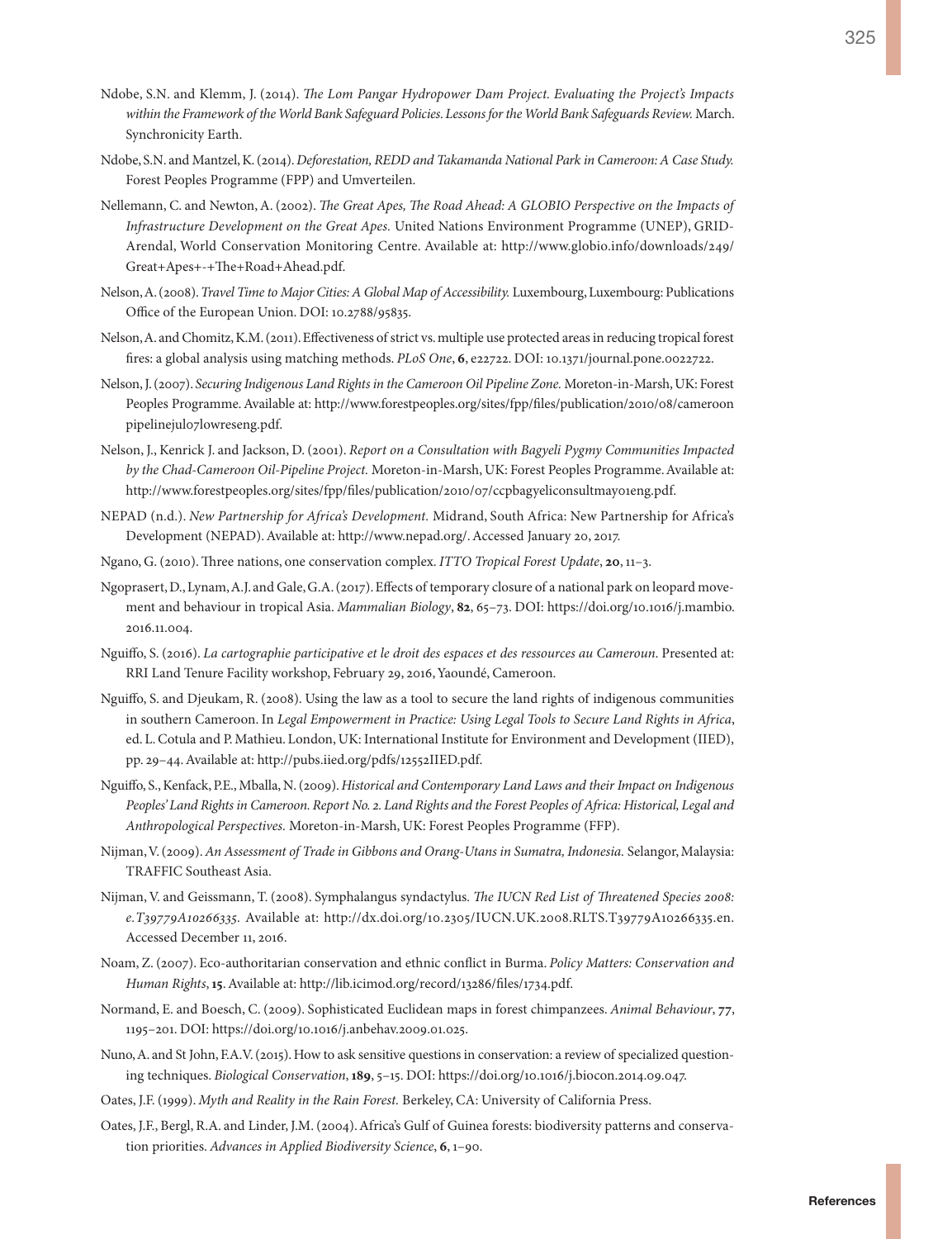- Oates, J.F., Sunderland-Groves, J.L., Bergl, R.*, et al.* (2007). *Regional Action Plan for the Conservation of the Cross River Gorilla (*Gorilla gorilla diehli*).* Gland, Switzerland: International Union for Conservation of Nature Species Survival Commission (IUCN SSC), and Arlington, VA: Primate Specialist Group and Conservation International.
- Oberndorf, R.B. (2012). *Legal Review of Recently Enacted Farmland Law and Vacant, Fallow and Virgin Lands Management Law: Improving the Legal and Policy Frameworks Relating to Land Management in Myanmar.* Forest Trends and Food Security Working Group's Land Core Group.
- Ocampo-Peñuela, N., Jenkins, C.N., Vijay, V., Li, B.V. and Pimm, S.L. (2016). Incorporating explicit geospatial data shows more species at risk of extinction than the current Red List. *Science Advances*, **2**. DOI: 10.1126/ sciadv.1601367.
- O'Connor, J.E., Duda, J.J. and Grant, G.E. (2015). 1000 dams down and counting. *Science*, **348**, 496–7. DOI: 10.1126/ science.aaa9204.
- OFI (n.d.). *Orangutan Care Center and Quarantine.* Orangutan Foundation International (OFI). Available at: <https://orangutan.org/occq/>. Accessed March, 21 2017.
- Ogawa, H., Yoshikawa, M. and Idani, G. (2014). Sleeping site selection by savanna chimpanzees in Ugalla, Tanzania. *Primates*, **55**, 269–82. DOI: 10.1007/s10329–013–0400–4.
- Ojeme, V. (2011). *Why Nigeria Is Underdeveloped, by Dowden.* Nigeria: Vanguard. Available at: [https://www.vanguard](https://www.vanguardngr.com/2011/09/why-nigeria-is-underdeveloped-by-dowden) [ngr.com/2011/09/why-nigeria-is-underdeveloped-by-dowden.](https://www.vanguardngr.com/2011/09/why-nigeria-is-underdeveloped-by-dowden)
- Okeke, F. (2013). *Land cover change analysis in the Afi-Mbe-Okwangwo landscape, Cross River State, Nigeria*. Wildlife Conservation Society, Nigeria Program. Report to CRSFC and UN-REDD.
- Olawoyin, O. (2017). Lagos is Nigeria's most indebted state with highest domestic, foreign debts. *Premium Times*, April 28, 2017. Available at: [http://www.premiumtimesng.com/regional/ssouth-west/229830-lagos-nigerias](http://www.premiumtimesng.com/regional/ssouth-west/229830-lagos-nigerias-indebted-state-highest-domestic-foreign-debts.html)[indebted-state-highest-domestic-foreign-debts.html](http://www.premiumtimesng.com/regional/ssouth-west/229830-lagos-nigerias-indebted-state-highest-domestic-foreign-debts.html).
- Ondoua Ondoua, G., Beodo Moundjim, E., Mambo Marindo, J.C.*, et al.* (2017). *An Assessment of Poaching and Wildlife Trafficking in the Garamba-Bili-Chinko Transboundary Landscape.* Cambridge, UK: TRAFFIC. Available at: [http://www.indiaenvironmentportal.org.in/files/file/Garamba-Bili-Chinko.pdf.](http://www.indiaenvironmentportal.org.in/files/file/Garamba-Bili-Chinko.pdf)
- OpenStreetMap (n.d.). *OpenStreetMap.* OpenStreetMap. Available at:<https://www.openstreetmap.org>. Accessed July 21, 2017.
- Opperman, J., Grill, G. and Hartmann, J. (2015). *The Power of River: Finding Balance Between Energy and Conservation in Hydropower Development.* Washington DC: The Nature Conservancy.
- Opperman, J., Hartmann, J. and Raepple, J. (2017). *The Power of Rivers: A Business Case.* Washington DC: The Nature Conservancy.
- Orangutan Appeal UK (n.d.). *Sepilok Orangutan Rehabilitation Centre.* Brockenhurst, UK: Orangutan Appeal UK. Available at: [https://www.orangutan-appeal.org.uk/about-us/sepilok-orangutan-rehabilitation-centre.](https://www.orangutan-appeal.org.uk/about-us/sepilok-orangutan-rehabilitation-centre) Accessed October 10, 2017.
- Orangutan SSP (n.d.). *Orangutan SSP Member Zoos.* Orangutan Species Survival Plan (SSP). Available at: [http://](http://www.orangutanssp.org/member-zoos.html) [www.orangutanssp.org/member-zoos.html](http://www.orangutanssp.org/member-zoos.html). Accessed September 30, 2016.
- Osterberg, P., Samphanthamit, P., Maprang, O., Punnadee, S. and Brockelman, W.Y. (2014). Population dynamics of a reintroduced population of captive-raised gibbons (*Hylobates lar*) on Phuket, Thailand. *Primate Conservation*, **28**, 179–88. DOI: 10.1896/052.028.0114.
- Ouyang, Z., Zheng, H., Xiao, Y.*, et al.* (2016). Improvements in ecosystem services from investments in natural capital. *Science*, **352**, 1455–9. DOI: 10.1126/science.aaf2295.
- Owono, J.C. (2001). Case study 8 Cameroon Campo Ma'an the extent of Bagyeli Pygmy involvement in the development and management plan of the Campo Ma'an UTO. In *From Principles to Practice: Indigenous Peoples and Protected Areas in Africa*, ed. J. Nelson and L. Hossack, pp. 243–68. Available at: [http://www.forestpeoples.](http://www.forestpeoples.org/sites/fpp/files/publication/2010/08/camerooncampomaaneng.pdf) [org/sites/fpp/files/publication/2010/08/camerooncampomaaneng.pdf](http://www.forestpeoples.org/sites/fpp/files/publication/2010/08/camerooncampomaaneng.pdf).
- Oxfam, ILC and RRI (2016). *Common Ground: Securing Land Rights and Safeguarding the Earth.* Oxfam, International Land Coalition (ILC), and Rights and Resources Initiative (RRI). Available at: [https://rightsandresources.org/](https://rightsandresources.org/en/publication/global-call-common-ground/#.WlEexEx2tZU) [en/publication/global-call-common-ground/#.WlEexEx2tZU.](https://rightsandresources.org/en/publication/global-call-common-ground/#.WlEexEx2tZU) Accessed March 1, 2016.
- Pacca, S. and Horvath, A. (2002). Greenhouse gas emissions from building and operating electric power plants in the Upper Colorado River Basin. *Environmental Science and Technology*, **36**, 3194–200. DOI: 10.1021/es0155884.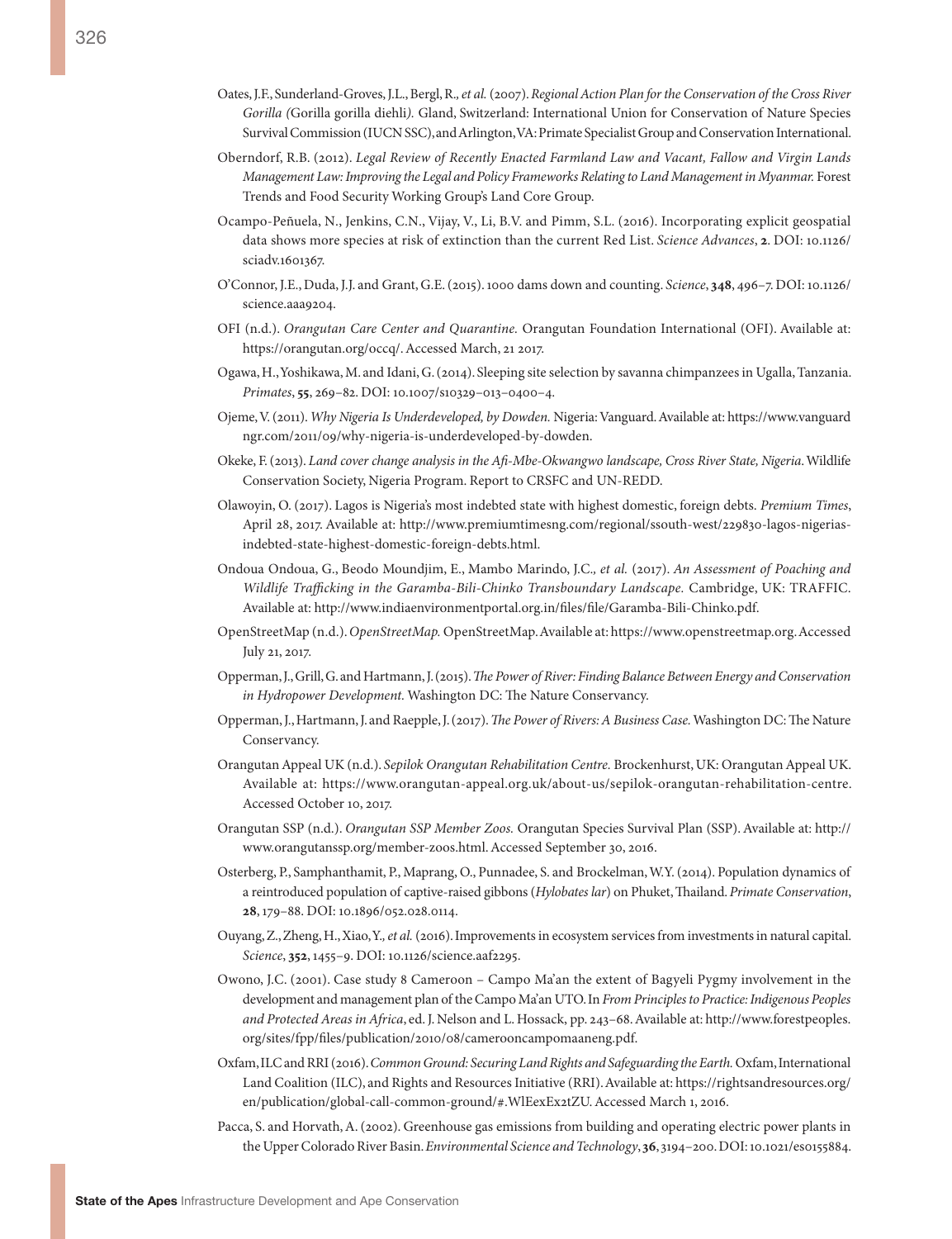- Palm, J. (2015). Fresh start for Liberian chimpanzees used for medical tests. *Reuters*. Available at: [http://www.reuters.](http://www.reuters.com/article/us-liberia-chimpanzees-idUSKBN0U61KP20151223) [com/article/us-liberia-chimpanzees-idUSKBN0U61KP20151223.](http://www.reuters.com/article/us-liberia-chimpanzees-idUSKBN0U61KP20151223) Accessed October 4, 2016.
- Palombit, R.A. (1992). *Pair bonds and monogamy in wild siamang (*Hylobates syndactylus*) and white-handed gibbons (*Hylobates lar*) in northern Sumatra.* PhD thesis. University of California.
- Palombit, R. (1994). Dynamic pair bonds in hylobatids: implications regarding monogamous social systems. *Behaviour*, **128**, 65–101. DOI: https://doi.org/10.1163/156853994X00055.
- Palombit, R.A. (1997). Inter- and intraspecific variation in the diets of sympatric siamang (*Hylobates syndactylus*) and lar gibbons (*Hylobates lar*). *Folia Primatologica*, **68**, 321–37.
- Panaligan, R. (2005). Another tragedy in Aceh: illegal logging. *Jakarta Post*, Available at: [https://www.seapa.org/](https://www.seapa.org/another-tragedy-in-aceh-illegal-logging/) [another-tragedy-in-aceh-illegal-logging/](https://www.seapa.org/another-tragedy-in-aceh-illegal-logging/).
- PASA (2015). *2015 census for African sanctuaries*. Portland, OR: Pan African Sanctuary Alliance (PASA). Unpublished report.
- PASA (2016a). *Operations Manual*, 2nd edn, December 2016*.* Portland, OR: Pan African Sanctuary Alliance (PASA). Available at: [https://www.pasaprimates.org/manuals-reports/.](https://www.pasaprimates.org/manuals-reports/)
- PASA (2016b). *US Fish & Wildlife Approves Exporting Chimps to UK Zoo in an Unprecedented 'Pay to Play' Scheme.* Portland, OR: Pan African Sanctuary Alliance (PASA). Available at: [https://www.pasaprimates.org/advocacy/](https://www.pasaprimates.org/advocacy/yerkes-wingham-update/) [yerkes-wingham-update/](https://www.pasaprimates.org/advocacy/yerkes-wingham-update/). Accessed October 27, 2016.
- Payne, J. (1988). *Orang-utan Conservation in Sabah.* Report 3759. Kuala Lumpur, Malaysia: World Wide Fund for Nature (WWF), Malaysia International.
- Percoco, M. (2014). Quality of institutions and private participation in transport infrastructure investment: evidence from developing countries. *Transportation Research Part A: Policy and Practice*, **70**, 50–8. DOI: [https://doi.](https://doi.org/10.1016/j.tra.2014.10.004) [org/10.1016/j.tra.2014.10.004](https://doi.org/10.1016/j.tra.2014.10.004).
- Perram, A. (2015). Consulting Study 10A: institutional framework governing the palm oil sector in Cameroon: a report on laws, regulations and practices. In *HCS+ Consulting Study 10: Overview of Existing Regulatory Mechanisms and Relevant Actors*. Available at: [http://www.simedarby.com/sustainability/clients/simedarby\\_](http://www.simedarby.com/sustainability/clients/simedarby_sustainability/assets/contentMS/img/template/editor/HCSReports/Consulting%20Report%2010.pdf) [sustainability/assets/contentMS/img/template/editor/HCSReports/Consulting%20Report%2010.pdf](http://www.simedarby.com/sustainability/clients/simedarby_sustainability/assets/contentMS/img/template/editor/HCSReports/Consulting%20Report%2010.pdf).
- Perram, A. (2016). *Behind the Veil: Transparency, Access to Information and Community Rights in Cameroon's Forestry Sector.* Moreton-in-Marsh, UK: Forest Peoples Programme. Available at: [http://www.forestpeoples.](http://www.forestpeoples.org/sites/fpp/files/publication/2016/06/behind-veil-artwork-english-web-1.pdf) [org/sites/fpp/files/publication/2016/06/behind-veil-artwork-english-web-1.pdf](http://www.forestpeoples.org/sites/fpp/files/publication/2016/06/behind-veil-artwork-english-web-1.pdf).
- PGM Nigeria (2016a). *Draft environmental impact assessment (EIA) report of the proposed Calabar–Ikom–Katsina Ala superhighway project.* Submitted to Federal Ministry of Environment. Abuja, Nigeria: Government of Cross River State, Nigeria.
- PGM Nigeria (2016b). *Final environmental impact assessment (EIA) report of the proposed Calabar–Ikom–Katsina Ala superhighway project.* Submitted to Federal Ministry of Environment. Abuja, Nigeria: Government of Cross River State, Nigeria.
- PGM Nigeria (2017). *Proposed Calabar-Ikom-Katsina Ala Superhighway project. Environmental impact assessment, May 2017.* Final report submitted to Federal Ministry of Environment, Abuja. PGM Nigeria.
- Phalan, B., Onial, M., Balmford, A. and Green, R.E. (2011). Reconciling food production and biodiversity conservation: land sharing and land sparing compared. *Science*, **333**, 1289–91. DOI: 10.1126/science.1208742.
- PIB (2016a). *New Delhi Resolution on Tiger Conservation Adopted: Third Asian Ministerial Conference on Tiger Conservation Concludes.* Press Information Bureau (PIB), Ministry of Environment and Forests, Government of India. Available at: [http://pib.nic.in/newsite/PrintRelease.aspx?relid=138879.](http://pib.nic.in/newsite/PrintRelease.aspx?relid=138879) April 14, 2016.
- PIB (2016b). *Pledge for Tiger Conservation.* Press Information Bureau (PIB) Government of India. Available at: <http://pib.nic.in/newsite/PrintRelease.aspx?relid=138879>.
- Piel, A.K., Cohen, N., Kamenya, S.*, et al.* (2015). Population status of chimpanzees in the Masito-Ugalla ecosystem, Tanzania. *American Journal of Primatology*, **77**, 1027–35. DOI: 10.1002/ajp.22438.
- Piel, A.K., Lenoel, A., Johnson, C. and Stewart, F.A. (2015). Deterring poaching in western Tanzania: the presence of wildlife researchers. *Global Ecology and Conservation*, **3**, 188–99. DOI: [https://doi.org/10.1016/j.gecco.2014.11.014.](https://doi.org/10.1016/j.gecco.2014.11.014)
- Planet (n.d.). *Planet.* San Francisco, CA: Planet Labs Inc. Available at: [https://www.planet.com.](https://www.planet.com) Accessed December, 2016–April, 2017.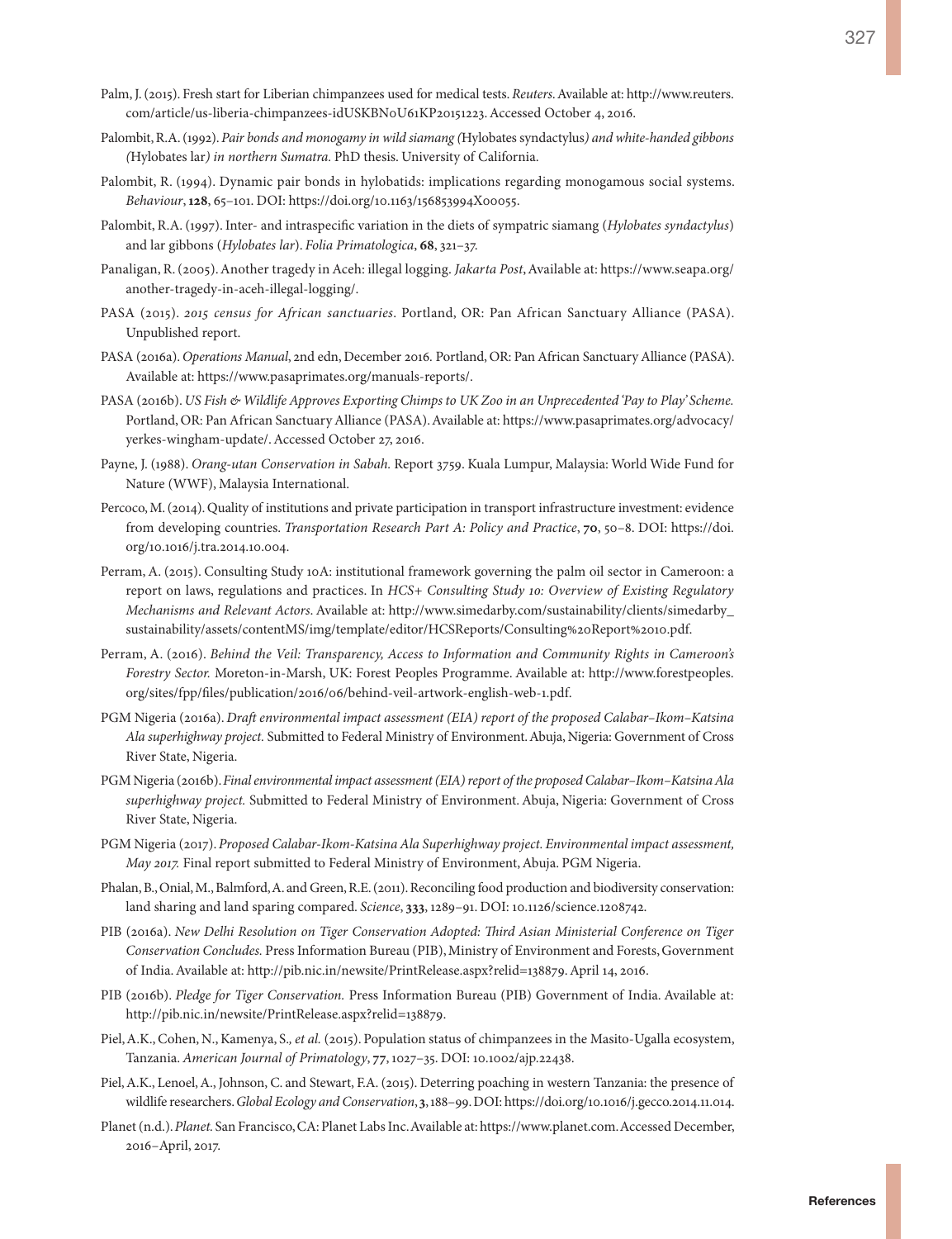- Planet Survey and CED (2003). *Extractive Industries and Respect for the World Bank Operational Directives vis-àvis Indigenous Peoples Case Study on the Implementation of the Chad-Cameroon Pipeline.* Planet Survey and Centre for Environment and Development (CED). Available at: [http://www.forestpeoples.org/sites/fpp/files/](http://www.forestpeoples.org/sites/fpp/files/publication/2010/08/eirinternatwshopcamerooncaseeng.pdf.) [publication/2010/08/eirinternatwshopcamerooncaseeng.pdf.](http://www.forestpeoples.org/sites/fpp/files/publication/2010/08/eirinternatwshopcamerooncaseeng.pdf.)
- Plumptre, A.J., Davenport, T.R.B., Behangana, M.*, et al.* (2007). The biodiversity of the Albertine Rift. *Biological Conservation*, **134**, 178–94. DOI: <https://doi.org/10.1016/j.biocon.2006.08.021>.
- Plumptre, A., Hart, J.A., Hicks, T.C.*, et al.* (2016a). Pan troglodytes *ssp.* schweinfurthii *(errata version published in 2016). The IUCN Red List of Threatened Species 2016: e.T15937A102329417.* Gland, Switzerland: International Union for Conservation of Nature (IUCN). Available at: [http://dx.doi.org/10.2305/IUCN.UK.2016–2.RLTS.](http://dx.doi.org/10.2305/IUCN.UK.2016-2.RLTS.T15937A17990187.en) [T15937A17990187.en](http://dx.doi.org/10.2305/IUCN.UK.2016-2.RLTS.T15937A17990187.en).
- Plumptre, A.J. and Johns, A.G. (2001). Changes in primate communities following logging disturbance. In *The Cutting Edge: Conserving Wildlife in Logged Tropical Forests*, ed. R. Fimbel, A. Grajal and J. G. Robinson. New York, NY: Columbia University Press, pp. 71–92.
- Plumptre, A.J., Nixon, S., Critchlow, R., *et al.* (2015). *Status of Grauer's gorilla and chimpanzees in Eastern Democratic Republic of Congo: historical and current distribution and abundance.* Report to Arcus Foundation, USAID and US Fish and Wildlife Service.
- Plumptre, A.J., Nixon, S., Kujirakwinja, D.K.*, et al.* (2016b). Catastrophic decline of world's largest primate: 80% loss of Grauer's gorilla (*Gorilla beringei graueri*) population justifies critically endangered status. *PLoS One*, **11**, e0162697. DOI: 10.1371/journal.pone.0162697.
- Plumptre, A.J., Reynolds, V. and Bakuneeta, C. (1997). *The effects of selective logging in monodominant tropical forest on biodiversity.* Report to Project R6057, Overseas Development Administration (ODA), London, UK.
- Plumptre, A., Robbins, M. and Williamson, E.A. (2016). Gorilla beringei*. The IUCN Red List of Threatened Species 2016: e.T39994A102325702.* Gland, Switzerland: International Union for Conservation of Nature (IUCN). Available at: <http://www.iucnredlist.org/details/39994/0>. Accessed November 15, 2016.
- Plumptre, A.J., Rose, R., Nangendo, G.*, et al.* (2010). *Eastern Chimpanzee (*Pan troglodytes schweinfurthii*): Status Survey and Conservation Action Plan 2010–2020.* Gland, Switzerland: International Union for Conservation of Nature Species Survival Commission (IUCN SSC), Primate Specialist Group.
- Poff, N.L., Allan, J.D., Bain, M.B.*, et al.* (1997). The natural flow regime. *BioScience*, **47**, 769–84. DOI: 10.2307/1313099.
- Pohlman, C.L., Turton, S.M. and Goosem, M. (2009). Temporal variation in microclimatic edge effects near powerlines, highways and streams in Australian tropical rainforest. *Agricultural and Forest Meteorology*, **149**, 84–95. DOI: [https://doi.org/10.1016/j.agrformet.2008.07.003.](https://doi.org/10.1016/j.agrformet.2008.07.003)
- Porter-Bolland, L., Ellis, E.A., Guariguata, M.R.*, et al.* (2012). Community managed forests and forest protected areas: an assessment of their conservation effectiveness across the tropics. *Forest Ecology and Management*, **268**, 6–17. DOI: <https://doi.org/10.1016/j.foreco.2011.05.034>.
- Poulsen, J.R., Clark, C.J., Mavah, G. and Elkan, P.W. (2009). Bushmeat supply and consumption in a tropical logging concession in northern Congo. *Conservation Biology*, **23**, 1597–608. DOI: 10.1111/j.1523–1739.2009.01251.x.
- Printes, R. (1999). The Lami Biological Reserve, Rio Grande do Sul, Brazil and the danger of power lines to howlers in urban reserves. *Neotropical Primates*, **4**, 135–6.
- Printes, R.C., Buss, G., Jardim, M.M. de A.*, et al.* (2010). The Urban Monkeys Program: a survey of *Alouatta clamitans* in the south of Porto Alegre and its influence on land use policy between 1997 and 2007. *Primate Conservation*, **25**, 11–9. DOI: 10.1896/052.025.0103.
- PROFOR (2012). *Poverty-Forests Linkages Toolkit: Overview and National Level Engagement.* Washington DC: World Bank. Available at: [https://openknowledge.worldbank.org/handle/10986/12618.](https://openknowledge.worldbank.org/handle/10986/12618)
- Profundo (2016). *Foreign land acquisitions in Cameroon: International linkages and financial flows.* Internal research paper for Forest Peoples Programme: Profundo Research and Advice.
- Property Hunter (2016). *The Pan-Borneo Highway: Making a Strong Connection.* Property Hunter. Available at: [https://www.propertyhunter.com.my/news/2016/08/2798/sabah/the-pan-borneo-highway-making-a](https://www.propertyhunter.com.my/news/2016/08/2798/sabah/the-pan-borneo-highway-making-a-strong-connection)[strong-connection.](https://www.propertyhunter.com.my/news/2016/08/2798/sabah/the-pan-borneo-highway-making-a-strong-connection)
- Pruetz, J.D. and Bertolani, P. (2009). Chimpanzee (*Pan troglodytes verus*) behavioral responses to stresses associated with living in a savanna-mosaic environment: implications for hominin adaptations to open habitats. *PaleoAnthropology*, **2009**, 252–62.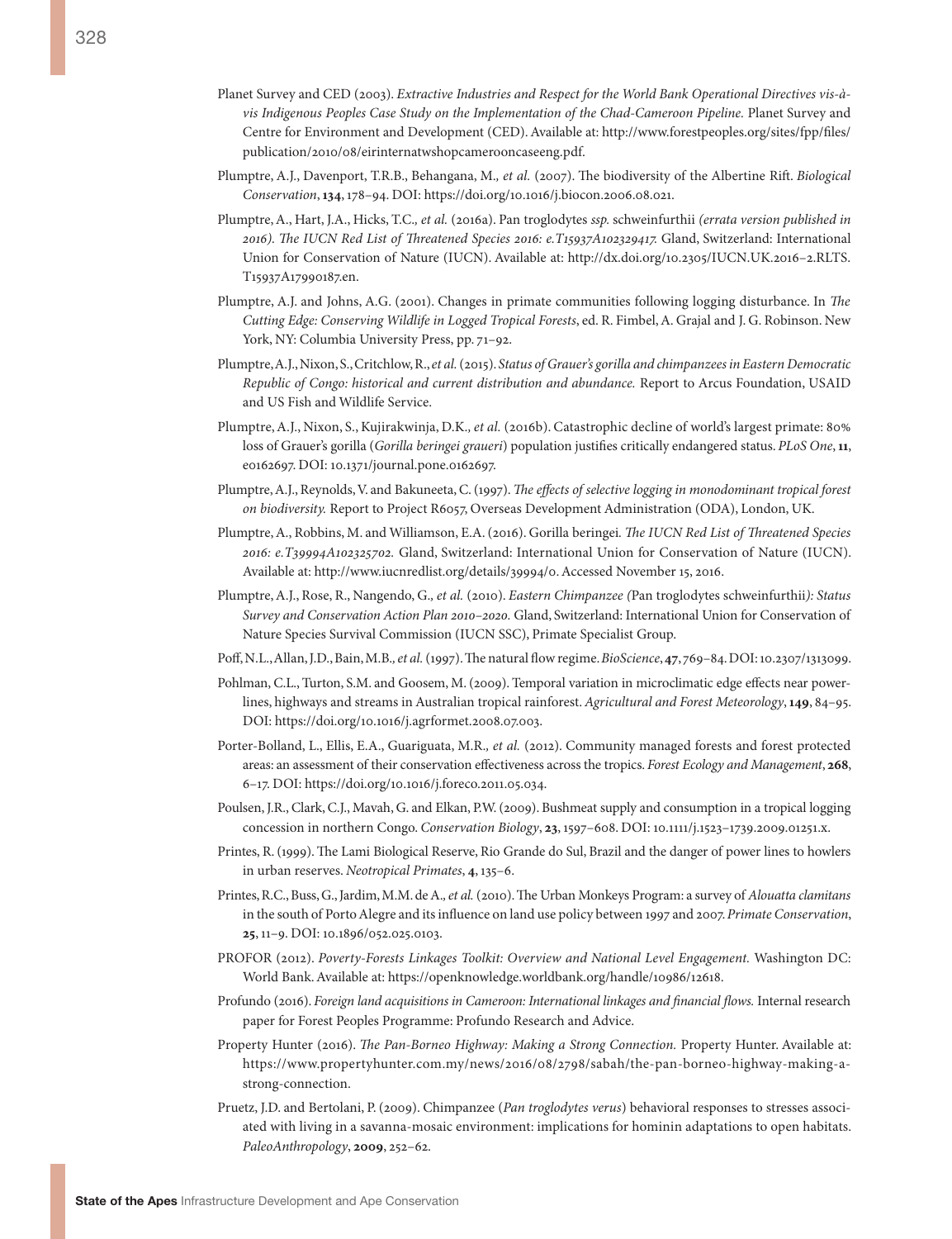- Prüfer, K., Munch, K., Hellmann, I.*, et al.* (2012). The bonobo genome compared with the chimpanzee and human genomes. *Nature*, **486**, 527. DOI: 10.1038/nature11128. Available at: [https://www.nature.com/articles/nature](https://www.nature.com/articles/nature11128#supplementary-information) [11128#supplementary-information.](https://www.nature.com/articles/nature11128#supplementary-information)
- PT Hitay and UGM (2016). *Kajian Harmonisasi untuk Pengembangan Energi Terbaharukan di Taman Nasional Gunung Leuser.* Yogyakarta, Indonesia: PT Hitay Panas Energy and the Faculty of Forestry, Universitas Gadjah Mada (UGM).
- Pusey, A.E., Pintea, L., Wilson, M.L., Kamenya, S. and Goodall, J. (2007). The contribution of long-term research at Gombe National Park to chimpanzee conservation. *Conservation Biology*, **21**, 623–34. DOI: 10.1111/j.1523– 1739.2007.00704.x.
- Quintero, J.D., Roca, R., Morgan, A.J., Mathur, A. and Xiaoxin, S. (2010). *Smart Green Infrastructure in Tiger Range Countries: A Multi-Level Approach.* Global Tiger Initiative, GTISGI Working Group, Technical Paper. Discussion Papers. Washington DC: World Bank.
- Rabanal, L.I., Kuehl, H.S., Mundry, R., Robbins, M.M. and Boesch, C. (2010). Oil prospecting and its impact on large rainforest mammals in Loango National Park, Gabon. *Biological Conservation*, **143**, 1017–24. DOI: [https://](https://doi.org/10.1016/j.biocon.2010.01.017) [doi.org/10.1016/j.biocon.2010.01.017.](https://doi.org/10.1016/j.biocon.2010.01.017)
- Radio Free Sarawak (2015). CM dealing with Blockad*e. Radio Free Sarawak*, July, 2015*.* Available at: [https://radiofree](https://radiofreesarawak.org/2015/07/cm-dealing-with-baram-blockade/) [sarawak.org/2015/07/cm-dealing-with-baram-blockade/](https://radiofreesarawak.org/2015/07/cm-dealing-with-baram-blockade/). Accessed November 4, 2016.
- Radio Okapi (2013). *Province Orientale: La Route Kisangani-Buta-Dulia Rouverte.* Gombe, DRC: Radio Okapi. Available at: [https://www.radiookapi.net/regions/province-orientale/2013/12/22/province-orientale-la-route](https://www.radiookapi.net/regions/province-orientale/2013/12/22/province-orientale-la-route-kisangani-buta-dulia-rouverte)[kisangani-buta-dulia-rouverte](https://www.radiookapi.net/regions/province-orientale/2013/12/22/province-orientale-la-route-kisangani-buta-dulia-rouverte). Accessed December 22, 2013.
- Rainer, H. (2014). Avoiding the chainsaws: industrial timber extraction and apes. In *State of the Apes: Extractive Industries and Ape Conservation*, ed. Arcus Foundation. Cambridge, UK: Cambridge University Press, pp. 101–26.
- Rainer, H. and Lanjouw, A. (2015). Encroaching on ape habitat: deforestation and industrial agriculture in Cameroon, Liberia and on Borneo. In *State of the Apes: Industrial Agriculture and Ape Conservation*, ed. Arcus Foundation. Cambridge, UK: Cambridge University Press, pp. 41–69.
- Rainforest Action Network (2014). *Last Place on Earth: Leuser Ecosystem*. San Francisco, CA: Rainforest Action Network. Available at:<https://www.ran.org/lastplaceonearth>.
- Ram, C., Sharma, G. and Rajpurohit, L.S. (2015). Mortality and threats to hanuman langurs (*Semnopithecus entellus entellus*) in and around Jodhpur (Rajasthan). *The Indian Forester*, **10**, 1042–5.
- Rambu Energy (2016). *President Widodo Inaugurates Lahendong Geothermal Power Plant Unit 5 and 6.* Jakarta, Indonesia: Rambu Energy. Available at: [https://www.rambuenergy.com/2016/12/president-widodo-inaugurates](https://www.rambuenergy.com/2016/12/president-widodo-inaugurates-lahendong-geothermal-power-plant-unit-5-and-6/)[lahendong-geothermal-power-plant-unit-5-and-6/](https://www.rambuenergy.com/2016/12/president-widodo-inaugurates-lahendong-geothermal-power-plant-unit-5-and-6/). Accessed November 27, 2017.
- Rawson, B.M., Insua-Cao, P., Manh Ha, N., *et al.* (2011). *The Conservation Status of Gibbons in Vietnam.* Hanoi, Vietnam: Fauna and Flora International/Conservation International.
- Ray, S. (2015). *Infrastructure Finance and Financial Sector Development.* ADBI Working Paper 522*.* Tokyo, Japan: Asian Development Bank Institute. Available at: [https://www.adb.org/sites/default/files/publication/159842/](https://www.adb.org/sites/default/files/publication/159842/adbi-wp522.pdf) [adbi-wp522.pdf](https://www.adb.org/sites/default/files/publication/159842/adbi-wp522.pdf).
- REDD+ (n.d.). *Reducing Emissions from Deforestation and Forest Degradation in Developing Nations.* New York, NY: United Nations (UN) Framework Convention on Climate Change. Available at: http://redd.unfccc.int/.
- Reed, S.E. and Merenlender, A.M. (2008). Quiet, nonconsumptive recreation reduces protected area effectiveness. *Conservation Letters*, **1**, 146–54. DOI: 10.1111/j.1755–263X.2008.00019.x.
- Refisch, J. and Koné, I. (2005). Impact of commercial hunting on monkey populations in the Tai region, Cote d'Ivoire. *Biotropica*, **37**, 136–44. DOI: 10.1111/j.1744–7429.2005.03174.x.
- Refuge for Wildlife (n.d.). *Stop the Shocks.* Guanacaste Province, Costa Rica: Refuge for Wildlife. Available at: <http://refugeforwildlife.com/stop-the-shocks/>.
- Reichard, U. (1995). Extra-pair copulations in a monogamous gibbon (*Hylobates lar)*. *Ethology*, **100**, 99–112. DOI: 10.1111/j.1439–0310.1995.tb00319.x.
- Reinartz, G., Ingmanson, E.J. and Vervaecke, H. (2013). *Pan paniscus gracile* chimpanzee (bonobo, pygmy chimpanzee). In *Mammals of Africa. Volume II: Primates*, ed. T. Butynski, J. Kingdon and J. Kalina. London, UK: Bloomsbury Publishing, pp. 64–9.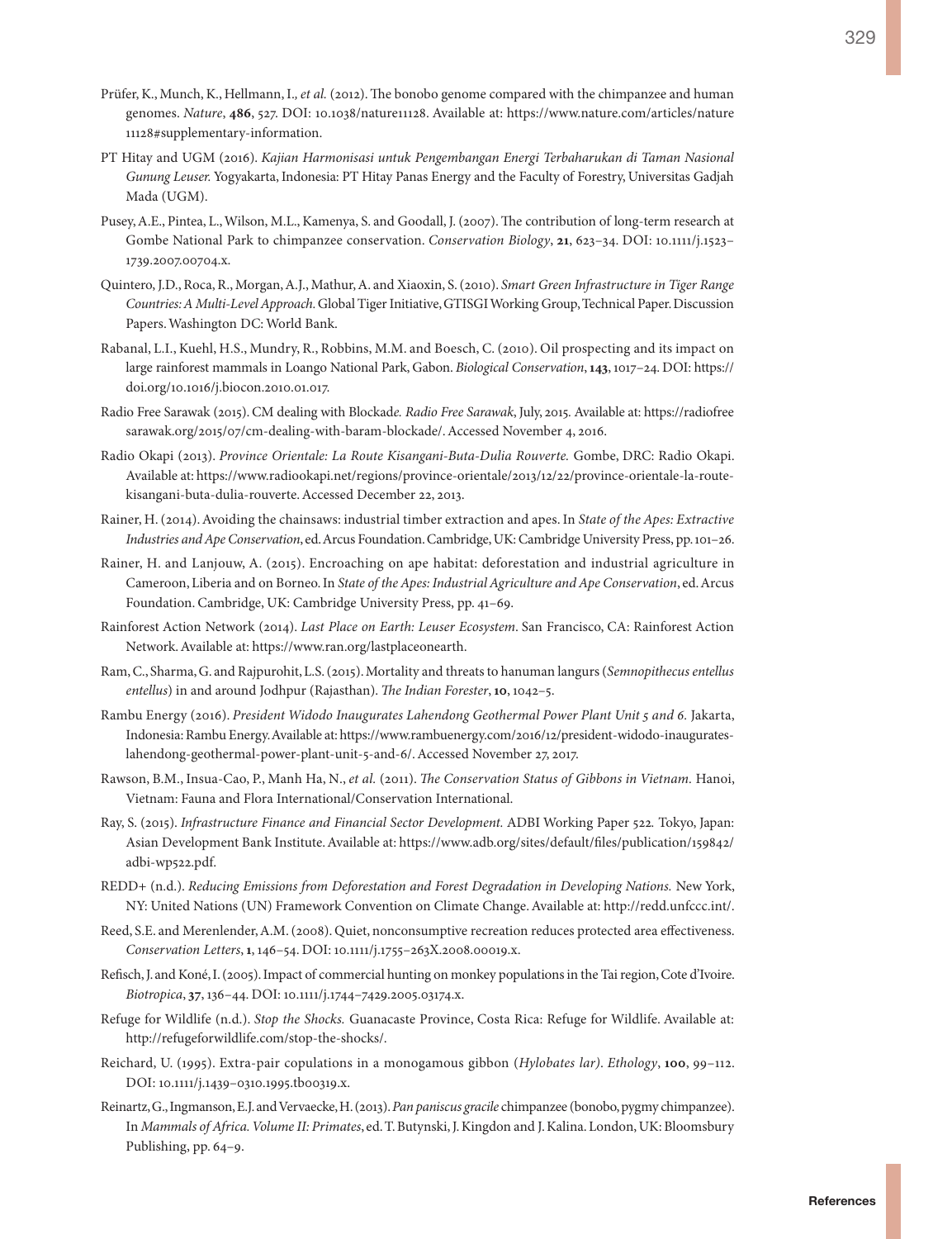- Republic of Cameroon (2001). *Loi No. 001 du 16 Avril 2001 Portant Code Minier.* Yaoundé, Cameroon: Republic of Cameroon.
- Republic of Cameroon (2009a). *Cameroun Vision 2035: Document de Travail.* Yaoundé, Cameroon: Republic of Cameroon, Ministry of Economy, Planning and Regional Development. Available at: [http://extwprlegs1.fao.](http://extwprlegs1.fao.org/docs/pdf/cmr145894.pdf) [org/docs/pdf/cmr145894.pdf.](http://extwprlegs1.fao.org/docs/pdf/cmr145894.pdf)
- Republic of Cameroon (2009b). *Growth and Employment Strategy Paper: Reference Framework for Government Action over the Period 2010–2020. August 2009.* Yaoundé, Cameroon: Republic of Cameroon. Available at: http:// [www.imf.org/external/pubs/ft/scr/2010/cr10257.pdf.](www.imf.org/external/pubs/ft/scr/2010/cr10257.pdf)
- Republic of Cameroon (2012). *National Biodiversity Strategy and Action Plan Version II (NBSAB II): MINEPDED.* Yaoundé, Cameroon: Ministry of Environment, Protection of Nature and Sustainable Development. Available at: <https://www.cbd.int/doc/world/cm/cm-nbsap-v2-en.pdf>. December 2012.
- Republic of Guinea (n.d.). *Mining-Infrastructure Synergies, Growth Corridors.* Conakry, Guinea: Ministry of Mines and Geology. Available at: http://mines.gov.gn/en/priorities/infrastructure/.
- Republik Indonesia (2014). *Undang-Undang Republik Indonesia Nomor 21 Tahun 2014 Tentang Panas Bumi/Law of the Republic of Indonesia 21 Year 2014 About Geothermal.* Republik Indonesia. Available at: [http://www.](http://www.indolaw.org/UU/Law%20No.%2021%20of%202014%20on%20Geothermal.pdf) [indolaw.org/UU/Law%20No.%2021%20of%202014%20on%20Geothermal.pdf](http://www.indolaw.org/UU/Law%20No.%2021%20of%202014%20on%20Geothermal.pdf).
- Reynolds, V. (2005). *The Chimpanzees of the Budongo Forest: Ecology, Behaviour, and Conservation.* Oxford, UK: Oxford University Press.
- Rhodes, J.R., Lunney, D., Callaghan, J. and McAlpine, C.A. (2014). A few large roads or many small ones? How to accommodate growth in vehicle numbers to minimise impacts on wildlife. *PLoS One*, **9**, e91093. DOI: 10.1371/ journal.pone.0091093.
- Richter, B.D., Postel, S., Revenga, C.*, et al.* (2010). Lost in development's shadow: the downstream human consequences of dams. *Water Alternatives*, **3**, 14.
- Riedler, B., Millesi, E. and Pratje, P.H. (2010). Adaptation to forest life during the reintroduction process of immature *Pongo abelii*. *International Journal of Primatology*, **31**, 647–63. DOI: 10.1007/s10764–010–9418–2.
- Riesco, I.L. (2005). *After the Tsunami: The EC, the Environment and Rebuilding Indonesia.* European Community Forest Platform-FERN. Available at: [http://www.fern.org/sites/fern.org/files/media/documents/document\\_](http://www.fern.org/sites/fern.org/files/media/documents/document_ 865_934.pdf) [865\\_934.pdf](http://www.fern.org/sites/fern.org/files/media/documents/document_ 865_934.pdf).
- Rio Tinto Simfer S.A. (2012a). *Social and Environmental Impact Assessment, Simandou Project Mine Component.* Conakry, Republic of Guinea: Rio Tinto Simfer SA.
- Rio Tinto Simfer S.A. (2012b). *Social and Environmental Impact Assessment, Simandou Project Rail Component.* Conakry, Republic of Guinea: Rio Tinto Simfer SA.
- Ripple, W.J., Abernethy, K., Betts, M.G.*, et al.* (2016). Bushmeat hunting and extinction risk to the world's mammals. *Royal Society Open Science*, **3**. DOI: 10.1098/rsos.160498.
- Robbins, A.M., Stoinski, T., Fawcett, K. and Robbins, M.M. (2011). Lifetime reproductive success of female mountain gorillas. *American Journal of Physical Anthropology*, **146**, 582–93. DOI: 10.1002/ajpa.21605.
- Robbins, M.M. (2011). Gorillas: diversity in ecology and behavior. In *Primates in Perspective*, 2nd edn, ed. C. J. Campbell, A. Fuentes, K. C. MacKinnon, S. Bearder and R. M. Stumpf. Oxford, UK: Oxford University Press, pp. 326–39.
- Robbins, M.M. and Sawyer, S. (2007). Intergroup encounters in mountain gorillas of Bwindi Impenetrable National Park, Uganda. *Behaviour*, **144**, 1497–519. DOI: [https://doi.org/10.1163/156853907782512146.](https://doi.org/10.1163/156853907782512146)
- Roberts, M., Patel, J. and Minella, G. (2015). *Why Invest in Infrastructure?* Research Report. New York, NY: Deutsche Asset and Wealth Management.
- Robertson, Y. (2002). *Briefing Document on Road Network through the Leuser Ecosystem.* Cambridge University: International Union for Conservation of Nature Species Survival Commission (IUCN SSC).
- Robinson, J.G., Redford, K.H. and Bennett, E.L. (1999). Wildlife harvest in logged tropical forests. *Science*, **284**, 595–6. DOI: 10.1126/science.284.5414.595.
- Robson, S.L. and Wood, B. (2008). Hominin life history: reconstruction and evolution. *Journal of Anatomy*, **212**, 394–425. DOI: 10.1111/j.1469–7580.2008.00867.x.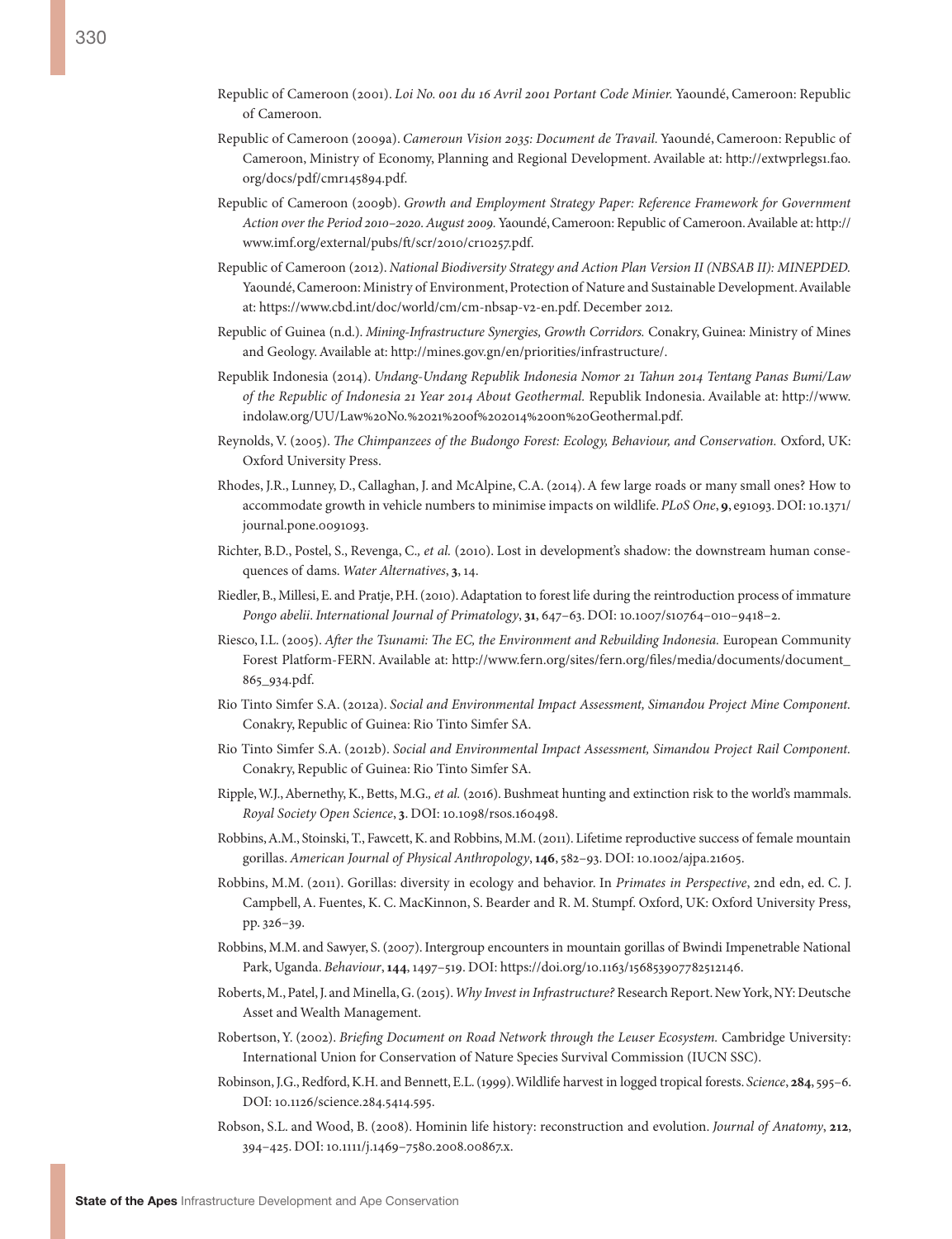- Rodrigues, N.N. and Martinez, R.A. (2014). Wildlife in our backyard: interactions between Wied's marmoset *Callithrix kuhlii* (Primates: Callithrichidae) and residents of Ilhéus, Bahia, Brazil. *Wildlife Biology*, **20**, 91–6. DOI: 10.2981/wlb.13057.
- Rogala, J., Hebblewhite, M., Whittington, J.*, et al.* (2011). Human activity differentially redistributes large mammals in the Canadian Rockies National Parks. *Ecology and Society*, **16**, 16.
- Rogers, M.E., Abernethy, K., Bermejo, M.*, et al.* (2004). Western gorilla diet: a synthesis from six sites. *American Journal of Primatology*, **64**, 173–92. DOI: 10.1002/ajp.20071.
- Rondinini, C., Wilson, K.A., Boitani, L., Grantham, H. and Possingham, H.P. (2006). Tradeoffs of different types of species occurrence data for use in systematic conservation planning. *Ecology Letters*, **9**, 1136–45. DOI: 10.1111/j.1461–0248.2006.00970.x.
- Ross, S.R., Lukas, K.E., Lonsdorf, E.V.*, et al.* (2008). Inappropriate use and portrayal of chimpanzees. *Science*, **319**, 1487. DOI: 10.1126/science.1154490.
- Roy, J., Vigilant, L., Gray, M.*, et al.* (2014). Challenges in the use of genetic mark-recapture to estimate the population size of Bwindi mountain gorillas (*Gorilla beringei beringei*). *Biological Conservation*, **180**, 249–61. DOI: [https://doi.org/10.1016/j.biocon.2014.10.011.](https://doi.org/10.1016/j.biocon.2014.10.011)
- RRI (2016). *Closing the Gap: Strategies and Scale Needed to Secure Rights and Save Forests.* Rights and Resources Initiative (RRI). Available at: [http://rightsandresources.org/en/publication/closing-the-gap/#.WQD45FPyuuU.](http://rightsandresources.org/en/publication/closing-the-gap/#.WQD45FPyuuU)
- RRI (2017). *From Risk and Conflict to Peace and Prosperity: The Urgency of Securing Community Land Rights in a Turbulent World.* Rights and Resources Initiative (RRI). Available at: [http://rightsandresources.org/en/publication/](http://rightsandresources.org/en/publication/risk-conflict-to-peace-prosperity/#.WQD4G1PyuuU) [risk-conflict-to-peace-prosperity/#.WQD4G1PyuuU](http://rightsandresources.org/en/publication/risk-conflict-to-peace-prosperity/#.WQD4G1PyuuU).
- Ruckelshaus, M., McKenzie, E., Tallis, H.*, et al.* (2015). Notes from the field: lessons learned from using ecosystem service approaches to inform real-world decisions. *Ecological Economics*, **115**, 11–21. DOI: [https://doi.org/10.1016/j.](https://doi.org/10.1016/j.ecolecon.2013.07.009) [ecolecon.2013.07.009](https://doi.org/10.1016/j.ecolecon.2013.07.009).
- Rudel, T.K., Defries, R., Asner, G.P. and Laurance, W.F. (2009). Changing drivers of tropical deforestation create new challenges and opportunities for conservation. *Conservation Biology*, **23**, 1396–405. DOI: 10.1111/j.1523– 1739.2009.01332.x.
- Russon, A. (2009). Orangutan rehabilitation and reintroduction: successes, failures and role in conservation. In *Orangutans: Geographic Variation in Behavioral Ecology and Conservation*, ed. S. A. Wich, S. S. Utami Atmoko, T. Mitra Setia and C. P. Van Schaik. Oxford, UK: Oxford University Press, pp. 327–50.
- Russon, A.E., Smith, J.J. and Adams, L. (2016). Managing human-orangutan relationships in rehabilitation. In *Ethnoprimatology: Primate Conservation in the 21st Century*, ed. M. Waller: Springer, pp. 233–58.
- Russon, A.E., Wich, S.A., Ancrenaz, M.*, et al.* (2009). Geographic variation in orangutan diets. In *Orangutans: Geographic Variation in Behavioral Ecology and Conservation*, ed. S. A. Wich, S. Utami Atmoko, T. Mitra Setia and C. P. Van Schaik. Oxford, UK: Oxford University Press, pp. 135–56.
- Sanusi, L. (2012). *Nigeria's economic development aspirations and the leadership question: is there a nexus?* Speech by Mr Sanusi Lamido Sanusi, Governor of the Central Bank of Nigeria. Presented at: 2nd General Dr Yakubu Gowon Distinguished Annual Lecture, October 19, 2012, Lagos, Nigeria. Available at: [http://www.bis.org/](http://www.bis.org/review/r121105f.pdf) [review/r121105f.pdf.](http://www.bis.org/review/r121105f.pdf)
- Sarawak Report (2014). Bakun turbines running at just 50% capacity. *Sarawak Report*, January, 2014. Available at: [http://www.sarawakreport.org/2014/01/bakun-turbines-running-at-just-50-capacity-exclusive/.](http://www.sarawakreport.org/2014/01/bakun-turbines-running-at-just-50-capacity-exclusive/) Accessed April, 6 2017.
- Sarawak Report (2016). Plantaion boss wanted over Bill Kayong murder. *Sarawak Report*, July 16, 2016. Available at: [http://www.sarawakreport.org/2016/07/plantation-boss-wanted-over-bill-kayong-murder-world-exclusive/.](http://www.sarawakreport.org/2016/07/plantation-boss-wanted-over-bill-kayong-murder-world-exclusive/)
- Satriastanti, F.E. (2016). Indonesian environment ministry shoots down geothermal plan in Mount Leuser national park*. Mongabay*, September, 2016. Available at: [https://news.mongabay.com/2016/09/indonesian-environment](https://news.mongabay.com/2016/09/indonesian-environment-ministry-shoots-down-geothermal-plan-in-mount-leuser-national-park/)[ministry-shoots-down-geothermal-plan-in-mount-leuser-national-park/](https://news.mongabay.com/2016/09/indonesian-environment-ministry-shoots-down-geothermal-plan-in-mount-leuser-national-park/). Accessed September 12, 2016.
- Schaumburg, F., Mugisha, L., Peck, B.*, et al.* (2012). Drug-resistant human *Staphylococcus aureus* in sanctuary apes pose a threat to endangered wild ape populations. *American Journal of Primatology*, **74**, 1071–5. DOI: 10.1002/ajp.22067.
- Scudder, T. (2005). *The Future of Large Dams: Dealing with Social, Environmental, Instituional and Political Costs.* London, UK: Earthscan Publications.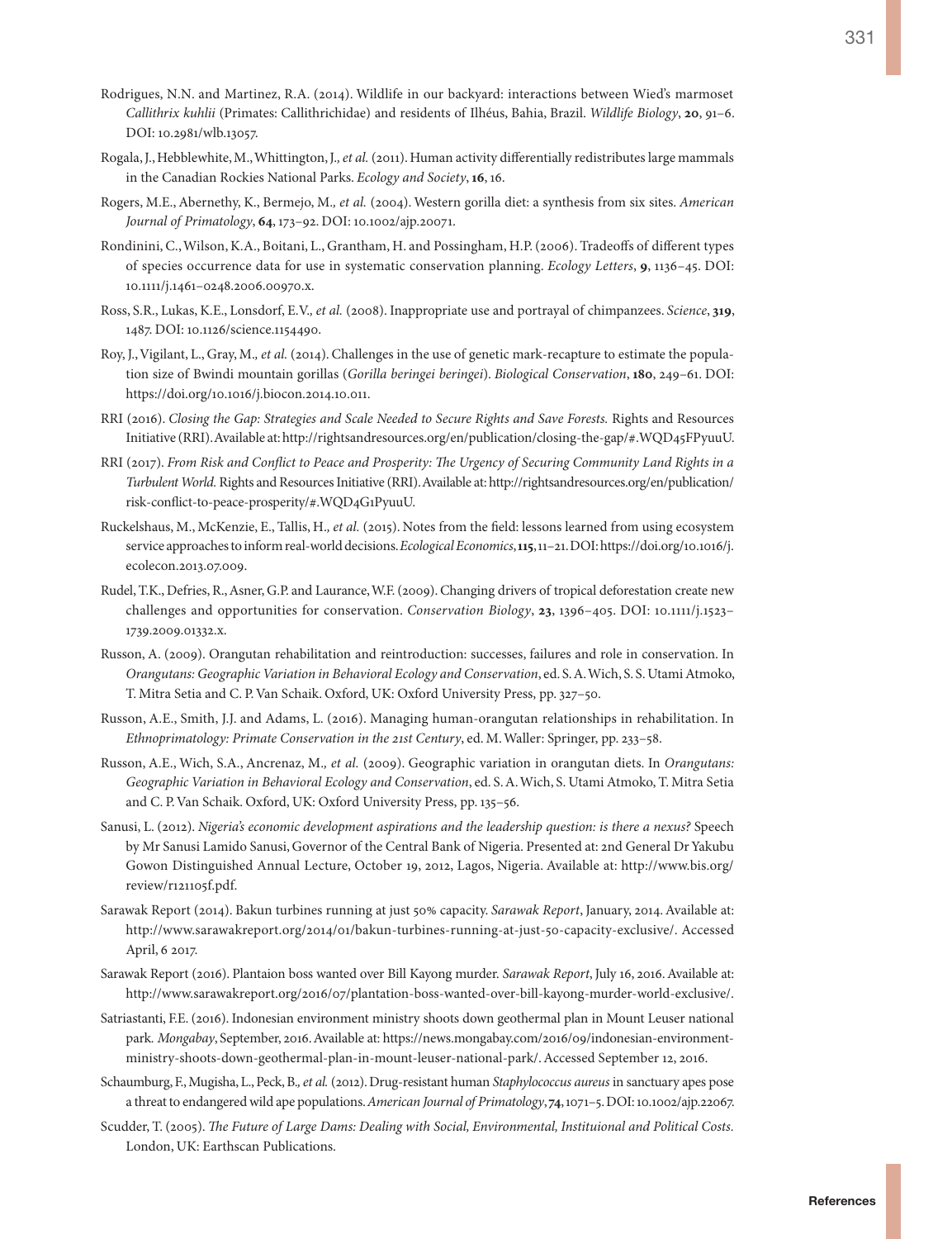- SEDIA (2008). *Sabah Development Corridor Blueprint.* Kota Kinabalu, Malaysia: Sabah Economic Development and Investment Authority (SEDIA). Available at: [http://www.sedia.com.my/SDC\\_Blueprint.html](http://www.sedia.com.my/SDC_Blueprint.html).
- Seiler, N., Boesch, C., Mundry, R., Stephens, C. and Robbins, M.M. (2017). Space partitioning in wild, non-territorial mountain gorillas: the impact of food and neighbours. *Royal Society Open Science*, **4**. DOI: 10.1098/rsos.170720.
- Seiler, N. and Robbins, M.M. (2016). Factors influencing ranging on community land and crop raiding by mountain gorillas. *Animal Conservation*, **19**, 176–88. DOI: 10.1111/acv.12232.
- Seto, K.C., Güneralp, B. and Hutyra, L.R. (2012). Global forecasts of urban expansion to 2030 and direct impacts on biodiversity and carbon pools. *Proceedings of the National Academy of Sciences*, **109**, 16083–8. DOI: 10.1073/ pnas.1211658109.
- Seymour, F., La Vina, T. and Hite, K. (2014). *Evidence Linking Community-Level Tenure and Forest Condition: An Annotated Bibliography*. San Francisco, CA: Climate and Land Use Alliance.
- Sharp, J. (2016). *Mobile Zoo Closes Following USDA Judge's Order.* Available at: [http://www.al.com/news/mobile/](http://www.al.com/news/mobile/index.ssf/2016/11/mobile_zoo_closes_following_us.html) [index.ssf/2016/11/mobile\\_zoo\\_closes\\_following\\_us.html](http://www.al.com/news/mobile/index.ssf/2016/11/mobile_zoo_closes_following_us.html). Accessed November 17, 2016.
- Shearman, P., Bryan, J. and Laurance, W.F. (2012). Are we approaching 'peak timber' in the tropics? *Biological Conservation*, **151**, 17–21. DOI: [https://doi.org/10.1016/j.biocon.2011.10.036.](https://doi.org/10.1016/j.biocon.2011.10.036)
- Shepherd, C. and Nijman, V. (2008). *The Wild Cat Trade in Myanmar.* Selangor, Malaysia: TRAFFIC Southeast Asia. Available at: <http://www.traffic.org/publications/the-wild-cat-trade-in-myanmar.html>.
- Sherman, J., Brent, L. and Farmer, K. (2016). *A picture is worth a thousand words: an analysis of animal images posted on the internet by African ape sanctuaries.* Poster presentation. Presented at: International Primatological Society, 26th Congress, August 23, 2016, Chicago, IL. International Primatological Society.
- Shipping Position Online (2016). *The Deep Seaport Craze in Nigeria.* Available at: [http://shippingposition.com.ng/](http://shippingposition.com.ng/editorial/the-deep-seaport-craze-in-nigeria) [editorial/the-deep-seaport-craze-in-nigeria.](http://shippingposition.com.ng/editorial/the-deep-seaport-craze-in-nigeria) Accessed November 14, 2016.
- Shirley, R. and Kammen, D. (2015). Energy planning and development in Malaysian Borneo: assessing the benefits of distributed technologies versus large scale energy mega-projects. *Energy Strategy Reviews*, **8**, 15–29. DOI: [https://doi.org/10.1016/j.esr.2015.07.001.](https://doi.org/10.1016/j.esr.2015.07.001)
- Shirley, R., Kammen, D. and Wynn, G. (2014). *Kampung capacity: analyzing local energy solutions in the Baram River basin, east Malaysia*. Unpublished paper.
- Si, Y. (1998). The world's most catastrophic dam failures: the August 1975 collapse of the Banqiao and Shimantan dams. In *Dai Qing, The River Dragon Has Come!*, ed. M. E. Sharpe. New York, NY: San José State University, pp. 25–38. Available at: [http://www.sjsu.edu/faculty/watkins/aug1975.htm.](http://www.sjsu.edu/faculty/watkins/aug1975.htm)
- Silveira, L., Sollmann, R., Jácomo, A.T.A., Diniz Filho, J.A.F. and Tôrres, N.M. (2014). The potential for large-scale wildlife corridors between protected areas in Brazil using the jaguar as a model species. *Landscape Ecology*, **29**, 1213–23. DOI: 10.1007/s10980–014–0057–4.
- Simpson, A. (2014). *Energy, Governance and Security in Thailand and Myanmar (Burma): A Critical Approach to Environmental Politics in the South.* Farnham, UK: Ashgate Publishing Ltd.
- Simpson, A. (2015). Starting from year zero: environmental governance in Myanmar. In *Environmental Challenges and Governance: Diverse Perspectives from Asia*, ed. S. Mukherjee and D. Chakraborty. London, UK: Routledge, pp. 152–65. Available at: [https://www.researchgate.net/publication/275973353\\_Starting\\_from\\_year\\_zero\\_](https://www.researchgate.net/publication/275973353_Starting_from_year_zero_Environmental_governance_in_Myanmar) [Environmental\\_governance\\_in\\_Myanmar.](https://www.researchgate.net/publication/275973353_Starting_from_year_zero_Environmental_governance_in_Myanmar)
- Singleton, I., Knott, C.D., Morrogh-Bernard, H.C., Wich, S.A. and Van Schaik, C.P. (2009). Ranging behavior of orangutan females and social organization. In *Orangutans: Geographic Variation in Behavioral Ecology and Conservation*, ed. S. A. Wich, S. Utami Atmoko, T. Mitra Setia and C. P. Van Schaik. Oxford, UK: Oxford University Press, pp. 205–13.
- Singleton, I., Wich, S., Husson, S., *et al.* (2004). *Orangutan Population and Habitat Viability Assessment: Final Report.* Apple Valley, MN: International Union for Conservation of Nature Species Survival Commission (IUCN SSC), Conservation Breeding Specialist Group.
- Singleton, I., Wich, S.A., Nowak, M. and Usher, G. (2016). Pongo abelii*. The IUCN Red List of Threatened Species 2016: e.T39780A102329901.* Gland, Switzerland: International Union for Conservation of Nature (IUCN). Available at: <http://www.iucnredlist.org/details/121097935/0>. Accessed August 14, 2017.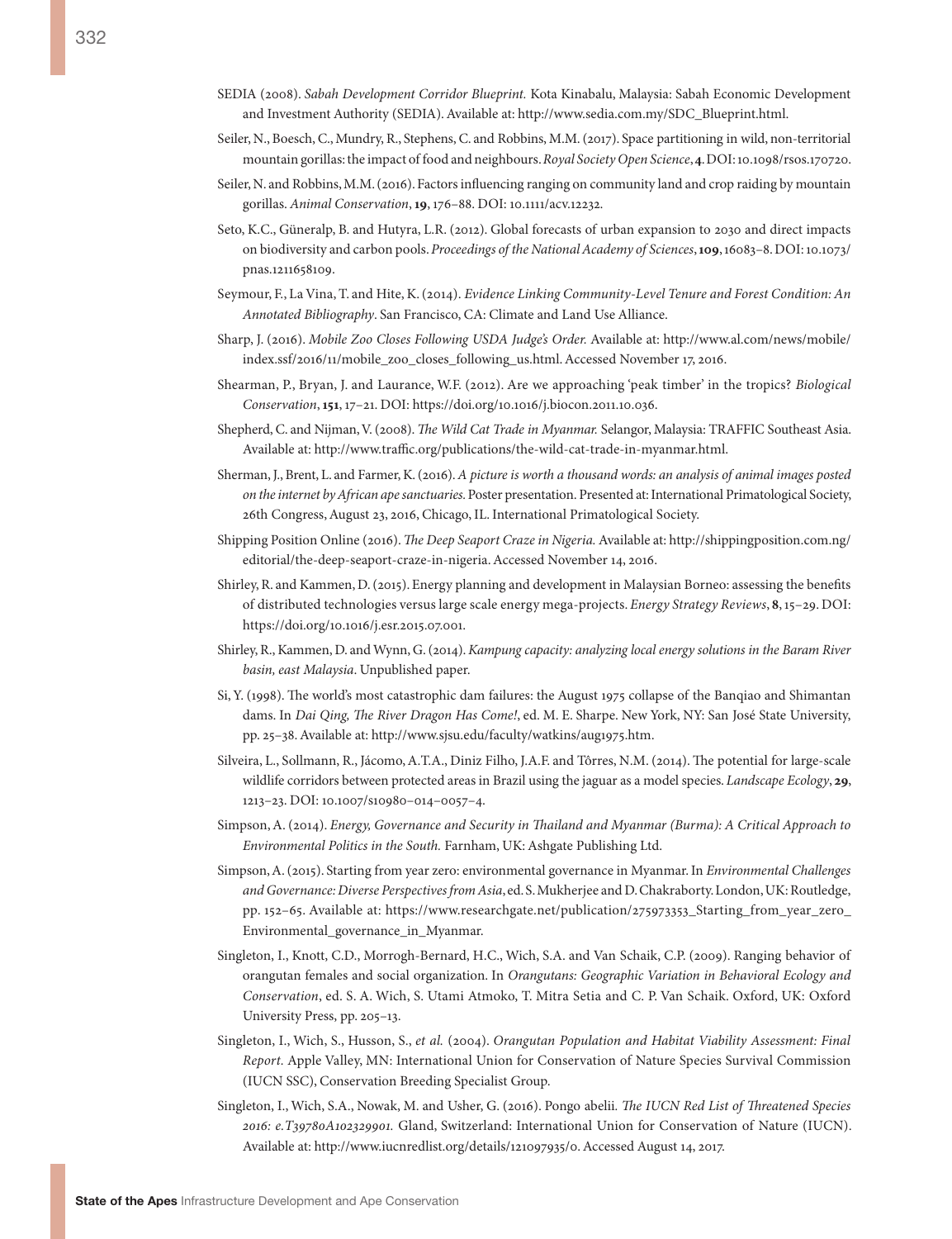- 333
- Skinner, J. and Haas, L.J. (2014). *Watered Down? A Review of Social and Environmental Safeguards for Large Dam Projects. Natural Resource Issues No. 28.* London, UK: International Institute for Environment and Development (IIED).
- Slade, A. (2016). *Survivorship, demographics and seasonal trends among electrocuted primate species in Diani, Kenya.*  Masters thesis. Bristol, UK: University of Bristol.
- Slade, A. and Cunneyworth, P. (2017). *Electrocution trends in six sympatric primates in the suburban environment of Diani, Kenya.* Unpublished report. Diani, Kenya: Colobus Conservation.
- Sloan, S., Bertzky, B. and Laurance, W.F. (2017). African development corridors intersect key protected areas. *African Journal of Ecology*, **55**, 731–7. DOI: 10.1111/aje.12377.
- Smith, J., Obidzinski, K., Subarudi, S. and Suramenggala, I. (2003). Illegal logging, collusive corruption and fragmented governments in Kalimantan, Indonesia. *International Forestry Review*, **5**, 293–302.
- Smith, R.J., Biggs, D., St. John, F.A.V., 't Sas-Rolfes, M. and Barrington, R. (2015). Elephant conservation and corruption beyond the ivory trade. *Conservation Biology*, **29**, 953–6. DOI: 10.1111/cobi.12488.
- Smith, T. (2013). Cameroon's rich biodiversity is under threat. *UCLA Today*. Available at: [http://newsroom.ucla.](http://newsroom.ucla.edu/stories/preserving-camaroon-s-treasures-248074) [edu/stories/preserving-camaroon-s-treasures-248074](http://newsroom.ucla.edu/stories/preserving-camaroon-s-treasures-248074). Accessed August 28, 2013.
- Smithsonian Institution (n.d.). *Human Origins.* Washington DC: Smithsonian Institution. Available at: [http://human](http://humanorigins.si.edu/evidence/genetics) [origins.si.edu/evidence/genetics.](http://humanorigins.si.edu/evidence/genetics)
- Sop, T., Cheyne, S.M., Maisels, F.G., Wich, S.A. and Williamson, E.A. (2015). Abundance annex: ape population abundance estimates. In *State of the Apes 2015: Industrial Agriculture and Ape Conservation*, ed. Arcus Foundation. Cambridge, UK: Cambridge University Press, online. Available at: [http://www.stateoftheapes.com/volume-](ttp://www.stateoftheapes.com/volume-2-industrial-agriculture/)[2-industrial-agriculture/.](ttp://www.stateoftheapes.com/volume-2-industrial-agriculture/)
- Sovacool, B.K. and Bulan, L.C. (2011). Behind an ambitious megaproject in Asia: the history and implications of the Bakun hydroelectric dam in Borneo. *Energy Policy*, **39**, 4842–59. DOI: [https://doi.org/10.1016/j.enpol.](https://doi.org/10.1016/j.enpol.2011.06.035) [2011.06.035](https://doi.org/10.1016/j.enpol.2011.06.035).
- Species360 (2016). *Species-holding reports (Gorilla, Hylobatidae,* Pan*,* Pongo*)*. Unpublished data. Species360.
- Spignesi, S.J. (2004). *Catastrophe! The 100 Greatest Disasters of All Time.* New York, NY: Citadel Press.
- Spira, C., Kirkby, A., Kujirakwinja, D. and Plumptre, A.J. (2017). The socio-economics of artisanal mining and bushmeat hunting around protected areas: Kahuzi–Biega National Park and Itombwe Nature Reserve, eastern Democratic Republic of Congo. *Oryx*, 1–9. DOI: 10.1017/S003060531600171X.
- Spittaels, S. and Hilgert, F. (2010). *Mapping Conflict Motives: Province Orientale (DRC).* Number 22. Antwerp, Belgium: International Peace Information Service.
- Stanley, E.H. and Doyle, M.W. (2003). Trading off: the ecological effects of dam removal. *Frontiers in Ecology and the Environment*, **1**, 15–22. DOI: 10.1890/1540–9295(2003)001[0015:TOTEEO]2.0.CO;2.
- Steinmetz, R., Srirattanaporn, S., Mor-Tip, J. and Seuaturien, N. (2014). Can community outreach alleviate poaching pressure and recover wildlife in south-east Asian protected areas? *Journal of Applied Ecology*, **51**, 1469–78. DOI: 10.1111/1365-2664.12239.
- Stewart, K.J. (1988). Suckling and lactational anoestrus in wild gorillas (*Gorilla gorilla*). *Journal of Reproduction and Fertility*, **83**, 627–34.
- Stokes, E.J., Strindberg, S., Bakabana, P.C.*, et al.* (2010). Monitoring great ape and elephant abundance at large spatial scales: measuring effectiveness of a conservation landscape. *PLoS One*, **5**, e10294. DOI: 10.1371/journal. pone.0010294.
- Stokstad, E. (2017). New great ape species found, sparking fears for its survival. *Science*. DOI: 10.1126/science.aar3900.
- Straumann, L. (2014). *Money Logging: on the Trail of the Asian Timber Mafia.* Basel, Switzerland: Schwabe AG.
- Struebig, M.J., Wilting, A., Gaveau, D.L.A.*, et al.* (2015). Targeted conservation to safeguard a biodiversity hotspot from climate and land-cover change. *Current Biology*, **25**, 372–8. DOI: [https://doi.org/10.1016/j.cub.2014.11.067.](https://doi.org/10.1016/j.cub.2014.11.067)
- Struhsaker, T.T. (1999). Primate communities in Africa: the consequences of long-term evolution or the artifact of recent hunting. In *Primate Communities*, ed. J. G. Fleagle, C. H. Janson and K. E. Reed. New York, NY: Cambridge University Press, pp. 289–94.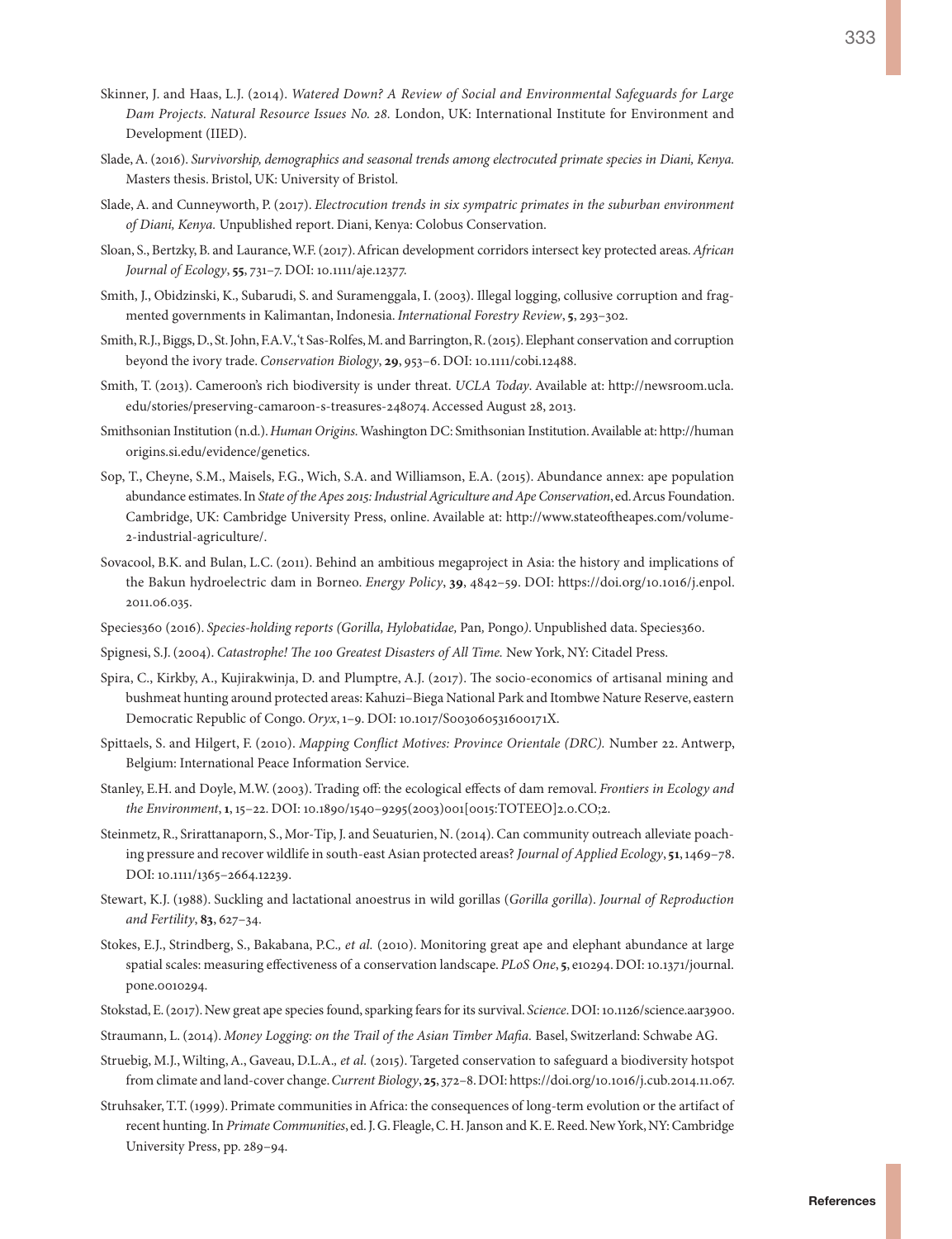- Sulistyawan, B.S., Eichelberger, B.A., Verweij, P.*, et al.* (2017). Connecting the fragmented habitat of endangered mammals in the landscape of Riau–Jambi–Sumatera Barat (RIMBA), central Sumatra, Indonesia (connecting the fragmented habitat due to road development). *Global Ecology and Conservation*, **9**, 116–30. DOI: [https://](https://doi.org/10.1016/j.gecco.2016.12.003) [doi.org/10.1016/j.gecco.2016.12.003.](https://doi.org/10.1016/j.gecco.2016.12.003)
- Sundance (2016). *Quarterly Activity Report.* Perth, Australia: Sundance Resources Ltd.
- Sunderland-Groves, J.L., Slayback, D.A., Bessike Balinga, M.P. and Sunderland, T.C.H. (2011). Impacts of comanagement on western chimpanzee (*Pan troglodytes verus*) habitat and conservation in Nialama Classified Forest, Republic of Guinea: a satellite perspective. *Biodiversity and Conservation*, **20**, 2745. DOI: 10.1007/ s10531–011–0102–4.
- Sunderlin, W.D., Dewi, S. and Puntodewo, A. (2007). *Poverty and Forests: Multi-Country Analysis of Spatial Association and Proposed Policy Solutions.* CIFOR Occasional Paper No. 47. Bogor, Indonesia: Center for International Forestry Research (CIFOR). Available at: [http://www.cifor.org/publications/pdf\\_files/OccPapers/](http://www.cifor.org/publications/pdf_files/OccPapers/OP-47.pdf) [OP-47.pdf](http://www.cifor.org/publications/pdf_files/OccPapers/OP-47.pdf).
- SWD (2011). *Orangutan Action Plan 2012–2016.* Kota Kinabalu, Malaysia: Sabah Wildlife Department (SWD). Available at: [http://static1.1.sqspcdn.com/static/f/1200343/24377541/1392391814550/Sabah\\_Orangutan\\_Action\\_](http://static1.1.sqspcdn.com/static/f/1200343/24377541/1392391814550/Sabah_Orangutan_Action_Plan_2012-2016.pdf?token=LgJ5zbZ2eM5CMaiazY5GHhAGbcg%3D) [Plan\\_2012–2016.pdf?token=LgJ5zbZ2eM5CMaiazY5GHhAGbcg%3D.](http://static1.1.sqspcdn.com/static/f/1200343/24377541/1392391814550/Sabah_Orangutan_Action_Plan_2012-2016.pdf?token=LgJ5zbZ2eM5CMaiazY5GHhAGbcg%3D)
- Tabuchi, H. (2016). How big banks are putting rain forests in peril. *New York Times*, December 3, 2016. Available at: [http://www.nytimes.com/2016/12/03/business/energy-environment/how-big-banks-are-putting-rain-forests](http://www.nytimes.com/2016/12/03/business/energy-environment/how-big-banks-are-putting-rain-forests-in-peril.html?ref=business)[in-peril.html?ref=business.](http://www.nytimes.com/2016/12/03/business/energy-environment/how-big-banks-are-putting-rain-forests-in-peril.html?ref=business) Accessed December 4, 2016.
- Tagg, N., Willie, J., Duarte, J., Petre, C.A. and Fa, J.E. (2015). Conservation research presence protects: a case study of great ape abundance in the Dja region, Cameroon. *Animal Conservation*, **18**, 489–98. DOI: 10.1111/acv.12212.
- TANAPA, TAWIRI, WD-MNRT*, et al.* (2015). *Gombe-Mahale Ecosystem Conservation Action Planning, v 2.0.* Tanzania National Parks (TANAPA), Tanzania Wildlife Research Institute (TAWIRI), Wildlife Division– Ministry of Natural Resources and Tourism (WD-MNRT), *et al.* Available at: [http://static1.1.sqspcdn.com/](http://static1.1.sqspcdn.com/static/f/1200343/26920244/1458214306290/TANAPA_et_al_2015_GME_CAP_2.0.pdf?token=34OmlSmt4LtbEajrZFdmoJMxZto%3D) [static/f/1200343/26920244/1458214306290/TANAPA\\_et\\_al\\_2015\\_GME\\_CAP\\_2.0.pdf?token=34OmlSmt4](http://static1.1.sqspcdn.com/static/f/1200343/26920244/1458214306290/TANAPA_et_al_2015_GME_CAP_2.0.pdf?token=34OmlSmt4LtbEajrZFdmoJMxZto%3D) [LtbEajrZFdmoJMxZto%3D](http://static1.1.sqspcdn.com/static/f/1200343/26920244/1458214306290/TANAPA_et_al_2015_GME_CAP_2.0.pdf?token=34OmlSmt4LtbEajrZFdmoJMxZto%3D).
- Tang, D. and Kelly, A.S. (2016). *Design Manual: Building a Sustainable Road to Dawei: Enhancing Ecosystem Services and Wildlife Connectivity.* Yangon, Myanmar: World Wide Fund for Nature (WWF).
- Tasch, B. (2015). The 23 poorest countries in the world. *Business Insider UK*, July, 2015. Available at: [http://uk.business](http://uk.businessinsider.com/the-23-poorest-countries-in-the-world-2015-7) [insider.com/the-23-poorest-countries-in-the-world-2015–7.](http://uk.businessinsider.com/the-23-poorest-countries-in-the-world-2015-7)
- Tata, H.L., van Noordwijk, M., Ruysschaert, D.*, et al.* (2014). Will funding to Reduce Emissions from Deforestation and (forest) Degradation (REDD+) stop conversion of peat swamps to oil palm in orangutan habitat in Tripa in Aceh, Indonesia? *Mitigation and Adaptation Strategies for Global Change*, **19**, 693–713. DOI: 10.1007/s11027– 013–9524–5.
- TAWIRI (2017). *Tanzania national chimpanzee management plan.* Unpublished draft. Arusha, Tanzania: Tanzania Wildlife Research Institute (TAWIRI), Ministry of Natural Resources and Tourism.
- TBC (2016). *Government Policies on Biodiversity Offsets.* Cambridge, UK: The Biodiversity Consultancy (TBC).
- TBC (n.d.). *World Bank ESS6.* Cambridge, UK: The Biodiversity Consultancy (TBC). Available at: [http://www.the](http://www.thebiodiversityconsultancy.com/approaches/world-bank-ess6/) [biodiversityconsultancy.com/approaches/world-bank-ess6/.](http://www.thebiodiversityconsultancy.com/approaches/world-bank-ess6/)
- TBC and CSBI (2015). *A Cross-Sector Guide to Implementing the Mitigation Hierarchy.* Cambridge, UK: The Biodiversity Consultancy (TBC) and Cross-Sector Biodiversity Initiative (CSBI).
- Teleki, G. (2001). Sanctuaries for ape refugees. In *Great Apes and Humans: The Ethics of Coexistence*, ed. B. Beck, T. Stoinski, M. Hutchins*, et al.* Washington DC: Smithsonian Institution, pp. 133–49.
- Tello, I.Z. (2016). En una decisión judicial inédita, la mona cecilia será trasladada de Mendoza a Brasil*. Los Andes*. Available at: [http://www.losandes.com.ar/article/tras-una-decision-judicial-inedita-la-mona-cecilia-sera](http://www.losandes.com.ar/article/tras-una-decision-judicial-inedita-la-mona-cecilia-sera-trasladada-a-brasil?rv=4)[trasladada-a-brasil?rv=4.](http://www.losandes.com.ar/article/tras-una-decision-judicial-inedita-la-mona-cecilia-sera-trasladada-a-brasil?rv=4) Accessed November 6, 2016.
- Tempo (2017). *Jokowi Confident in Realization of Renewable Energy Projects.* Jakarta, Indonesia: Tempo. Available at: [https://en.tempo.co/read/news/2015/08/22/055694138/Jokowi-Confident-in-Realization-of-Renewable-](https://en.tempo.co/read/news/2015/08/22/055694138/Jokowi-Confident-in-Realization-of-Renewable-Energy-Projects)[Energy-Projects.](https://en.tempo.co/read/news/2015/08/22/055694138/Jokowi-Confident-in-Realization-of-Renewable-Energy-Projects) Accessed January 22, 2017.
- ten Kate, K. and Crowe, M.L.A. (2014). *Biodiversity Offsets: Policy Options for Governments.* Gland, Switzerland: International Union for Conservation of Nature (IUCN).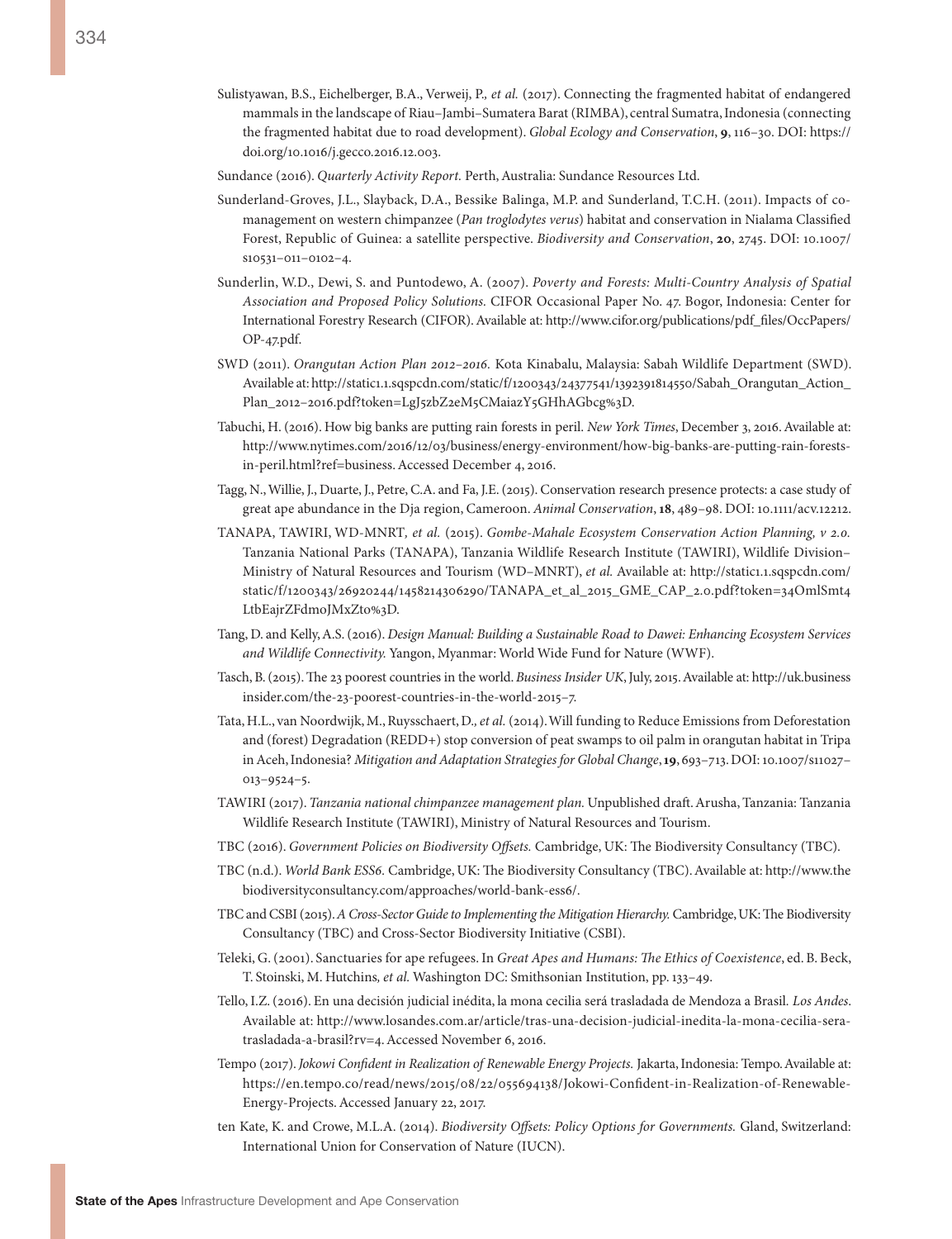Thant, H. (2016). New environmental impact rules released. *The Myanmar Times*.

- *The Economist* (2014). Nigeria: Africa's new number one. *The Economist*, April 12, 2014. Available at: [https://www.](https://www.economist.com/news/finance-and-economics/21600734-revised-figures-show-nigeria-africas-largest-economy-step-change) [economist.com/news/finance-and-economics/21600734-revised-figures-show-nigeria-africas-largest-economy](https://www.economist.com/news/finance-and-economics/21600734-revised-figures-show-nigeria-africas-largest-economy-step-change)[step-change.](https://www.economist.com/news/finance-and-economics/21600734-revised-figures-show-nigeria-africas-largest-economy-step-change)
- *The Guardian* (n.d.). China GDP: how it has changed since 1980*. The Guardian*. Online data spreadsheet. Available at: <https://www.theguardian.com/news/datablog/2012/mar/23/china-gdp-since-1980#data>.
- Then, S. (2016). New Murum Dam to boost energy output in Sarawak*. The Star Online.* Available at: [http://www.](http://www.thestar.com.my/news/nation/2016/09/27/new-murum-dam-to-boost-energy-output-in-sarawak/) [thestar.com.my/news/nation/2016/09/27/new-murum-dam-to-boost-energy-output-in-sarawak/.](http://www.thestar.com.my/news/nation/2016/09/27/new-murum-dam-to-boost-energy-output-in-sarawak/) Accessed September 14, 2017.
- *This Day* (2016). Another Chinese firm expresses interest in Bakassi Deep Seaport, superhighway*. This Day*. Available at: [https://www.thisdaylive.com/index.php/2016/10/17/another-chinese-firm-expresses-interest-in](https://www.thisdaylive.com/index.php/2016/10/17/another-chinese-firm-expresses-interest-in-bakassi-deep-seaport-superhighway/)[bakassi-deep-seaport-superhighway/](https://www.thisdaylive.com/index.php/2016/10/17/another-chinese-firm-expresses-interest-in-bakassi-deep-seaport-superhighway/). Accessed October 17, 2016.
- Thompson, M.E. (2013). Reproductive ecology of female chimpanzees. *American Journal of Primatology*, **75**, 222–37. DOI: 10.1002/ajp.22084.
- Thouless, C.R., Dublin, H.T., Blanc, J.J.*, et al.* (2016). *African Elephant Status Report 2016: An Update from the African Elephant Database.* Occasional Paper Series of the IUCN Species Survival Commission, No. 60. Gland, Switzerland: International Union for Conservation of Nature Species Survival Commission (IUCN SSC), African Elephant Specialist Group. Available at: [https://www.iucn.org/ssc-groups/mammals/african](https://www.iucn.org/ssc-groups/mammals/african-elephant-specialist-group)[elephant-specialist-group.](https://www.iucn.org/ssc-groups/mammals/african-elephant-specialist-group)
- Tilman, D., Fargione, J., Wolff, B.*, et al.* (2001). Forecasting agriculturally driven environmental change. *Science*, **292**, 281–4. DOI: 10.1126/science.1057544.
- Tilt, B., Braun, Y. and He, D. (2009). Social impacts of large dam projects: a comparison of international case studies and implications for best practice. *Journal of Environmental Management*, **90**, S249-S57. DOI: [https://doi.](https://doi.org/10.1016/j.jenvman.2008.07.030) [org/10.1016/j.jenvman.2008.07.030.](https://doi.org/10.1016/j.jenvman.2008.07.030)
- TNC, WWF and UoM (2016). *Improving Hydropower Outcomes through System-Scale Planning: An Example from Myanmar.* United Kingdom, Department for International Development (DFID). The Nature Conservancy (TNC), World Wide Fund for Nature (WWF) and the University of Manchester (UoM).
- Torres, J., Brito, J.C., Vasconcelos, M.J.*, et al.* (2010). Ensemble models of habitat suitability relate chimpanzee (*Pan troglodytes*) conservation to forest and landscape dynamics in western Africa. *Biological Conservation*, **143**, 416–25. DOI: <https://doi.org/10.1016/j.biocon.2009.11.007>.
- Tracewski, Ł., Butchart, S.H.M., Di Marco, M.*, et al.* (2016). Toward quantification of the impact of 21st-century deforestation on the extinction risk of terrestrial vertebrates. *Conservation Biology*, **30**, 1070–9. DOI: 10.1111/ cobi.12715.
- TRAFFIC (2008). *What's Driving the Wildlife Trade? A Review of Expert Opinion on Economic and Social Drivers of the Wildlife Trade and Trade Control Efforts in Cambodia, Indonesia, Lao PDR and Vietnam. East Asia and Pacific Region Sustainable Development Discussion Papers.* Washington DC: East Asia and Pacific Region Sustainable Development Department, World Bank. Available at: [http://www.trafficj.org/publication/08\\_](http://www.trafficj.org/publication/08_what%27s_driving_the_wildlife_trade.pdf) [what%27s\\_driving\\_the\\_wildlife\\_trade.pdf](http://www.trafficj.org/publication/08_what%27s_driving_the_wildlife_trade.pdf).
- TRAFFIC (2014). *Myanmar: A Gateway For Illegal Trade in Tigers and Other Wild Cats to China.* Cambridge, UK: TRAFFIC.
- Tranquilli, S., Abedi-Lartey, M., Abernethy, K.*, et al.* (2014). Protected areas in tropical Africa: assessing threats and conservation activities. *PLoS One*, **9**, e114154. DOI: 10.1371/journal.pone.0114154.
- Tranquilli, S., Abedi-Lartey, M., Amsini, F.*, et al.* (2012). Lack of conservation effort rapidly increases African great ape extinction risk. *Conservation Letters*, **5**, 48–55. DOI: 10.1111/j.1755–263X.2011.00211.x.
- Transparent World (2015). *Tree Plantations.* Global Forest Watch. Available at: [http://data.globalforestwatch.org/](http://data.globalforestwatch.org/datasets/baae47df61ed4a73a6f54f00cb4207e0_5?uiTab=metadata) [datasets/baae47df61ed4a73a6f54f00cb4207e0\\_5?uiTab=metadata.](http://data.globalforestwatch.org/datasets/baae47df61ed4a73a6f54f00cb4207e0_5?uiTab=metadata) Accessed December, 2016.
- Trayford, H.R. and Farmer, K.H. (2013). Putting the spotlight on internally displaced animals (IDAs): a survey of primate sanctuaries in Africa, Asia, and the Americas. *American Journal of Primatology*, **75**, 116–34. DOI: 10.1002/ajp.22090.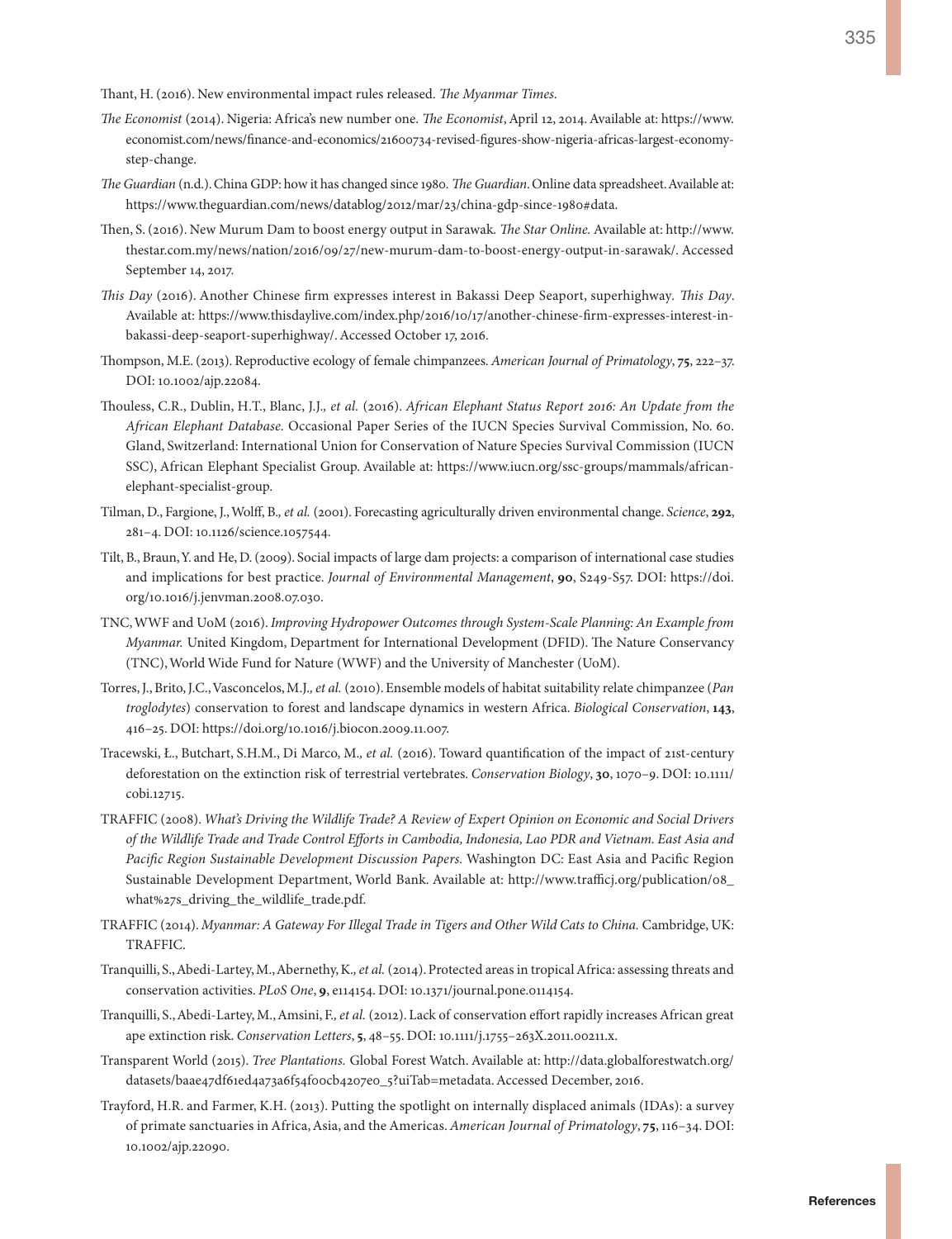- Trombulak, S.C. and Frissell, C.A. (2000). Review of ecological effects of roads on terrestrial and aquatic communities. *Conservation Biology*, **14**, 18–30. DOI: 10.1046/j.1523–1739.2000.99084.x.
- Tropek, R., Sedláček, O., Beck, J.*, et al.* (2014). Comment on 'High-resolution global maps of 21st-century forest cover change'. *Science*, **344**, 981. DOI: 10.1126/science.1248753.
- Tschantz, B. (2014). What we know (and don't know) about low-head dams. *Journal of Dam Safety*, **12**, 37–45.
- Tsunokawa, K. and Hoban, C. (1997). *Roads and the Environment: A Handbook.* Technical Paper No. 376, Chapter 10. Washington DC: The World Bank.
- Tucker, S. (2011). Integration by education: a study of Cameroon's Bakola-Bagyeli. *Journal of Politics and Society*, **21**, 89–116.
- Turvey, S.T., Traylor-Holzer, K., Wong, M.H.*, et al.* (2015). *International Conservation Planning Workshop for the Hainan Gibbon: Final Report.* London, UK: Zoological Society of London/IUCN SSC Conservation Breeding Specialist Group. Available at: [http://www.gibbons.asia/wp-content/uploads/2017/03/Hainan-Gibbon-Action-](http://www.gibbons.asia/wp-content/uploads/2017/03/Hainan-Gibbon-Action-Plan-2016-2020.pdf)[Plan-2016–2020.pdf.](http://www.gibbons.asia/wp-content/uploads/2017/03/Hainan-Gibbon-Action-Plan-2016-2020.pdf)
- Tweh, C.G., Lormie, M.M., Kouakou, C.Y.*, et al.* (2015). Conservation status of chimpanzees *Pan troglodytes verus* and other large mammals in Liberia: a nationwide survey. *Oryx*, **49**, 710–8. DOI: 10.1017/S0030605313001191.
- Tyson, L., Draper, C. and Turner, D. (2016). *The Use of Wild Animals in Performance 2016.* Horsham, UK: Born Free Foundation. Available at: [http://www.bornfree.org.uk/fileadmin/user\\_upload/files/zoo\\_check/publications/](http://www.bornfree.org.uk/fileadmin/user_upload/files/zoo_check/publications/PERFORMING_ANIMALS_REPORT_2016.pdf) [PERFORMING\\_ANIMALS\\_REPORT\\_2016.pdf.](http://www.bornfree.org.uk/fileadmin/user_upload/files/zoo_check/publications/PERFORMING_ANIMALS_REPORT_2016.pdf)
- UN Population Division (2015). *World Population Prospects: The 2015 Revision, Key Findings and Advance Tables.*  Working Paper No. ESA/P/WP.241. New York, NY: United Nations (UN), Department of Economic and Social Affairs, Population Division.
- UN Population Division (2017). *World Population Prospects. Volume 1. 2017 Revision.* New York, NY: United Nations (UN), Department of Economic and Social Affairs, Population Division. Available at: [https://esa.un.org/](https://esa.un.org/unpd/wpp/Publications/Files/WPP2017_Volume-I_Comprehensive-Tables.pdf) [unpd/wpp/Publications/Files/WPP2017\\_Volume-I\\_Comprehensive-Tables.pdf](https://esa.un.org/unpd/wpp/Publications/Files/WPP2017_Volume-I_Comprehensive-Tables.pdf).
- UN Population Division (n.d.). *World Population Prospects 2017: Fertility Indicators.* New York, NY: United Nations (UN), Department of Economic and Social Affairs, Population Division. Available at: [https://esa.un.org/unpd/](https://esa.un.org/unpd/wpp/Download/Standard/Fertility) [wpp/Download/Standard/Fertility.](https://esa.un.org/unpd/wpp/Download/Standard/Fertility) Accessed October, 2017.
- UNEP/CMS (2009). *Mountain Gorilla* Gorilla beringei beringei *Gorilla Agreement Action Plan. Revised Version of UNEP/CMS/GOR-MOP1/Doc.7d.* Bonn, Germany: Convention on Migratory Species (UNEP/CMS).
- UNEP-WCMC and IUCN (n.d.). *Protected Planet: World Database on Protected Areas.* Cambridge, UK: United Nations Environment Programme (UNEP), World Conservation Monitoring Centre (WCMC) and International Union for Conservation of Nature (IUCN). Available at:<www.protectedplanet.net>. Accessed October, 2016.
- UNEP–WCMC and IUCN (2017). *Protected Planet: World Database on Protected Areas.* United Nations Environment Programme (UNEP), World Conservation Monitoring Centre (WCMC) and International Union for Conservation of Nature (IUCN). Available at: [www.protectedplanet.net/c/world-database-on](www.protectedplanet.net/c/world-database-on-protected-areas)[protected-areas.](www.protectedplanet.net/c/world-database-on-protected-areas) Accessed August, 2017.
- UNESCO (n.d.-a). *Decision: 31 COM 7A.5: Kahuzi-Biega National Park (Democratic Republic of the Congo) (N 137).* Paris, France: United Nations Educational, Scientific and Cultural Organization (UNESCO) World Heritage Convention (WHC). Available at:<http://whc.unesco.org/en/decisions/1268>.
- UNESCO (n.d.-b). *Directory of the World Network of Biosphere Reserves (WNBR).* Paris, France: United Nations Educational, Scientific and Cultural Organization (UNESCO). Available at: [www.unesco.org/new/en/natural](www.unesco.org/new/en/natural-sciences/environment/ecological-sciences/biosphere-reserves/world-network-wnbr/wnbr/)[sciences/environment/ecological-sciences/biosphere-reserves/world-network-wnbr/wnbr/](www.unesco.org/new/en/natural-sciences/environment/ecological-sciences/biosphere-reserves/world-network-wnbr/wnbr/).
- UNESCO WHC (2016). *Operational Guidelines for the Implementation of the World Heritage Convention.* Paris, France: United Nations Educational, Scientific and Cultural Organization (UNESCO) World Heritage Convention (WHC). Available at: [http://whc.unesco.org/document/156250.](http://whc.unesco.org/document/156250)
- UNESCO WHC (2017). *Tropical Rainforest Heritage of Sumatra.* Paris, France: United Nations Educational, Scientific and Cultural Organization (UNESCO) World Heritage Convention (WHC). Available at: [http://whc.unesco.org/](http://whc.unesco.org/en/list/1167) [en/list/1167](http://whc.unesco.org/en/list/1167). Accessed September 12, 2017.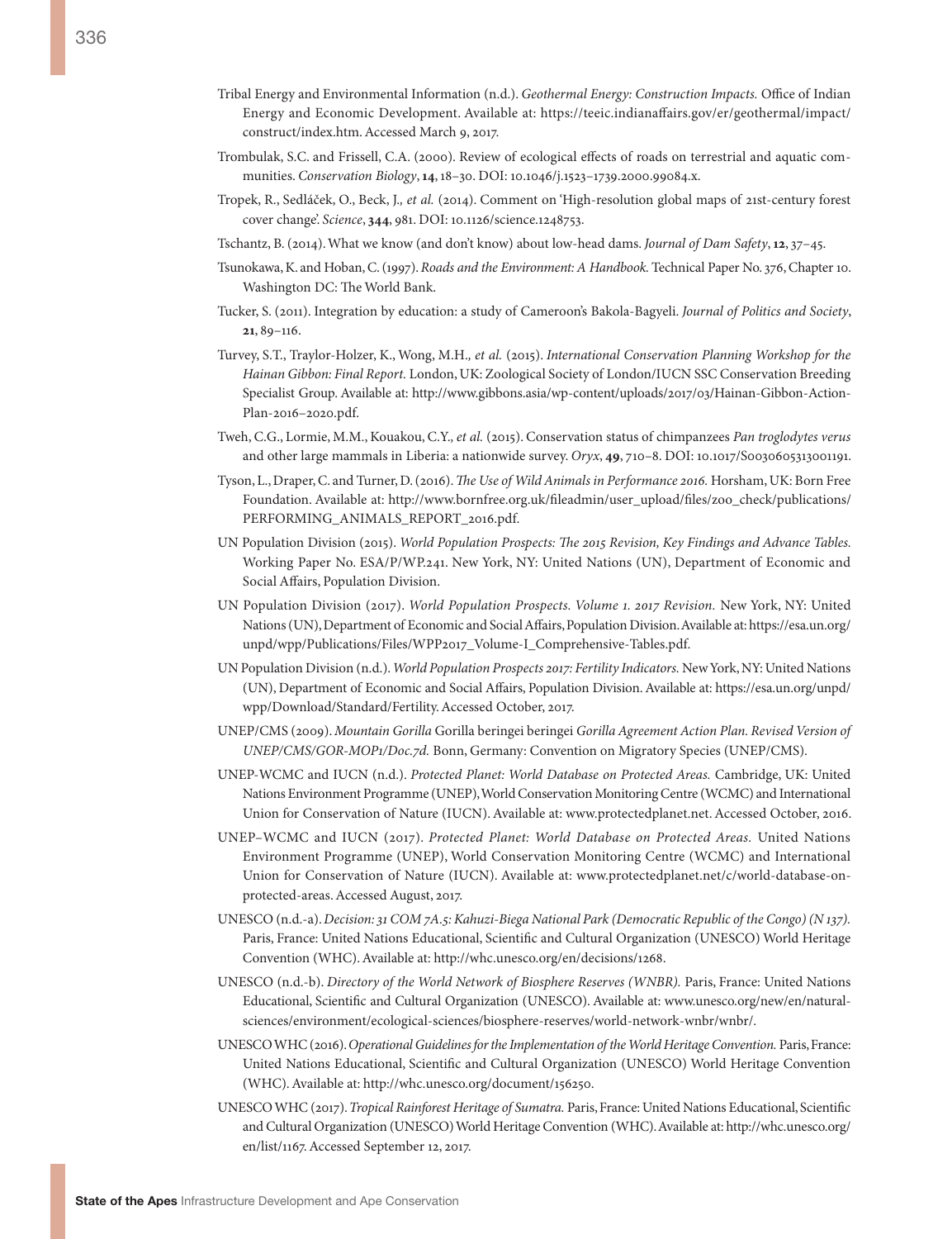- UNESCO WHC (n.d.). *Bwindi Impenetrable National Park.* Paris, France: United Nations Educational, Scientific and Cultural Organization (UNESCO) World Heritage Convention (WHC). Available at: [http://whc.unesco.](http://whc.unesco.org/en/list/682) [org/en/list/682.](http://whc.unesco.org/en/list/682)
- University of Cambridge (2012). *Capturing the Benefits of Ecosystem Services to Guide Decision-making in the Greater Virungas Landscape of the Albertine Rift Region. Policy Workshop Report.* Cambridge, UK: University of Cambridge.
- Unwin, S., Cress, D., Colin, C., Bailey, W. and Boardman, W. (2009). *Primate Veterinary Health Manual*, 2nd edn*.* Portland, OR: Pan African Sanctuary Alliance (PASA).
- Unwin, S., Robinson, I.A.N., Schmidt, V.*, et al.* (2012). Does confirmed pathogen transfer between sanctuary workers and great apes mean that reintroduction should not occur? *American Journal of Primatology*, **74**, 1076–83. DOI: 10.1002/ajp.22069.
- U-PCLG (2015). *Assessing Options for the Proposed Improvement of the Ikumba to Ruhija Road, U-PCLG Position Paper.* Uganda Poverty and Conservation Learning Group (U-PCLG). Available at: [http://igcp.org/wp-content/](http://igcp.org/wp-content/uploads/U-PCLG-position-on-Ruhija-Road-Mar12_2015.pdf) [uploads/U-PCLG-position-on-Ruhija-Road-Mar12\\_2015.pdf.](http://igcp.org/wp-content/uploads/U-PCLG-position-on-Ruhija-Road-Mar12_2015.pdf)
- USFWS (2015). *US Fish and Wildlife Service Finalizes Rule Listing All Chimpanzees as Endangered Under the Endangered Species Act.* US Fish and Wildlife Service (USFWS). Available at: [http://www.fws.gov/news/](http://www.fws.gov/news/ShowNews.cfm?ID=E81DA137-BAF2-9619-3492A2972E9854D9) [ShowNews.cfm?ID=E81DA137-BAF2–9619–3492A2972E9854D9.](http://www.fws.gov/news/ShowNews.cfm?ID=E81DA137-BAF2-9619-3492A2972E9854D9) Accessed June 19, 2017.
- USGS (n.d.). *Global 30 Arc-Second Elevation (GTOPO30).* Reston, VA: US Geological Survey (USGS). Available at: <https://lta.cr.usgs.gov/GTOPO30>. Accessed January, 2018.
- Uwaegbulam, C. (2016). Stakeholders approve \$12m UN-REDD plus strategy for Nigeria. *The Guardian*, September 5, 2016. Available at: [https://guardian.ng/property/stakeholders-approve-12m-un-redd-plus-strategy-for-nigeria.](https://guardian.ng/property/stakeholders-approve-12m-un-redd-plus-strategy-for-nigeria)
- van Beukering, P.J.H., Cesar, H.S.J. and Janssen, M.A. (2003). Economic valuation of the Leuser National Park on Sumatra, Indonesia. *Ecological Economics*, **44**, 43–62. DOI: [https://doi.org/10.1016/S0921–8009\(02\)00224–0.](https://doi.org/10.1016/S0921-8009(02)00224-0)
- van den Berg, J. and Biesbrouck, K. (2000). *The Social Dimension of Rainforest Management in Cameroon: Issues for Co-Management. Tropenbos-Cameroon Series 4.* Kribi, Cameroon: The Tropenbos-Cameroon Programme.
- Van Der Hoeven, C.A., De Boer, W.F. and Prins, H.H.T. (2010). Roadside conditions as predictor for wildlife crossing probability in a central African rainforest. *African Journal of Ecology*, **48**, 368–77. DOI: 10.1111/j.1365–2028. 2009.01122.x.
- van der Ree, R., Smith, D.J. and Grilo, C., ed. (2015). *Handbook of Road Ecology*. Oxford, UK: John Wiley & Sons.
- Van Gils, H. and Kayijamahe, E. (2010). Sharing natural resources: mountain gorillas and people in the Parc National des Volcans, Rwanda. *African Journal of Ecology*, **48**, 621–7. DOI: 10.1111/j.1365–2028.2009.01154.x.
- van Noordwijk, M.A., Sauren, S.E.B., Nuzuar*, et al.* (2009). Development of independence: Sumatran and Bornean orangutans compared. In *Orangutans: Geographic Variation in Behavioral Ecology and Conservation*, ed. S. A. Wich, S. Utami Atmoko, T. Mitra Setia and C. P. Van Schaik. Oxford, UK: Oxford University Press, pp. 189–203.
- van Noordwijk, M.A., Willems, E.P., Utami Atmoko, S.S., Kuzawa, C.W. and Van Schaik, C.P. (2013). Multi-year lactation and its consequences in Bornean orangutans (*Pongo pygmaeus wurmbii*). *Behavioral Ecology and Sociobiology*, **67**, 805–14. DOI: 10.1007/s00265–013–1504-y.
- Van Schaik, C.P., Monk, K.A. and Robertson, J.M.Y. (2001). Dramatic decline in orang-utan numbers in the Leuser ecosystem, northern Sumatra. *Oryx*, **35**, 14–25. DOI: 10.1046/j.1365–3008.2001.00150.x.
- Vancutsem, C. and Achard, F. (2016). *Mapping intact and degraded humid forests over the tropical belt from 32 years of Landsat time series*. Presented at: Living Planet Symposium, 9–13 May, Prague, Czech Republic. Available at: [http://lps16.esa.int/files/Contribution2034.pdf.](http://lps16.esa.int/files/Contribution2034.pdf)
- Vanguard (2015). Imperatives of dredging Calabar Port. *Vanguard News*, August 13, 2015. Available at: [https://www.](https://www.vanguardngr.com/2015/08/imperatives-of-dredging-calabar-port/) [vanguardngr.com/2015/08/imperatives-of-dredging-calabar-port/](https://www.vanguardngr.com/2015/08/imperatives-of-dredging-calabar-port/).
- Vanguard (2017). Superhighway: C-River gives FG two weeks ultimatum on EIA*. Vanguard News*, March 11, 2017 Available at: [https://www.vanguardngr.com/2017/03/superhighway-c-river-gives-fg-two-weeks-ultimatum-eia/.](https://www.vanguardngr.com/2017/03/superhighway-c-river-gives-fg-two-weeks-ultimatum-eia/)
- Vanthomme, H., Kolowski, J., Korte, L. and Alonso, A. (2013). Distribution of a community of mammals in relation to roads and other human disturbances in Gabon, central Africa. *Conservation Biology*, **27**, 281–91. DOI: 10.1111/cobi.12017.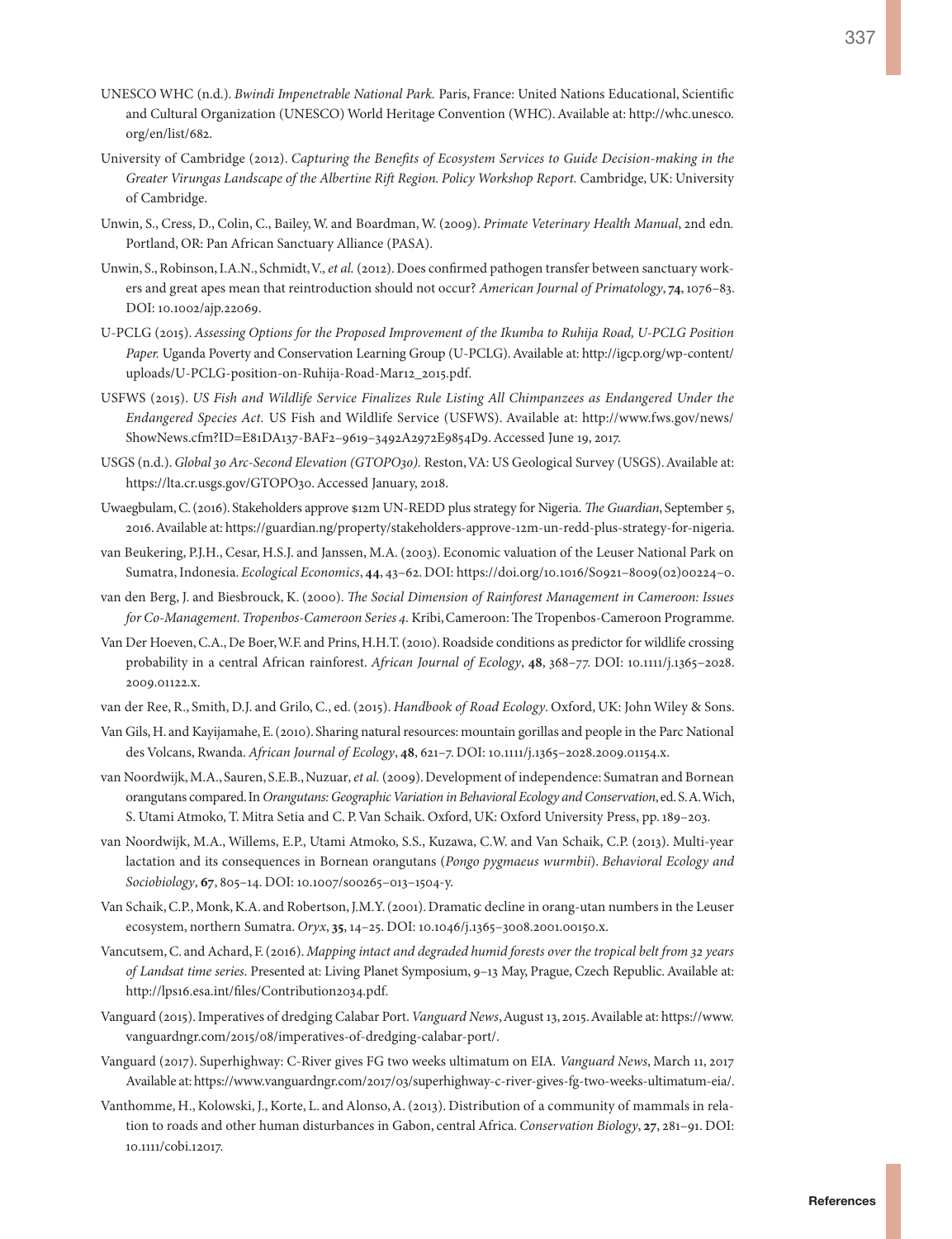- Varki, A. and Altheide, T.K. (2005). Comparing the human and chimpanzee genomes: searching for needles in a haystack. *Genome Research*, **15**, 1746–58.
- Venables, A.J. (2016). Using natural resources for development: why has it proven so difficult? *Journal of Economic Perspectives*, **30**, 161–84.
- Venter, O., Sanderson, E.W., Magrach, A.*, et al.* (2016). Sixteen years of change in the global terrestrial human footprint and implications for biodiversity conservation. *Nature Communications*, **7**, 12558. DOI: 10.1038/ncomms12558.
- Verhegghen, A., Eva, H., Ceccherini, G.*, et al.* (2016). The potential of sentinel satellites for burnt area mapping and monitoring in the Congo Basin forests. *Remote Sensing*, **8**, 986.
- Virunga National Park (n.d.). *Virunga Alliance.* Kivu Nord, DRC: Virunga National Park. Available at: [https://](https://virunga.org/virunga-alliance/) [virunga.org/virunga-alliance/](https://virunga.org/virunga-alliance/). Accessed July 20, 2017.
- Wade, R.H. (2011). *Boulevard of Broken Dreams: The Inside Story of the World Bank's Polonoroeste Road Project in Brazil's Amazon.* London, UK: Grantham Research Institute on Climate Change and the Environment. Available at: [http://www.lse.ac.uk/GranthamInstitute/wp-content/uploads/2014/02/WP55\\_world-bank-road](http://www.lse.ac.uk/GranthamInstitute/wp-content/uploads/2014/02/WP55_world-bank-road-project-brazil.pdf)[project-brazil.pdf](http://www.lse.ac.uk/GranthamInstitute/wp-content/uploads/2014/02/WP55_world-bank-road-project-brazil.pdf).
- Wadman, M. (2017a). Activists battle US government in court over making animal welfare reports public. *Science*, May 24, 2017. Available at: [http://www.sciencemag.org/news/2017/05/should-animal-welfare-reports](http://www.sciencemag.org/news/2017/05/should-animal-welfare-reports-automatically-be-public-courts-prepare-weigh)[automatically-be-public-courts-prepare-weigh.](http://www.sciencemag.org/news/2017/05/should-animal-welfare-reports-automatically-be-public-courts-prepare-weigh)
- Wadman, M. (2017b). More groups sue to force USDA to restore online animal welfare records. *Science*, February 22, 2017. Available at: [http://www.sciencemag.org/news/2017/02/breaking-reversal-usda-reposts-some-animal](http://www.sciencemag.org/news/2017/02/breaking-reversal-usda-reposts-some-animal-welfare-records-it-had-scrubbed-website)[welfare-records-it-had-scrubbed-website.](http://www.sciencemag.org/news/2017/02/breaking-reversal-usda-reposts-some-animal-welfare-records-it-had-scrubbed-website)
- Wallace, A.R. (1849). On the monkeys of the Amazon. *Proceedings of the Zoological Society of London*, **20**, 107–10.
- Walsh, P.D., Abernethy, K.A., Bermejo, M.*, et al.* (2003). Catastrophic ape decline in western equatorial Africa. *Nature*, 422, 611. DOI: 10.1038/nature01566. Available at: [https://www.nature.com/articles/nature01566#](https://www.nature.com/articles/nature01566#supplementary-information) [supplementary-information.](https://www.nature.com/articles/nature01566#supplementary-information)
- Walsh, P.D., Biek, R. and Real, L.A. (2005). Wave-like spread of Ebola Zaire. *PLoS Biology*, **3**, e371. DOI: 10.1371/ journal.pbio.0030371.
- Walston, J., Robinson, J.G., Bennett, E.L.*, et al.* (2010). Bringing the tiger back from the brink: the six percent solution. *PLoS Biology*, **8**, e1000485. DOI: 10.1371/journal.pbio.1000485.
- Wanshel, E. (2016). 'World's loneliest chimp', abandoned on a small island, gets cuddly teddy bear after three years alone. *Huffington Post.* Available at: [www.huffingtonpost.com/entry/ponso-chimp-abandoned-on-island-gets](www.huffingtonpost.com/entry/ponso-chimp-abandoned-on-island-gets-teddy-bear_us_56d9f24be4b0ffe6f8e95fc3)[teddy-bear\\_us\\_56d9f24be4b0ffe6f8e95fc3.](www.huffingtonpost.com/entry/ponso-chimp-abandoned-on-island-gets-teddy-bear_us_56d9f24be4b0ffe6f8e95fc3)
- Warigi, G. (2015). Uganda's change of mind on pipeline and the headache it is giving Kenya. *Daily Nation*, Available at: http://allafrica.com/stories/201510250142.html.
- Watkins, K., Chansopheaktra, S., Brander, L., *et al.* (2016). *Mapping and Valuing Ecosystem Services in Mondulkiri: Outcomes and Recommendations for Sustainable and Inclusive Land Use Planning in Cambodia.* Phnom Penh, Cambodia: World Wide Fund for Nature (WWF), Cambodia.
- Watson, J.E.M., Shanahan, D.F., Di Marco, M.*, et al.* (2016). Catastrophic declines in wilderness areas undermine global environment targets. *Current Biology*, **26**, 2929–34. DOI: [https://doi.org/10.1016/j.cub.2016.08.049.](https://doi.org/10.1016/j.cub.2016.08.049)
- Watts, D.P. (1984). Composition and variability of mountain gorilla diets in the central Virungas. *American Journal of Primatology*, **7**, 323–56. DOI: 10.1002/ajp.1350070403.
- Watts, D.P. (1989). Infanticide in mountain gorillas: new cases and a reconsideration of the evidence. *Ethology*, **81**, 1–18. DOI: 10.1111/j.1439–0310.1989.tb00754.x.
- Watts, D.P., Muller, M., Amsler, S.J., Mbabazi, G. and Mitani, J.C. (2006). Lethal intergroup aggression by chimpanzees in Kibale National Park, Uganda. *American Journal of Primatology*, **68**, 161–80. DOI: 10.1002/ajp.20214.
- WBCSD (n.d.). *Natural Capital Protocol Toolkit.* Geneva, Switzerland: World Business Council for Sustainable Development (WBCSD). Available at: <www.naturalcapitaltoolkit.org>.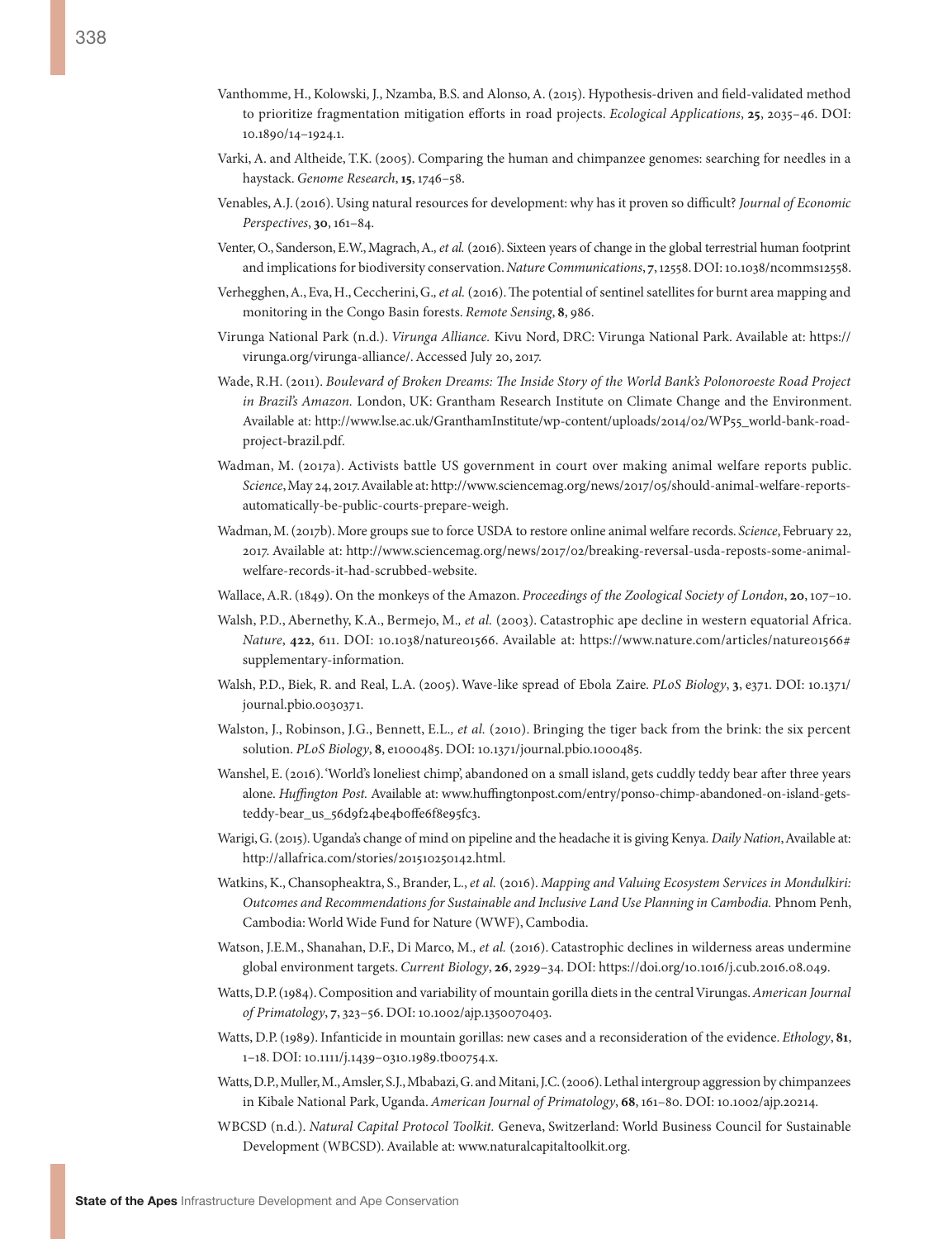- WCD (2000). *Dams and Development: A New Framework for Decision-making.* World Commission on Dams (WCD). London, UK: Earthscan Publications. Available at: [https://www.internationalrivers.org/sites/default/](https://www.internationalrivers.org/sites/default/files/attached-files/world_commission_on_dams_final_report.pdf) [files/attached-files/world\\_commission\\_on\\_dams\\_final\\_report.pdf](https://www.internationalrivers.org/sites/default/files/attached-files/world_commission_on_dams_final_report.pdf).
- WCS (2011). *Projet pour la Protection des Populations de Gorilles et la Conservation de la Biodiversité dans la Forêt de Deng – Deng. SYNTHESE DES ACTIVITES 2009 – 2010.* Yaoundé, Cameroon: Wildlife Conservation Society (WCS). Available at:<https://programs.wcs.org/cameroon/Wild-Places/Deng-Deng-National-Park.aspx>.
- WCS (2015a). *Biological monitoring, Tanintharyi.* Unpublished survey reports. Yangon, Myanmar: Wildlife Conservation Society (WCS).
- WCS (2015b). *Projet pour la Protection des Populations de Gorilles et de Chimpanzés, et Conservation de la Biodiversité dans la Forêt de Deng - Deng Région de l'Est Cameroun. RAPPORT FINAL.* Yaoundé, Cameroon: Wildlife Conservation Society (WCS). Available at: https://programs.wcs.org/cameroon/.
- WCS (2015c). *Survey of the Lokofa Block of the Salonga National Park.* Kinshasa, DRC: Wildlife Conservation Society (WCS).
- WCS (n.d.). *Superhighway Rerouted and Wildlife Saved!* New York, NY: Wildlife Conservation Society (WCS). Available at: [https://secure.wcs.org/campaign/superhighway-thank-you.](https://secure.wcs.org/campaign/superhighway-thank-you) Accessed August, 2017.
- Weinhold, D. and Reis, E. (2008). Transportation costs and the spatial distribution of land use in the Brazilian Amazon. *Global Environmental Change*, **18**, 54–68. DOI: <https://doi.org/10.1016/j.gloenvcha.2007.06.004>.
- Weng, L., Boedhihartono, A.K., Dirks, P.H.G.M.*, et al.* (2013). Mineral industries, growth corridors and agricultural development in Africa. *Global Food Security*, **2**, 195–202. DOI: [https://doi.org/10.1016/j.gfs.2013.07.003.](https://doi.org/10.1016/j.gfs.2013.07.003)
- Wenstöp, F.E. and Carlsen, A.J. (1988). Ranking hydroelectric power projects with multicriteria decision analysis. *Interfaces*, **18**, 36–48. DOI: 10.1287/inte.18.4.36.
- White, A. and Fa, J.E. (2014). The bigger picture: indirect impacts of extractive industries on apes and ape habitat. In *State of the Apes: Extractive Industries and Ape Conservation*, ed. Arcus Foundation. Cambridge, UK: Cambridge University Press, pp. 197–225.
- Whitelaw, E. and Macmullan, E. (2002). A framework for estimating the costs and benefits of dam removal. *BioScience*, **52**, 724–30. DOI: 10.1641/0006–3568(2002)052[0724:AFFETC]2.0.CO;2.
- Whittaker, D. and Geissmann, T. (2008). Hylobates klossii*. The IUCN Red List of Threatened Species 2008: e. T10547A3199263.* Gland, Switzerland: International Union for Conservation of Nature (IUCN). Available at: [http://www.iucnredlist.org/details/10547/0.](http://www.iucnredlist.org/details/10547/0) Accessed November 15, 2016.
- Wich, S.A., de Vries, H. and Ancrenaz, M. (2009a). Orangutan life history variation. In *Orangutans: Geographic Variation in Behavioral Ecology and Conservation*, ed. S. A. Wich, S. Utami Atmoko, T. Mitra Setia and C. P. Van Schaik. Oxford, UK: Oxford University Press, pp. 65–75.
- Wich, S.A., Fredriksson, G.M., Usher, G.*, et al.* (2012a). Hunting of Sumatran orang-utans and its importance in determining distribution and density. *Biological Conservation*, **146**, 163–9. DOI: [https://doi.org/10.1016/](https://doi.org/10.1016/j.biocon.2011.12.006) [j.biocon.2011.12.006](https://doi.org/10.1016/j.biocon.2011.12.006).
- Wich, S.A., Garcia-Ulloa, J., Kühl, Hjalmar S.*, et al.* (2014). Will oil palm's homecoming spell doom for Africa's great apes? *Current Biology*, **24**, 1659–63. DOI: https://doi.org/10.1016/j.cub.2014.05.077.
- Wich, S.A., Gaveau, D., Abram, N.*, et al.* (2012b). Understanding the impacts of land-use policies on a threatened species: is there a future for the Bornean orang-utan? *PLoS One*, **7**, e49142. DOI: 10.1371/journal.pone.0049142.
- Wich, S.A., Geurts, M.L., Mitra Setia, T. and Utami Atmoko, S.S. (2006). Influence of fruit availability on Sumatran orangutan sociality and reproduction. In *Feeding Ecology in Apes and Other Primates: Ecological, Physical and Behavioral Aspects*, ed. G. Hohmann, M. M. Robbins and C. Boesch. New York, NY: Cambridge University Press, pp. 337–58.
- Wich, S.A., Meijaard, E., Marshall, A.J.*, et al.* (2008). Distribution and conservation status of the orang-utan (*Pongo*  spp.) on Borneo and Sumatra: how many remain? *Oryx*, **42**, 329–39. DOI: 10.1017/S003060530800197X.
- Wich, S., Riswan, J.J., Refish, J. and Nelleman, C. (2011). *Orangutans and the Economics of Sustainable Forest Management in Sumatra.* Norway: UNEP, GRASP, PanEco, YEL, ICRAF, GRID-Arendal, Birkeland Trykkeri AS. Available at: www.grida.no/search?query=Orangutans+and+the+Economics+of+Sustainable+Forest +Management+in+Sumatra.
- Wich, S.A., Singleton, I., Nowak, M.G.*, et al.* (2016). Land-cover changes predict steep declines for the Sumatran orangutan (*Pongo abelii*). *Science Advances*, **2**. DOI: 10.1126/sciadv.1500789.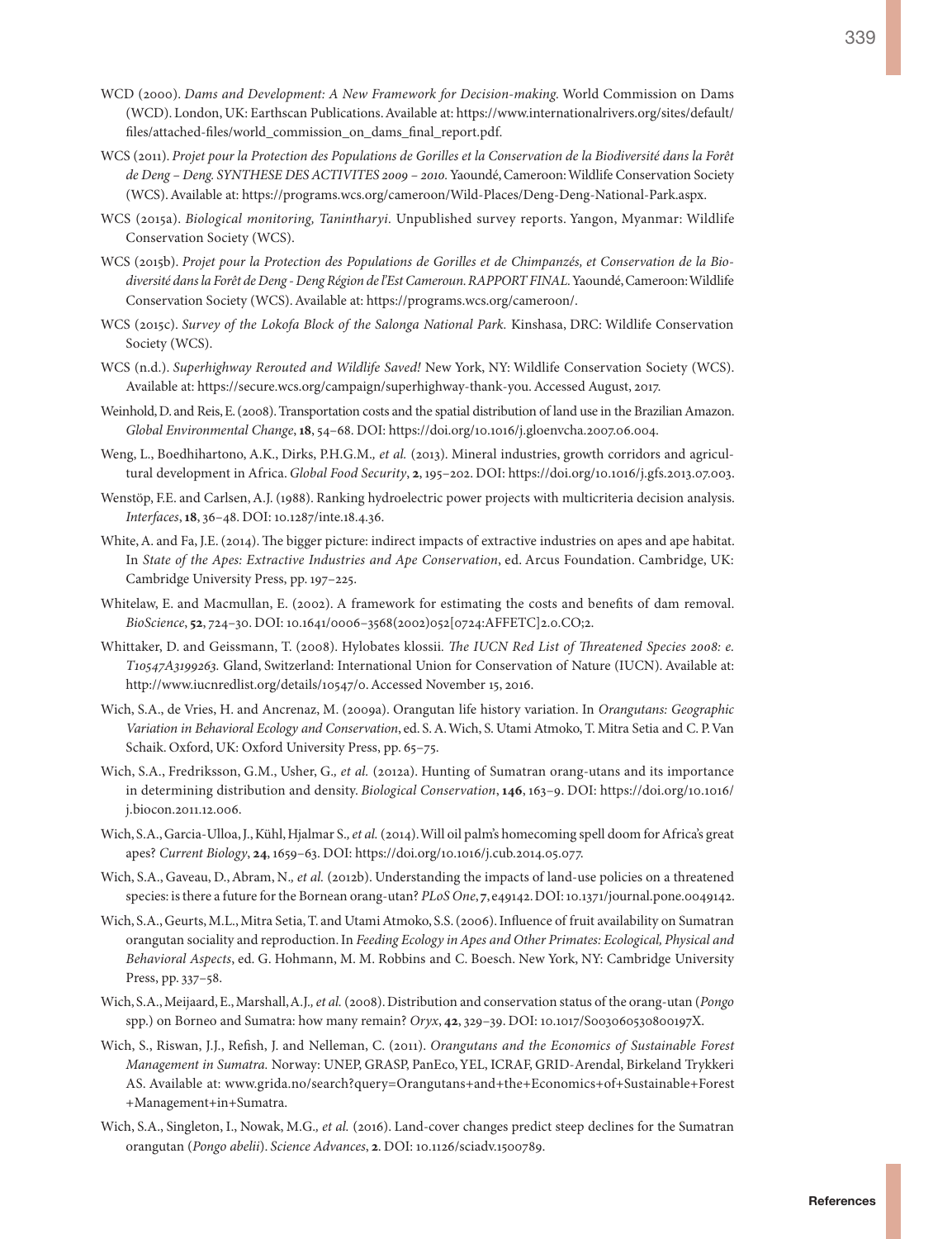- Wich, S.A., Utami Atmoko, S., Mitra Setia, M. and Van Schaik, C.P., ed. (2009b). *Orangutans: Geographic Variation in Behavioral Ecology and Conservation*. Oxford, UK: Oxford University Press.
- Wich, S.A., Utami Atmoko, S.S., Mitra Setia, M.*, et al.* (2004). Life history of wild Sumatran orangutans (*Pongo abelii*). *Journal of Human Evolution*, **47**, 385–98. DOI: https://doi.org/10.1016/j.jhevol.2004.08.006.
- Wikramanayake, E., Dinerstein, E., Seidensticker, J.*, et al.* (2011). A landscape-based conservation strategy to double the wild tiger population. *Conservation Letters*, **4**, 219–27. DOI: 10.1111/j.1755–263X.2010.00162.x.
- Wilcox, B.A. (1978). Supersaturated island faunas: a species-age relationship for lizards on post-Pleistocene landbridge islands. *Science*, **199**, 996–8. DOI: 10.1126/science.199.4332.996.
- Wildlife Impact (2015). *An analysis of the current status, challenges and opportunities in the African ape sanctuary sector: recommendations for prioritizing support and activities.* Internal report for the Arcus Foundation.
- Wildlife Impact (2016). *Priority landscapes: conservation planning and captive care capacity.* Internal report for the Arcus Foundation.
- Wildman, L. (2013). Dam removal: a history of decision points. In *The Challenges of Dam Removal and River Restoration. Reviews in Engineering Geology, XXI*, ed. J. V. De Graff and J. E. Evans: Geological Society of America, pp. 1–10. Available at: [http://geoscienceworld.org/content/the-challenges-of-dam-removal-and](http://geoscienceworld.org/content/the-challenges-of-dam-removal-and-river-restoration)[river-restoration](http://geoscienceworld.org/content/the-challenges-of-dam-removal-and-river-restoration).
- Wilkie, D., Shaw, E., Rotberg, F., Morelli, G. and Auzel, P. (2000). Roads, development, and conservation in the Congo Basin. *Conservation Biology*, **14**, 1614–22. DOI: 10.1111/j.1523–1739.2000.99102.x.
- Willems, W.J.H. and Van Schaik, H.P.J. (2015). *Water and Heritage: Material, Conceptual, and Spiritual Connections.* Leiden, the Netherlands: Sidestone Press. Available at: [https://www.sidestone.com/books/water-heritage.](https://www.sidestone.com/books/water-heritage) Accessed October 7, 2016.
- Williams, J.M., Lonsdorf, E.V., Wilson, M.L.*, et al.* (2008). Causes of death in the Kasekela chimpanzees of Gombe National Park, Tanzania. *American Journal of Primatology*, **70**, 766–77. DOI: 10.1002/ajp.20573.
- Williams, S. (2015). Moving the economy forward. *ABM (African Business Magazine)*, January 14, 2015. Available at: [http://africanbusinessmagazine.com/company-profile/african-development-bank/moving-economy-forward/.](http://africanbusinessmagazine.com/company-profile/african-development-bank/moving-economy-forward/)
- Williamson, E.A. (2014). Mountain gorillas: a shifting demographic landscape. In *Primates and Cetaceans: Field Research and Conservation of Complex Mammalian Societies*, ed. J. Yamagiwa and L. Karczmarsk. Tokyo, Japan: Springer.
- Williamson, E.A. and Butynski, T.M. (2013a). *Gorilla beringei* eastern gorilla. In *Mammals of Africa. Volume II: Primates*, ed. T. M. Butynski, J. Kingdon and J. Kalina. London, UK: Bloomsbury Publishing, pp. 45–53.
- Williamson, E.A. and Butynski, T.M. (2013b). *Gorilla gorilla* western gorilla. In *Mammals of Africa. Volume II: Primates*, ed. T. M. Butynski, J. Kingdon and J. Kalina. London, UK: Bloomsbury Publishing, pp. 39–45.
- Williamson, E.A., Maisels, F.G., Groves, C.P.*, et al.* (2013). Hominidae. In *Handbook of the Mammals of the World. Volume 3: Primates*, ed. R. A. Mittermeier, A. B. Rylands and D. E. Wilson. Barcelona, Spain: Lynx Edicions, pp. 792–854.
- Williamson, E.A., Rawson, B.M., Cheyne, S.M., Meijaard, E. and Wich, S.A. (2014). Ecological impacts of extractive industries on ape populations. In *State of the Apes: Extractive Industries and Ape Conservation*, ed. Arcus Foundation. Cambridge, UK: Cambridge University Press, pp. 65–99.
- Wilson, D. and Reeder, D. (2005). *Mammal Species of the World: A Taxonomic and Geographic Reference.* Baltimore, MD: Johns Hopkins University Press.
- Wilson, H.B., Meijaard, E., Venter, O., Ancrenaz, M. and Possingham, H.P. (2014a). Conservation strategies for orangutans: reintroduction versus habitat preservation and the benefits of sustainably logged forest. *PLoS One*, **9**, e102174. DOI: 10.1371/journal.pone.0102174.
- Wilson, M.L., Boesch, C., Fruth, B.*, et al.* (2014b). Lethal aggression in *Pan* is better explained by adaptive strategies than human impacts. *Nature*, **513**, 414. DOI: 10.1038/nature13727.
- Wilson, M.L. and Wrangham, R.W. (2003). Intergroup relations in chimpanzees. *Annual Review of Anthropology*, **32**, 363–92. DOI: 10.1146/annurev.anthro.32.061002.120046.
- Winders, D. (2017). *USDA Blackout: Scrutinizing the Deletion of Thousands of Animal Welfare Act-Related Records.* American Bar Association Animal Law Committee. Available at: [http://apps.americanbar.org/dch/thedl.cfm?](http://apps.americanbar.org/dch/thedl.cfm?filename=/IL201050/relatedresources/Summer2017.pdf) [filename=/IL201050/relatedresources/Summer2017.pdf.](http://apps.americanbar.org/dch/thedl.cfm?filename=/IL201050/relatedresources/Summer2017.pdf)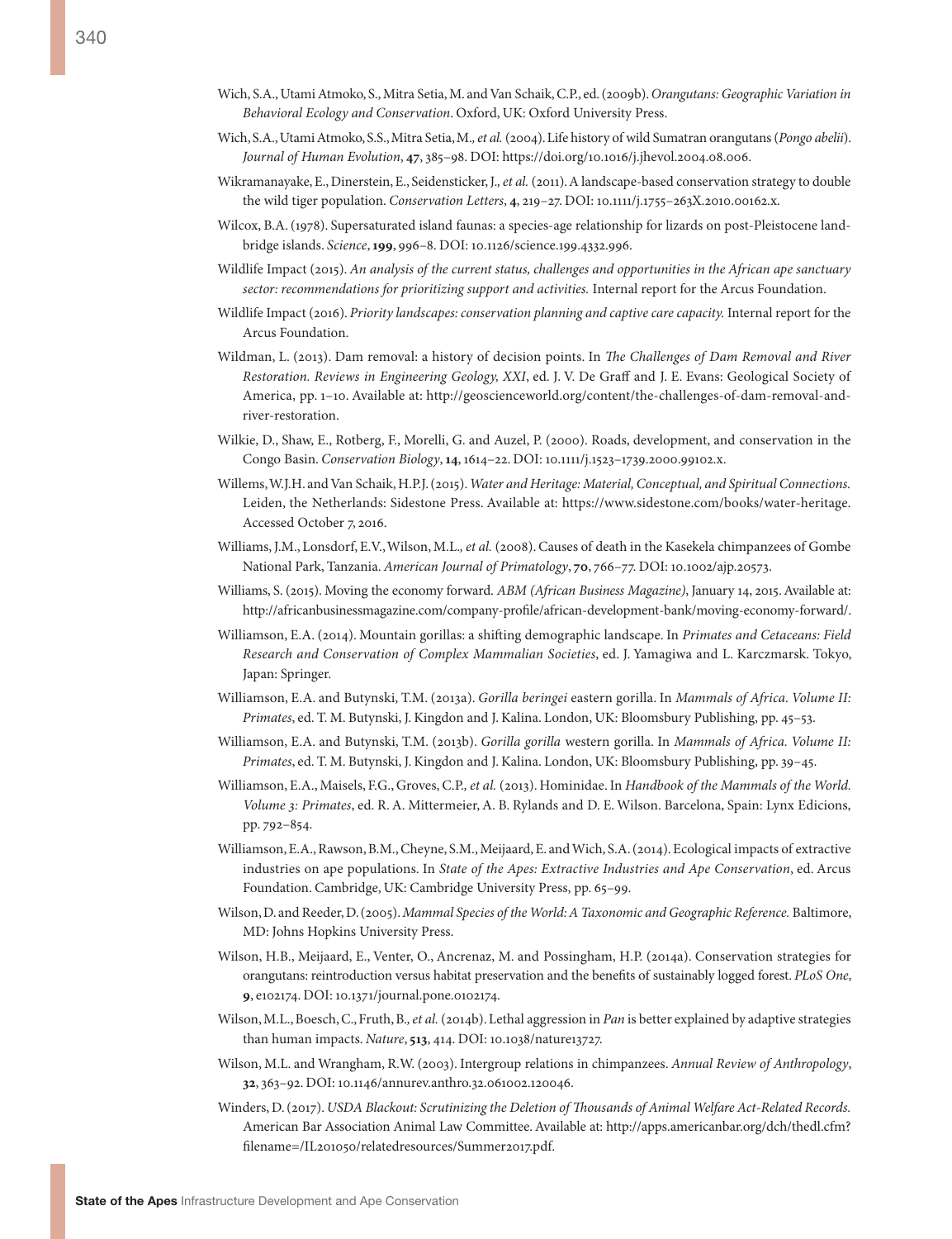- Winemiller, K.O., McIntyre, P.B., Castello, L.*, et al.* (2016). Balancing hydropower and biodiversity in the Amazon, Congo, and Mekong. *Science*, **351**, 128–9. DOI: 10.1126/science.aac7082.
- Withanage, H., Masayda, R., Hernandez, R. and Neura, A. (2006). *Development Debacles: A Look into ADB's Involvement in Environmental Degradation, Involuntary Resettlement and Violation of Indigenous People's Rights.* Quezon City, Philippines: NGO Forum on ADB.
- Wood, C. (2003). *Environmental Impact Assessment in Developing Countries: An Overview.* Manchester, UK: University of Manchester.
- World Bank (2008). *Project Appraisal Document on a Proposed Grant in the Amount of SDR 32 Million (US\$50 Million Equivalent) to the Democratic Republic of Congo for a High-Priority Road Reopening and Maintenance Project, Pro-Routes.* Report No. 40028. Africa Transport Sector, Country Department AFCC2, Africa Regional Office. Washington DC: World Bank.
- World Bank (2009). *Integrated Safeguards Data Sheet Concept Stage: Lom Pangar Hydropower Project.* Yaoundé, Cameroon: World Bank. Available at: [http://documents.worldbank.org/curated/en/346811468232166551/pdf/](http://documents.worldbank.org/curated/en/346811468232166551/pdf/Integrated0Saf10Sheet1Concept0Stage.pdf) [Integrated0Saf10Sheet1Concept0Stage.pdf](http://documents.worldbank.org/curated/en/346811468232166551/pdf/Integrated0Saf10Sheet1Concept0Stage.pdf).
- World Bank (2012a). *Cameroon: Lom Pangar Hydropower Project (FY12).* Washington DC: World Bank. Available at: [http://documents.worldbank.org/curated/en/540341468017355999/Cameroon-Lom-Pangar-Hydropower-](http://documents.worldbank.org/curated/en/540341468017355999/Cameroon-Lom-Pangar-Hydropower-Project-FY12)[Project-FY12](http://documents.worldbank.org/curated/en/540341468017355999/Cameroon-Lom-Pangar-Hydropower-Project-FY12).
- World Bank (2012b). *Fact Sheet Lom Pangar Hydropower Project, Cameroon.* Washington DC: World Bank. Available at: [http://siteresources.worldbank.org/INTCAMEROON/Resources/LPHP\\_Fact\\_Sheet\\_Mar2012.pdf.](http://siteresources.worldbank.org/INTCAMEROON/Resources/LPHP_Fact_Sheet_Mar2012.pdf)
- World Bank (2012c). *Project Appraisal Document on a Proposed Credit in the Amount of SDR 85.2 Million (US\$132 Million Equivalent) to the Republic of Cameroon for a Lom Pangar Hydropower Project.* Washington DC: World Bank. Available at: [http://siteresources.worldbank.org/INTCAMEROON/Resources/LPHP-PAD-Mar2012.pdf.](http://siteresources.worldbank.org/INTCAMEROON/Resources/LPHP-PAD-Mar2012.pdf)
- World Bank (2013a). *Operational Manual OP 4.01: Environmental Assessment. Revised April 2013.* Washington DC: World Bank. Available at: [https://policies.worldbank.org/sites/ppf3/PPFDocuments/090224b0822f7384.pdf.](https://policies.worldbank.org/sites/ppf3/PPFDocuments/090224b0822f7384.pdf)
- World Bank (2013b). *Operational Manual OP 4.04: Natural Habitats.* Washington DC: World Bank. Available at: [https://policies.worldbank.org/sites/ppf3/PPFDocuments/090224b0822f74ac.pdf.](https://policies.worldbank.org/sites/ppf3/PPFDocuments/090224b0822f74ac.pdf) Accessed March 8, 2017.
- World Bank (2013c). *Operational Manual OP 4.36: Forests.* Washington DC: World Bank. Available at: [https://](https://policies.worldbank.org/sites/ppf3/PPFDocuments/090224b0822f8a50.pdf) [policies.worldbank.org/sites/ppf3/PPFDocuments/090224b0822f8a50.pdf](https://policies.worldbank.org/sites/ppf3/PPFDocuments/090224b0822f8a50.pdf). Accessed March 8, 2018.
- World Bank (2016a). *Forest Action Plan FY16-20* Washington DC: World Bank. Available at: [documents.worldbank.](documents.worldbank.org/curated/en/240231467291388831/Forest-action-plan-FY16-20) [org/curated/en/240231467291388831/Forest-action-plan-FY16-20.](documents.worldbank.org/curated/en/240231467291388831/Forest-action-plan-FY16-20)
- World Bank (2016b). *Global Tiger Initiative.* Washington DC: World Bank. Available at: [http://www.worldbank.](http://www.worldbank.org/en/topic/environment/brief/the-global-tiger-initiative) [org/en/topic/environment/brief/the-global-tiger-initiative](http://www.worldbank.org/en/topic/environment/brief/the-global-tiger-initiative).
- World Bank (2016c). *New Environmental and Social Framework.* Washington DC: World Bank. Available at: [http://www.worldbank.org/en/news/feature/2016/08/05/the-new-environmental-and-social-framework.](http://www.worldbank.org/en/news/feature/2016/08/05/the-new-environmental-and-social-framework)
- World Bank (2016d). *Projet d'Appui à l'Ouverture et l'Entretien des Routes Hautement Prioritaires (Pro Routes).* RDC, World Bank.
- World Bank (2017). *The World Bank Environmental and Social Framework.* Washington DC: World Bank. Available at: [http://documents.worldbank.org/curated/en/383011492423734099/pdf/114278-WP-PUBLIC-13–4-2017–11–23–38-](http://documents.worldbank.org/curated/en/383011492423734099/pdf/114278-WP-PUBLIC-13-4-2017-11-23-38-EnvironmentalandSocialFrameworkWeb.pdf#page=81&zoom=80) [EnvironmentalandSocialFrameworkWeb.pdf#page=81&zoom=80](http://documents.worldbank.org/curated/en/383011492423734099/pdf/114278-WP-PUBLIC-13-4-2017-11-23-38-EnvironmentalandSocialFrameworkWeb.pdf#page=81&zoom=80).
- World Bank (n.d.-a). *Congo DRC: Pro-Routes Project (Additional Financing).* Washington DC: World Bank. Available at: [www.projects.worldbank.org/P120709/congo-drc-pro-routes-project-additional-financing?lang=](www.projects.worldbank.org/P120709/congo-drc-pro-routes-project-additional-financing?lang=en&tab=detail) [en&tab=detail.](www.projects.worldbank.org/P120709/congo-drc-pro-routes-project-additional-financing?lang=en&tab=detail)
- World Bank (n.d.-b). *Environmental and Social Policies for Projects.* Washington DC: World Bank. Available at: [www.](www.worldbank.org/en/programs/environmental-and-social-policies-for-projects) [worldbank.org/en/programs/environmental-and-social-policies-for-projects](www.worldbank.org/en/programs/environmental-and-social-policies-for-projects). Accessed October, 2017.
- World Bank (n.d.-c). *The Chad-Cameroon Petroleum Development and Pipeline Project: Environmental and Social.* Washington DC: World Bank. Available at: http://web.worldbank.org/archive/website01210/WEB/0\_ [CON-5.HTM.](http://web.worldbank.org/archive/website01210/WEB/0__CON-5.HTM)
- World Bank (n.d.-d). *The Environmental and Social Framework.* Washington DC: World Bank. Available at: http:// [www.worldbank.org/en/programs/environmental-and-social-policies-for-projects/brief/the-environmental](www.worldbank.org/en/programs/environmental-and-social-policies-for-projects/brief/the-environmental-and-social-framework-esf)[and-social-framework-esf](www.worldbank.org/en/programs/environmental-and-social-policies-for-projects/brief/the-environmental-and-social-framework-esf).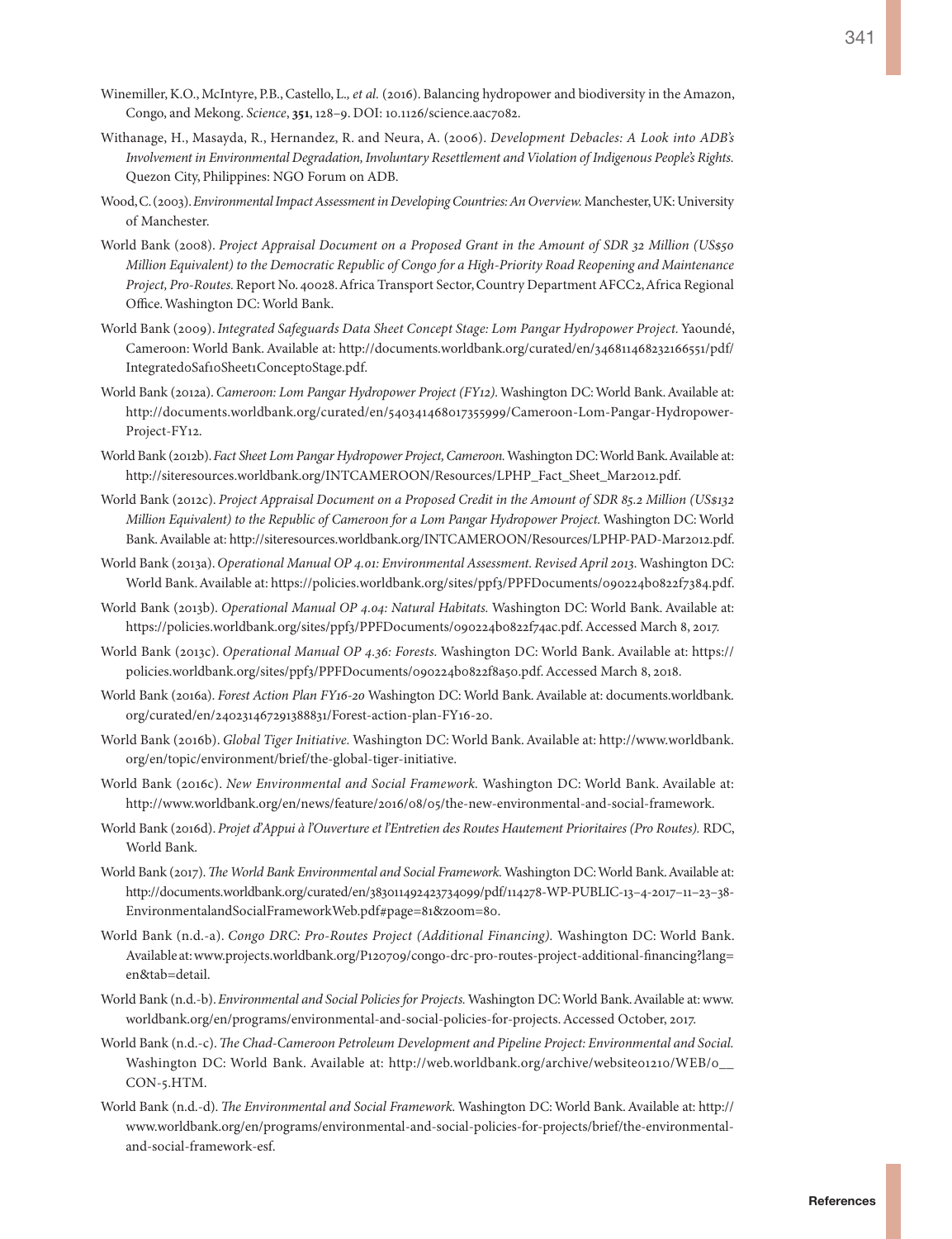- Wrangham, R. (2013). *Presentation on reintroduction of African apes*. Presented at: PASA 2013 Great Ape Reintroduction Workshop, September 14–18, 2013, Chester, UK.
- Wrangham, R.W. (1986). Ecology and social relationships in two species of chimpanzee. In *Ecological Aspects of Social Evolution: Birds and Mammals*, ed. D. I. Rubenstein and R. W. Wrangham. Princeton, NJ: Princeton University Press, pp. 352–37.
- WRI and MECNT (2010). *Atlas Forestier Interactif de la République Démocratique du Congo: Document de Synthèse.* Washington DC: World Resources Institute (WRI) and Ministry for Environment, Nature Conservation and Tourism (MECNT) of the Republic of Congo. Available at: [https://www.wri.org/sites/default/files/pdf/](https://www.wri.org/sites/default/files/pdf/interactive_forest_atlas_drc_fr.pdf) interactive forest atlas drc fr.pdf.
- Wright, E., Grueter, C.C., Seiler, N.*, et al.* (2015). Energetic responses to variation in food availability in the two mountain gorilla populations (*Gorilla beringei beringei*). *American Journal of Physical Anthropology*, **158**, 487–500. DOI: 10.1002/ajpa.22808.
- WSP (2011). *Water Supply and Sanitation in the Democratic Republic of Congo: Turning Finance into Services for 2015 and Beyond.* Nairobi, Kenya: Water and Sanitation Program (WSP), Africa Region, World Bank.
- Wu, S.-S. (2016). Singapore-Kunming rail link: a 'belt and road' case study. *The Diplomat*, June, 2016. Available at: <http://thediplomat.com/2016/06/singapore-kunming-rail-link-a-belt-and-road-case-study/>.
- WWF (2006). *Free-Flowing Rivers: Economic Luxury or Ecological Necessity?* Zeist, the Netherlands: World Wide Fund for Nature (WWF), Netherlands.
- WWF (2014). Driving change in Asia: newly open, Myanmar is a treasure trove of natural assets, cultural diversity and enthusiasm for the future. *World Wildlife Magazine*. Available at: [https://www.worldwildlife.org/magazine/](https://www.worldwildlife.org/magazine/issues/spring-2014) [issues/spring-2014](https://www.worldwildlife.org/magazine/issues/spring-2014).
- WWF (2015a). *A Global Assessment of Extractive Activity within World Heritage Sites.* Gland, Switzerland: World Wide Fund for Nature (WWF)-International.
- WWF (2015b). *The Integrated Resources Corridor Initiative: Scoping Study and Business Plan.* Nairobi, Kenya: World Wide Fund for Nature (WWF) Regional Office for Africa. Available at: [http://www.adamsmithinternational.](http://www.adamsmithinternational.com/documents/resource-uploads/IRCI_Scoping_Report_Business_Plan.pdf.) [com/documents/resource-uploads/IRCI\\_Scoping\\_Report\\_Business\\_Plan.pdf.](http://www.adamsmithinternational.com/documents/resource-uploads/IRCI_Scoping_Report_Business_Plan.pdf.)
- WWF (2016). *Biodiversity survey, Tanintharyi.* Unpublished survey reports. Yangon, Myanmar: World Wide Fund for Nature (WWF).
- WWF (n.d.-a). *Borneo Mammals*. World Wide Fund for Nature (WWF). Available at: [wwf.panda.org/what\\_we\\_](wwf.panda.org/what_we_do/where_we_work/borneo_forests/about_borneo_forests/borneo_animals/borneo_mammals/) [do/where\\_we\\_work/borneo\\_forests/about\\_borneo\\_forests/borneo\\_animals/borneo\\_mammals/](wwf.panda.org/what_we_do/where_we_work/borneo_forests/about_borneo_forests/borneo_animals/borneo_mammals/). Accessed September 12, 2017.
- WWF (n.d.-b). *Borneo Wildlife.* World Wide Fund for Nature (WWF). Available at: [http://wwf.panda.org/what\\_we\\_](http://wwf.panda.org/what_we_do/where_we_work/borneo_forests/about_borneo_forests/borneo_animals/) [do/where\\_we\\_work/borneo\\_forests/about\\_borneo\\_forests/borneo\\_animals/](http://wwf.panda.org/what_we_do/where_we_work/borneo_forests/about_borneo_forests/borneo_animals/). Accessed September 12, 2017.
- WWF and Dalberg (2012). *Fighting Illicit Wildlife Trafficking: A Consultation with Governments.* Gland, Switzerland: World Wide Fund for Nature (WWF) International. Available at: [http://www.dalberg.com/documents/WWF\\_](http://www.dalberg.com/documents/WWF_Wildlife_Trafficking.pdf) [Wildlife\\_Trafficking.pdf.](http://www.dalberg.com/documents/WWF_Wildlife_Trafficking.pdf)
- WWF and TEREA (2014). *Evaluation Préliminaire des Appuis à l'ICCN en Matière de Gestion Participative des Aires Protégées.* Kinshasa, DRC: Ministère des infrastructures, travaux publics et reconstruction, Cellule Infrastructures, Projet Pro-Routes.
- WWF and TRAFFIC (2015). *Strategies for Fighting Corruption in Wildlife Conservation: A Primer.* World Wide Fund for Nature (WWF) and TRAFFIC Wildlife Crime Initiative. Available at: [http://d2ouvy59p0dg6k.cloudfront.](http://d2ouvy59p0dg6k.cloudfront.net/downloads/wci_strategies_for_fighting_corruption_wildlife_conservation.pdf) [net/downloads/wci\\_strategies\\_for\\_fighting\\_corruption\\_wildlife\\_conservation.pdf](http://d2ouvy59p0dg6k.cloudfront.net/downloads/wci_strategies_for_fighting_corruption_wildlife_conservation.pdf).
- Wyatt, T. and Ngoc Cao, A. (2015). *Corruption and Wildlife Trafficking.* U4 Anti-Corruption Resource Centre. Available at: [http://issuu.com/cmi-norway/docs/150603144854–73fa106fbd71418f9a0afa481e93443f/1?e=0](http://issuu.com/cmi-norway/docs/150603144854-73fa106fbd71418f9a0afa481e93443f/1?e=0).
- Yamagiwa, J. and Basabose, A.K. (2009). Fallback foods and dietary partitioning among *Pan* and *Gorilla*. *American Journal of Physical Anthropology*, **140**, 739–50. DOI: 10.1002/ajpa.21102.
- Yamagiwa, J., Basabose, A.K., Kaleme, K. and Yumoto, T. (2003). Within-group feeding competition and socioecological factors influencing social organisation of gorillas in the Kahuzi-Biega National Park, Democratic Republic of Congo. In *Gorilla Biology*, ed. A. B. Taylor and M. L. Goldsmith. Cambridge, UK: Cambridge University Press, pp. 328–57.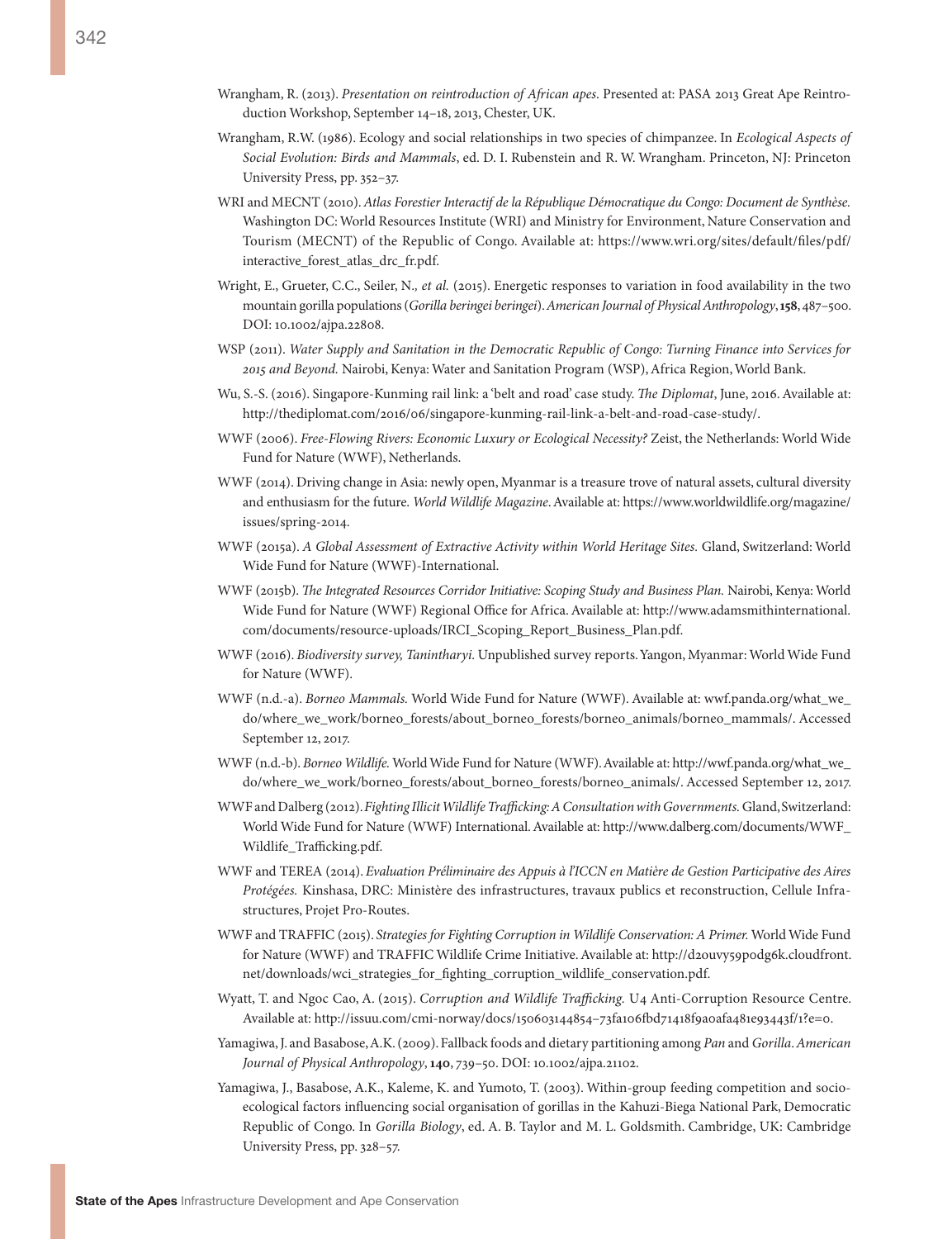- Zarfl, C., Lumsdon, A.E., Berlekamp, J., Tydecks, L. and Tockner, K. (2015). A global boom in hydropower dam construction. *Aquatic Sciences*, **77**, 161–70. DOI: 10.1007/s00027–014–0377–0.
- Zhang, W., Hu, Y., Chen, B.*, et al.* (2007). Evaluation of habitat fragmentation of giant panda (*Ailuropoda melanoleuca*) on the north slopes of Daxiangling Mountains, Sichuan province, China. *Animal Biology*, **57**, 485–500. DOI: <https://doi.org/10.1163/157075607782232107>.
- Zhou, J., Wei, F., Li, M., Pui Lok, C.B. and Wang, D. (2008). Reproductive characters and mating behaviour of wild *Nomascus hainanus*. *International Journal of Primatology*, **29**, 1037–46. DOI: 10.1007/s10764–008–9272–7.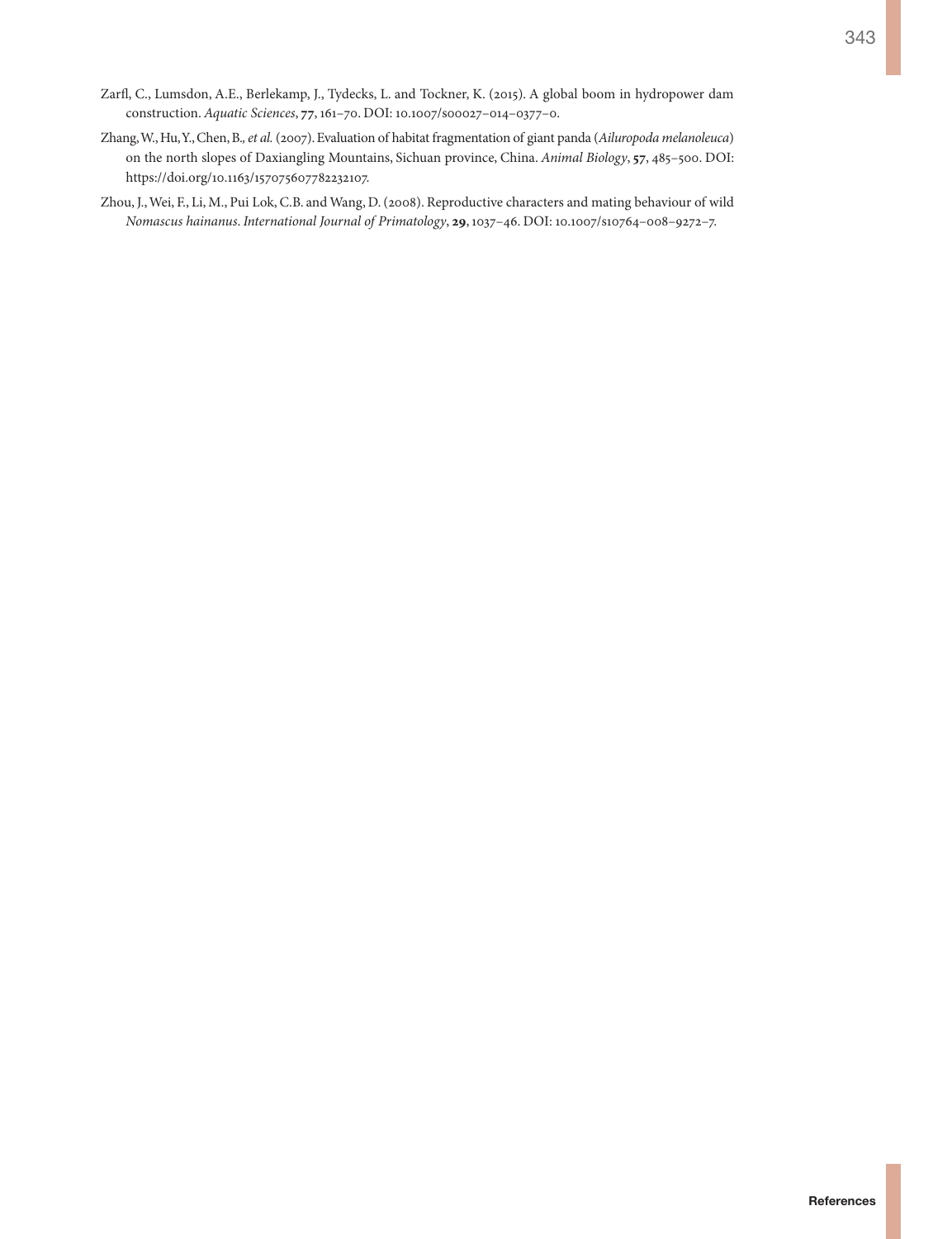## **Index**

### $\Delta$

Abbott's gray gibbon (*Hylobates abbotti*) xv, xix, xxii–xxiii, 186, 202, 206, 208, 209, 213, 214, 216–17, 219, *see also* gibbons (Hylobatidae) Abundance Annex 2, 198,<www.stateoftheapes.com> Africa deforestation/habitat loss *see* Global Forest Change 2000–14 study development corridors 13, 14, 15, 22–26, 108, 110, 111, 134 distribution of apes xx–xxi human population boom 108, 128, 161 hydropower expansion 170, 171, 172, 175, 176 monetary cost of infrastructure 81–82 offset policies 122, 124 poverty 69–70, 161 protected areas *see* protected areas in Africa study roads 112–15 sanctuaries *see* sanctuaries wildlife trafficking 233, 234, 235 *see also specific countries* African apes *see* bonobo (*Pan paniscus*); chimpanzees (*Pan troglodytes*); gorillas (*Gorilla* spp.) agile gibbon (*Hylobates agilis*) xix, xxii–xxiii, 202, 206, 208, 209, 211, 213, 214, 216–17, 219, 235, 236, 244, *see also* gibbons (Hylobatidae); *Hylobates* gibbons agriculture 29, 34, 38, 51, 63, 82, 91, 108, 215, 216, 219, 222, 231–32, *see also* oil palm plantations Angola 215, 231, 232, 234, 237–38 Ape Populations, Environments and Surveys (A.P.E.S.) Portal 2, 120, 161 Asia community tenure of land 76 deforestation/habitat loss *see* Global Forest Change 2000–14 study development corridors 15 distribution of apes xxii–xxiii economic growth, rapid 18 hydropower expansion 13, 15, 170, 171, 172, 175, 176 infrastructure planned 13, 81 offset policies 122, 123, 124 protected areas, forest loss in 205–6 sanctuaries *see* sanctuaries wildlife trafficking 234 *see also specific countries* Asian apes *see* gibbons (Hylobatidae); orangutans (*Pongo* spp.)

Asian Infrastructure Investment Bank (AIIB) 4, 15, 18, 20, 21 awareness raising 37, 140, 156, 162, 170, 186–88, 195, 234, 242, 245, 249–50

## B

Bagyeli people 63, 65, 66, 67–69, 70, 71, 73 Baka people 63, 66, 68, 69, 70, 71, 72, 73, 75 Bakun Dam, Borneo 182, 183, 184–86, 187 Bangladesh 215, 231, 234 Bantu people 63, 67, 69, 73 Baram Dam, Borneo 182–88 barriers artificial 43, 47, 48–49, 50, 52, 57, 58, 173, 232 natural 16, 17, 110 "Belt and Road" initiative 15, 18, 26 benefits from infrastructure environmental 28 social 2, 24, 27–30, 66, 83, 133, 138 Bili–Mbomu Forest Savanna Mosaic, DRC 158, 159, 163 Bili–Uélé Protected Area Complex (BUPAC), DRC 140, 158–60, 162–63 biodiversity action plans (BAPs) 37, 125, 144–45 biodiversity impact assessments 161–62, 186 Blangkejeren–Kutacane (B–K) road, Sumatra 87–88, 91–94 bonobo (*Pan paniscus*) captive 236, 240, 258, 259, 260 diet xxi, xxvi distribution xx–xxi distribution factors xviii, 17, 48, 53, 110 forest cover and loss in ranges 204, 208, 209, 216, 219 habitat xxi home ranges xxvi overview xii reproduction xxiv–xxv socioecology xvii-xxvi threats to 22,51 travel throughout range xxiv Bornean gray gibbon (*Hylobates funereus*) xv, xix, xxii–xxiii, 206, 208, 209, 211, 217, 219, 234; *see also* gibbons (Hylobatidae) Bornean orangutan (*Pongo pygmaeus*) captive 235, 236 diet xxvii distribution xviii, xxii–xxiii outside protected areas 251 population xiv reproduction xxiv threats to 26–27, 182, 206, 208, 209, 213, 217, 219, 232 *see also* orangutans (*Pongo* spp.) Bornean white-bearded gibbon (*Hylobates albibarbis*) xix, xxii–xxiii, 206, 208, 209, 211, 217, 219, 236; *see also* gibbons (Hylobatidae) Borneo community activism 170, 182–88 corruption 183

Asian Development Bank (ADB) 24, 30, 81, 191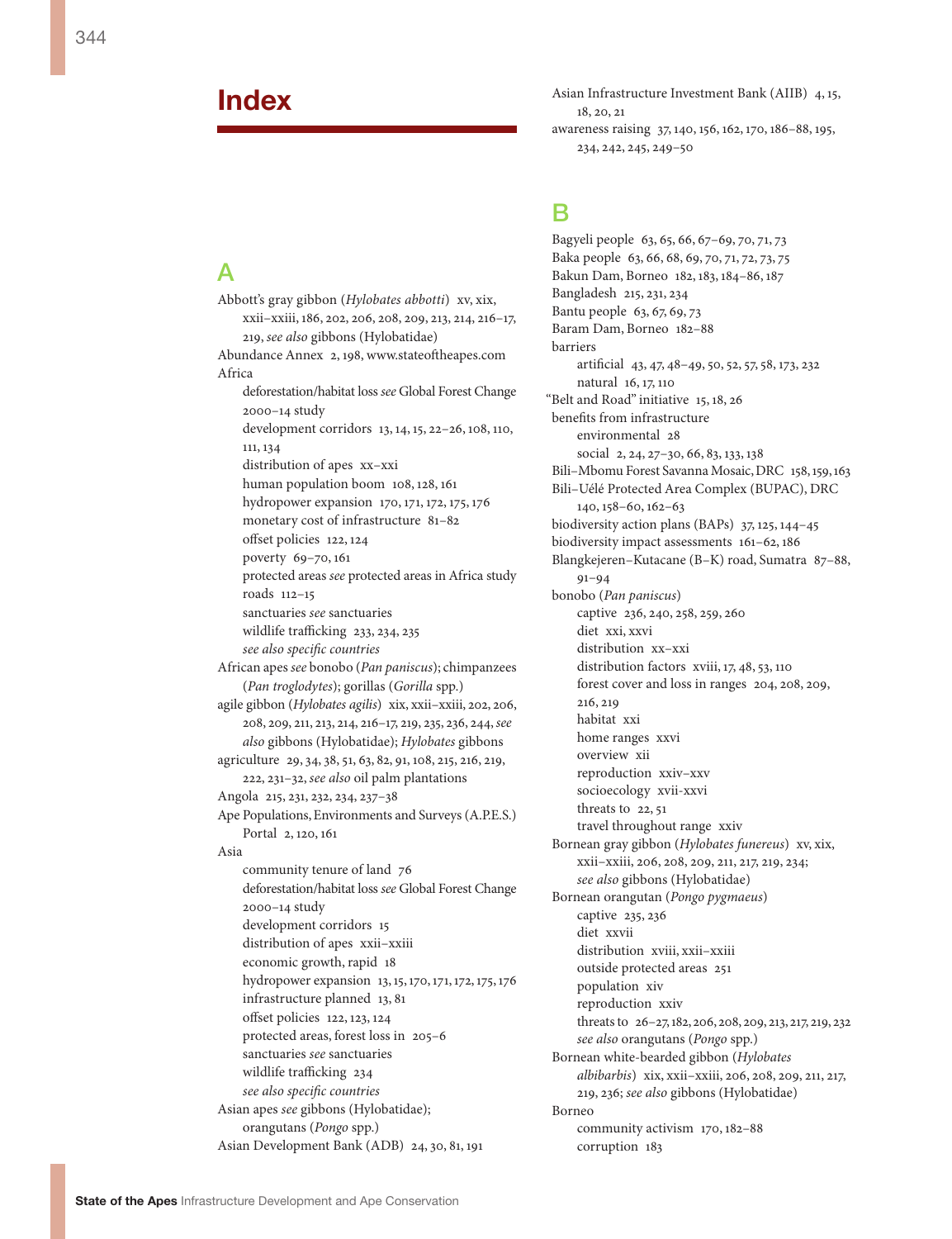deforestation 28, 207, 222 electrocutions 46 infrastructure development 26–27 natural capital and infrastructure planning 130 rainforest and biodiversity 182–83 Sarawak Corridor of Renewable Energy (SCORE) 182–88 translocations 251 *see also* Indonesia; Malaysia Borneo Orangutan Survival Foundation (BOSF) 261 Brazil 5, 12, 15, 32, 112, 173–74, 255, 265 Brunei 215 Bukavu–Kisangani Highway, DRC 132–33 Bumbuna dam, Sierra Leone 56 Bureau d'Études Spécialisés en Gestion Environnementale et Sociale (BEGES) 160, 162, 163 Burkina Faso 215 Burundi 215, 232, 234, 237 bushmeat *see* meat, wild Business and Biodiversity Offsets Programme (BBOP) 37, 126 Bwindi Impenetrable National Park, Uganda 44–45, 52, 116–17

## $\mathsf{C}$

Calabar deep port, Nigeria 138–39, 141 Cam Iron Mine, Cameroon 66, 70, 71, 72 Cambodia deforestation/habitat loss 203, 207, 215, 216, 222 infrastructure development 18 sanctuaries 236, 262 wildlife laws 234 Cameroon anti-poaching measures 121, 231, 234 Chad–Cameroon pipeline 63, 65, 66–69, 70, 177, 178, 179 dams 24, 161, 170, 177–81 deforestation/habitat loss 63, 208, 215 drivers of infrastructure expansion 62–65, 66 economic growth, plans for 177–78 governance and corruption issues 63–64 indigenous peoples 63–64, 65, 66, 67–69, 70–76 infrastructure development 24, 66, 76–78 Ntam settlement 71–72 protected areas 24, 65, 68, 69, 71, 72, 142, 161, 178–81 road and railway impacts 69–73 sanctuaries 236, 237, 260 Campo Ma'an Reserve, Cameroon 24, 68 Cao Vit gibbon (*Nomascus nasutus*) xvi, xxviii, xix, xxii–xxiii, 205, 207, 208, 210, 213, 217, 219, *see also* gibbons (Hylobatidae); *Nomascus* gibbons capacity building 25, 75, 156, 159, 160, 238 captive apes breeding programs 234, 243–44, 259 Europe 258–59 Japan 257, 258 key findings 226–27

overview 255 pets 231, 235, 242, 243, 245, 257, 258 range states and surrounding regions 260–62 regulatory landscape 255, 259 in sanctuaries *see* sanctuaries types of captivity 225–26, 256 United States 255–58, 259 Carpenter's lar gibbon (*Hylobates lar carpenteri*) 208, 209, 219; *see also* gibbons (Hylobatidae); lar gibbon (*Hylobates lar*) Cellule Infrastructures (CI) 158–59, 160, 162–63 Central Africa 17, 24, 109, 110, 195, 204; *see also specific countries* Central African Iron Ore Corridor 24 Central African Republic (CAR) 37, 158, 215, 216, 231, 237 central chimpanzee (*Pan troglodytes troglodytes*) xii, xviii, xx–xxi, 65, 69, 177, 178, 208, 209, 212, 217, 219, 236, 251, 259, *see also* chimpanzees (*Pan troglodytes*) central lar gibbon (*Hylobates lar entelloides*) 208, 210, 219; *see also* gibbons (Hylobatidae); lar gibbon (*Hylobates lar*) central Yunnan black-crested gibbon (*Nomascus concolor jingdongensis*) 207, 208, 210, 213, 214, 217, 219; *see also* gibbons (Hylobatidae); *Nomascus* gibbons certification 59 Chad–Cameroon pipeline 63, 65, 66–69, 70, 177, 178, 179 chimpanzees (*Pan troglodytes*) avoiding habitat of 120 captive 226, 227, 235–36, 237, 244, 255–56, 257, 258, 259, 260–61, 262 diet xxi, xxvi habitat xxi, 274 habitat health 269, 270 home ranges xxvi infanticide xxiv intergroup aggression xxvi, 49, 51 memorization of locations xxiii overview xii–xiii reintroduction and translocation 240 reproduction xxiv–xxv road crossing 46, 52 socioecology xvii-xxvi threats to disease 52 habitat loss 25, 203, 204, 211 human conflicts 232 human influx and settlement 268 hunting/poaching 17, 46, 121, 180, 231 mining 232 noise pollution 53, 60 roads 46, 53, 83, 95–99, 268–70 trafficking 158, 234, 235–36, 237 water availability, decreased 53 *see also* central chimpanzee (*Pan troglodytes troglodytes*); eastern chimpanzee (*Pan troglodytes schweinfurthii*); Nigeria–Cameroon chimpanzee (*Pan troglodytes ellioti*); western chimpanzee (*Pan troglodytes verus*)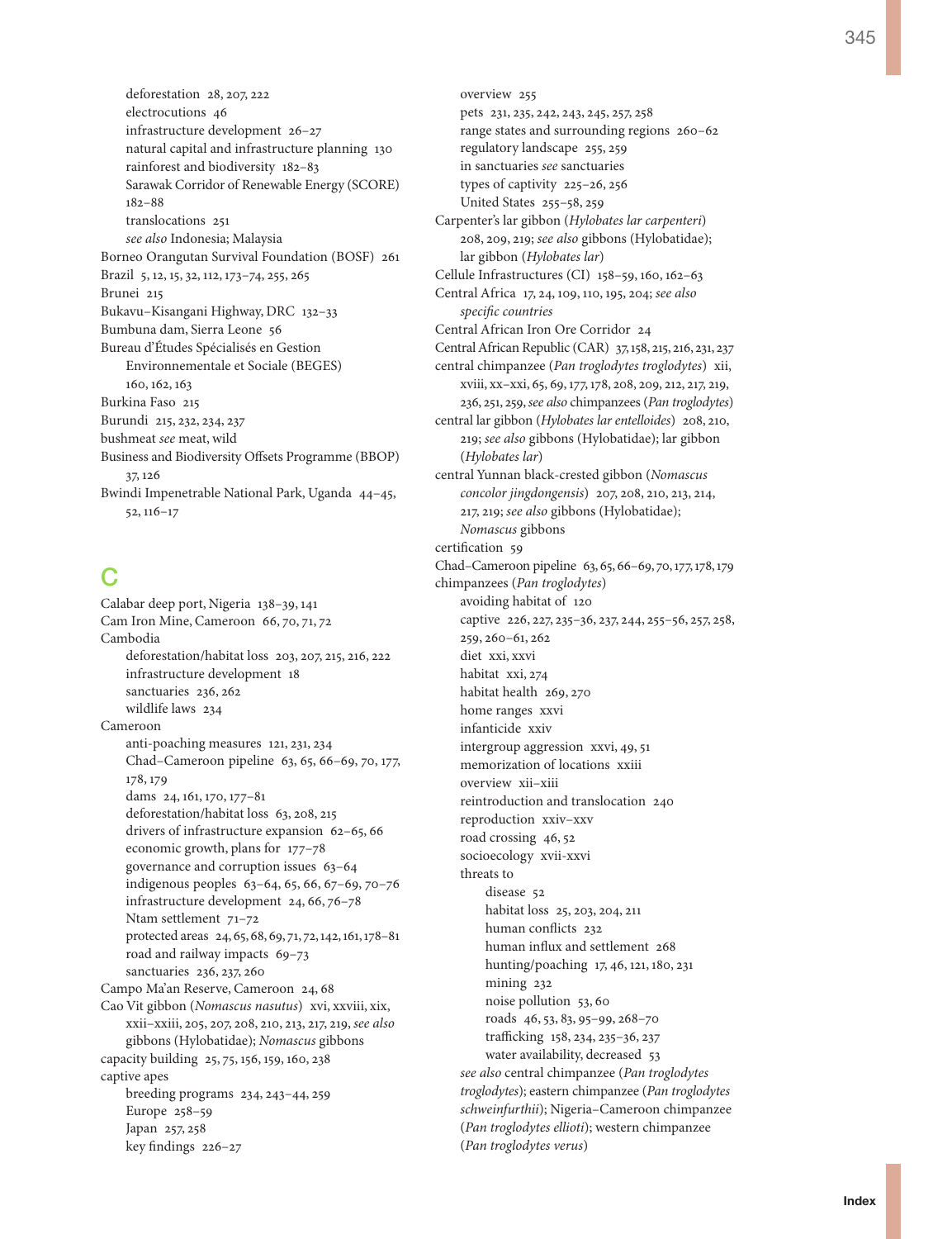China "Belt and Road" initiative 15, 18, 26 "build–operate–transfer projects" 18 deforestation/habitat loss 207, 215 economic growth, rapid 18 illegal animal parts, import of 150 impact on infrastructure expansion 12, 17, 18–19 mineral exploitation in Africa 13 sanctuaries 236 social and environmental guidelines 18–19, 38 strategic environmental planning 129–30 climate change 129, 145, 232 communities *see* local communities Compagnie des Bauxites de Guinée (CBG) 125 compensation measures 27–28, 64, 66, 68–69, 75, 119–20, 144, 145, 147, 190 Congo Basin 13, 22, 24–25, 100, 111, 113, 114, 177; *see also* Central Africa connectivity awareness raising 139–40 disruption of 43, 51, 52, 111, 134, 137, 173–74 importance 17, 99, 149 planning considerations 154–55, 161 restoration measures 57, 121, 220 conservation action plans (CAPs) 99, 104, 244, 250–51, 278 construction phase 44–46, 162 Convention on International Trade in Endangered Species of Wild Fauna and Flora (CITES) 231, 233, 234 corporate social responsibility (CSR) 146 corruption 3–4, 27, 63, 91, 141, 146, 248 "critical habitat" criterion 20–21 crop raiding 48, 51, 179 Cross River gorilla (*Gorilla gorilla diehli*) xiii, xviii, xx–xxi, 52, 116, 142, 143, 204, 208, 209, 217, 219, 236, 240, *see also* gorillas (*Gorilla* spp.); western gorillas (*Gorilla gorilla*) Cross River National Park, Nigeria 116, 135, 141–43, 144 Cross River superhighway, Nigeria 138–39, 141–45 cumulative impact assessments (CIAs) 20, 124 cumulative impacts 25, 33, 56, 124–28, 164

### D

dams Africa 48–49, 56, 108, 127, 161, 170, 171, 177–81, 189 Asia xxvi, 19, 34–35, 168–69, 171, 174, 182–88, 191, 195 associated infrastructure 15, 173, 174, 176 biodiversity offsets 161–62, 174 case study: Cameroon 177–81 case study: Malaysian Borneo 182–88 community resistance 19, 186–88 decommissioning 272–73 global scale 171 Hydropower by Design 189–91 Hydropower Sustainability Assessment Protocol 189

impacts on apes assessment 174–76 barriers to dispersal 173–74 drownings 179 electrocutions 179–80 general impacts 50 habitat loss 13, 56, 112, 173, 195 human influx and settlement 46–47, 180 hunting/poaching 179 mitigation strategies 190 impacts on environment biodiversity loss 186 deforestation 13, 15, 112, 173, 186 ecosystem services loss 195 greenhouse gas (GHG) emissions 173 hydrological systems 53–54, 168, 172–73 impacts on people 167–69, 173, 178, 184–85 low-carbon energy 130–31, 168 number in ape range states 175, 176 planning, system-scale approach to 195–96 projected development 13, 108, 168 protected areas, threats to 24, 111–12, 178–81 Virunga, DRC 126–27 Dawei road link, Myanmar 146–57 decommissioning phase 47 deforestation along roads addressing effects of road development 90, 94, 99, 102, 103 case studies approach 86 data sets 266–67 forest loss alerts and analysis 100–101 Gunung Leuser National Park, Sumatra 91–94 Leuser Ecosystem, Sumatra 87–90 Western Tanzania 95–99 mitigation hierarchy 102 monitoring approaches 83–86, 104–5; *see also* Global Forest Watch (GFW) platform recommendations road planning in local context 103–4 zoning 86, 102–3 deforestation/habitat loss for agriculture 215, 216, 219, 222, 231–32 for development corridors 111 Global Forest Change 2000–14 study *see* Global Forest Change 2000–14 study impact by infrastructure type 50 impacts on apes 28, 43, 46–49, 51–52, 85, 138, 214, 219, 221, 231, 232, 268 for infrastructure development 12, 13, 15, 22, 112, 145, 173, 186; *see also* deforestation along roads monitoring 84–86, 100–101, 114, 115, 200–202; *see also* Global Forest Change 2000–14 study for oil palm plantations 32–33, 34, 38, 84, 87, 89–90, 100, 183, 184, 208, 216, 222 in protected areas (PAs) 211–13, 219–20, 221, 223 for roads *see* deforestation along roads *see also* logging Democratic Republic of Congo (DRC) conservation work 126–27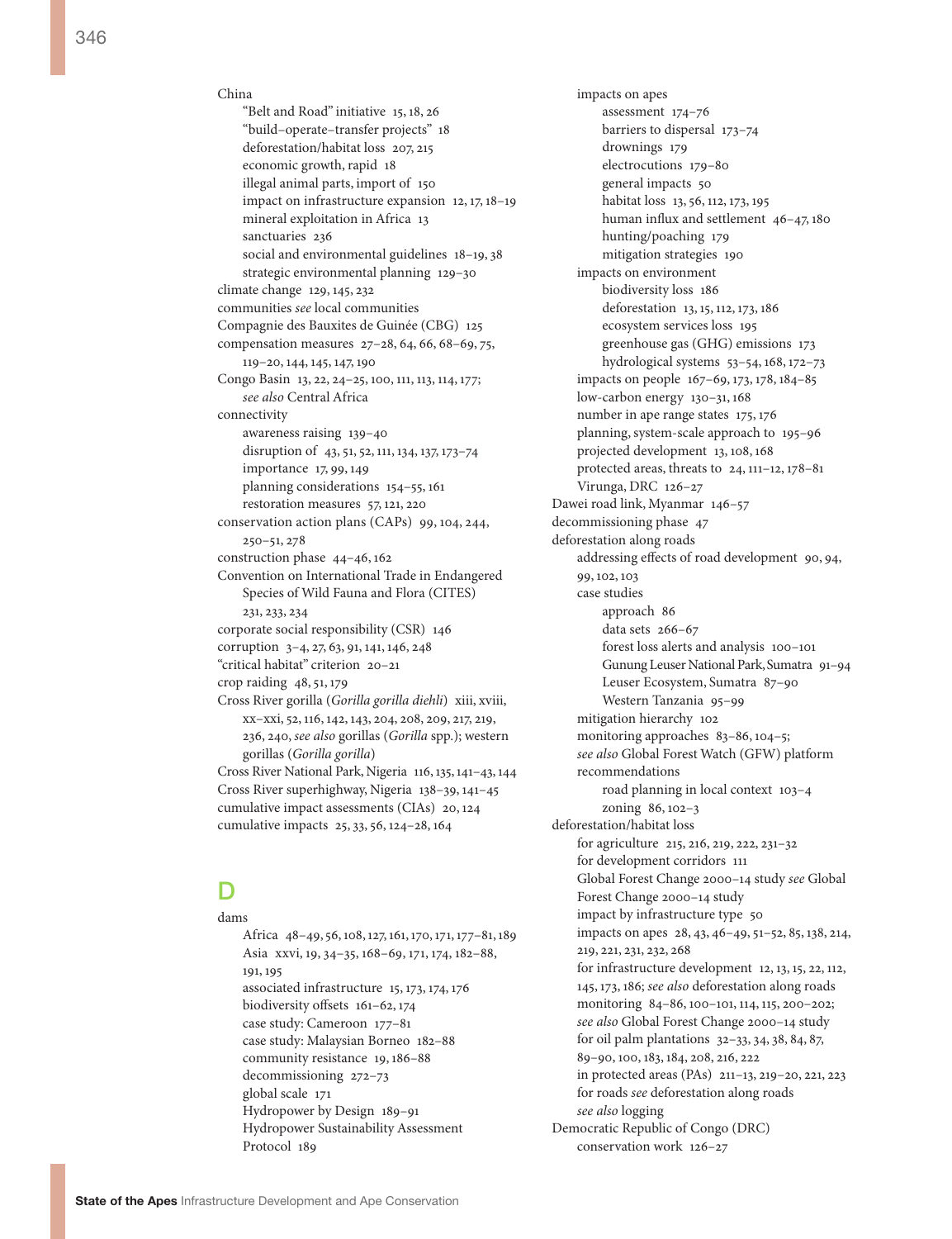dams 111–12, 127, 171 deforestation 159, 160, 215, 216 GLAD forest loss alerts 100 human conflicts 126 human population growth 232–33 hunting/poaching 231 mining 158, 180, 232 natural capital and infrastructure planning 130 Pro-Routes project 138, 140, 158–63, 271–72 protected areas 106–7, 126–27, 132–34, 135, 140, 158–60, 162–63 roads 106–7, 132–33, 140, 158–60, 162–63, 271–72 sanctuaries 235, 236, 237, 260 socioeconomic development 126–27 wildlife trafficking 232, 234 Deng Deng National Park, Cameroon 161, 178–81 development banks 4, 20, 54, 73, 104; *see also* multilateral lenders development corridors Africa 14, 15, 22–26, 108, 110, 111, 134 Asia 15, 26–27, 182–88 scale of development 13 Digital Observatory for Protected Areas (DOPA) 118, 161 disease reintroduction/translocation risk 240 roads and rivers as barriers to 17 transmission to/from humans/domestic animals 44, 46, 48, 50, 51, 52–53, 57, 214, 242 distribution of apes xx–xxi, xxii–xxiii drivers of infrastructure expansion 12, 18–21, 32, 62–65, 66, 171–72 drownings 46, 179

## E

East Africa 15, 22, 111, 204; *see also specific countries* eastern chimpanzee (*Pan troglodytes schweinfurthii*) xii, xviii, xx–xxi, 22, 86, 95–99, 116, 132, 158, 208, 209, 216, 218, 219, 236, *see also* chimpanzees (*Pan troglodytes*) eastern gorillas (*Gorilla beringei*) xiii, xxiv, xxv, 122; *see also* Grauer's gorilla (*Gorilla beringei graueri*); mountain gorilla (*Gorilla beringei beringei*) eastern hoolock (*Hoolock leuconedys*) xiv, xviii, xxii–xxiii, 201, 205, 208, 209, 219; *see also* hoolocks (*Hoolock* spp.) Eco Activists for Governance and Law Enforcement (EAGLE) Network, 245–46 ecosystem services 3, 29, 87, 129, 149, 156, 193, 272 education 128, 227, 229, 242, 245, 249–50; *see also* awareness raising electrocutions 46, 53, 179, 264–65 environmental and social impact assessments (ESIAs) 20, 32–34, 54, 56, 78, 120, 163, 178; *see also* environmental impact assessments (EIAs) environmental impact assessments (EIAs) 19, 29, 32–34, 54, 56–57, 60, 102, 140, 141, 142–43, 144–45, 152–54, 156

environmental impacts of infrastructure development 13, 15–17; *see also* deforestation/habitat loss Equatorial Guinea 215, 231, 234, 237 Europe 171, 172, 227, 258–59 European Investment Bank 20, 178, 181 European Union (EU) and Commission 113, 115, 118, 133, 158–59, 193 extractive industries 15, 22–27, 28, 46–47, 53, 60, 63, 64, 65, 66–71, 72, 108, 116, 120, 125, 133, 147, 158, 177, 178, 179, 180, 219–20, 232

# F

fires 12, 94, 231–32, 276 food demand, human 29 foraging xxiii, 51 free, prior and informed consent (FPIC) 64, 75, 78, 127, 188 funding for infrastructure 4–5, 18, 20–21, 103, 104, 191; *see also* development banks; multilateral lenders

# G

Gabon dams 48–49, 166–67, 189 deforestation 215, 216 oil exploration 60 protected areas 60 railways 24 roads 44–45, 80–81 sanctuaries 236, 237, 260 TRIDOM landscape 24–25 wildlife trafficking 234 Gambia 76, 260 Gaoligong hoolock (*Hoolock tianxing*) xiv, xviii gas extraction *see* extractive industries geothermal energy 30, 192–95 Ghana 215, 216, 237 gibbons (Hylobatidae) captive 199, 236, 237, 240, 257–58, 259, 261, 262 dependence on forest xxviii diet xxviii dispersal xxviii–xxix habitat xxvii–xxviii, 274 home ranges xxviii overview xiv–xvi reproduction xxviii socioecology xxvii–xxix threats to dams 15, 170, 175, 176 development corridors 26 electrocution 53 habitat loss 48, 51, 85, 149, 202–3, 207, 213–15, 216, 219, 222 human influx and settlement 16 hunting/poaching 150, 231 roads 87, 150, 232 trafficking 152, 234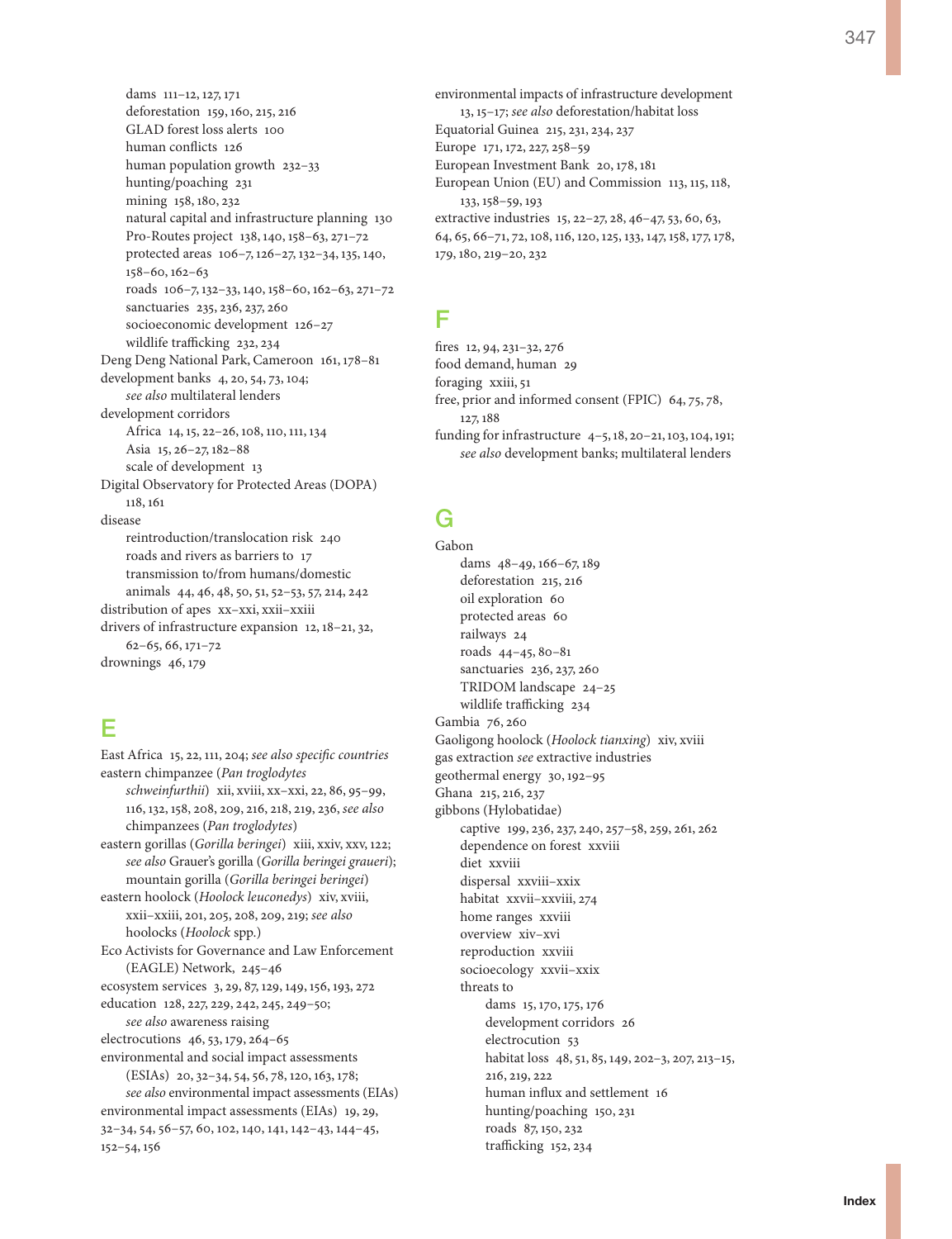348

wildlife bridges 58–59, 121 *see also specific genus*; *specific species* Global Accessibility Map 115 Global Federation of Animal Sanctuaries (GFAS) 229, 230, 241, 242, 243, 256, 261 Global Forest Change 2000–14 study 202–223 Annex VIII: data sets 273 Annex IX: forest habitat definitions 274 Annex X: canopy density percentages 275 Annex XI: GFW tool's value and limitations 276–77 Annex XII: habitat assessment, future refinements of 277–78 Annex XIII: conservation action plans 278 Global Forest Watch Fires 276 Global Forest Watch (GFW) platform 84, 85–86, 89, 90, 92, 93, 95, 97, 98, 100, 101, 105, 115, 202, 207, 216, 222, 265–68, 276–77 Global Roadless Areas Map 113 Google Earth Engine 84, 115 Google Maps 113 gorillas (*Gorilla* spp.) captive 228–29, 234, 237, 258, 259, 260, 261, 262 diet xxiii, xxv habitat xxi, xxv, 274 home ranges xxv infanticide xxiv intergroup aggression xxv–xxvi overview xiii reproduction xxiv–xxv socioecology xvii–xxvi, 198 threats to development corridors 25 disease 52–53 flooding 179 habitat loss 211 hunting/poaching 13, 50–51, 179, 180 mining 180 noise pollution 53, 60 roads 52 trafficking 234, 237 travel throughout range xxiv, xxv *see also* Cross River gorilla (*Gorilla gorilla diehli*); Grauer's gorilla (*Gorilla beringei graueri*); mountain gorilla (*Gorilla beringei beringei*); western lowland gorilla (*Gorilla gorilla gorilla*) Grand Inga Hydroelectric Project, DRC 111–12 Grand Poubara Dam, Gabon 48–49 Grauer's gorilla (*Gorilla beringei graueri*) xviii, xx–xxi, 22, 24, 109, 132–34, 202, 204, 208, 209, 214, 216, 217, 219, 232, 236, *see also* gorillas (*Gorilla* spp.) great apes *see* bonobo (*Pan paniscus*); chimpanzees (*Pan troglodytes*); gorillas (*Gorilla* spp.); orangutans (*Pongo* spp.) green energy 12, 30–31 greenhouse gas (GHG) emissions 173 gROADS (Global Roads Open Access Data Set) 112, 118

Guinea Chinese infrastructure projects 19 cumulative impacts case study 125 dams 161 deforestation 215 mining 25–26, 120, 125 Mount Nimba Biosphere Reserve 116 rescued apes 235–36 roads 54–55 sanctuaries 236, 237, 260 wildlife trafficking 234, 235–36 Guinea Alumina Corporation (GAC) 125 Guinea-Bissau 215, 234, 237 Gunung Leuser National Park (GLNP), Sumatra 87–94, 192–95, 265

#### H

habitat xxi, 274 habitat loss *see* deforestation along roads; deforestation/habitat loss; logging habitat protection 47, 240, 241 Hainan gibbon (*Nomascus hainanus*) xvi, xxviii, xix, xxii–xxiii, 205, 207, 208, 210, 214, 215, 218, 219, *see also* gibbons (Hylobatidae); *Nomascus* gibbons home ranges xxiii Hong Kong University (HKU) 140, 147, 152–54, 156–57 hoolocks (*Hoolock* spp.) xiv–xv, xviii, 123, 211; *see also* eastern hoolock (*Hoolock leuconedys*); gibbons (Hylobatidae); western hoolock (*Hoolock hoolock*) human conflicts/wars 126, 132–33, 146, 158, 232 human influx and settlement construction camps 44, 46–47, 66, 179 river-enabled 16, 17 road-enabled 50–51, 71–72, 82, 91, 94, 95, 111, 158, 173, 268 human population growth 2, 32, 95, 108, 232–33, 254 human–wildlife conflict 48, 51, 179, 231, 236 Humane Society of the United States (HSUS) 245–46 hunting/poaching anti-poaching measures 60, 121, 162, 231, 234, 242, 250 deforestation-enabled 111, 214, 221 impact by infrastructure type 50 law enforcement issues 231, 233 linked to human conflicts 133 linked to infrastructure development 44, 133 in protected areas 215 road-enabled 12, 13, 15, 50–51, 66, 82, 87, 138, 150, 158, 162, 173 for wild meat 13, 72, 133, 142, 150, 152, 158, 162, 214, 231 hydrological impacts 50, 53–54, 168, 172–73 hydropower *see* dams Hydropower by Design 189–91 Hydropower Sustainability Assessment Protocol 189, 191 *Hylobates* gibbons xv, xix, 123, 211, 213, 235; *see also* gibbons (Hylobatidae); *specific species*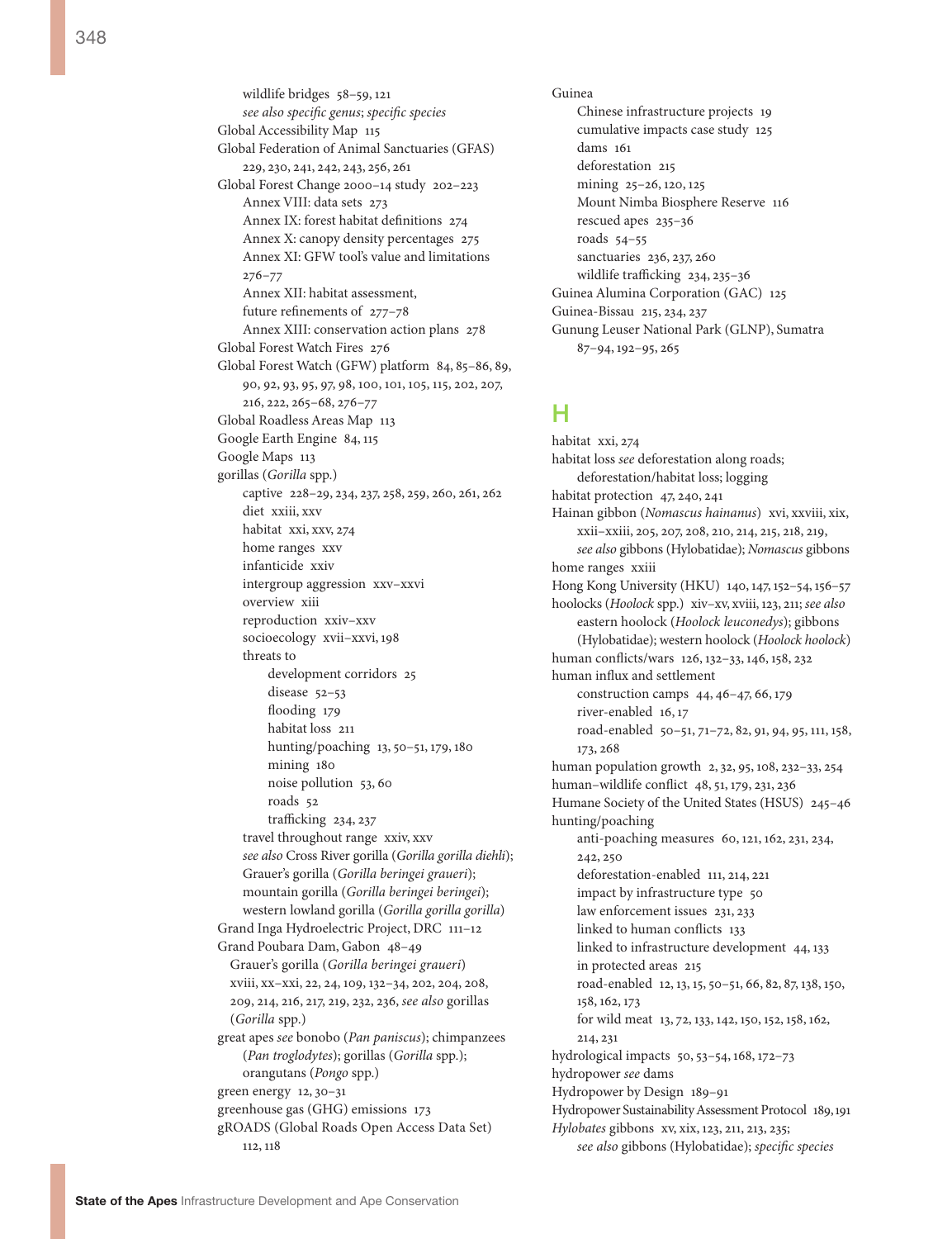Ilagala–Rukoma–Kashagulu (I–R–K) road, Tanzania 95–99 impact assessments 32–37; *see also* environmental and social impact assessments (ESIAs); environmental impact assessments (EIAs); strategic environmental assessments (SEAs) impacts on apes, infrastructure and ape adaptability 50 barriers to dispersal 43, 47, 48–49, 50, 52, 57, 58, 173, 232 connectivity loss 43, 51, 52, 111, 134, 137, 173–74 disease transmission *see* disease drownings 46, 179 electrocutions 46, 53, 179, 264–65 food availability 46, 48, 49, 51, 232 general impacts 47–50 habitat loss *see* deforestation/habitat loss human–wildlife conflict 48, 51, 179, 231, 236 hunting/poaching *see* hunting/poaching hydrological impacts 53–54 by infrastructure phase construction 44–46, 53 decommissioning 47 utilization/production 46–47 movement away from human disturbance 44–45 noise pollution 42, 44–45, 50, 53, 60, 180, 193 overview 41–42, 43–44 steps to reduce environmental impact assessments (EIAs) 54, 56 knowledge gaps, reducing 59–60 mitigation strategies 56–57, 58 vehicle/equipment collisions 46, 50, 52, 53, 149–50 wildlife–human impact links 60–62 wildlife trafficking 150, 231, 234, 237–39, 245–50 impacts on local people, infrastructure 43, 60–64, 66–74, 142, 145, 146, 147, 167–69, 173, 183, 184, 187, 188 India 53, 85, 215, 231, 232–33, 234, 236 Indonesia deforestation 28, 84, 199, 202, 203, 215, 216, 220–21, 222, 231–32 development corridors 26 geothermal energy projects 192–95 GLAD forest loss alerts 100 human population growth 232–33, 254 hunting/poaching 231 natural capital and infrastructure planning 130 offset policies 122, 123 oil palm plantations 84, 216, 220–21 rainforests 207 sanctuaries 235, 236, 261, 262 wildlife trafficking 234, 235 *see also* Borneo; Sumatra infrastructure, defining 2 Institut Congolais pour la Conservation de la Nature (ICCN) 126–27, 133, 158, 160, 162, 163

Integrated Biodiversity Assessment Tool (IBAT) 161

intergroup aggression xxvi, 49, 51 International Finance Corporation (IFC) 20, 21, 37, 120, 162 International Union for Conservation of Nature (IUCN) xvii, 109, 141, 158, 201, 273, 274 invasive species 44, 57, 121 InVEST (Integrated Valuation of Ecosystem Services and Tradeoffs) Scenario Generator 153 investment in infrastructure foreign 4–5, 12, 13, 15, 18–22, 27, 108 incentives and disincentives 3 risks 28 UN Sustainable Development Goals 129 World Bank safeguard policy framework 162, 271–72 Italian–Thai Development Company (ITALTHAI) 147, 156 Ivory Coast 215, 216, 231, 234, 237, 260

# J

Japan 257, 258

# K

Kahuzi-Biega National Park (KBNP), DRC 132–34, 135 Kappi geothermal project, Sumatra 192–95 Karen National Union (KNU) 146, 147 Kenya 22, 260, 265 key findings captive apes and sanctuaries 226–27 dams 170 deforestation along roads 82–83 Global Forest Change 2000–14 study 202–3, 207 infrastructure impacts 42–43 protected areas in Africa 108 road planning 140 sustainability 12 Kloss' gibbon (*Hylobates klossii*) xix, xxii–xxiii, 206, 208, 210, 219, 234, 236; *see also* gibbons (Hylobatidae) knowledge gaps, reducing 59–60 Kribi deepwater port, Cameroon 65, 66, 70

# L

Ladia Galaska Road Network, Sumatra 87, 94 Lamu Port, South Sudan, Ethiopia Transport (LAPSSET) corridor 15, 22 land use planning, strategic 34, 38, 56–57, 90, 104, 124, 128, 130, 140 Landsat satellite 85–86, 100, 115, 266, 267 Lao People's Democratic Republic (Lao PDR) 34–35, 168–69, 171, 207, 215, 231, 234, 236 Laotian black-crested gibbon (*Nomascus concolor lu*) 208, 210, 219; *see also* gibbons (Hylobatidae); *Nomascus* gibbons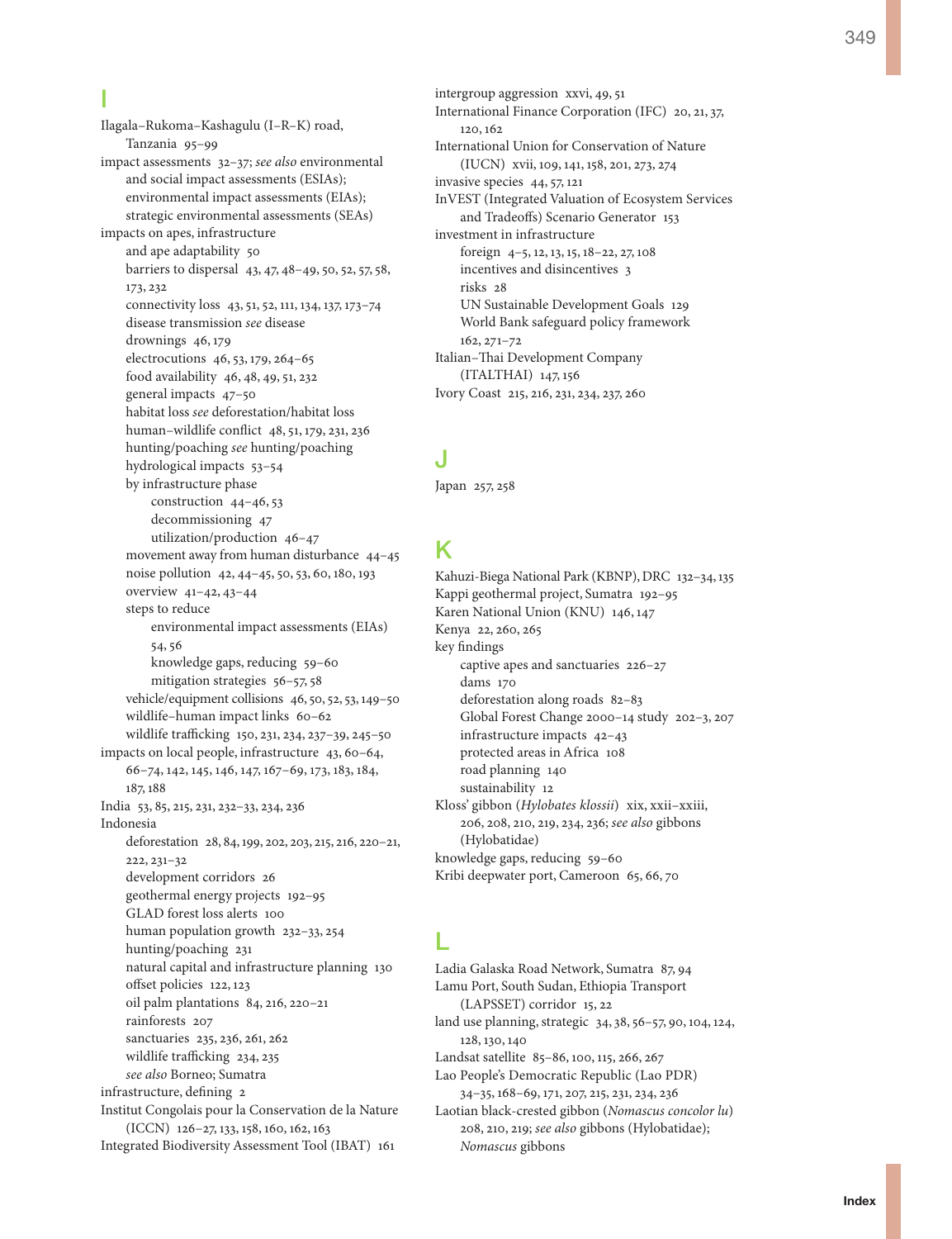lar gibbon (*Hylobates lar*) xv, xix, xxii–xxiii, 149, 205, 206, 234, 235, 236, *see also* gibbons (Hylobatidae); *specific subspecies* law enforcement improving 233, 234, 242–43, 245–46, 248–49, 250, 254 lack of 94, 158, 177, 213–14, 231, 245 working with sanctuaries 231, 239, 245–46, 249, 250, 254–55 Leuser Ecosystem, Sumatra 16, 87–94, 103, 170, 192–95 Liberia 76, 215, 231, 234, 236, 237, 260–61 light pollution 50, 53, 150 Loango National Park, Gabon 60 local communities advocacy 75, 164 awareness raising *see* awareness raising broken promises to 66, 73, 184 capacity building 25, 75, 156, 160 community-managed forests 62, 84–85, 188 community tenure of land 74, 75–76 compensation *see* compensation measures dependence on forest 66, 67–68, 73, 161 distrust of NGOs/institutions 147, 156 engagement/participation 25, 37, 67, 74–75, 78, 162, 164, 170 impact mitigation strategies 74–76 impacts of infrastructure *see* impacts on local people, infrastructure land rights, protection of 75–76 representative structures 75 resistance/opposition 4, 75, 182–88 rights of 62–64, 69, 73, 74–75, 76, 142, 147, 183, 187, 188 logging 56, 63–64, 66, 68, 82, 83–84, 87, 91, 94, 102, 108, 113, 114, 115, 147, 178, 179, 180, 183, 184, 187 Lom Pangar Hydropower Project, Cameroon 161, 170, 177–81

#### M

Mae Guang Udom Tara dam, Thailand 191 Mahale Mountains National Park (MMNP), Tanzania 95–99, 104 Mahmud, Abdul Taib 183 Maiombe National Park, Angola 237–38 Malaysia Central Forest Spine 26 dams xxvi deforestation 84, 202, 203, 215, 216, 220–21, 222, 231 development corridors 26, 182 electrocutions 46, 53 offset policies 122, 123 sanctuaries 236, 262 wildlife trafficking 234 zoos 234, 235 *see also* Borneo Malaysian lar gibbon (*Hylobates lar lar*) 202, 208, 210, 213, 214, 216, 217, 219; *see also* gibbons (Hylobatidae); lar gibbon (*Hylobates lar*)

Mali 215, 234, 237 Maputo Development Corridor, Mozambique 24, 25 Mbalam–Kribi proposed railway 24, 66 Mbe Mountains, Nigeria 141, 142, 143 meat, wild 13, 72, 133, 150, 152, 158, 162, 214, 231 minimization measures 82, 102, 121, 189, 190 mining *see* extractive industries mitigation hierarchy 36, 82, 102, 119–28, 189–90 mitigation strategies 12, 36–37, 56–57, 58, 78, 140, 156, 164, 264–65; *see also* mitigation hierarchy modeling 140, 152–57 moloch gibbon (*Hylobates moloch*) xv, xix, xxii–xxiii, 202, 206, 208, 210, 219, 235, 236, *see also* gibbons (Hylobatidae) mortality, infrastructure-linked 46–47, 48, 49, 51 mosaic landscapes 251–53 Mount Nimba Biosphere Reserve, Guinea 116 mountain gorilla (*Gorilla beringei beringei*) xiii, xviii, xx–xxi, xxiv–xxv, 24, 44–45, 116–17, 126, 204, 208, 209, 212, 214, 217, 219, 232, *see also* gorillas (*Gorilla* spp.) Mozal aluminum smelter, Mozambique 25 Müller's gibbon (*Hylobates muelleri*) xv, xix, xxii–xxiii, 206, 208, 210, 217, 219, 234, 235, 236, *see also* gibbons (Hylobatidae) multilateral lenders 4, 12, 18, 20–21, 33, 191 Murum Dam, Borneo 182, 183, 184, 186 Myanmar dams 10 Dawei road link 146–57 deforestation 149–52, 215 Environmental Impact Assessments (EIAs) 156 human conflicts 146, 147 land policies 147 logging 146 natural capital 130 oil/gas extraction 146 protected areas 146, 147 Western Forest Complex 149 wildlife trafficking 234 Myinmoletkat Nature Reserve, Myanmar 147

### N

Nam Ou Cascade Hydropower Project, Lao PDR 34–35, 168–69 natural capital 12, 129–31, 153, 156, 164 natural gas extraction *see* extractive industries natural resource exploitation *see* extractive industries Nepal 84–85 nests xxiii, 48, 51, 54, 212 Nigeria corruption 141 Cross River National Park 116, 135, 141–42, 143 Cross River superhighway 52, 116, 138–39, 141–45 deforestation 208, 215 human population 141 oil reserves 141 rainforest 141–42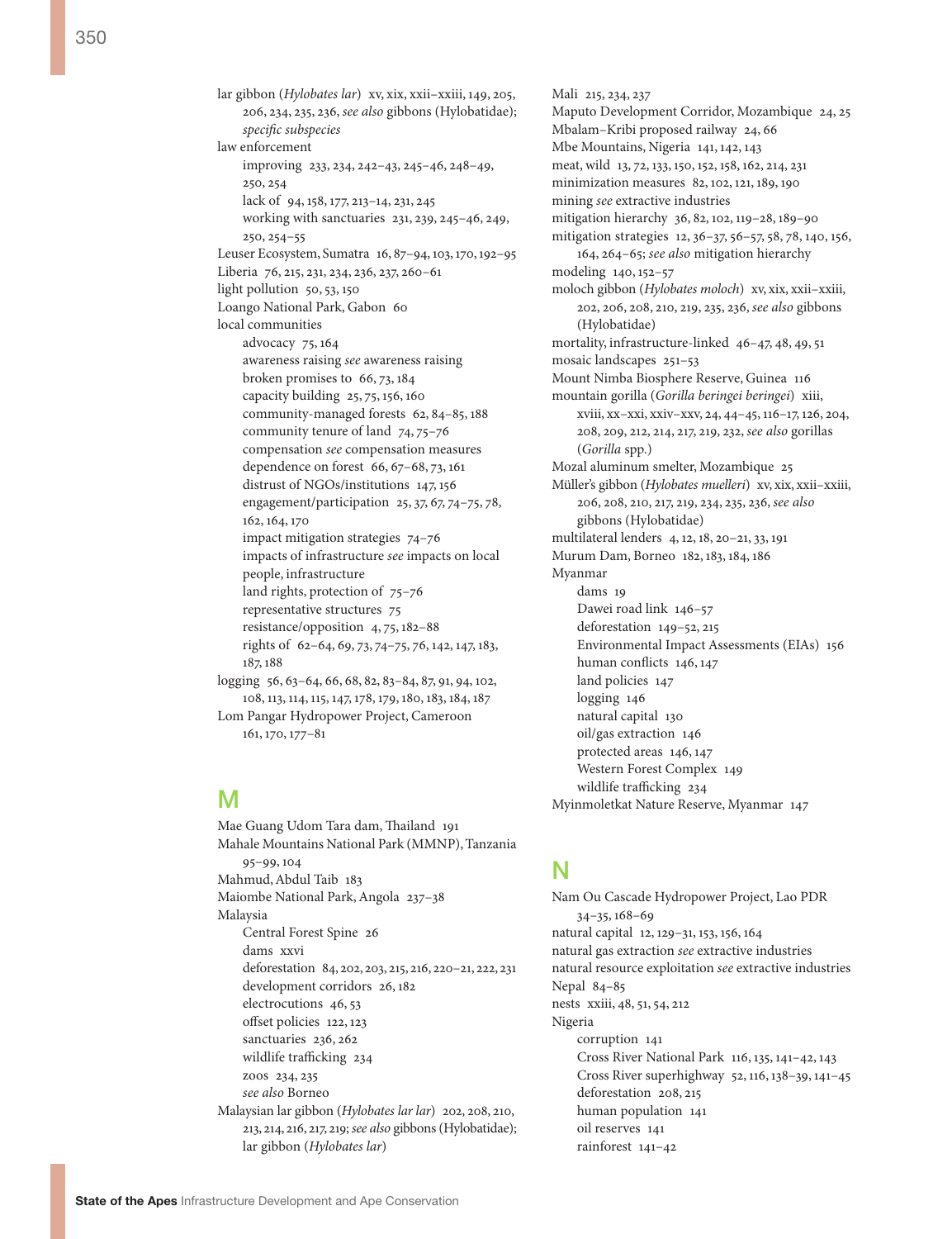REDD+ project 145 sanctuaries 236, 237, 260 underdevelopment 141 wildlife trafficking 234 Nigeria–Cameroon chimpanzee (*Pan troglodytes ellioti*) xii, xviii, xx–xxi, 142, 208, 209, 217, 219, 236; *see also* chimpanzees (*Pan troglodytes*) noise pollution 42, 44–45, 50, 53, 60, 180, 193 *Nomascus* gibbons xv–xvi, xix, 123, 211, 235; *see also* gibbons (Hylobatidae); *specific species* non-governmental organizations (NGOs) 4, 36, 74, 75, 94, 139, 142–45, 147, 187, 194, 227, 246, 249, 251 northeast Bornean orangutan (*Pongo pygmaeus morio*) 206, 208, 209, 219; *see also* Bornean orangutan (*Pongo pygmaeus*); orangutans (*Pongo* spp.) northern white-cheeked crested gibbon (*Nomascus leucogenys*) xvi, xix, xxii–xxiii, 205, 208, 210, 219, 236; *see also* gibbons (Hylobatidae); *Nomascus* gibbons northern yellow-cheeked crested gibbon (*Nomascus annamensis*) xvi, xix, xxii–xxiii, 205, 236; *see also* gibbons (Hylobatidae); *Nomascus* gibbons northwest Bornean orangutan (*Pongo pygmaeus pygmaeus*) xviii, 206, 208, 209, 213, 219; *see also* Bornean orangutan (*Pongo pygmaeus*); orangutans (*Pongo* spp.) Ntakata Forest, Tanzania 95, 96, 99 Ntam settlement, Cameroon 71–72

### O

Oban Hills, Nigeria 141–42 offsetting 37, 102, 120, 121–24, 156, 174, 189, 190 oil/gas extraction *see* extractive industries oil palm plantations 32–33, 34, 38, 66, 84, 87, 89–90, 183, 216, 222, 251 OpenStreetMap (OSM) initiative 113, 115 Orangutan Veterinary Advisory Group (OVAG) 229–30 orangutans (*Pongo* spp.) aggression between males xxvii captive 234, 235, 258, 259, 261, 262 diet xxi, xxiii, xxvii dispersal xxvi–xxvii habitat xxi, 274 home ranges xxvi–xxvii overview xiv reintroduction and translocation 240 reproduction xxiv–xxv sanctuaries 229–30, 231, 232, 261, 262 socioecology xviii–xxvii threats to development corridors 26 disease 52–53 electrocution 46, 53 habitat loss 42, 202–3, 208, 211, 214, 216, 222, 232, 240, 251 hunting/poaching 231 noise pollution 53

removal from home territory 251 trafficking 234 travel throughout range xxvii wildlife bridges 58, 121

## P

Palangka Raya Declaration on Deforestation and the Rights of Forest Peoples 62–63 palm plantations *see* oil palm plantations Pan African Sanctuary Alliance (PASA) 227, 229, 230, 244, 259 "Pan-Borneo Highway" 26 Paris climate accord 129, 130, 145 pathogens *see* disease Peru 83, 86, 100, 101 pileated gibbon (*Hylobates pileatus*) xix, xxii–xxiii, 205, 207, 208, 210, 214, 217, 219, 235, 236, *see also* gibbons (Hylobatidae) pipelines Chad–Cameroon pipeline 63, 65, 66–69, 70, 177, 178, 179 impacts on apes 66 Yadana pipeline 147 planning, infrastructure connectivity considerations 154–55, 161 conservation action planning (CAP) 99 costs and benefits, optimizing 28–30 green energy, promoting 30–31 integrated land use planning 140 local community participation/engagement 25, 37, 67, 74–75, 78, 162, 164, 170 Natural Capital Protocol 129–31 regional planning 12 road planning *see* road planning stakeholder engagement 21, 124, 195 strategic land use planning 30–31, 34, 38, 56–57, 90, 104, 124, 128, 130, 140 for sustainability 28–31, 34, 38 system-scale approach 195–96 wildlife and ecosystem services, including 149 poaching *see* hunting/poaching ports 15, 50, 66, 70, 125, 139 poverty 66, 68, 69–70, 78, 126, 158, 161 power lines 40–41, 46, 50, 53, 112, 264–65 Pro-Routes project, DRC 138, 140, 158–63, 271–72 production phase 46–47 protected areas in Africa study 107–35 protected areas (PAs) avoidance measures 190 buffer zones 213 deforestation 62, 203–6, 208, 211–13, 219–20, 221, 223, 265, 266 Digital Observatory for Protected Areas (DOPA) 118 impacts on local people 62–63, 68 importance 199, 202, 222–23 infrastructure development within 22, 24–25, 64, 87, 219–20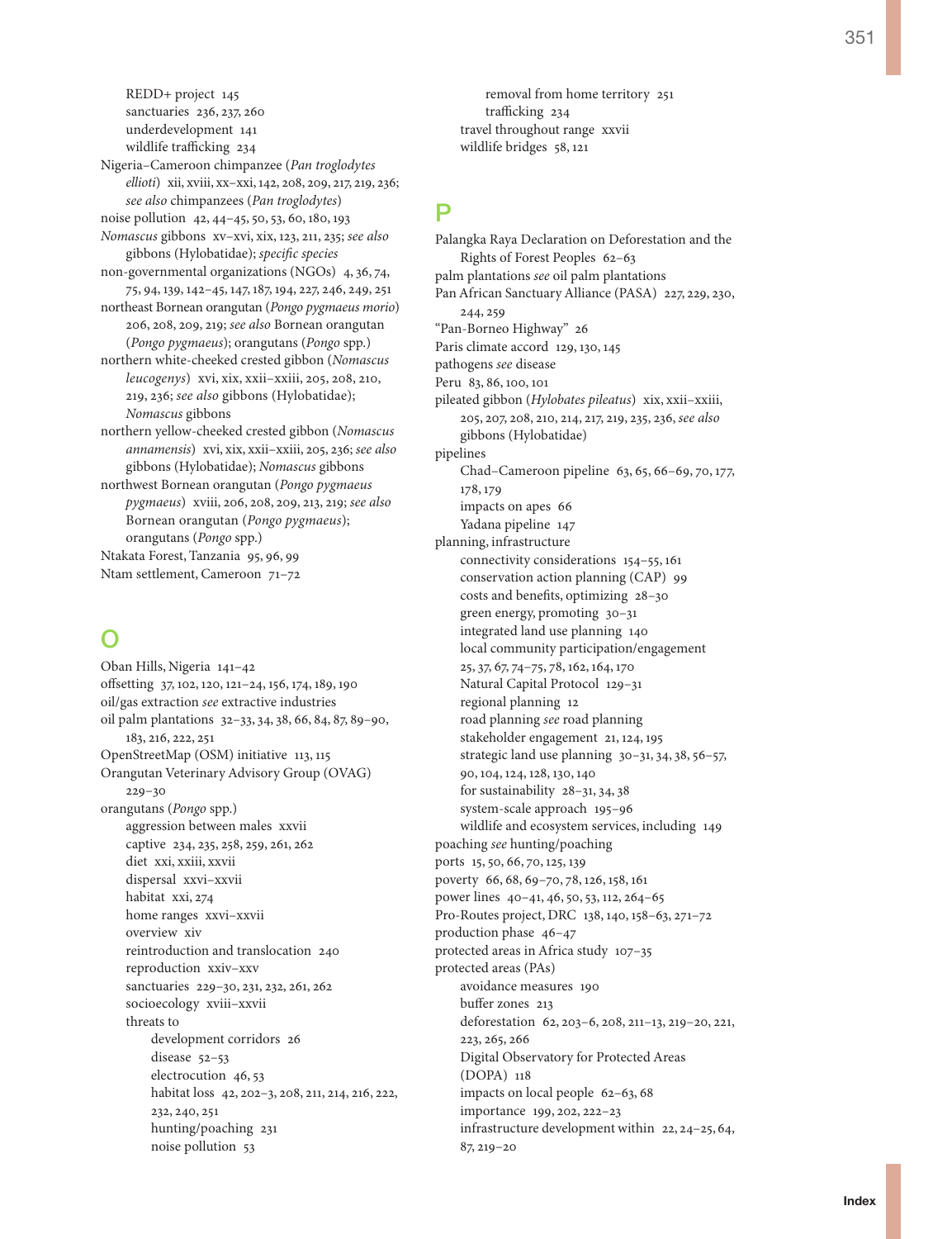as offset policy 68, 99, 190 protecting 31, 37 species confined to 142, 143, 202, 218 World Database on Protected Areas (WDPA) 273 *see also* protected areas in Africa study; *specific areas*; *specific countries*; *specific protected areas* PT Hitay Panas Energy 193–95

## R

Rabi oil field, Gabon 60 railways Africa 24, 65, 66, 69–72, 121, 125, 177 Asia 26 impacts on apes 50, 51–52, 71 impacts on local people 66 inequitable social impacts 69–70 REDD (Reducing Emissions from Deforestation and Forest Degradation) agreement (UN) 62, 142, 145 Renewable and Appropriate Energy Laboratory (RAEL), California 183–84, 186, 188 renewable energy 30–31, 170, 192–95, *see also* dams; geothermal energy; solar power Republic of Congo awareness raising 245 chimpanzee releases 240 deforestation 22, 215, 265 development corridors 22–23, 24–25, 111 hunting/poaching 13, 231 railways 24 sanctuaries 236, 237, 260 TRIDOM landscape 24–25 wildlife trafficking 234 restoration/rehabilitation, habitat 36–37, 47, 59, 102, 121, 129, 189 rivers, lessons from 15–17 road planning case studies Democratic Republic of Congo 138, 140, 158–63, 271–72 key findings 140 Myanmar 146–57 Nigeria 138–39, 141–45 overall conclusion 164 overview 138–40 external environmental experts, value of 163, 164 local context application 103–4 local people, inclusion/engagement of 164 mitigation strategies avoiding critical habitat 31–32, 57, 134, 149, 161 minimum width, keeping to 57 wildlife crossings/bridges 57, 58–59 pre-planning assessments 29, 161, 164 strategic 29–30, 30–31, 54, 57 zoning 86, 102 RoadFree initiative 113 Roadless Forest initiative 113

roads deforestation *see* deforestation along roads global map for prioritizing building 30–31 impacts on apes behavioral changes 133 general impacts 12, 50–51, 66, 82, 137–38, 149–50, 152, 158, 161, 170, 173 habitat loss *see* deforestation along roads human influx and settlement 51, 91, 94, 95, 111 hunting/poaching, increased 13, 50-51, 87, 232 trafficking 232 vehicle collisions 46, 50, 52, 53 knowledge gaps 59 length, global 41 length in ape ranges 176 links with other infrastructure development 15, 18, 112 mapping 112–15 monitoring approaches 83–86, 104–5; *see also* Global Forest Watch (GFW) platform planning *see* road planning rivers, lessons from 15–17 scale of development 2–3, 11, 13, 81–82 size and use factors 47, 52 social benefits, inequitable 69–70 spreading 31–32 *see also* development corridors; *specific project*; *specific road* Rwanda 22, 126, 130, 215, 235, 237, 260

### S

sanctuaries ape confiscation factors 237–39 benefits to ape conservation and welfare 241–42 breeding apes 243–44 capacity 236, 243–45 collaborations 230, 251 corruption issues 248–49 demand 261 education and awareness 242, 245, 249 euthanasia policies 244 funding 246–48, 252–54 habitat protection and conservation planning 250–52 history/scope of range state sanctuaries 227, 229 intake factors 231–33, 235–36 intake policies 245–47 overcrowding 237 overview 225–26, 254–55 photos of ape–human contact 243 regulations and law enforcement 246–50 reintroduction and translocation 238–41, 251, 261 roles outside sanctuary 242 social media use 243, 244 standards 228–31, 242–43 state responsibilities 244–45, 246–48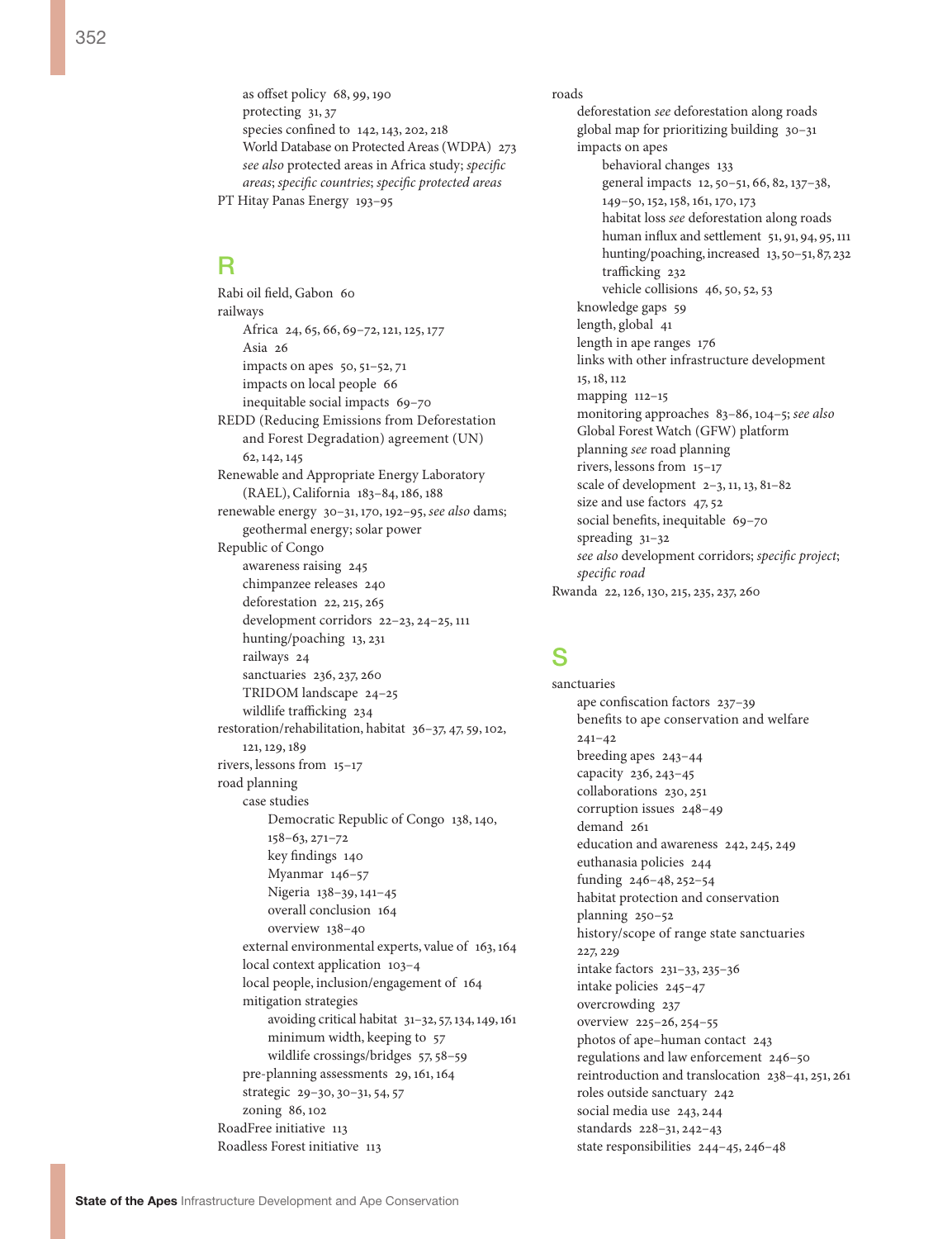status and outlook 236–39, 262 sustainability 252–54 Sarawak Corridor of Renewable Energy (SCORE), Borneo 182–88 satellite imagery 82, 83, 84–86, 95, 100, 104–5, 112–16; *see also* Global Forest Change 2000–14 study; Global Forest Watch (GFW) platform Save Rivers, Borneo 186–88 scenario modeling 152–54 Senegal 215, 234, 236, 237 siamang (*Symphlangus syndactylus*) xvi, xix, xxii– xxiii, 86, 87, 202, 206, 208, 210, 211, 213, 216, 217, 219, 234, 235, 236, 258, 261, *see also* gibbons (Hylobatidae) Sierra Leone 56, 215, 216, 234, 236, 237, 260 Simandou iron ore project, Guinea 25–26, 120 SINOPEC (China Petroleum & Chemical Corporation) 60 social groups, ape xvii, xxviii, 48–49 socioecology, gibbons xxii–xxiii, xxvii–xxix great apes xvii–xxvii socioeconomic development 18, 27, 126–27 solar power 30, 171, 178 South America 15, 171, 258; *see also* Brazil; Peru South Sudan 15, 22, 158, 215, 216, 237 southern white-cheeked crested gibbon (*Nomascus siki*) xvi, xix, xxii–xxiii, 205, 208, 210, 219, 236; *see also* gibbons (Hylobatidae); *Nomascus* gibbons southern yellow-cheeked crested gibbon (*Nomascus gabriellae*) xvi, xix, xxii–xxiii, 205, 208, 210, 214, 219, 234, 236; *see also* gibbons (Hylobatidae); *Nomascus* gibbons southwest Bornean orangutan (*Pongo pygmaeus wurmbii*) xviii, 206, 208, 209, 217, 219; *see also* Bornean orangutan (*Pongo pygmaeus*); orangutans (*Pongo* spp.) stakeholder engagement 21, 124, 195 standards, ecological and social 59 strategic environmental assessments (SEAs) 20, 21, 32–34, 36–37, 129 Sumatra deforestation 84, 87–94, 222 development corridors 26 geothermal energy plants 30, 170, 192–95 human settlement, illegal 16–17 natural capital 130 oil palm plantations 32–33 protected areas 91–94 roads 87–94, 103 *see also* Indonesia Sumatran lar gibbon (*Hylobates lar vestitus*) 86, 87, 90, 208, 210, 217, 219; *see also* gibbons (Hylobatidae); lar gibbon (*Hylobates lar*) Sumatran orangutan (*Pongo abelii*) xiv, xviii, xxii– xxiii, xxiv, xxvii, 16, 26–27, 86, 87–94, 206, 208, 209, 213, 219, 235, 236, *see also* orangutans (*Pongo* spp.) sustainability of global infrastructure expansion 12, 28-38 *see also* unsustainability of global infrastructure expansion

# T

Tamiang Hulu–Lokop (TH–L) road, Sumatra 87–90 Tana River Primate Reserve 22 Tanintharyi region, Myanmar 146–57 Tanzania conservation action plans (CAPs) 278 deforestation 95–99, 215 goldfields 22 human population growth 232–33 land rights, protection of 76 National Chimpanzee Management Plan 268–70 roads 83, 95–99, 103–4, 268–70 wildlife trafficking 234 Tapanuli orangutan (*Pongo tapanuliensis*) xiv, xviii, 195 temporary infrastructure, dismantling 57, 59 Thailand dams 174, 191 deforestation 215 forest complexes 149 roads 146–57 sanctuaries 236, 262 vehicle collisions 149–50 wildlife trafficking 150, 234 zoos 235 tiger habitat study 84–85 Tonkin black-crested gibbon (*Nomascus concolor concolor*) 208, 210, 217, 219; *see also* gibbons (Hylobatidae); *Nomascus* gibbons tourism 116, 117, 134, 161, 180 trafficking, wildlife 17, 150, 158, 179, 227, 231, 234, 235, 237–39, 245–50 TRIDOM landscape and development corridor 24–25

# U

Uganda Bwindi Impenetrable National Park 44–45, 52, 116–17 dams 171 deforestation 215 development corridors 22 human population growth 232–33 roads 113, 116–17 sanctuaries 236, 237, 260 wildlife trafficking 234 United Nations (UN) Declaration on the Rights of Indigenous Peoples 64 Environmental Program (UNEP) 138 forest-protection agreements 62 REDD+ project, Nigeria 142, 145 Sustainable Development Goals 75, 129 UNESCO sites 111, 116–17, 126, 132–33, 141, 192, 193 World Database on Protected Areas (WDPA) 273 United States 226, 227, 245–46, 255–58, 259, 272 unsustainability of global infrastructure expansion 13-28, 32, *see also* sustainability of global infrastructure expansion